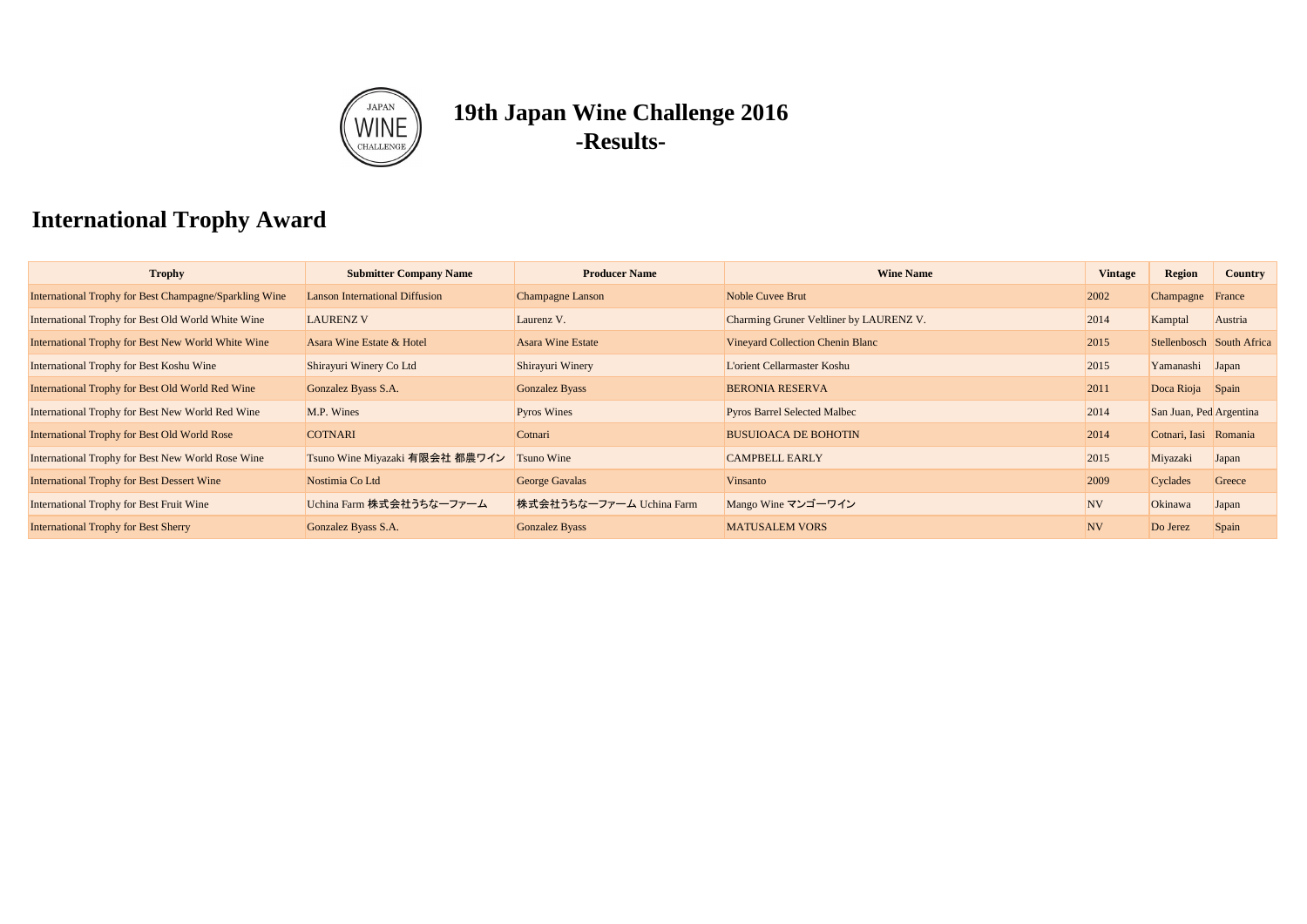# **Regional Trophy Award**

| <b>Regional Trophy</b>                               | <b>Submitter Company Name</b>                                | <b>Producer Name</b>                        | <b>Wine Name</b>                                                                      | <b>Vintage Year</b> |                        | <b>Region Country</b>  |
|------------------------------------------------------|--------------------------------------------------------------|---------------------------------------------|---------------------------------------------------------------------------------------|---------------------|------------------------|------------------------|
| Regional Trophy for Best White Wine for Argentina    | Trivento Bodegas y Vinedos SA                                | <b>Gran Mar</b>                             | <b>Gran Mar Chardonnay-Torrontes</b>                                                  | 2015                |                        | Mendoza Argentina      |
| Regional Trophy for Best Red Wine for Argentina      | M.P. Wines                                                   | <b>Pyros Wines</b>                          | <b>Pyros Barrel Selected Malbec</b>                                                   | 2014                |                        | San Juan, I Argentina  |
| Regional Trophy for Best Red Wine for Australia      | <b>Pernod Ricard Winemakers</b>                              | St Hugo                                     | St Hugo Barossa Valley Grenache Shiraz Mataro                                         | 2014                | Barossa V: Australia   |                        |
| Regional Trophy for Best Dessert Wine for Australia  | <b>Wingara Wine Group</b>                                    | Azahara Moscato                             | Azahara Moscato                                                                       | NV                  |                        | Victoria Australia     |
| Regional Trophy for Best White Wine for Austria      | <b>LAURENZ V</b>                                             | Laurenz V.                                  | Charming Gruner Veltliner by LAURENZ V.                                               | 2014                | Kamptal Austria        |                        |
| Regional Trophy for Best White Wine for Canada       | <b>Peller Estates Winery</b>                                 | <b>Peller Estates</b>                       | Andrew Peller Signature Series Riesling Icewine                                       | 2013                | Niagara Pe Canada      |                        |
| <b>Regional Trophy for Best White Wine for Chile</b> | <b>VINA CONO SUR SA</b>                                      | Cono Sur                                    | Reserva Especial Sauvignon Blanc                                                      | 2015                | Casablanca Chile       |                        |
| Regional Trophy for Best Red Wine for Chile          | <b>VINA CONO SUR SA</b>                                      | Cono Sur                                    | 20 Barrels Limited Edition Cabernet Sauvignon                                         | 2013                | Maipo                  | Chile                  |
| Regional Trophy for Best Sparkling Wine for Chile    | Concha y Toro                                                | Vina Maycas Del Limari                      | <b>Espace of Limari Brut</b>                                                          | <b>NV</b>           | Limari                 | Chile                  |
| <b>Regional Trophy for Best Champagne</b>            | <b>Lanson International Diffusion</b>                        | <b>Champagne Lanson</b>                     | Noble Cuvee Brut                                                                      | 2002                | <b>Champagn</b> France |                        |
| <b>Regional Trophy for Best Red Wine for France</b>  | <b>Maison Albert Bichot</b>                                  | <b>Albert Bichot</b>                        | NUITS-SAINT-GEORGES 1ER CRU CHATEAU GRIS Domaine du Chateau Gris                      | 2013                | <b>Burgundy France</b> |                        |
| Regional Trophy for Best White Wine for France       | Les Domaines Paul Mas                                        | Domaine Astruc Limoux                       | dA Chardonnay Reserve                                                                 | 2015                | Languedoc France       |                        |
| Regional Trophy for Best Red Wine for Georgia        | <b>BADAGONI LLC</b>                                          | <b>Badagoni Georgia</b>                     | <b>KAKHETIAN NOBLE</b>                                                                | 2013                | Kakheti Georgia        |                        |
| Regional Trophy for Best Red Wine for Greece         | Nostimia Co Ltd                                              | <b>Avantis Estate</b>                       | <b>Avantis Syrah</b>                                                                  | 2012                | Central Gr Greece      |                        |
| Regional Trophy for Best White Wine for Greece       | Nostimia Co Ltd                                              | <b>George Gavalas</b>                       | Vinsanto                                                                              | 2009                | Cyclades Greece        |                        |
| Regional Trophy for Best White Wine for Italy        | <b>Terre Cortesi Moncaro</b>                                 | Moncaro                                     | VERDE CA' RUPTAE Verdicchio dei Castelli di Jesi DOC Classico Superiore               | 2015                | Marche Italy           |                        |
| Regional Trophy for Best Sparkling Wine for Italy    | <b>VENETIAN HILLS</b>                                        | <b>Venetian Hills</b>                       | Asolo PROSEcco Superiore DOCG Brut - Venetian Hills                                   | 2015                | Veneto                 | Italy                  |
| <b>Regional Trophy for Best Red Wine for Italy</b>   | Sensi Vigne E Vini S.R.L.                                    | Sensi                                       | <b>CHIANTI RISERVA DAL CAMPO</b>                                                      | 2013                | Tuscany Italy          |                        |
| Regional Trophy for Best Fruit Wine for Japan        | Uchina Farm 株式会社うちなーファーム                                     | 株式会社うちなーファーム Uchina Farm Mango Wine マンゴーワイン |                                                                                       | NV                  | Okinawa Japan          |                        |
| Regional Trophy for Best Red Wine for Japan          | <b>EDEL WEIN Co Ltd</b>                                      |                                             | Edel Wein Co.,Ltd. 株式会社エーデルワインHAYACHINE SEELE ZWEIGELTREBE TARUJUKUSEI ハヤチネゼーレツヴ 2013 |                     | Iwate                  | Japan                  |
| <b>Regional Trophy for Best Rose Wine Japanese</b>   | Tsuno Wine Miyazaki 有限会社 都農ワイン Tsuno Wine                    |                                             | <b>CAMPBELL EARLY</b>                                                                 | 2015                | Miyazaki Japan         |                        |
| <b>Regional Trophy for Best Koshu Wine</b>           | Shirayuri Winery Co Ltd                                      | Shirayuri Winery                            | L'orient Cellarmaster Koshu                                                           | 2015                | Yamanash Japan         |                        |
| Regional Trophy for Best White Wine for New Zealand  | <b>Oyster Bay Wines</b>                                      | <b>Oyster Bay Wines</b>                     | <b>Oyster Bay Marlborough Chardonnay</b>                                              | 2015                |                        | Marlborou New Zealan   |
| <b>Regional Trophy for Best Red Wine Portugal</b>    | Casa Santos Lima - Companhia das Vinhas, SA Casa Santos Lima |                                             | Cigarra Gran Passo, Red                                                               | 2014                | Lisboa                 | Portugal               |
| <b>Regional Trophy for Best Rose Wine Portugal</b>   | <b>COTNARI</b>                                               | Cotnari                                     | <b>BUSUIOACA DE BOHOTIN</b>                                                           | 2014                | Cotnari, Ia Romania    |                        |
| Regional Trophy for Best White Wine for South Africa | Asara Wine Estate & Hotel                                    | <b>Asara Wine Estate</b>                    | <b>Vineyard Collection Chenin Blanc</b>                                               | 2015                |                        | Stellenbos South Afric |
| Regional Trophy for Best Red Wine for Spain          | Gonzalez Byass S.A.                                          | Gonzalez Byass                              | <b>BERONIA RESERVA</b>                                                                | 2011                | Doca Rioja Spain       |                        |
| <b>Regional Trophy for Best Sherry for Spain</b>     | Gonzalez Byass S.A.                                          | Gonzalez Byass                              | <b>MATUSALEM VORS</b>                                                                 | NV                  | Do Jerez Spain         |                        |
| Regional Trophy for Best Sparkling Wine for Spain    | <b>VALLFORMOSA CAVA</b>                                      | Masia Vallformosa                           | GALA DE VALLFORMOSA BRUT RESERVA                                                      | NV                  | $\vert$ Cava           | Spain                  |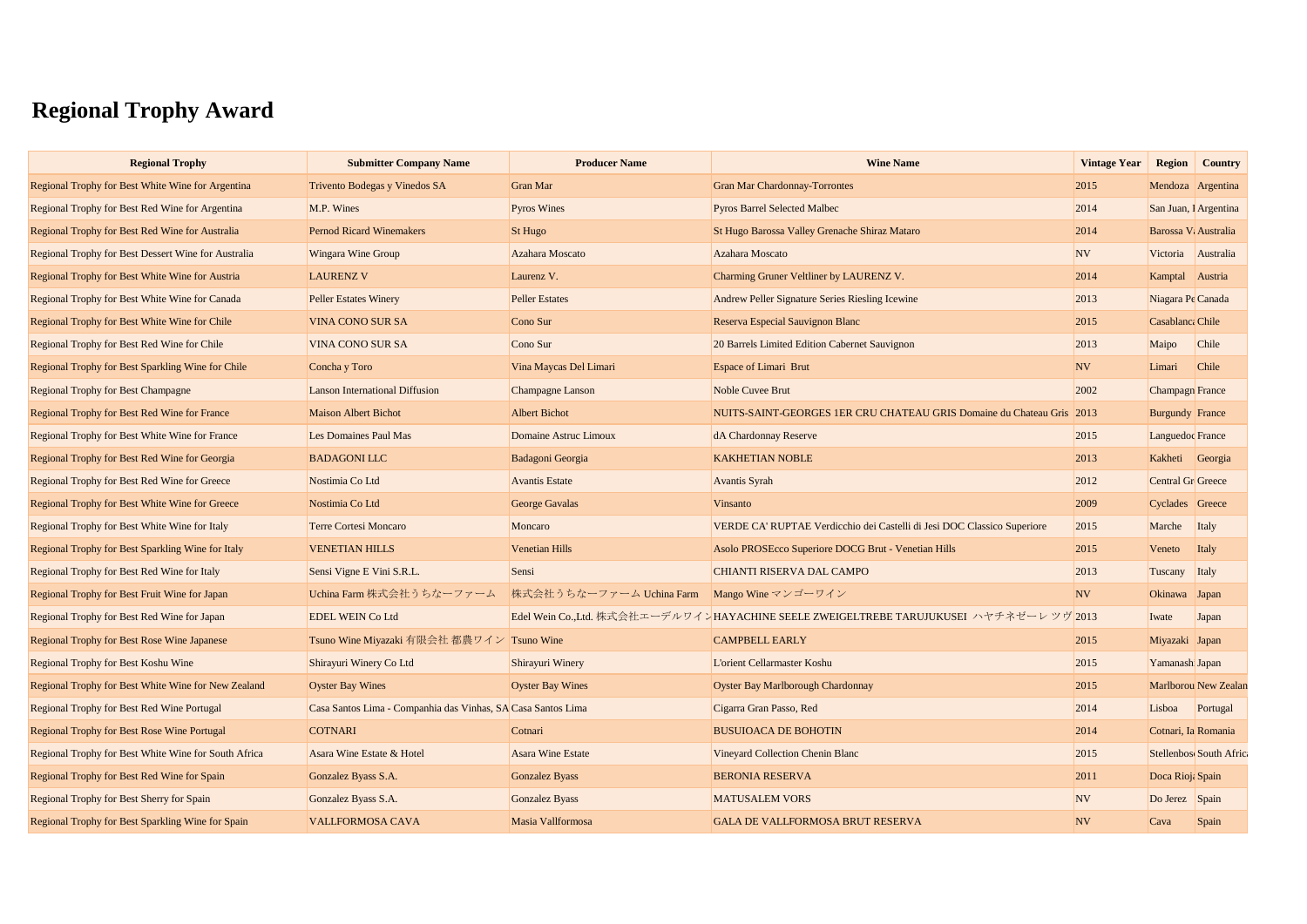# **Trophy for No. 1 Best Value**

| <b>Trophy Best Value</b>                                         | <b>Submitter Company Name</b>    | <b>Producer Name</b>             | <b>Wine Name</b>                                                      | <b>Vintage Year</b> | <b>Region</b>   | <b>Country</b>          |
|------------------------------------------------------------------|----------------------------------|----------------------------------|-----------------------------------------------------------------------|---------------------|-----------------|-------------------------|
| Trophy for Best Value Wine for Wines Up to 1,000 yen             | Concha y Toro                    | Concha Y Toro                    | <b>Sunrise Cabernet Sauvignon</b>                                     | 2015                | Chile           | <b>Chile</b>            |
| Trophy for Best Value Wine for Wines from 1,000 yen to 1,999 yen | Shirayuri Winery Co Ltd          | Shirayuri Winery                 | L'orient Cellarmaster Koshu                                           | 2015                | Yamanashi Japan |                         |
| Trophy for Best Value Wine for Wines from 2,000 yen to 2,999 yen | <b>Oyster Bay Wines</b>          | <b>Oyster Bay Wines</b>          | Oyster Bay Marlborough Chardonnay                                     | 2015                |                 | Marlborough New Zealand |
| Trophy for Best Value Wine for wines from 3,000 yen to 4,999 yen | <b>Saint Clair Family Estate</b> | <b>Saint Clair Family Estate</b> | SAINT CLAIR PIONEER BLOCK 11 CELL BLOCK CHARDONNAY                    | 2014                |                 | Marlborough New Zealand |
| Trophy for Best Value Wine for Wines from 5,000 yen and above    | <b>Maison Albert Bichot</b>      | <b>Albert Bichot</b>             | NUITS-SAINT-GEORGES 1ER CRU CHATEAU GRIS Domaine du Chateau Gris 2013 |                     | Burgundy        | France                  |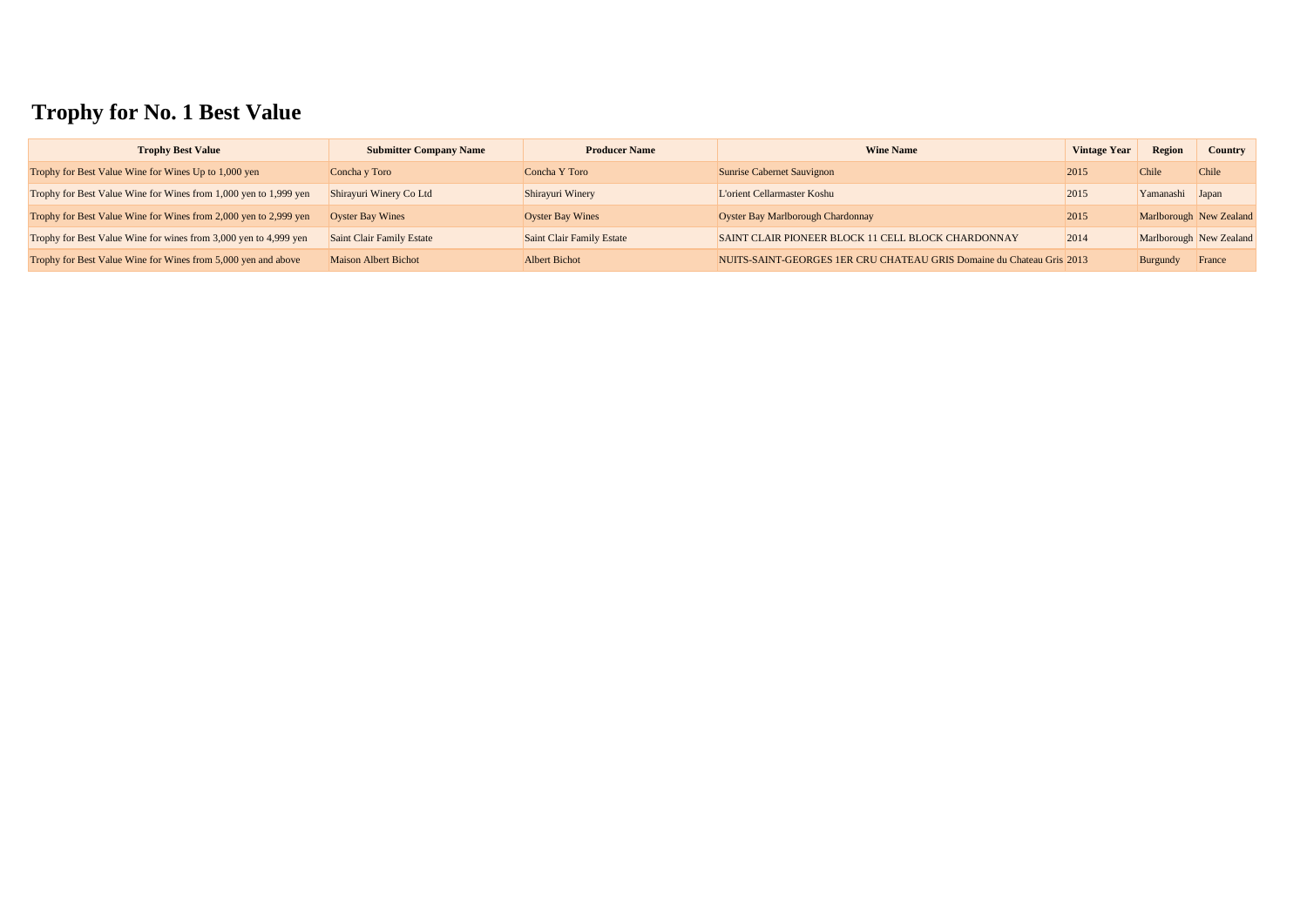| <b>Best Value</b>                                                         | <b>Submitter Company Name</b>        | <b>Producer Name</b>             | <b>Wine Name</b>                                                      | <b>Vintage</b><br>Year | <b>Region</b>               | Country                        |
|---------------------------------------------------------------------------|--------------------------------------|----------------------------------|-----------------------------------------------------------------------|------------------------|-----------------------------|--------------------------------|
| Best Value White Wine for Wines Up to 1,000 yen                           | <b>Trivento Bodegas y Vinedos SA</b> | <b>Gran Mar</b>                  | <b>Gran Mar Chardonnay-Torrontes</b>                                  | 2015                   | Mendoza                     | Argentina                      |
| Best Value Red Wine for Wines Up to 1,000 yen                             | Concha y Toro                        | <b>Concha Y Toro</b>             | <b>Sunrise Cabernet Sauvignon</b>                                     | 2015                   | Chile                       | Chile                          |
|                                                                           |                                      |                                  |                                                                       |                        |                             |                                |
| Best Value Champagne/Sparkling Wine for Wines from 1,000 yen to 1,999 yen | Concha y Toro                        | Vina Maycas Del Limari           | <b>Espace of Limari Brut</b>                                          | NV                     | Limari                      | Chile                          |
| Best Value White Wine for Wines from 1,000 yen to 1,999 yen               | <b>Pinnacle Drinks</b>               | <b>Pinnacle Drinks</b>           | MARLBOROUGH SOUNDS MARLBOROUGH SAUVIGNON BLANC                        | 2015                   |                             | New Zealand New Zealand        |
| Best Value Rose Wine for Wines from 1,000 yen to 1,999 yen                | Tsuno Wine Miyazaki 有限会社 都農ワイン       | <b>Tsuno Wine</b>                | <b>CAMPBELL EARLY</b>                                                 | 2015                   | Miyazaki                    | Japan                          |
| Best Value Koshu Wine for Wines from 1,000 yent to 1,999 yen              | Shirayuri Winery Co Ltd              | <b>Shirayuri Winery</b>          | <b>L'orient Cellarmaster Koshu</b>                                    | 2015                   | Yamanashi Japan             |                                |
| Best Value Red Wine for Wines from 1,000 yen to 1,999 yen                 | E & J Gallo winery                   | Dark Horse Wine                  | Dark Horse Cabernet Sauvignon                                         | 2014                   | California                  | <b>USA</b>                     |
| Best Value Dessert Wine for Wines from 1,000 yen to 1,999 yen             | <b>Wingara Wine Group</b>            | <b>Azahara Moscato</b>           | <b>Azahara Moscato</b>                                                | NV                     | Victoria                    | Australia                      |
| Best Value Fruit Wine for Wines from 1,000 yen to 1,999 yen               | Uchina Farm 株式会社うちなーファーム             | 株式会社うちなーファーム Uchina Farm         | Mango Wine マンゴーワイン                                                    | NV                     | Okinawa                     | Japan                          |
|                                                                           |                                      |                                  |                                                                       |                        |                             |                                |
| Best Value White Wine for Wines from 2,000 yen to 2,999 yen               | <b>Oyster Bay Wines</b>              | <b>Oyster Bay Wines</b>          | <b>Oyster Bay Marlborough Chardonnay</b>                              | 2015                   |                             | <b>Marlborough New Zealand</b> |
| Best Value Koshu Wine for Wines from 2,000 yen to 2,999 yen               | Chuo Budoshu Co., Ltd. (Grace Wine)  | 中央葡萄酒株式会社 Grace Wine Co., Ltd.   | Grace Koshu グレイス甲州                                                    | 2015                   | Yamanashi Japan             |                                |
| Best Value Red Wine for Wines from 2,000 yen to 2,999 yen                 | Nostimia Co Ltd                      | <b>Avantis Estate</b>            | <b>Avantis Syrah</b>                                                  | 2012                   | <b>Central Greec Greece</b> |                                |
|                                                                           |                                      |                                  |                                                                       |                        |                             |                                |
| Best Value White Wine for Wines from 3,000 yen to 4,999 yen               | <b>Saint Clair Family Estate</b>     | <b>Saint Clair Family Estate</b> | SAINT CLAIR PIONEER BLOCK 11 CELL BLOCK CHARDONNAY                    | 2014                   |                             | Marlborough New Zealand        |
| Best Value Rose wine for Wines from 3,000 yen to 4,999 yen                | <b>COTNARI</b>                       | Cotnari                          | <b>BUSUIOACA DE BOHOTIN</b>                                           | 2014                   | Cotnari, Iasi Romania       |                                |
| Best Value Red Wine for Wines from 3,000 yen to 4,999 yen                 | Quinta Vale d'Aldeia, SA             | Quinta Vale D'Aldeia             | Quinta Vale d'Aldeia Grande Reserva Tinto 2013                        | 2013                   | Douro                       | Portugal                       |
|                                                                           |                                      |                                  |                                                                       |                        |                             |                                |
| Best Value Champagne/Sparkling Wine for wines from 5,000 yen and above    | <b>Champagne Deutz SA</b>            | <b>Champagne Deutz</b>           | <b>Deutz Brut Classic</b>                                             | N.V.                   | Champagne France            |                                |
| Best Value White Wine for Wines from 5,000 yen and above                  | Nostimia Co Ltd                      | <b>George Gavalas</b>            | Vinsanto                                                              | 2009                   | Cyclades                    | Greece                         |
| Best Value Red Wine for Wines from 5,000 yen and above                    | <b>Maison Albert Bichot</b>          | <b>Albert Bichot</b>             | NUITS-SAINT-GEORGES 1ER CRU CHATEAU GRIS Domaine du Chateau Gris 2013 |                        | Burgundy                    | France                         |

# **Best Value Trophy Awards**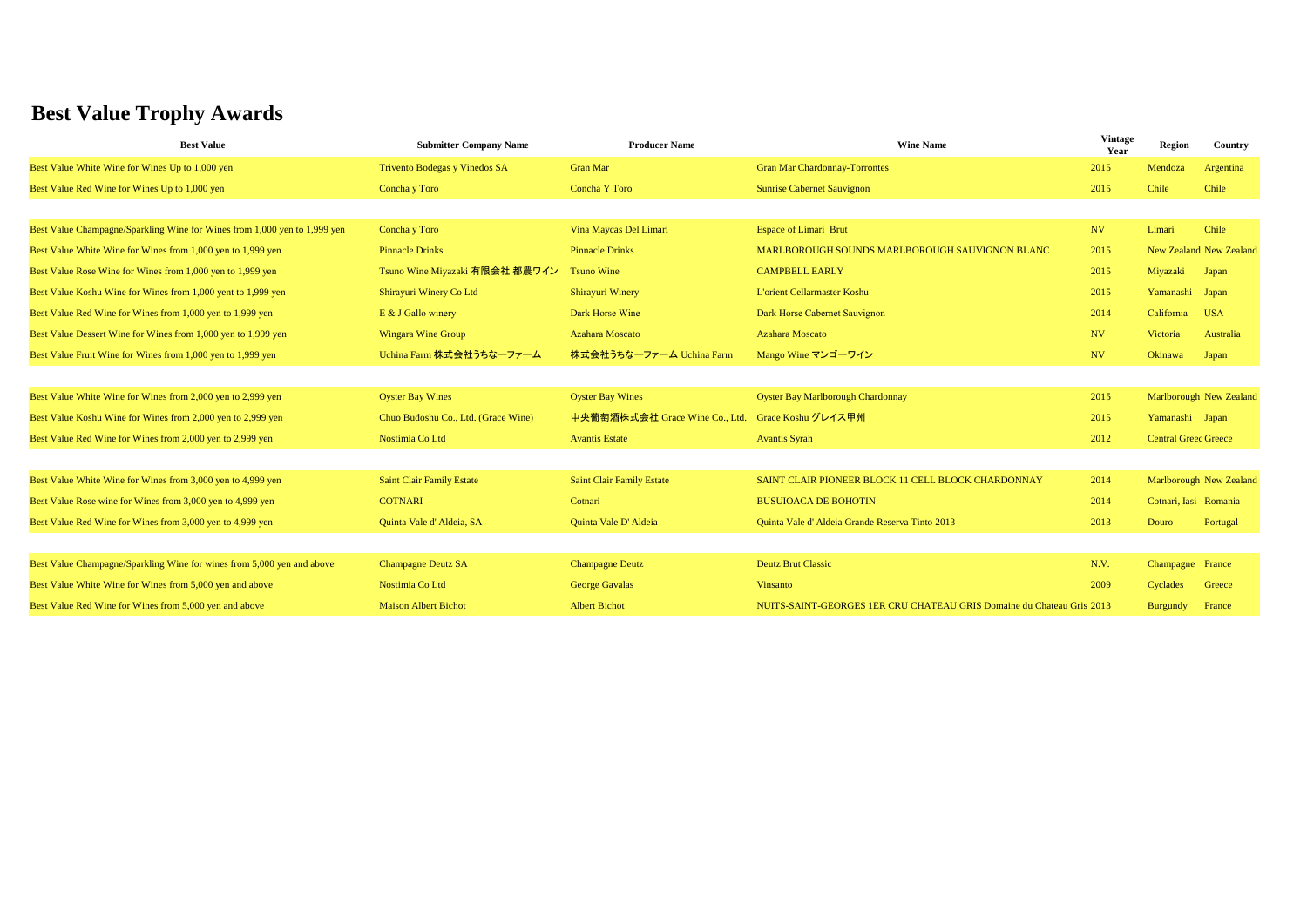# **Platinum Gold**

 $\label{eq:2.1} \mathcal{L}(\mathcal{L}^{(1)}(x)) = \mathcal{L}(\mathcal{L}^{(1)}(x)) = \mathcal{L}(\mathcal{L}^{(1)}(x)) = \mathcal{L}(\mathcal{L}^{(1)}(x))$ 

| <b>Submitter Company Name</b>              | <b>Producer Name</b>                                         | <b>Wine Name</b>                                                      | <b>Vintage Year</b> | <b>Region</b>               | <b>Country</b> |
|--------------------------------------------|--------------------------------------------------------------|-----------------------------------------------------------------------|---------------------|-----------------------------|----------------|
| Viña Valdivieso                            | Vina Valdvieso                                               | Valdivieso Single Vineyard Pinot Noir, Cauquenes                      | 2014                | Cauquenes                   | Chile          |
| <b>Champagne Deutz SA</b>                  | <b>Champagne Deutz</b>                                       | <b>Deutz Brut Classic</b>                                             | N.V.                | Champagne                   | France         |
| <b>Maison Albert Bichot</b>                | <b>Albert Bichot</b>                                         | NUITS-SAINT-GEORGES 1ER CRU CHATEAU GRIS Domaine du Chateau Gris 2013 |                     | <b>Burgundy</b>             | France         |
| Uchina Farm 株式会社うちなーファーム                   | 株式会社うちなーファーム Uchina Farm                                     | Mango Wine マンゴーワイン                                                    | <b>NV</b>           | Okinawa                     | Japan          |
| <b>ALPS WINE Company Limited</b>           | Alps Wine Co., Ltd. アルプスワイン株式会社 Japanese Style Wine Bailey A |                                                                       | 2015                | Yamanashi                   | Japan          |
| Vins d'Olive                               | Chateau Khoury                                               | Perseides                                                             | 2008                | <b>Bekaa Valley Lebanon</b> |                |
| Quinta Vale d'Aldeia, SA                   | Quinta Vale D' Aldeia                                        | Quinta Vale d'Aldeia Grande Reserva Tinto 2013                        | 2013                | Douro                       | Portugal       |
| Gonzalez Byass S.A.                        | Gonzalez Byass                                               | <b>BERONIA RESERVA</b>                                                | 2011                | Doca Rioja                  | Spain          |
| Gonzalez Byass S.A.                        | <b>Gonzalez Byass</b>                                        | <b>NOE PEDRO XIMENEZ VORS</b>                                         | <b>NV</b>           | Do Jerez                    | Spain          |
| Gonzalez Byass S.A.                        | <b>Gonzalez Byass</b>                                        | <b>MATUSALEM VORS</b>                                                 | <b>NV</b>           | Do Jerez                    | Spain          |
| Nihon Shurui Hambai                        | <b>Conde De Caralt</b>                                       | Conde de Caralt Brut Nature                                           | <b>NV</b>           | Catalunya                   | Spain          |
| Asahi Breweries, Ltd. アサヒビール株式会社 St.supery |                                                              | ST.SUPERY CABERNET SAUVIGNON                                          | 2013                | California                  | <b>USA</b>     |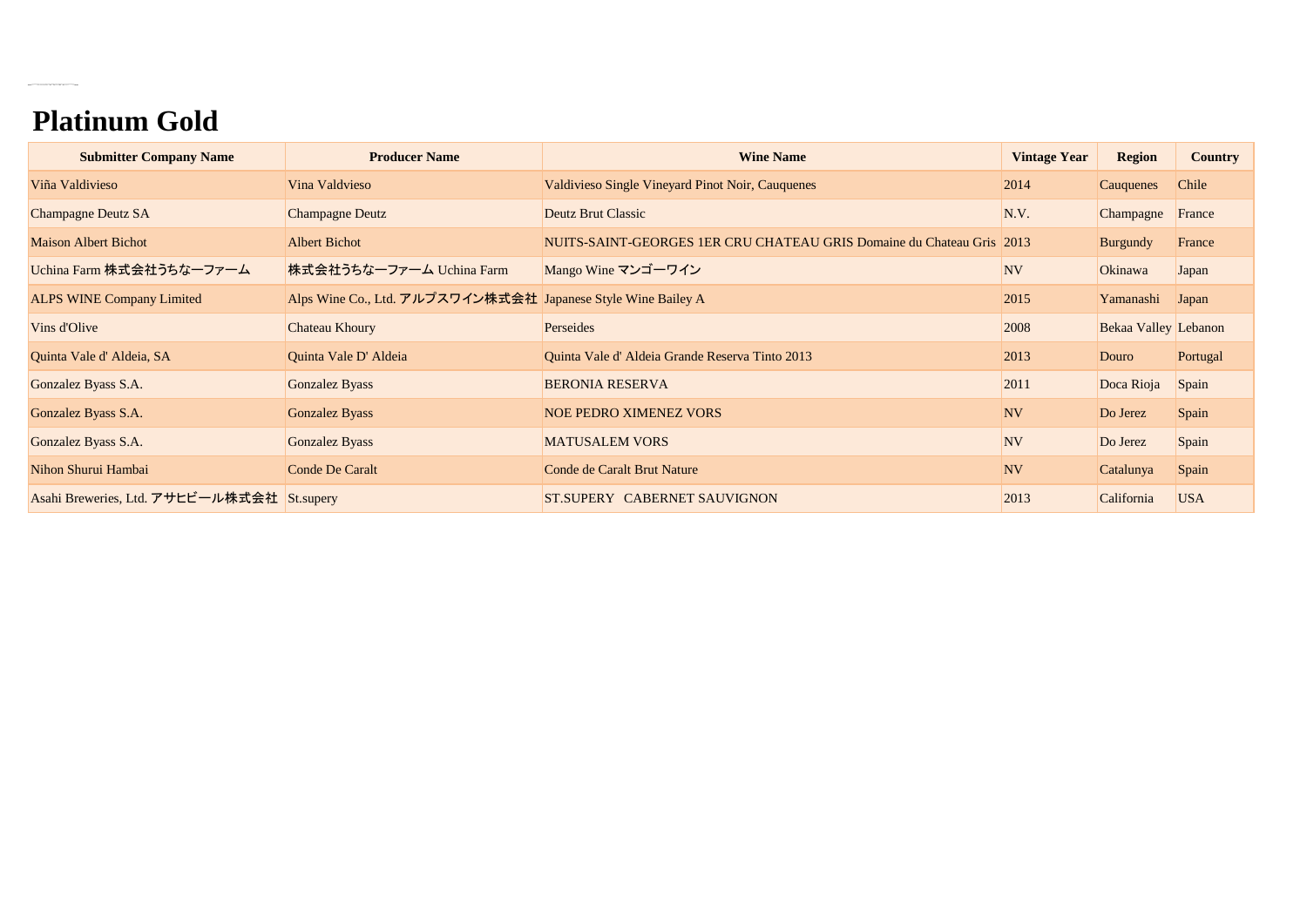# **Gold**

| <b>Submitter Company Name</b>                                           | <b>Producer Name</b>               | <b>Wine Name</b>                                            | <b>Vintage Year</b> | <b>Region</b>                  | <b>Country</b> |
|-------------------------------------------------------------------------|------------------------------------|-------------------------------------------------------------|---------------------|--------------------------------|----------------|
| Trivento Bodegas y Vinedos SA                                           | <b>Gran Mar</b>                    | <b>Gran Mar Chardonnay-Torrontes</b>                        | 2015                | Mendoza                        | Argentina      |
| M.P. Wines                                                              | <b>Pyros Wines</b>                 | <b>Pyros Barrel Selected Malbec</b>                         | 2014                | San Juan, Ped Argentina        |                |
| Viniterra SA                                                            | Viniterra                          | <b>SELECT - MALBEC/CARMENERE</b>                            | 2013                | Mendoza, Luj Argentina         |                |
| <b>Grupo Penaflor SA</b>                                                | Trapiche                           | <b>BROQUEL CABERNET SAUVIGNON</b>                           | 2014                | Mendoza                        | Argentina      |
| <b>Grupo Penaflor SA</b>                                                | <b>Finca Las Moras</b>             | FINCA LAS MORAS RESERVA SYRAH                               | 2015                | San Juan                       | Argentina      |
| <b>Grupo Penaflor SA</b>                                                | <b>Bodega El Esteco</b>            | <b>Altimys</b>                                              | 2012                | Cafayate Vall Argentina        |                |
| <b>Wolf Blass Wines Pty Ltd</b>                                         | <b>Wolf Blass Wines Pty Ltd</b>    | <b>Wolf Blass Black Label Cabernet Shiraz</b>               | 2012                | Langhorne Cr Australia         |                |
| <b>Wolf Blass Wines Pty Ltd</b>                                         | <b>Wolf Blass Wines Pty Ltd</b>    | Wolf Blass Gold Label Adelaide Hills Syrah                  | 2012                | Adelaide Hill Australia        |                |
| <b>Taylors Wines</b>                                                    | <b>Taylors Wines</b>               | <b>Reserve Parcel Clare Valley Cabernet Sauvignon</b>       | 2014                | Clare Valley Australia         |                |
| <b>Taylors Wines</b>                                                    | <b>Taylors Wines</b>               | <b>St Andrews Shiraz</b>                                    | 2014                | Clare Valley Australia         |                |
| <b>Taylors Wines</b>                                                    | <b>Taylors Wines</b>               | <b>Taylors Merlot</b>                                       | 2015                | Clare Valley Australia         |                |
| <b>Cranswick Premium Wines Ltd.</b>                                     | Cranswick                          | <b>Cranswick Sarus Shiraz</b>                               | 2015                | South Austral Australia        |                |
| <b>Angove Family Winemakers</b>                                         | <b>Angove Family Winemakers</b>    | Warboys Vineyard McLaren Vale Shiraz                        | 2014                | Mclaren Vale Australia         |                |
| <b>Pernod Ricard Winemakers</b>                                         | <b>St Hugo</b>                     | St Hugo Barossa Valley Grenache Shiraz Mataro               | 2014                | <b>Barossa Valle</b> Australia |                |
| <b>Pernod Ricard Winemakers</b>                                         | Jacob's Creek                      | Jacob's Creek Reserve Adelaide Hills Chardonnay             | 2015                | Adelaide Hill: Australia       |                |
| <b>Pinnacle Drinks</b>                                                  | <b>Pinnacle Drinks</b>             | KRONDORF SYMMETRY BAROSSA SHIRAZ                            | 2013                | <b>Barossa</b>                 | Australia      |
| Asahi Breweries, Ltd. アサヒビール株式会社Wingara Wine Group                      |                                    | <b>CRACKERJACK SHIRAZ</b>                                   | 2015                | Murrey Darlir Australia        |                |
| <b>Lincoln Estate Wines</b>                                             | <b>Lincoln Estate</b>              | Sashimi Sauvignon Blanc                                     | 2015                | Eyre Peninsul Australia        |                |
| Mr. Riggs Wine Company                                                  | Mr Riggs                           | <b>McLaren Vale Shiraz</b>                                  | 2013                | Mclaren Vale Australia         |                |
| <b>Logan Wines Pty Ltd</b>                                              | Logan                              | <b>Weemala Riesling</b>                                     | 2016                | Orange                         | Australia      |
| <b>Wingara Wine Group</b>                                               | <b>Azahara Moscato</b>             | <b>Azahara Moscato</b>                                      | <b>NV</b>           | Victoria                       | Australia      |
| Paschiing Johann & Dietlinde                                            | Winery Pasching Johann & Dietlinde | RHEINRIESLING; Quality Wine (E362516)                       | 2015                | Kamptal                        | Austria        |
| <b>LAURENZ V</b>                                                        | Laurenz V.                         | Charming Gruner Veltliner by LAURENZ V.                     | 2014                | Kamptal                        | Austria        |
| <b>Peller Estates Winery</b>                                            | <b>Peller Estates</b>              | Andrew Peller Signature Series Riesling Icewine             | 2013                | Niagara Penir Canada           |                |
| <b>Peller Estates Winery</b>                                            | <b>Peller Estates</b>              | Andrew Peller Signature Series Oak Aged Vidal Blanc Icewine | 2014                | Niagara Penir Canada           |                |
| <b>VINA CONO SUR SA</b>                                                 | Cono Sur                           | Reserva Especial Sauvignon Blanc                            | 2015                | Casablanca                     | Chile          |
| <b>VINA CONO SUR SA</b>                                                 | Cono Sur                           | 20 Barrels Limited Edition Cabernet Sauvignon               | 2013                | Maipo                          | Chile          |
| Vina Errazuriz S.A.                                                     | Vina Errazuriz                     | Max Reserva Merlot                                          | 2014                | Aconacagua VChile              |                |
| <b>Carolina Wine Brands</b>                                             | Vina Ochagavia                     | Reserva Merlot                                              | 2015                | Casablanca                     | <b>Chile</b>   |
| Vinedos Errazuriz Ovalle S.A.                                           | Errazuriz Ovalle                   | <b>Panul Oak Aged Carmenere</b>                             | 2015                | Colchagua Va Chile             |                |
| Vina Casablanca                                                         | Vina Casablanca                    | Nimbus Single Vineyard Cabernet Sauvignon                   | 2014                | Maipo Valley Chile             |                |
| Hugo Casanova Winery                                                    | Comercial Hugo Casanova Ltda.      | <b>Family Reserve Malbec Carmenere</b>                      | 2015                | Valle Central Chile            |                |
| InVina                                                                  | Invina                             | Sierra Batuco Pinot Noir Reserva                            | 2014                | Maule                          | Chile          |
| Terramater S.A.                                                         | Terramater                         | Paso del Sol Cabernet Sauvignon                             | 2015                | Central Valle Chile            |                |
| Concha y Toro                                                           | Concha Y Toro                      | Casillero del Diablo Leyenda                                | 2013                | Maipo                          | Chile          |
| Concha y Toro                                                           | Concha Y Toro                      | Frontera Chardonnay                                         | 2015                | Chile                          | Chile          |
| Concha y Toro                                                           | Concha Y Toro                      | <b>Sunrise Cabernet Sauvignon</b>                           | 2015                | Chile                          | Chile          |
| Concha y Toro                                                           | Vina Maipo                         | Alto Tajamar Syrah                                          | 2011                | Maipo Valley Chile             |                |
| Concha y Toro                                                           | Vina Maycas Del Limari             | <b>Espace of Limari Brut</b>                                | <b>NV</b>           | Limari                         | Chile          |
| Vina y Bodega Estampa                                                   | Vina Y Bodega Estampa S.a          | ESTAMPA FINA RESERVA CABERNET SAUVIGNON                     | 2014                | Colchagua                      | <b>CHILE</b>   |
| Vina y Bodega Estampa                                                   | Vina Y Bodega Estampa S.a          | <b>ESTAMPA GOLD CARMENERE</b>                               | 2014                | Colchagua                      | <b>CHILE</b>   |
| Luis Felipe Edwards                                                     | Luis Felipe Edwards                | <b>Gran Reserva Carmenere</b>                               | 2014                | Colchagua                      | Chile          |
| <b>SCI Chateau Ramage La Batisse</b>                                    | Sci Chateau Ramage La Batisse      | Ramage la Batisse                                           | 2013                | <b>Bordeaux</b>                | France         |
| Jacquart et Associes Distribution                                       | Champagne Jacquart                 | <b>Blanc de Blancs</b>                                      | 2009                | Champagne                      | France         |
| UNION DES VIGNERONS DES COTES DU Union Des Vignerons Des Cotes Du Rhone |                                    | <b>MA FERMETTE MERLOT</b>                                   | 2015                | <b>Vallee Du Rh France</b>     |                |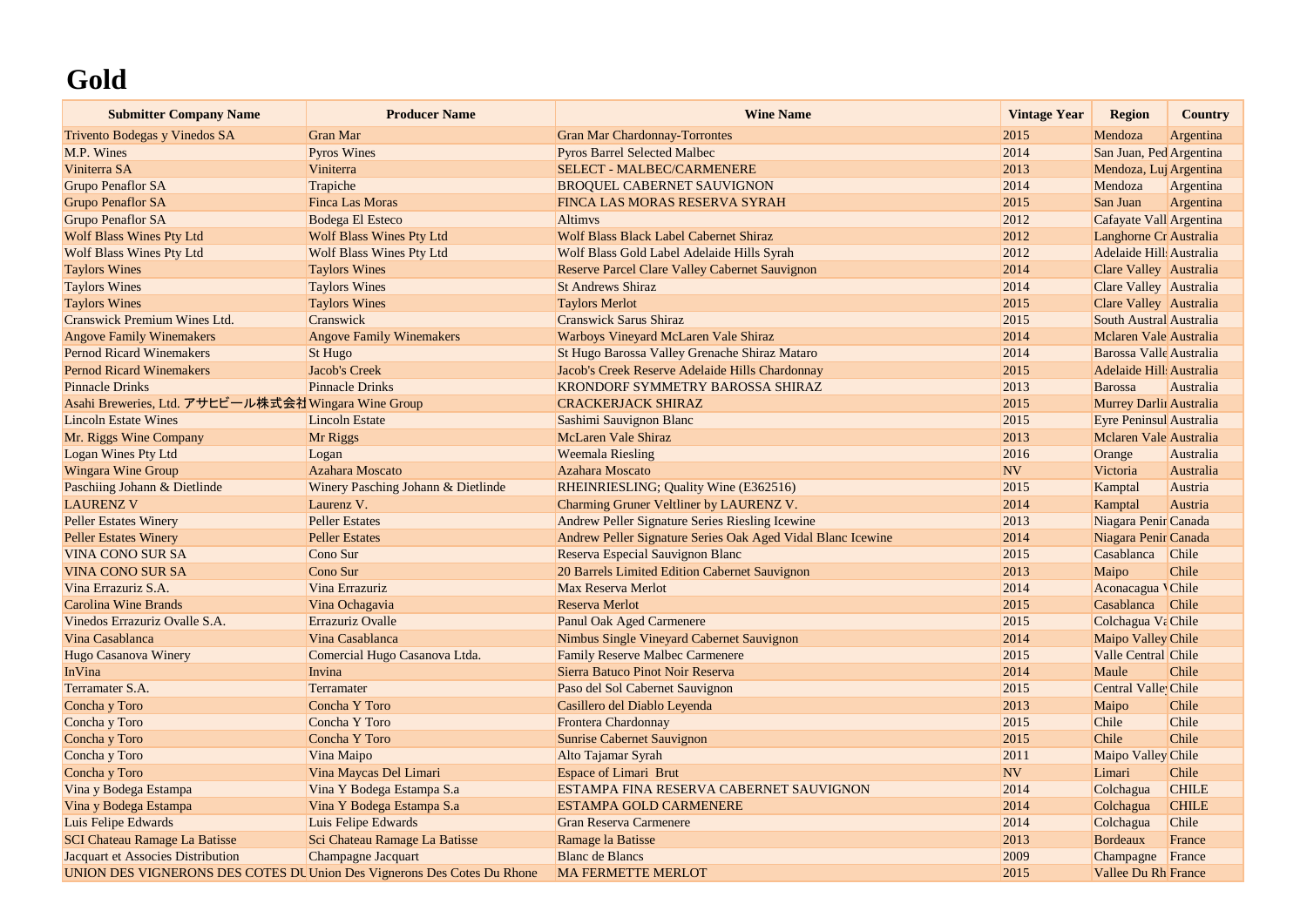## **Gold**

| <b>Submitter Company Name</b>                         | <b>Producer Name</b>                              | <b>Wine Name</b>                                                                        | <b>Vintage Year</b> | <b>Region</b>               | <b>Country</b>                 |
|-------------------------------------------------------|---------------------------------------------------|-----------------------------------------------------------------------------------------|---------------------|-----------------------------|--------------------------------|
| <b>Champagne Deutz SA</b>                             | <b>Champagne Deutz</b>                            | Amour de Deutz Brut                                                                     | 2006                | Champagne                   | France                         |
| <b>Vignobles Dugoua</b>                               | <b>Vignobles Dugoua</b>                           | <b>Chateau GRAND ABORD GRAVES ROUGE cuvee Passion</b>                                   | 2014                | <b>Bordeaux Gra France</b>  |                                |
| <b>Lanson International Diffusion</b>                 | <b>Champagne Lanson</b>                           | <b>Noble Cuvee Brut</b>                                                                 | 2002                | Champagne France            |                                |
| Vidal-Fleury                                          | Vidal-Fleury                                      | <b>COTES DU RHONE</b>                                                                   | 2013                | Rhone                       | France                         |
| <b>Champagne Beaumont Des Crayères</b>                | <b>Champagne Beaumont Des Crayeres</b>            | <b>GRANDE Reserve</b>                                                                   | <b>NV</b>           | Champagne                   | France                         |
| <b>Champagne Beaumont Des Crayères</b>                | <b>Champagne Beaumont Des Crayeres</b>            | <b>FLEUR DE PRESTIGE</b>                                                                | 2006                | Champagne                   | France                         |
| Maison Schroder & Schyler                             | Schroder & Schyler                                | <b>MEDOC PRIVATE RSERVE</b>                                                             | 2014                | <b>Bordeaux</b>             | France                         |
| Paul Jaboulet Aîné                                    | <b>Paul Jaboulet Aine</b>                         | <b>CROZES HERMITAGE DOMAINE DE THALABERT</b>                                            | 2011                | <b>Rhone Valley France</b>  |                                |
| <b>Les Domaines Paul Mas</b>                          | Domaine Astruc Limoux                             | dA Chardonnay Reserve                                                                   | 2015                | Languedoc Re France         |                                |
| <b>BADAGONI LLC</b>                                   | Badagoni Georgia                                  | <b>KAKHETIAN NOBLE</b>                                                                  | 2013                | Kakheti                     | Georgia                        |
| Nostimia Co Ltd                                       | <b>Avantis Estate</b>                             | Avantis Malagusia                                                                       | 2014                | <b>Central Greec Greece</b> |                                |
| Nostimia Co Ltd                                       | <b>Avantis Estate</b>                             | <b>Avantis Syrah</b>                                                                    | 2012                | <b>Central Greec Greece</b> |                                |
| Nostimia Co Ltd                                       | George Gavalas                                    | Vinsanto                                                                                | 2009                | Cyclades                    | Greece                         |
| <b>Terre Cortesi Moncaro</b>                          | Moncaro                                           | VERDE CA' RUPTAE Verdicchio dei Castelli di Jesi DOC Classico Superiore                 | 2015                | Marche                      | Italy                          |
| Asahi Breweries, Ltd. アサヒビール株式会社 Gancia               |                                                   | <b>GANCIA MOSCATO D'ASTI</b>                                                            | <b>NV</b>           |                             | Italy                          |
| <b>Mottox Inc</b>                                     | Azienda Agricola San Luciano                      | <b>Toscana Bianco</b>                                                                   | 2014                | Toscana                     | Italy                          |
| Farnese Vini srl                                      | Vigneti Del Salento                               | Vigne Vecchie Primitivo di Manduria DOP                                                 | 2013                | Apulia                      | Italy                          |
| <b>VENETIAN HILLS</b>                                 | <b>Venetian Hills</b>                             | Asolo PROSEcco Superiore DOCG Brut - Venetian Hills                                     | 2015                | Veneto                      | Italy                          |
| <b>VILLA DEGLI OLMI SPA</b>                           | Villa Degli Olmi Spa                              | APPASSIMENTO - VINO ROSEO VENETO IGT - QUATTRO PASSI                                    | 2015                | Veneto                      | Italy                          |
| <b>COTTINI SPA</b>                                    | Cottini Spa                                       | <b>CAMPOS VALZOS - VERMENTINO DI GALLURA DOCG</b>                                       | 2015                | Sardegna                    | Italy                          |
| <b>COTTINI SPA</b>                                    | Cottini Spa                                       | VILLA ANNABERTA - AMANONE DELLA VALPOLICELLA DOCG                                       | 2013                | Veneto                      | Italy                          |
| Sensi Vigne E Vini S.R.L.                             | Sensi                                             | <b>CHIANTI RISERVA DAL CAMPO</b>                                                        | 2013                | Tuscany                     | Italy                          |
| Sensi Vigne E Vini S.R.L.                             | Sensi                                             | MORELLINO DI SCANASANO PRETORIO                                                         | 2015                | Tuscany                     | Italy                          |
| Sensi Vigne E Vini S.R.L.                             | Sensi                                             | <b>CHIANTI BIOLOGICO CAMPOLUCE</b>                                                      | 2015                | Tuscany                     | Italy                          |
| <b>Cantine San Marzano</b>                            | <b>Cantine San Marzano</b>                        | <b>Estella Moscato Salento IGP</b>                                                      | 2015                | Puglia                      | Italy                          |
| CASA E. DI MIRAFIORE & FONTANAFRE Casa E Di Mirafiore |                                                   | Paiagallo Barolo DOCG                                                                   | 2012                | Piedmont                    | Italy                          |
| CASA E. DI MIRAFIORE & FONTANAFRE Fontanafredda       |                                                   | <b>Barolo Silver Label</b>                                                              | 2012                | Piedmont                    | Italy                          |
| Kellerei Kaltern                                      | Kellerei Kaltern - Caldaro                        | Alto Adige Gewurztraminer                                                               | 2015                | Alto Adige                  | Italy                          |
| Casa Vinicola Botter                                  | <b>Tor Del Colle</b>                              | MONTEPULCIANO DOC RISERVA (TANK SAMPLE)                                                 | 2014                | Toscana                     | Italy                          |
| <b>Casa Vinicola Botter</b>                           | Vinistella                                        | Nero D'Avola IGT Terre Siciliane Bio                                                    | 2014                | <b>Sicily</b>               | Italy                          |
| Casa Vinicola Botter                                  | Tia                                               | Montepulciano D'Abruzzo DOC - Bio                                                       | 2015                | Abruzzo                     | Italy                          |
| Shirayuri Winery Co Ltd                               | Shirayuri Winery                                  | L'orient Cellarmaster Koshu                                                             | 2015                | Yamanashi                   | Japan                          |
| Chuo Budoshu Co., Ltd. (Grace Wine)                   | 中央葡萄酒株式会社 Grace Wine Co., Ltd. Grace Koshu グレイス甲州 |                                                                                         | 2015                | Yamanashi                   | Japan                          |
| <b>EDEL WEIN Co Ltd</b>                               |                                                   | Edel Wein Co.,Ltd. 株式会社エーデルワイン HAYACHINE SEELE ZWEIGELTREBE TARUJUKUSEI ハヤチネゼーレ ツヴァ2013 |                     | Iwate                       | Japan                          |
| Tsuno Wine Miyazaki 有限会社 都農ワイン Tsuno Wine             |                                                   | <b>CAMPBELL EARLY</b>                                                                   | 2015                | Miyazaki                    | Japan                          |
| Morita Koshu Winery Co., Ltd.                         | Morita Koshu Winery Co., Ltd.                     | Chanmoris Kankitsuka Koshu                                                              | 2015                | Yamanashi.pr Japan          |                                |
| KUZUMAKI WINE & FOODS CO., LTD.                       | Kuzumaki Wine & Foods Co., Ltd.                   | AO                                                                                      | N.V.                | Iwate                       | Japan                          |
| <b>Eagle Distilleries company</b>                     | <b>Eagle Distilleries Company</b>                 | Jordan River Reserve Viognier                                                           | 2013                | Mafraq                      | Jordan                         |
| Vinícola San Lorenzo, S.A. de C.V.                    | Casa Grande                                       | Casa Grande Chardonnay                                                                  | 2015                | <b>Valle De Parr Mexico</b> |                                |
| <b>Pinnacle Drinks</b>                                | <b>Pinnacle Drinks</b>                            | MARLBOROUGH SOUNDS MARLBOROUGH SAUVIGNON BLANC                                          | 2015                |                             | <b>New Zealand New Zealand</b> |
| <b>Saint Clair Family Estate</b>                      | <b>Saint Clair Family Estate</b>                  | SAINT CLAIR MARLBOROUGH PREMIUM SAUVIGNON BLANC                                         | 2015                |                             | Marlborough New Zealand        |
| <b>Saint Clair Family Estate</b>                      | <b>Saint Clair Family Estate</b>                  | SAINT CLAIR PIONEER BLOCK 11 CELL BLOCK CHARDONNAY                                      | 2014                |                             | Marlborough New Zealand        |
| <b>Oyster Bay Wines</b>                               | <b>Oyster Bay Wines</b>                           | <b>Oyster Bay Hawkes Bay Merlot</b>                                                     | 2014                |                             | Hawkes Bay New Zealand         |
| <b>Oyster Bay Wines</b>                               | <b>Oyster Bay Wines</b>                           | <b>Oyster Bay Marlborough Chardonnay</b>                                                | 2015                |                             | Marlborough New Zealand        |
| Casa Agricola Alexandre Relvas, Lda                   | Casa Agricola Alexandre Relvas, Lda               | Segredos S?o Miguel                                                                     | 2015                | Alentejo                    | Portugal                       |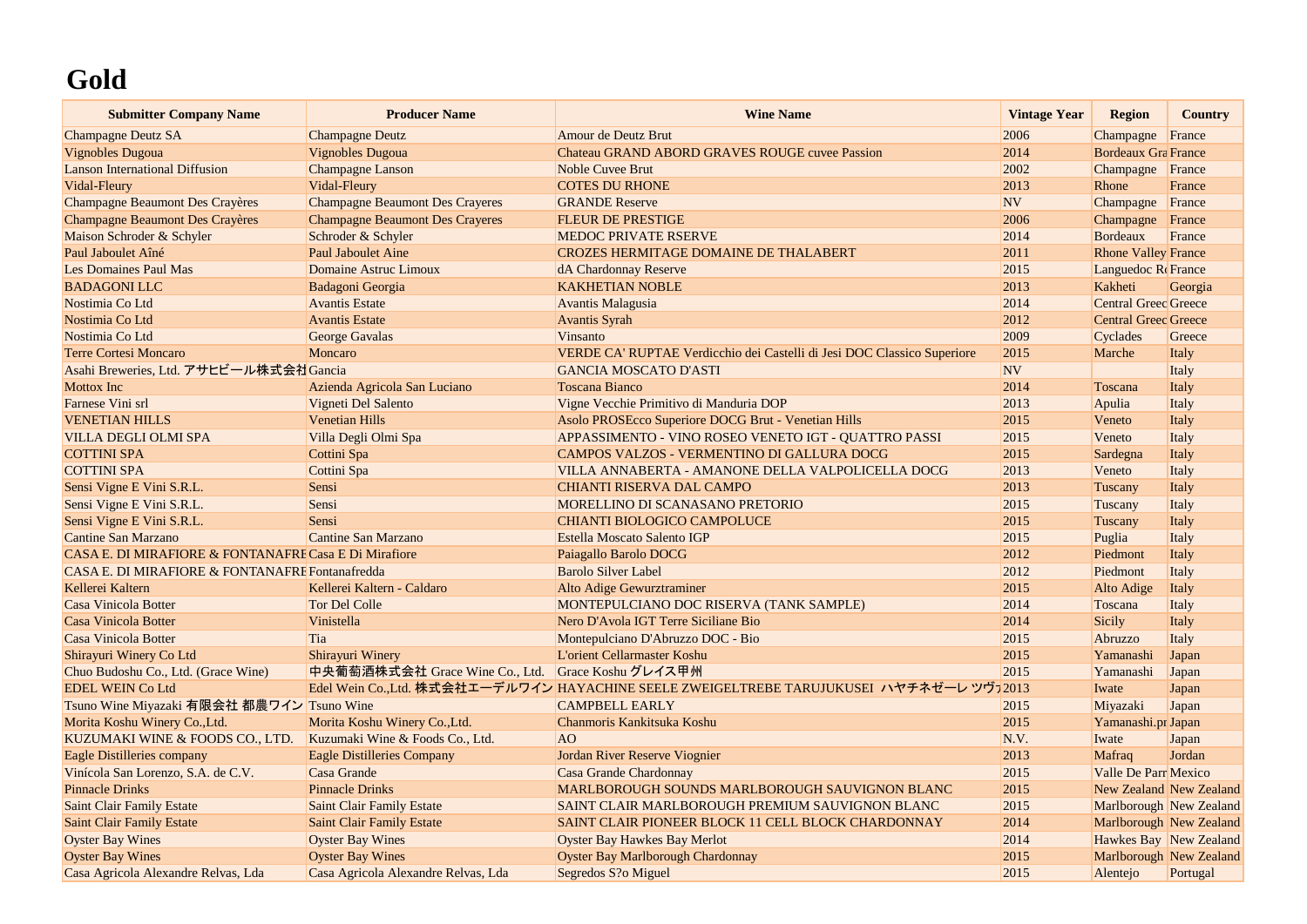# **Gold**

| <b>Submitter Company Name</b>                              | <b>Producer Name</b>                 | <b>Wine Name</b>                                               | <b>Vintage Year</b> | <b>Region</b>             | <b>Country</b>                    |
|------------------------------------------------------------|--------------------------------------|----------------------------------------------------------------|---------------------|---------------------------|-----------------------------------|
| Casa Santos Lima - Companhia das Vinhas, SCasa Santos Lima |                                      | Monte das Promessas, Red                                       | 2014                | Alentejo                  | Portugal                          |
| Casa Santos Lima - Companhia das Vinhas, SCasa Santos Lima |                                      | Cigarra Gran Passo, Red                                        | 2014                | Lisboa                    | Portugal                          |
| <b>COTNARI</b>                                             | Cotnari                              | <b>BUSUIOACA DE BOHOTIN</b>                                    | 2014                | Cotnari, Iasi             | Romania                           |
| Asara Wine Estate & Hotel                                  | <b>Asara Wine Estate</b>             | <b>Vineyard Collection Chenin Blanc</b>                        | 2015                | Stellenbosch South Africa |                                   |
| DGB (Pty) Ltd                                              | Bellingham                           | <b>Small Barrel SMV</b>                                        | 2013                |                           | <b>Coastal Regio South Africa</b> |
| DGB (Pty) Ltd                                              | Bellingham                           | <b>Basket Press Syrah</b>                                      | 2014                | Stellenbosch South Africa |                                   |
| DGB (Pty) Ltd                                              | Boschendal                           | Elgin Pinot Noir                                               | 2014                | Elgin                     | South Africa                      |
| Singular Aroma CO                                          | Bodega Solana De Ramirez Ruiz S.a.t. | <b>SOMBRERO ROTO</b>                                           | 2010                | Rioja                     | Spain                             |
| Bodegas Castelo de Medina                                  | <b>Bodegas Castelo De Medina</b>     | Castelo de Medina Sauvignon Blanc                              | 2015                | Castilla Y Lec Spain      |                                   |
| BELLUNA CO., Ltd. International Dept.                      | <b>Bodegas Altanza</b>               | Raza Crianza ラサ・クリアンサ                                          | 2012                | Rioja                     | Spain                             |
| <b>VALLFORMOSA CAVA</b>                                    | Masia Vallformosa                    | <b>GALA DE VALLFORMOSA BRUT RESERVA</b>                        | <b>NV</b>           | Cava                      | Spain                             |
| Monte la Reina                                             | Monte La Reina                       | CASTILLO DE MONTE LA REINA CRIANZA                             | 2012                | Toro                      | Spain                             |
| <b>Mikuni Wines</b>                                        | C.v.n.e.                             | Cune Rueda                                                     | 2014                | Rueda                     | Spain                             |
| <b>Mont Marcal Vinicola SA</b>                             | Movisa                               | <b>PALAU BRUT</b>                                              | <b>NV</b>           | Cava                      | Spain                             |
| Félix Solís Avantis SA                                     | Pagos Del Rey                        | Analivia verdejo                                               | 2015                | Rueda                     | Spain                             |
| Félix Solís Avantis SA                                     | <b>Felix Solis</b>                   | Diego de Almagro Gran Reserva                                  | 2010                | Valdepenas                | Spain                             |
| Félix Solís Avantis SA                                     | Felix Solis                          | VINA Albali Gran Reserva Seleccion Privada                     | 2010                | Valdepenas                | Spain                             |
| E. & J. Gallo Winery                                       | Louis M. Martini                     | Cabernet Sauvignon Sonoma County                               | 2014                | California                | <b>USA</b>                        |
| E. & J. Gallo Winery                                       | <b>Macmurray Ranch</b>               | Estate Vineyards Russian River Valley Sonoma County Pinot Noir | 2013                | California                | <b>USA</b>                        |
| E. & J. Gallo Winery                                       | Dark Horse Wine                      | Dark Horse Merlot                                              | 2014                | California                | <b>USA</b>                        |
| E. & J. Gallo Winery                                       | Dark Horse Wine                      | Dark Horse Cabernet Sauvignon                                  | 2014                | California                | <b>USA</b>                        |
| The Hess Collection Winery                                 | The Hess Collection                  | Hess Allomi Cabernet Sauvignon                                 | 2013                | Napa Valley               | <b>USA</b>                        |
| <b>Pine Ridge Vineyards</b>                                | <b>Pine Ridge Vineyards</b>          | Pine Ridge Vineyards Chenin Blanc Viognier                     | 2015                | California                | <b>USA</b>                        |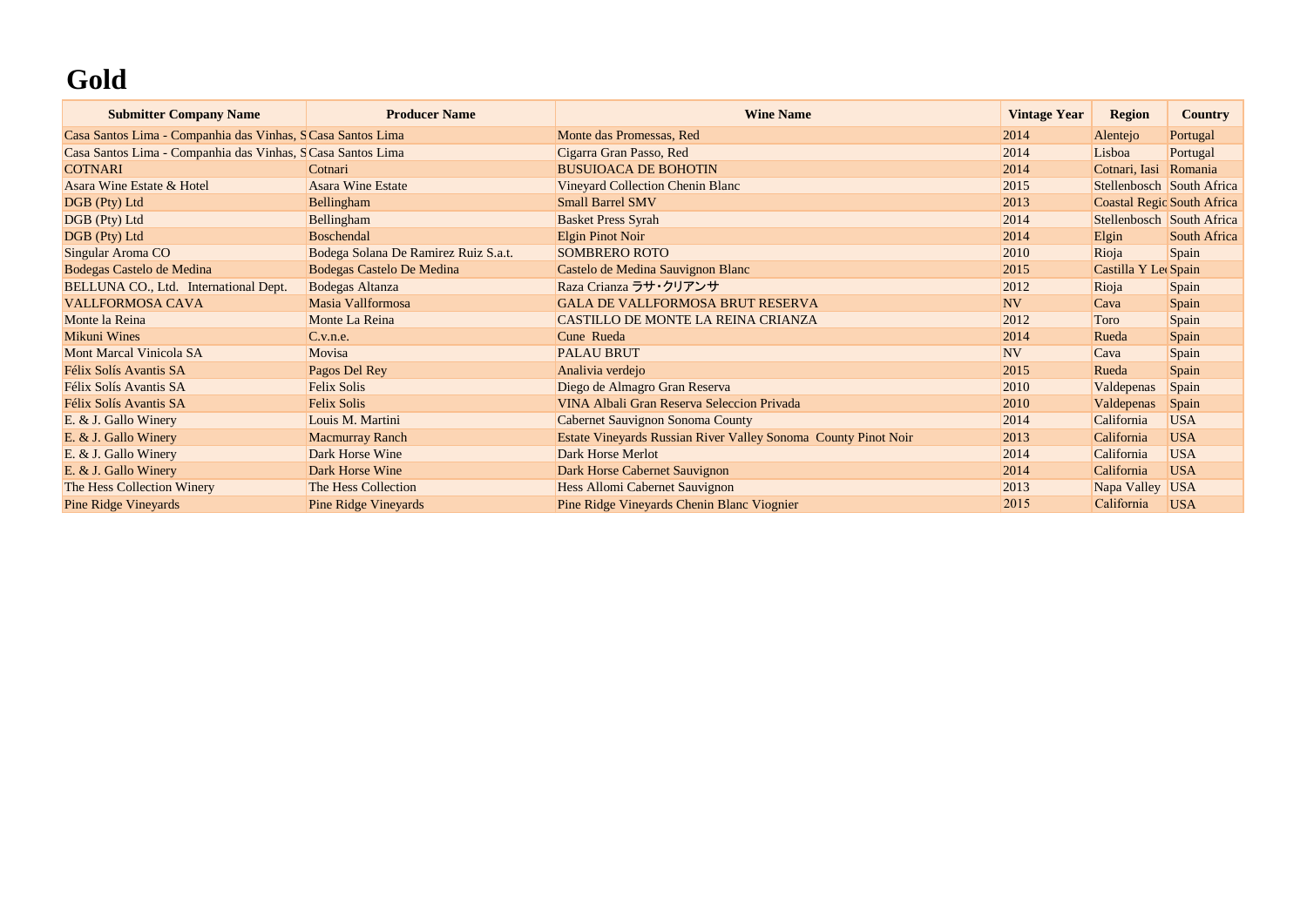| <b>Award_2010</b> | <b>Submitter Company Name</b>                              | <b>Producer Name</b>                                                                     | <b>Wine Name</b>                                                    | <b>Tintage Year</b> Wine Colou |             | <b>Region</b>                     | <b>Country</b> | <b>Agent_Company_Name</b>             | <b>Agent Website</b>                  |
|-------------------|------------------------------------------------------------|------------------------------------------------------------------------------------------|---------------------------------------------------------------------|--------------------------------|-------------|-----------------------------------|----------------|---------------------------------------|---------------------------------------|
| Silver            | Trivento Bodegas y Vinedos SA El Grill                     |                                                                                          | <b>El Grill Food and Wine Torrontes</b>                             | 2015                           |             | White Tunuyan                     | Argentina      |                                       |                                       |
| Silver            |                                                            | Trivento Bodegas y Vinedos SA Trivento Bodegas Y Vinedos S.a. Trivento Reserve Torrontes |                                                                     | 2015                           |             | White Tupungato                   | Argentina      |                                       |                                       |
| Silver            | M.P. Wines                                                 | <b>Bodegas Salentein</b>                                                                 | Salentein Numina Gran Corte                                         | 2014                           | Red         | Mendoza, Uco Valley Argentina     |                |                                       |                                       |
| Silver            | <b>Blends Wine Estates</b>                                 | Bodega Argento                                                                           | <b>Argento Reserva Malbec</b>                                       | 2014                           | Red         | Mendoza                           | Argentina      |                                       |                                       |
| Silver            | M.P. Wines                                                 | <b>Bodegas Salentein</b>                                                                 | <b>Salentein Reserve Cabernet Sauvingon</b>                         | 2014                           | Red         | Mendoza                           | Argentina      |                                       |                                       |
| Silver            | M.P. Wines                                                 | <b>Bodegas Salentein</b>                                                                 | Salentein Numina Cabernet Franc                                     | 2014                           | Red         | Mendoza                           | Argentina      |                                       |                                       |
| Silver            | Viniterra SA                                               | Viniterra                                                                                | <b>SERIE TERRA - MALBEC</b>                                         | 2015                           | Red         | Mendoza, Lujan De Cuyo Argentina  |                |                                       |                                       |
| Silver            | Viniterra SA                                               | Viniterra                                                                                | <b>SELECT - MALBEC</b>                                              | 2013                           | Red         | Mendoza, Lujan De Cuyo Argentina  |                |                                       |                                       |
| Silver            | Viniterra SA                                               | Viniterra                                                                                | <b>SINGLE VINEYARD - MALBEC</b>                                     | 2013                           | Red         | Mendoza, Lujan De Cuyo Argentina  |                |                                       |                                       |
| Silver            | Viniterra SA                                               | Viniterra                                                                                | <b>VINITERRA - CABERNET SAUVIGNON</b>                               | 2014                           | Red         | Mendoza, Lujan De Cuyo Argentina  |                |                                       |                                       |
| Silver            | <b>Grupo Penaflor SA</b>                                   | <b>Mascota Vineyards</b>                                                                 | LA MASCOTA CABERNET SAUVIGNON                                       | 2014                           | Red         | Mendoza                           | Argentina      |                                       |                                       |
| Silver            | <b>Grupo Penaflor SA</b>                                   | Santa Ana                                                                                | SANTA ANA CABERNET SAUVIGNON                                        | 2016                           | Red         | Mendoza                           | Argentina      |                                       |                                       |
| Silver            | <b>Grupo Penaflor SA</b>                                   | <b>Mascota Vineyards</b>                                                                 | LA MASCOTA MALBEC                                                   | 2014                           | Red         | Mendoza                           | Argentina      |                                       |                                       |
| Silver            | <b>Grupo Penaflor SA</b>                                   | Trapiche                                                                                 | <b>MEDALLA CABERNET SAUVIGNON</b>                                   | 2013                           | Red         | Mendoza                           | Argentina      |                                       |                                       |
| Silver            | <b>Grupo Penaflor SA</b>                                   | Santa Ana                                                                                | <b>SANTA ANA TORRONTES</b>                                          | 2016                           | White Salta |                                   | Argentina      |                                       |                                       |
| Silver            | <b>Grupo Penaflor SA</b>                                   | <b>Finca Las Moras</b>                                                                   | <b>FINCA PEDERNAL MALBEC</b>                                        | 2012                           | Red         | San Juan                          | Argentina      |                                       |                                       |
| Silver            | <b>Grupo Penaflor SA</b>                                   | <b>Bodega El Esteco</b>                                                                  | <b>Elementos Reserva Cabernet Sauvignon</b>                         | 2015                           | Red         | Calchaqui Valley                  | Argentina      |                                       |                                       |
| Silver            | <b>Grupo Penaflor SA</b>                                   | <b>Bodega El Esteco</b>                                                                  | <b>Elementos Reserva Malbec</b>                                     | 2015                           | Red         | Calchaqui Valley                  | Argentina      |                                       |                                       |
| Silver            | <b>Grupo Penaflor SA</b>                                   | <b>Bodega El Esteco</b>                                                                  | Don David Cabernet Sauvignon Reserve                                |                                | Red         | Calchaqui Valley                  | Argentina      |                                       |                                       |
| Silver            | <b>Grupo Penaflor SA</b>                                   | <b>Bodega El Esteco</b>                                                                  | Don David Malbec Reserve                                            | 2015                           | Red         | Calchaqui Valley                  | Argentina      |                                       |                                       |
| Silver            | <b>Grupo Penaflor SA</b>                                   | <b>Bodega El Esteco</b>                                                                  | <b>CUMA Organic Malbec</b>                                          | 2016                           | Red         | Cuma                              | Argentina      |                                       |                                       |
| Silver            | <b>Grupo Penaflor SA</b>                                   | <b>Bodega El Esteco</b>                                                                  | <b>CICLOS ICONO Malbec - Merlot</b>                                 |                                | Red         | Calchaqui Valley                  | Argentina      |                                       |                                       |
| Silver            | <b>Grupo Penaflor SA</b>                                   | <b>Bodega El Esteco</b>                                                                  | <b>Don David Torrontes Reserve</b>                                  | 2016                           |             | White Calchaqui Valley            | Argentina      |                                       |                                       |
| Silver            | BELLUNA CO., Ltd. International Dept.                      | Fecovita                                                                                 | Condor Andino Chardonnay コンドール・アンディーノ・シャルドネ 2015                    |                                |             | White Mendoza                     | Argentina      | BELLUNA CO., Ltd. International Dept. | http://belluna-gourmet.com/wine/      |
| Silver            | <b>Freixenet Japan</b>                                     | Finca Sala Vive                                                                          | <b>Viento Sur Marbec</b>                                            | 2015                           | Red         | Mendoza                           | Argentina      | <b>Cordon Vert</b>                    | http://www.cordonvert.jp/             |
| Silver            | <b>Freixenet Japan</b>                                     | <b>Fasa Winery</b>                                                                       | <b>Garufero Tinto</b>                                               | <b>NV</b>                      | Red         | Cuyo                              | Argentina      | Kokubu Group                          | http://liquors.kokubu.co.jp/?/p/wine/ |
| Silver            | <b>Tidswell Wines Pty Ltd</b>                              | <b>Tidswell Wines Pty Ltd</b>                                                            | <b>Tidswell Wines Heathfield Shiraz</b>                             | 2013                           | Red         | <b>Limestone Coast</b>            | Australia      |                                       |                                       |
| Silver            | <b>Wolf Blass Wines Pty Ltd</b>                            | <b>Wolf Blass Wines Pty Ltd</b>                                                          | <b>Wolf Blass Silver Label Shiraz Cabernet Malbec</b>               | 2014                           | Red         | <b>Langhorne Creek</b>            | Australia      |                                       |                                       |
| Silver            | <b>Wolf Blass Wines Pty Ltd</b>                            | <b>Wolf Blass Wines Pty Ltd</b>                                                          | Wolf Blass Grey Label Langhorne Creek Cabernet Shiraz               | 2012                           | Red         | <b>Langhorne Creek</b>            | Australia      |                                       |                                       |
| Silver            | <b>Wolf Blass Wines Pty Ltd</b>                            | <b>Wolf Blass Wines Pty Ltd</b>                                                          | Wolf Blass Grey Label McLaren Vale Shiraz                           | 2012                           | Red         | <b>Mclaren Vale</b>               | Australia      |                                       |                                       |
| Silver            | <b>Wolf Blass Wines Pty Ltd</b>                            | <b>Wolf Blass Wines Pty Ltd</b>                                                          | Wolf Blass Gold Label Coonawarra Cabernet Sauvignon                 | 2014                           | Red         | Coonawarra                        | Australia      |                                       |                                       |
| Silver            | <b>Wolf Blass Wines Pty Ltd</b>                            | <b>Wolf Blass Wines Pty Ltd</b>                                                          | Wolf Blass Gold Label Adelaide Hills Chardonnay                     | 2015                           |             | White Adelaide Hills              | Australia      |                                       |                                       |
| Silver            | <b>Wolf Blass Wines Pty Ltd</b>                            | <b>Wolf Blass Wines Pty Ltd</b>                                                          | Wolf Blass Yellow Label Adelaide Hills Yarra Valley Pinot Noir 2015 |                                | Red         | Adelaide Hills, Yarra Valley      | Australia      |                                       |                                       |
| Silver            | <b>Wolf Blass Wines Pty Ltd</b>                            | <b>Wolf Blass Wines Pty Ltd</b>                                                          | Wolf Blass Yellow Label Langhorne Creek McLaren Vale Cabernet 2014  |                                | Red         | Langhorne Creek, Mclaren Vale     | Australia      |                                       |                                       |
| Silver            | <b>Wolf Blass Wines Pty Ltd</b>                            | <b>Wolf Blass Wines Pty Ltd</b>                                                          | Wolf Blass Yellow Label Langhorne Creek McLaren Vale Shiraz 2014    |                                | Red         | Langhorne Creek, Mclaren Vale     | Australia      |                                       |                                       |
| Silver            | <b>Wolf Blass Wines Pty Ltd</b>                            | <b>Wolf Blass Wines Pty Ltd</b>                                                          | Wolf Blass Yellow Label Eden Valley Clare Valley Riesling           | 2015                           |             | White Eden Valley, Clare Valley   | Australia      |                                       |                                       |
| Silver            | <b>Taylors Wines</b>                                       | <b>Taylors Wines</b>                                                                     | <b>St Andrews Chardonnay</b>                                        | 2015                           |             | White Clare Valley                | Australia      |                                       |                                       |
| Silver            | <b>Taylors Wines</b>                                       | <b>Taylors Wines</b>                                                                     | <b>St Andrews Cabernet Sauvignon</b>                                | 2013                           | Red         | <b>Clare Valley</b>               | Australia      |                                       |                                       |
| Silver            | <b>Taylors Wines</b>                                       | <b>Taylors Wines</b>                                                                     | <b>Taylors Shiraz</b>                                               | 2015                           | Red         | <b>Clare Valley</b>               | Australia      |                                       |                                       |
| Silver            | <b>Taylors Wines</b>                                       | <b>Taylors Wines</b>                                                                     | Jaraman Chardonnay                                                  | 2015                           |             | White Adelaide Hills/Clare Valley | Australia      |                                       |                                       |
| Silver            | <b>Taylors Wines</b>                                       | <b>Taylors Wines</b>                                                                     | <b>Promised Land Cabernet Sauvignon</b>                             | 2015                           | Red         | South Australia                   | Australia      |                                       |                                       |
| Silver            | <b>Taylors Wines</b>                                       | <b>Taylors Wines</b>                                                                     | The Visionary Cabernet Sauvignon                                    | 2013                           | Red         | <b>Clare Valley</b>               | Australia      |                                       |                                       |
| Silver            | <b>Taylors Wines</b>                                       | <b>Taylors Wines</b>                                                                     | <b>Taylors Winemakers Project Chardonnay</b>                        | 2015                           |             | White Clare Valley                | Australia      |                                       |                                       |
| Silver            | <b>Calabria Family Wines</b>                               | <b>Calabria Family Wines</b>                                                             | 3 Bridges Botrytis Semillon                                         | 2013                           |             | White Riverina                    | Australia      |                                       |                                       |
| Silver            | <b>Calabria Family Wines</b>                               | <b>Calabria Family Wines</b>                                                             | 3 Bridges Cabernet Sauvignon                                        | 2014                           | Red         | <b>Barossa Valley</b>             | Australia      |                                       |                                       |
| Silver            | <b>Calabria Family Wines</b>                               | <b>Calabria Family Wines</b>                                                             | Cool Climate Series Hilltops Shiraz                                 | 2015                           | Red         | <b>Hilltops</b>                   | Australia      |                                       |                                       |
| Silver            | <b>Pernod Ricard Winemakers</b>                            | George Wyndham                                                                           | George Wyndham Bin 555 Shiraz                                       | 2014                           | Red         | South Eastern Australia Australia |                |                                       |                                       |
| Silver            | <b>Pernod Ricard Winemakers</b>                            | St Hugo                                                                                  | <b>St Hugo Barossa Shiraz</b>                                       | 2013                           | Red         | Barossa                           | Australia      |                                       |                                       |
| Silver            | <b>Pernod Ricard Winemakers</b>                            | <b>Jacob's Creek</b>                                                                     | Jacob's Creek Reserve Barossa Shiraz                                | 2014                           | Red         | <b>Barossa Valley</b>             | Australia      |                                       |                                       |
|                   | Glendon Vineyards-Landaire Wines Glendon Vineyards Pty Ltd |                                                                                          | <b>Landaire Chardonnay</b>                                          | 2014                           |             | White Padthaway                   | Australia      |                                       |                                       |
| Silver            |                                                            |                                                                                          |                                                                     |                                |             |                                   |                |                                       |                                       |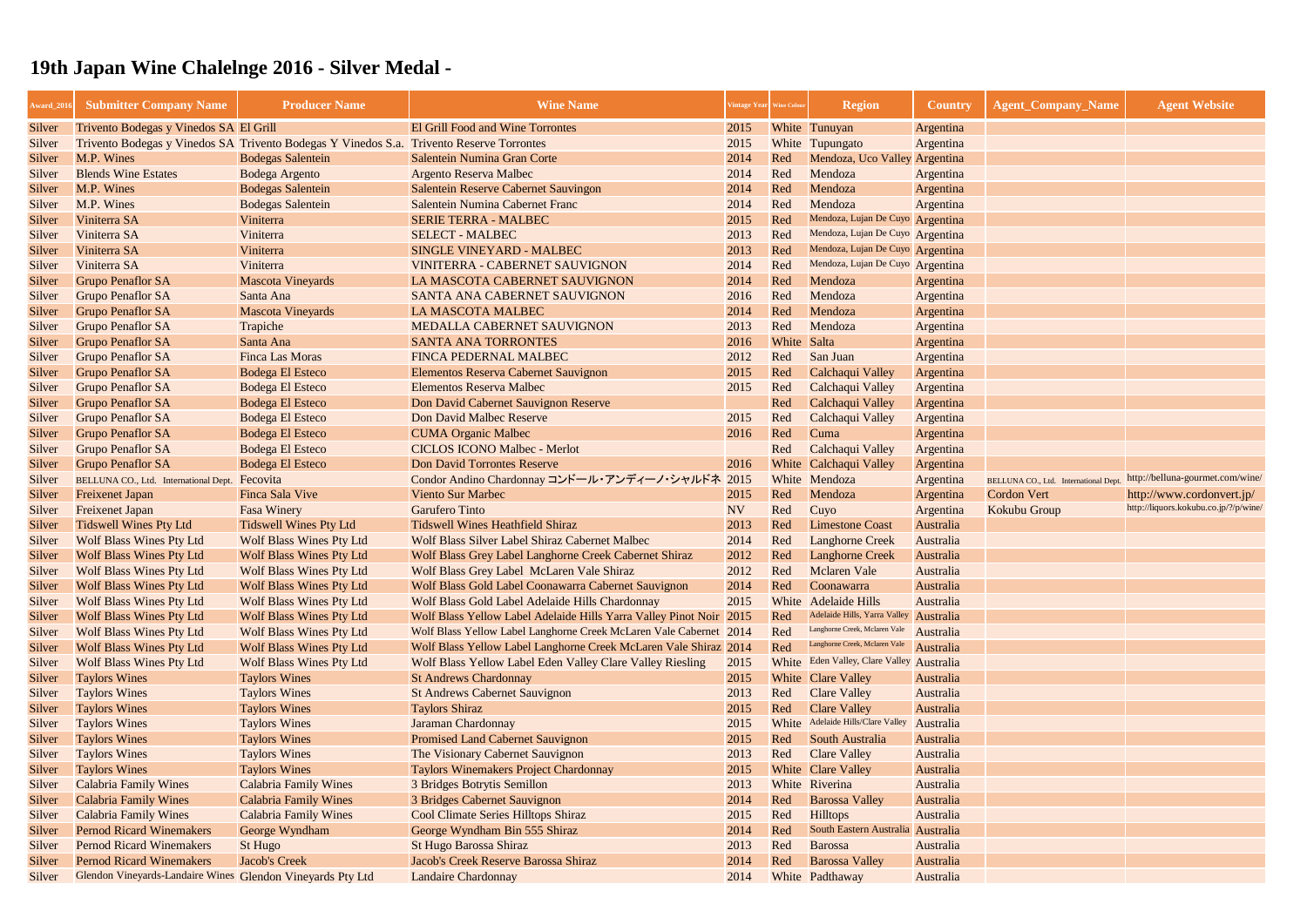| <b>Award_201</b> | <b>Submitter Company Name</b>           | <b>Producer Name</b>               | <b>Wine Name</b>                                                  | 'intage Year   Wine Colou |             | <b>Region</b>                 | <b>Country</b> | <b>Agent_Company_Name</b> | <b>Agent Website</b>                          |
|------------------|-----------------------------------------|------------------------------------|-------------------------------------------------------------------|---------------------------|-------------|-------------------------------|----------------|---------------------------|-----------------------------------------------|
| Silver           | <b>Pinnacle Drinks</b>                  | <b>Pinnacle Drinks</b>             | RIDDOCH COONAWARRA CABERNET SAUVIGNON                             | 2014                      | Red         | Coonawarra                    | Australia      |                           |                                               |
| Silver           | <b>Pinnacle Drinks</b>                  | <b>Pinnacle Drinks</b>             | STONYFELL LANGHORNE CREEK SHIRAZ CABERNET SAUVIGNON               | 2013                      | Red         | <b>Langhorne Creek</b>        | Australia      |                           |                                               |
| Silver           | <b>Pinnacle Drinks</b>                  | <b>Pinnacle Drinks</b>             | CAT AMONGST THE PIGEONS BAROSSA SHIRAZ                            | 2014                      | Red         | Barossa                       | Australia      |                           |                                               |
| Silver           | <b>Chateau Tanunda</b>                  | Chateau Tanunda                    | <b>Grand Barossa Shiraz</b>                                       | 2014                      | Red         | <b>Barossa</b>                | Australia      |                           |                                               |
| Silver           | Mr. Riggs Wine Company                  | Mr Riggs                           | The Gaffer Shiraz                                                 | 2014                      | Red         | <b>Mclaren Vale</b>           | Australia      |                           |                                               |
| Silver           | <b>Barossa Valley Estate Pty Ltd</b>    | <b>Barossa Valley Estate</b>       | <b>Barossa Valley Estate Cabernet Sauvignon</b>                   | 2014                      | Red         | South Australia               | Australia      |                           |                                               |
| Silver           | <b>Barossa Valley Estate Pty Ltd</b>    | <b>Barossa Valley Estate</b>       | <b>Barossa Valley Estate Shiraz</b>                               | 2014                      | Red         | South Australia               | Australia      |                           |                                               |
| Silver           | <b>Logan Wines Pty Ltd</b>              | Logan                              | <b>Logan Shiraz</b>                                               | 2013                      | Red         | Orange                        | Australia      |                           |                                               |
| Silver           | <b>Wingara Wine Group</b>               | <b>Katnook Estate Shiraz</b>       | <b>Katnook Estate Shiraz</b>                                      | 2013                      | Red         | South Australia               | Australia      |                           |                                               |
| Silver           | <b>Wingara Wine Group</b>               | <b>Deakin Estate Moscato</b>       | <b>Deakin Estate Moscato</b>                                      | 2016                      |             | White Victoria                | Australia      |                           |                                               |
| Silver           | <b>Wingara Wine Group</b>               | Deakin Estate Sauvignon Blanc      | Deakin Estate Sauvignon Blanc                                     | 2016                      |             | White Victoria                | Australia      |                           |                                               |
| Silver           | <b>Wingara Wine Group</b>               |                                    | Deakin Estate Cabernet Sauvignon Deakin Estate Cabernet Sauvignon | 2015                      | Red         | Victoria                      | Australia      |                           |                                               |
| Silver           | <b>Wingara Wine Group</b>               | Azahara Chardonnay Pinot Noir      | Azahara Chardonnay Pinot Noir                                     | <b>NV</b>                 |             | White Victoria                | Australia      |                           |                                               |
| Silver           | <b>Wingara Wine Group</b>               | <b>Woolshed Cabernet Sauvignon</b> | <b>Woolshed Cabernet Sauvignon</b>                                | 2015                      | Red         | Victoria                      | Australia      |                           |                                               |
| Silver           | <b>Wingara Wine Group</b>               | <b>Woolshed Sauvignon Blanc</b>    | <b>Woolshed Sauvignon Blanc</b>                                   | 2016                      |             | White Victoria                | Australia      |                           |                                               |
| Silver           | <b>Taltarni Vineyards</b>               | Taltarni                           | T Series Pinot Noir Chardonnay Pinot Meunier                      | <b>NV</b>                 | White Sea   |                               | Australia      | Jalux Inc                 | http://www.jalux.com/division/div_retail.html |
| Silver           | <b>Taltarni Vineyards</b>               | Taltarni                           | <b>T</b> Series Shiraz                                            | 2014                      | Red         | Pyrenees                      | Australia      | Jalux Inc                 | http://www.jalux.com/division/div_retail.html |
| Silver           | <b>Peller Estates Winery</b>            | <b>Peller Estates</b>              | Andrew Peller Signature Series Vidal Blanc Icewine                | 2015                      |             | White Niagara Peninsula       | Canada         |                           |                                               |
| Silver           | <b>VINA CONO SUR SA</b>                 | Cono Sur                           | <b>Reserva Especial Chardonnay</b>                                | 2015                      |             | White Casablanca              | Chile          |                           |                                               |
| Silver           | <b>VINA CONO SUR SA</b>                 | Cono Sur                           | <b>Single Vineyard Carmenere</b>                                  | 2015                      | Red         | <b>Cachapoal Valley</b>       | Chile          |                           |                                               |
| Silver           | <b>VINA CONO SUR SA</b>                 | Cono Sur                           | <b>Single Vineyard Pinot Noir</b>                                 | 2014                      | Red         | San Antonio                   | Chile          |                           |                                               |
| Silver           | <b>VINA CONO SUR SA</b>                 | Cono Sur                           | <b>Single Vineyard Sauvignon Blanc</b>                            | 2015                      |             | White Casablanca              | Chile          |                           |                                               |
| Silver           | <b>VINA CONO SUR SA</b>                 | Cono Sur                           | 20 Barrels Limited Edition Syrah                                  | 2013                      | Red         | Limari                        | Chile          |                           |                                               |
| Silver           | Vina Errazuriz S.A.                     | Vina Errazuriz                     | Max Reserva Cabernet Sauvignon                                    | 2014                      | Red         | <b>Aconacagua Valley</b>      | Chile          |                           |                                               |
| Silver           | Vina Errazuriz S.A.                     | Vina Errazuriz                     | Max Reserva Chardonnay                                            | 2015                      |             | White Aconacagua Valley Chile |                |                           |                                               |
| Silver           | Vina Errazuriz S.A.                     | Vina Errazuriz                     | Aconcagua Costa Chardonnay                                        | 2015                      |             | White Aconacagua Valley       | Chile          |                           |                                               |
| Silver           | Viu Manent Y CIA. LTDA.                 | <b>Viu Manent</b>                  | <b>Single Vineyard San Carlos</b>                                 | 2013                      | Red         | Colchagua                     | Chile          |                           |                                               |
| Silver           | Viu Manent Y CIA. LTDA.                 | <b>Viu Manent</b>                  | <b>ViBo Vinedo Centenario</b>                                     | 2013                      | Red         | Colchagua                     | Chile          |                           |                                               |
| Silver           | Viu Manent Y CIA. LTDA.                 | <b>Viu Manent</b>                  | Secreto de Viu Manent Sauvignon blanc                             | 2016                      |             | White Casablanca              | Chile          |                           |                                               |
| Silver           | <b>SIEGEL FAMILY WINES</b>              | Vina Siegel S.a.                   | SIEGEL SINGLE VINEYARD LOS LINGUES CABERNET SAUVIGNON 2014        |                           | Red         | Colchagua Valley              | Chile          |                           |                                               |
| Silver           | <b>VINA TAMAYA</b>                      | Tamaya                             | <b>TAMAYA T LIMITED RELEASE SYRAH</b>                             | 2012                      | Red         | Limari Valley                 | Chile          |                           |                                               |
| Silver           | <b>VINA TAMAYA</b>                      | Tamaya                             | TAMAYA WINEMAKER'S GRAN RESERVA SYRAH                             | 2011                      | Red         | Limari Valley                 | Chile          |                           |                                               |
| Silver           | Viña Valdivieso                         | Vina Valdivieso                    | Caballo Loco Grand Cru Apalta                                     | 2011                      | Red         | Santa Cruz                    | Chile          |                           |                                               |
| Silver           | <b>InVina</b>                           | Invina                             | Sierra Batuco Carmenere Reserva                                   | 2014                      | Red         | Maule                         | Chile          |                           |                                               |
| Silver           | HENRIQUEZ HERMANOS LTD. (VIÑA EL AROMO) | Vina El Aromo                      | AROMO PRIVATE RESERVE CHARDONNAY                                  | 2015                      |             | <b>White</b> Maule Valley     | Chile          |                           |                                               |
| Silver           | HENRIQUEZ HERMANOS LTD. (VIÑA EL AROMO  | Vina El Aromo                      | AROMO WINEMAKER'S SELECTION MARSELAN CARMENERE 2014               |                           | Red         | <b>Maule Valley</b>           | Chile          |                           |                                               |
| Silver           | HENRIQUEZ HERMANOS LTD. (VIÑA EL AROMO) | Vina El Aromo                      | AROMO WINEMAKER'S SELECTION CABERNET SAUVIGNON SYRAH 2013         |                           | Red         | <b>Maule Valley</b>           | Chile          |                           |                                               |
| Silver           | <b>Hugo Casanova Winery</b>             | Comercial Hugo Casanova Ltda.      | Reserva Cabernet Sauvignon                                        | 2014                      | Red         | <b>Valle Central</b>          | Chile          |                           |                                               |
| Silver           | Concha y Toro                           | Concha Y Toro                      | <b>Terrunyo Carmenere</b>                                         | 2014                      | Red         | Cachapoal                     | Chile          |                           |                                               |
| Silver           | Concha y Toro                           | Concha Y Toro                      | Marques de Casa Concha Chardonnay                                 | 2014                      |             | White Limari                  | Chile          |                           |                                               |
| Silver           | Concha y Toro                           | Concha Y Toro                      | Marques de Casa Concha Pinot Noir                                 | 2014                      | Red         | Limari                        | Chile          |                           |                                               |
| Silver           | Concha y Toro                           | Concha Y Toro                      | Gran Reserva Serie Riberas Carmenere                              | 2014                      | Red         | Cachapoal                     | Chile          |                           |                                               |
| Silver           | Concha y Toro                           | Concha Y Toro                      | Casillero del Diablo Pinot Noir                                   | 2015                      | Red         | <b>Chile</b>                  | Chile          |                           |                                               |
| Silver           | Concha y Toro                           | Concha Y Toro                      | Casillero del Diablo Carmenere                                    | 2015                      | Red         | Chile                         | Chile          |                           |                                               |
| Silver           | Concha y Toro                           | Concha Y Toro                      | Casillero del Diablo Devil's Red                                  | 2015                      | Red         | <b>Chile</b>                  | Chile          |                           |                                               |
| Silver           | Concha y Toro                           | Concha Y Toro                      | <b>Frontera Cabernet Sauvignon</b>                                | 2015                      | Red         | Chile                         | Chile          |                           |                                               |
| Silver           | Concha y Toro                           | Concha Y Toro                      | <b>Sunrise Chardonnay</b>                                         | 2015                      | White Chile |                               | Chile          |                           |                                               |
| Silver           | Concha y Toro                           | Vina Maipo                         | <b>Limited Edition Syrah</b>                                      | 2012                      | Red         | <b>Maipo Valley</b>           | Chile          |                           |                                               |
| Silver           | Concha y Toro                           | Vina Palo Alto                     | Reserva I                                                         | 2014                      | Red         | <b>Maule Valley</b>           | Chile          |                           |                                               |
| Silver           | Concha y Toro                           | Vina Maycas Del Limari             | <b>Espace of Limari Rose</b>                                      | <b>NV</b>                 | Rose        | Limari                        | Chile          |                           |                                               |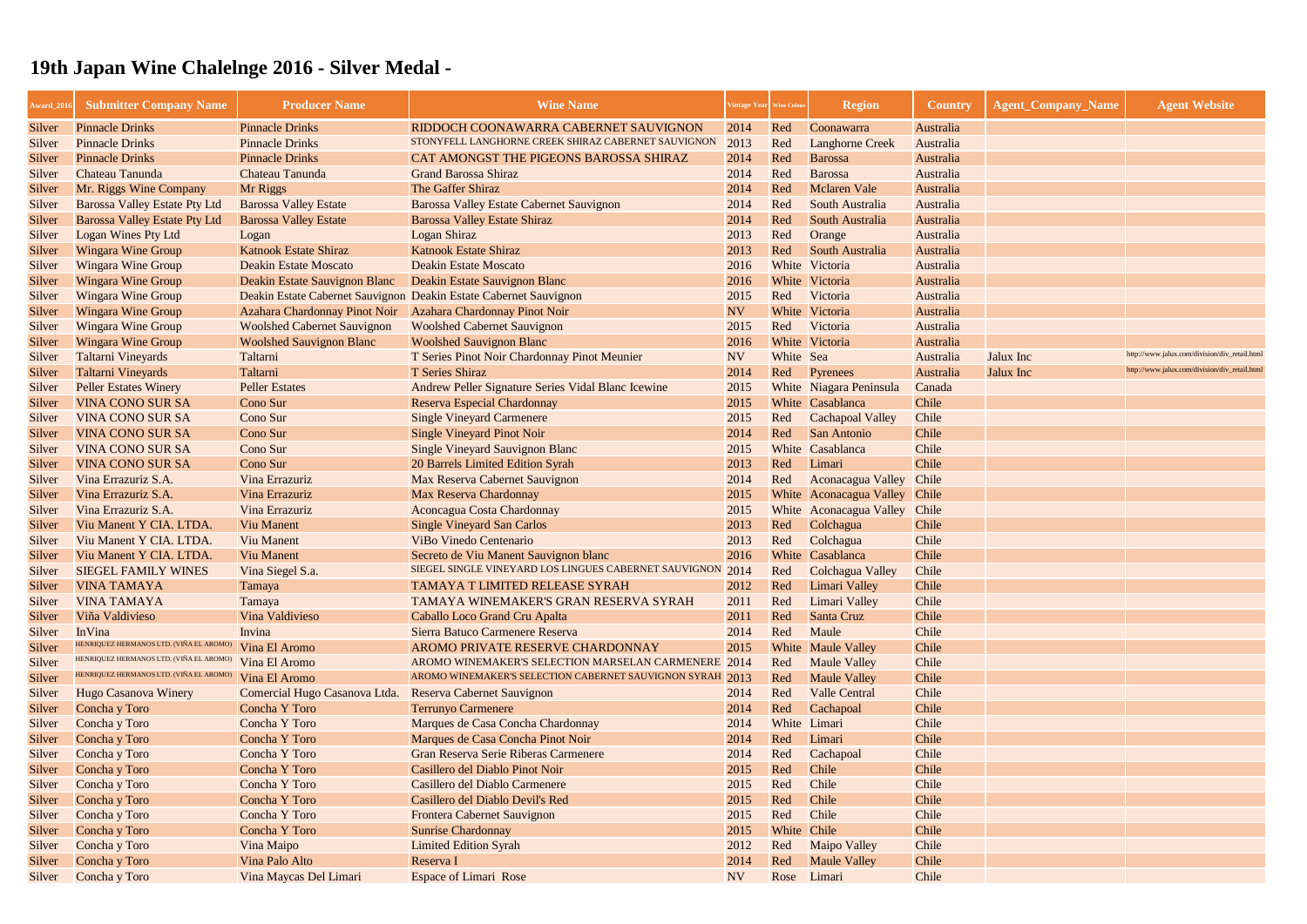| Luis Felipe Edwards<br>Luis Felipe Edwards<br>Colchagua<br>Chile<br>LFE900 Single Vineyard Blend<br>2013<br><b>RED</b><br>Silver<br>Chile<br>Luis Felipe Edwards<br>Luis Felipe Edwards<br><b>Classic Cabernet Sauvignon</b><br><b>RED</b><br><b>Valle Central</b><br>2015<br>Silver<br>Premium Vineyard Reserve Chardonnay<br>Terramater S.A.<br>White D.o. Isla De Maipo<br>Chile<br>Silver<br>Terramater<br>2015<br>Asahi Breweries, Ltd. アサヒビール株式会社 Santa Helena<br>SANTA HELENA ALPACA CARMENERE<br>2015<br><b>Central Valley</b><br>Chile<br>Red<br>Silver<br>Asahi Breweries, Ltd. アサヒビール株式会社<br>SANTA HELENA ALPACA CHARDONNAY SEMILLON<br><b>White</b> Central Valley<br>Chile<br>Asahi Breweries, Ltd. アサヒビール株式会社 Santa Helena<br>2015<br>Silver<br>Asahi Breweries, Ltd. アサヒビール株式会社<br><b>ARBOLEDA CHARDONNAY</b><br>2014<br>Chile<br>White Aconcagua<br>Silver<br>Asahi Breweries, Ltd. アサヒビール株式会社 Arboleda<br>Asahi Breweries, Ltd. アサヒビール株式会社<br><b>ARBOLEDA CARMENERE</b><br>2013<br>Red<br>Chile<br>Aconcagua<br>Asahi Breweries, Ltd. アサヒビール株式会社 Arboleda<br>Silver<br>Asahi Breweries, Ltd. アサヒビール株式会社<br>White Maipo Valley<br>Kikkoman キッコーマン食品株式会社 Cousino Macul<br><b>Sauvignon Blanc</b><br>2014<br>Chile<br>Silver<br>Kikkoman キッコーマン食品株式会社<br>Maipo<br>Vina Santa Alicia S.A.<br>Vina Santa Alicia<br>Santa Alicia Reserva Merlot<br>Red<br>Chile<br><b>Kinoshita International</b><br>2015<br>Silver<br>MARUKAI CORPORATION http://www.marukai.co.jp<br><b>Agustinos Reserva Carmenere</b><br>Maipo<br>Chile<br><b>Vina Dos Andes</b><br>Red<br><b>Vina Agustinos</b><br>2015<br>Silver<br>Vina La Rosa<br>Cien y Cerro Cabernet Sauvignon<br>Chile<br>Vina La Rosa<br>2015<br>Red<br>Cachapoal Valley<br>Toa Shoji Co Ltd<br>Silver<br>NIYA BERRY SELECT CABERNET SAUVIGNON DRY RED WINE<br>CITIC GUOAN WINE CO., LTD Citic Guoan Wine Co., Ltd<br>2013<br>Xin Jiang<br>China<br>Red<br>Silver<br><b>Vignobles Jean-Noel Boidron</b><br><b>Jean-Noel Boidron</b><br><b>Chateau Calon</b><br>2012<br>Red<br>Bordeaux<br>France<br>Silver<br><b>ESPRIT COUTURE</b><br>Champagne Collet - COGEVI<br>N.V.<br>White Champagne<br><b>Champagne Collet</b><br>France<br>Silver<br><b>Champagne Collet - COGEVI</b><br><b>Champagne Collet</b><br><b>BRUT VINTAGE 2006 COLLECTION PRIVEE</b><br>2006<br>White Champagne<br>France<br>Silver<br><b>BRUT ART DECO</b><br>Champagne Collet - COGEVI<br><b>Champagne Collet</b><br>White Champagne<br>Silver<br>N.V.<br>France<br>Vignerons de Puisseguin Lussac Saint-Emilion<br>Vignerons De Puisseguin<br>Bordeaux<br><b>GRAVES DU BARRY Bordeaux Superieur</b><br>2015<br>Red<br>Silver<br>France<br>Vignerons de Puisseguin Lussac Saint-Emilion Vignerons De Puisseguin<br>Bordeaux<br><b>CHAMP DE FLEURET Bordeaux Superieur</b><br>2015<br>Red<br>France<br>Silver<br>Vignerons de Puisseguin Lussac Saint-Emilion Vignerons De Puisseguin Lussac Saint-Emilion<br>LE GRILLON<br>Bordeaux<br>Silver<br>2015<br>Red<br>France<br>Vignerons de Puisseguin Lussac Saint-Emilion<br>Red<br>Bordeaux<br>Vignerons De Puisseguin<br><b>LE GRILLON Bordeaux Superieur</b><br>2014<br>France<br>Silver<br>Domaine Jean Paul Durup<br><b>Chablis</b><br>2015<br>White Bourgogne<br><b>SA Jean Durup</b><br>France<br>Silver<br>O.R 1735<br>Champagne J. De Telmont<br>2004<br>White Champagne<br>Champagne J. de Telmont<br>France<br>Silver<br><b>Badet Clement</b><br><b>Badet Clement &amp;Co</b><br><b>Les Jamelles Chardonnay</b><br>White Pays D'oc<br>2015<br>France<br>Silver<br><b>Badet Clement &amp;Co</b><br><b>Badet Clement</b><br>Les Jamelles Cabernet Sauvignon<br>Red Pays D'oc<br>2015<br>France<br>Silver<br>Jacquart et Associes Distribution Champagne Montaudon<br><b>NV</b><br><b>Blanc de Noirs</b><br>France<br>White Champagne<br>Silver<br><b>Classe M</b><br>Jacquart et Associes Distribution Champagne Montaudon<br><b>NV</b><br>White Champagne<br>France<br>Silver<br>Jacquart et Associes Distribution Champagne Montaudon<br><b>Reserve Premiere</b><br><b>NV</b><br>White Champagne<br>France<br>Silver<br>Jacquart et Associes Distribution Champagne Jacquart<br>2010<br>White Champagne<br>Cuvee Alpha<br>France<br>Silver<br><b>VIGNERONS DE BUXY</b><br>Vignerons De Buxy<br>Montagny 1er Cru Les Chaniots Millebuis<br>White Bourgogne<br>France<br>2014<br>Silver<br><b>VIGNERONS DE BUXY</b><br><b>Vignerons De Buxy</b><br>Givry 1er Cru Clos Jus Millebuis<br>Bourgogne<br>2014<br>Red<br>Silver<br>France<br>Red<br><b>ADVINI</b><br>Chateau de Chambert<br>2010<br>South West<br>Rigal<br>France<br>Silver<br><b>ADVINI</b><br><b>Jenard Merlot</b><br>Languedoc<br>2015<br>Jeanjean<br>Red<br>France<br>Silver<br><b>ADVINI</b><br>White Languedoc<br>Jeanjean<br><b>Jenard Chardonnay</b><br>2015<br>Silver<br>France<br><b>ADVINI</b><br>Domaine Laroche<br><b>Laroche Chablis</b><br>2015<br>White Bourgogne<br>France<br>Silver<br><b>ADVINI</b><br>Domaine Laroche<br>Chablis 1er Cru La Chantrerie<br>White Bourgogne<br>2014<br>France<br>Silver<br><b>ADVINI</b><br>Canon du Marechal<br>Roussillon<br>Cazes<br>2015<br>Red<br>France<br>Silver<br><b>ADVINI</b><br><b>Antoine Moueix Proprietes</b><br><b>Chateau Patache D'Aux</b><br>Bordeaux<br>2012<br>Red<br>France<br>Silver<br>UNION DES VIGNERONS DES COTES DU RHONE<br>Union Des Vignerons Des Cotes Du Rhone<br><b>LES DAUPHINS CRU DES Cotes DU RHONE</b><br>Red<br><b>Vallee Du Rhone</b><br>Silver<br>2015<br>France<br>Amour de Deutz Rose<br>2006<br><b>Champagne Deutz SA</b><br><b>Champagne Deutz</b><br>Rose Champagne<br>Silver<br>France<br><b>Lanson International Diffusion</b><br><b>Champagne Lanson</b><br>Gold Label Brut<br>2008<br>White Champagne<br>Silver<br>France<br><b>Lanson International Diffusion</b><br><b>Champagne Chanoine</b><br><b>Champagne Tsarine Brut Rose</b><br><b>NV</b><br>Rose Champagne<br>France<br>Silver<br><b>Lanson International Diffusion</b><br><b>Besserat De Bellefon</b><br>Champagne Besserat de Bellefon Cuvee des Moines Brut<br><b>NV</b><br>White Champagne<br>France<br>Silver<br><b>Lanson International Diffusion</b><br><b>Besserat De Bellefon</b><br>Champagne Besserat de Bellefon Cuvee des Moines Rose Brut NV<br>France<br>Rose Champagne<br>Silver<br>Champagne Besserat de Bellefon Cuvee des Moines Blanc de Blancs Grand Cru NV<br><b>Lanson International Diffusion</b><br><b>Besserat De Bellefon</b><br>White Champagne<br>France<br>Silver<br><b>Champagne Mailly Grand Cru</b><br><b>Champagne Mailly Grand Cru</b><br>CHAMPAGNE MAILLY GRAND CRU BLANC DE NOIRS N.V<br>White Champagne<br>France<br>Silver<br>CHAMPAGNE CHARLES MIGNON Champagne Charles Mignon<br>Cuvee Comte de Marne Brut Grand Cru<br>N.V.<br>White Champagne<br>France<br>Silver<br>CHAMPAGNE CHARLES MIGNON Champagne Charles Mignon<br>Premium Reserve Brut Premier Cru<br>N.V.<br>White Champagne<br>France<br>Silver<br><b>CHAMPAGNE CHARLES MIGNON Champagne Charles Mignon</b><br><b>Premium Reserve Brut</b><br>White Champagne<br>Silver<br>N.V.<br>France<br><b>Chateau de Caraguilhes</b><br><b>Chateau De Caraguilhes</b><br>Classique<br>Red<br>Languedoc<br>2014<br>France<br>Silver<br>Rhone<br>Vidal-Fleury<br>Vidal-Fleury<br><b>CROZES-HERMITAGE</b><br>2013<br>Red<br>France<br>Silver | Award_201 | <b>Submitter Company Name</b> | <b>Producer Name</b> | <b>Wine Name</b> | Vintage Year Wine Colour | <b>Region</b> | <b>Country</b> | <b>Agent_Company_Name</b> | <b>Agent Website</b>     |
|--------------------------------------------------------------------------------------------------------------------------------------------------------------------------------------------------------------------------------------------------------------------------------------------------------------------------------------------------------------------------------------------------------------------------------------------------------------------------------------------------------------------------------------------------------------------------------------------------------------------------------------------------------------------------------------------------------------------------------------------------------------------------------------------------------------------------------------------------------------------------------------------------------------------------------------------------------------------------------------------------------------------------------------------------------------------------------------------------------------------------------------------------------------------------------------------------------------------------------------------------------------------------------------------------------------------------------------------------------------------------------------------------------------------------------------------------------------------------------------------------------------------------------------------------------------------------------------------------------------------------------------------------------------------------------------------------------------------------------------------------------------------------------------------------------------------------------------------------------------------------------------------------------------------------------------------------------------------------------------------------------------------------------------------------------------------------------------------------------------------------------------------------------------------------------------------------------------------------------------------------------------------------------------------------------------------------------------------------------------------------------------------------------------------------------------------------------------------------------------------------------------------------------------------------------------------------------------------------------------------------------------------------------------------------------------------------------------------------------------------------------------------------------------------------------------------------------------------------------------------------------------------------------------------------------------------------------------------------------------------------------------------------------------------------------------------------------------------------------------------------------------------------------------------------------------------------------------------------------------------------------------------------------------------------------------------------------------------------------------------------------------------------------------------------------------------------------------------------------------------------------------------------------------------------------------------------------------------------------------------------------------------------------------------------------------------------------------------------------------------------------------------------------------------------------------------------------------------------------------------------------------------------------------------------------------------------------------------------------------------------------------------------------------------------------------------------------------------------------------------------------------------------------------------------------------------------------------------------------------------------------------------------------------------------------------------------------------------------------------------------------------------------------------------------------------------------------------------------------------------------------------------------------------------------------------------------------------------------------------------------------------------------------------------------------------------------------------------------------------------------------------------------------------------------------------------------------------------------------------------------------------------------------------------------------------------------------------------------------------------------------------------------------------------------------------------------------------------------------------------------------------------------------------------------------------------------------------------------------------------------------------------------------------------------------------------------------------------------------------------------------------------------------------------------------------------------------------------------------------------------------------------------------------------------------------------------------------------------------------------------------------------------------------------------------------------------------------------------------------------------------------------------------------------------------------------------------------------------------------------------------------------------------------------------------------------------------------------------------------------------------------------------------------------------------------------------------------------------------------------------------------------------------------------------------------------------------------------------------------------------------------------------------------------------------------------------------------------------------------------------------------------------------------------------------------------------------------------------------------------------------------------------------------------------------------------------------------------------------------------------------------------------------------------------------------------------------------------------------------------------------------------------------------------------------------------------------------------------------------------------------------------------------------------------------------------------------------------------------------------------------------------------------------------------------------------------------------------------------------------------------------------------------------------------------------------------------------------------------------------------------------------------------------------------------------------------------------------------|-----------|-------------------------------|----------------------|------------------|--------------------------|---------------|----------------|---------------------------|--------------------------|
|                                                                                                                                                                                                                                                                                                                                                                                                                                                                                                                                                                                                                                                                                                                                                                                                                                                                                                                                                                                                                                                                                                                                                                                                                                                                                                                                                                                                                                                                                                                                                                                                                                                                                                                                                                                                                                                                                                                                                                                                                                                                                                                                                                                                                                                                                                                                                                                                                                                                                                                                                                                                                                                                                                                                                                                                                                                                                                                                                                                                                                                                                                                                                                                                                                                                                                                                                                                                                                                                                                                                                                                                                                                                                                                                                                                                                                                                                                                                                                                                                                                                                                                                                                                                                                                                                                                                                                                                                                                                                                                                                                                                                                                                                                                                                                                                                                                                                                                                                                                                                                                                                                                                                                                                                                                                                                                                                                                                                                                                                                                                                                                                                                                                                                                                                                                                                                                                                                                                                                                                                                                                                                                                                                                                                                                                                                                                                                                                                                                                                                                                                                                                                                                                                                                                                                                                                                                                                                                                                                                                                                                                                                                                                                                                                                                                                                                                                  |           |                               |                      |                  |                          |               |                |                           |                          |
|                                                                                                                                                                                                                                                                                                                                                                                                                                                                                                                                                                                                                                                                                                                                                                                                                                                                                                                                                                                                                                                                                                                                                                                                                                                                                                                                                                                                                                                                                                                                                                                                                                                                                                                                                                                                                                                                                                                                                                                                                                                                                                                                                                                                                                                                                                                                                                                                                                                                                                                                                                                                                                                                                                                                                                                                                                                                                                                                                                                                                                                                                                                                                                                                                                                                                                                                                                                                                                                                                                                                                                                                                                                                                                                                                                                                                                                                                                                                                                                                                                                                                                                                                                                                                                                                                                                                                                                                                                                                                                                                                                                                                                                                                                                                                                                                                                                                                                                                                                                                                                                                                                                                                                                                                                                                                                                                                                                                                                                                                                                                                                                                                                                                                                                                                                                                                                                                                                                                                                                                                                                                                                                                                                                                                                                                                                                                                                                                                                                                                                                                                                                                                                                                                                                                                                                                                                                                                                                                                                                                                                                                                                                                                                                                                                                                                                                                                  |           |                               |                      |                  |                          |               |                |                           |                          |
|                                                                                                                                                                                                                                                                                                                                                                                                                                                                                                                                                                                                                                                                                                                                                                                                                                                                                                                                                                                                                                                                                                                                                                                                                                                                                                                                                                                                                                                                                                                                                                                                                                                                                                                                                                                                                                                                                                                                                                                                                                                                                                                                                                                                                                                                                                                                                                                                                                                                                                                                                                                                                                                                                                                                                                                                                                                                                                                                                                                                                                                                                                                                                                                                                                                                                                                                                                                                                                                                                                                                                                                                                                                                                                                                                                                                                                                                                                                                                                                                                                                                                                                                                                                                                                                                                                                                                                                                                                                                                                                                                                                                                                                                                                                                                                                                                                                                                                                                                                                                                                                                                                                                                                                                                                                                                                                                                                                                                                                                                                                                                                                                                                                                                                                                                                                                                                                                                                                                                                                                                                                                                                                                                                                                                                                                                                                                                                                                                                                                                                                                                                                                                                                                                                                                                                                                                                                                                                                                                                                                                                                                                                                                                                                                                                                                                                                                                  |           |                               |                      |                  |                          |               |                |                           |                          |
|                                                                                                                                                                                                                                                                                                                                                                                                                                                                                                                                                                                                                                                                                                                                                                                                                                                                                                                                                                                                                                                                                                                                                                                                                                                                                                                                                                                                                                                                                                                                                                                                                                                                                                                                                                                                                                                                                                                                                                                                                                                                                                                                                                                                                                                                                                                                                                                                                                                                                                                                                                                                                                                                                                                                                                                                                                                                                                                                                                                                                                                                                                                                                                                                                                                                                                                                                                                                                                                                                                                                                                                                                                                                                                                                                                                                                                                                                                                                                                                                                                                                                                                                                                                                                                                                                                                                                                                                                                                                                                                                                                                                                                                                                                                                                                                                                                                                                                                                                                                                                                                                                                                                                                                                                                                                                                                                                                                                                                                                                                                                                                                                                                                                                                                                                                                                                                                                                                                                                                                                                                                                                                                                                                                                                                                                                                                                                                                                                                                                                                                                                                                                                                                                                                                                                                                                                                                                                                                                                                                                                                                                                                                                                                                                                                                                                                                                                  |           |                               |                      |                  |                          |               |                |                           | www.asahibeer.co.jp/enjo |
|                                                                                                                                                                                                                                                                                                                                                                                                                                                                                                                                                                                                                                                                                                                                                                                                                                                                                                                                                                                                                                                                                                                                                                                                                                                                                                                                                                                                                                                                                                                                                                                                                                                                                                                                                                                                                                                                                                                                                                                                                                                                                                                                                                                                                                                                                                                                                                                                                                                                                                                                                                                                                                                                                                                                                                                                                                                                                                                                                                                                                                                                                                                                                                                                                                                                                                                                                                                                                                                                                                                                                                                                                                                                                                                                                                                                                                                                                                                                                                                                                                                                                                                                                                                                                                                                                                                                                                                                                                                                                                                                                                                                                                                                                                                                                                                                                                                                                                                                                                                                                                                                                                                                                                                                                                                                                                                                                                                                                                                                                                                                                                                                                                                                                                                                                                                                                                                                                                                                                                                                                                                                                                                                                                                                                                                                                                                                                                                                                                                                                                                                                                                                                                                                                                                                                                                                                                                                                                                                                                                                                                                                                                                                                                                                                                                                                                                                                  |           |                               |                      |                  |                          |               |                |                           | www.asahibeer.co.jp/enjo |
|                                                                                                                                                                                                                                                                                                                                                                                                                                                                                                                                                                                                                                                                                                                                                                                                                                                                                                                                                                                                                                                                                                                                                                                                                                                                                                                                                                                                                                                                                                                                                                                                                                                                                                                                                                                                                                                                                                                                                                                                                                                                                                                                                                                                                                                                                                                                                                                                                                                                                                                                                                                                                                                                                                                                                                                                                                                                                                                                                                                                                                                                                                                                                                                                                                                                                                                                                                                                                                                                                                                                                                                                                                                                                                                                                                                                                                                                                                                                                                                                                                                                                                                                                                                                                                                                                                                                                                                                                                                                                                                                                                                                                                                                                                                                                                                                                                                                                                                                                                                                                                                                                                                                                                                                                                                                                                                                                                                                                                                                                                                                                                                                                                                                                                                                                                                                                                                                                                                                                                                                                                                                                                                                                                                                                                                                                                                                                                                                                                                                                                                                                                                                                                                                                                                                                                                                                                                                                                                                                                                                                                                                                                                                                                                                                                                                                                                                                  |           |                               |                      |                  |                          |               |                |                           | www.asahibeer.co.jp/enjo |
|                                                                                                                                                                                                                                                                                                                                                                                                                                                                                                                                                                                                                                                                                                                                                                                                                                                                                                                                                                                                                                                                                                                                                                                                                                                                                                                                                                                                                                                                                                                                                                                                                                                                                                                                                                                                                                                                                                                                                                                                                                                                                                                                                                                                                                                                                                                                                                                                                                                                                                                                                                                                                                                                                                                                                                                                                                                                                                                                                                                                                                                                                                                                                                                                                                                                                                                                                                                                                                                                                                                                                                                                                                                                                                                                                                                                                                                                                                                                                                                                                                                                                                                                                                                                                                                                                                                                                                                                                                                                                                                                                                                                                                                                                                                                                                                                                                                                                                                                                                                                                                                                                                                                                                                                                                                                                                                                                                                                                                                                                                                                                                                                                                                                                                                                                                                                                                                                                                                                                                                                                                                                                                                                                                                                                                                                                                                                                                                                                                                                                                                                                                                                                                                                                                                                                                                                                                                                                                                                                                                                                                                                                                                                                                                                                                                                                                                                                  |           |                               |                      |                  |                          |               |                |                           | www.asahibeer.co.jp/enjo |
|                                                                                                                                                                                                                                                                                                                                                                                                                                                                                                                                                                                                                                                                                                                                                                                                                                                                                                                                                                                                                                                                                                                                                                                                                                                                                                                                                                                                                                                                                                                                                                                                                                                                                                                                                                                                                                                                                                                                                                                                                                                                                                                                                                                                                                                                                                                                                                                                                                                                                                                                                                                                                                                                                                                                                                                                                                                                                                                                                                                                                                                                                                                                                                                                                                                                                                                                                                                                                                                                                                                                                                                                                                                                                                                                                                                                                                                                                                                                                                                                                                                                                                                                                                                                                                                                                                                                                                                                                                                                                                                                                                                                                                                                                                                                                                                                                                                                                                                                                                                                                                                                                                                                                                                                                                                                                                                                                                                                                                                                                                                                                                                                                                                                                                                                                                                                                                                                                                                                                                                                                                                                                                                                                                                                                                                                                                                                                                                                                                                                                                                                                                                                                                                                                                                                                                                                                                                                                                                                                                                                                                                                                                                                                                                                                                                                                                                                                  |           |                               |                      |                  |                          |               |                |                           | http://www.kikkoman      |
|                                                                                                                                                                                                                                                                                                                                                                                                                                                                                                                                                                                                                                                                                                                                                                                                                                                                                                                                                                                                                                                                                                                                                                                                                                                                                                                                                                                                                                                                                                                                                                                                                                                                                                                                                                                                                                                                                                                                                                                                                                                                                                                                                                                                                                                                                                                                                                                                                                                                                                                                                                                                                                                                                                                                                                                                                                                                                                                                                                                                                                                                                                                                                                                                                                                                                                                                                                                                                                                                                                                                                                                                                                                                                                                                                                                                                                                                                                                                                                                                                                                                                                                                                                                                                                                                                                                                                                                                                                                                                                                                                                                                                                                                                                                                                                                                                                                                                                                                                                                                                                                                                                                                                                                                                                                                                                                                                                                                                                                                                                                                                                                                                                                                                                                                                                                                                                                                                                                                                                                                                                                                                                                                                                                                                                                                                                                                                                                                                                                                                                                                                                                                                                                                                                                                                                                                                                                                                                                                                                                                                                                                                                                                                                                                                                                                                                                                                  |           |                               |                      |                  |                          |               |                |                           | http://www.kinoshita-int |
|                                                                                                                                                                                                                                                                                                                                                                                                                                                                                                                                                                                                                                                                                                                                                                                                                                                                                                                                                                                                                                                                                                                                                                                                                                                                                                                                                                                                                                                                                                                                                                                                                                                                                                                                                                                                                                                                                                                                                                                                                                                                                                                                                                                                                                                                                                                                                                                                                                                                                                                                                                                                                                                                                                                                                                                                                                                                                                                                                                                                                                                                                                                                                                                                                                                                                                                                                                                                                                                                                                                                                                                                                                                                                                                                                                                                                                                                                                                                                                                                                                                                                                                                                                                                                                                                                                                                                                                                                                                                                                                                                                                                                                                                                                                                                                                                                                                                                                                                                                                                                                                                                                                                                                                                                                                                                                                                                                                                                                                                                                                                                                                                                                                                                                                                                                                                                                                                                                                                                                                                                                                                                                                                                                                                                                                                                                                                                                                                                                                                                                                                                                                                                                                                                                                                                                                                                                                                                                                                                                                                                                                                                                                                                                                                                                                                                                                                                  |           |                               |                      |                  |                          |               |                |                           |                          |
|                                                                                                                                                                                                                                                                                                                                                                                                                                                                                                                                                                                                                                                                                                                                                                                                                                                                                                                                                                                                                                                                                                                                                                                                                                                                                                                                                                                                                                                                                                                                                                                                                                                                                                                                                                                                                                                                                                                                                                                                                                                                                                                                                                                                                                                                                                                                                                                                                                                                                                                                                                                                                                                                                                                                                                                                                                                                                                                                                                                                                                                                                                                                                                                                                                                                                                                                                                                                                                                                                                                                                                                                                                                                                                                                                                                                                                                                                                                                                                                                                                                                                                                                                                                                                                                                                                                                                                                                                                                                                                                                                                                                                                                                                                                                                                                                                                                                                                                                                                                                                                                                                                                                                                                                                                                                                                                                                                                                                                                                                                                                                                                                                                                                                                                                                                                                                                                                                                                                                                                                                                                                                                                                                                                                                                                                                                                                                                                                                                                                                                                                                                                                                                                                                                                                                                                                                                                                                                                                                                                                                                                                                                                                                                                                                                                                                                                                                  |           |                               |                      |                  |                          |               |                |                           | http://wine.toashoji.co  |
|                                                                                                                                                                                                                                                                                                                                                                                                                                                                                                                                                                                                                                                                                                                                                                                                                                                                                                                                                                                                                                                                                                                                                                                                                                                                                                                                                                                                                                                                                                                                                                                                                                                                                                                                                                                                                                                                                                                                                                                                                                                                                                                                                                                                                                                                                                                                                                                                                                                                                                                                                                                                                                                                                                                                                                                                                                                                                                                                                                                                                                                                                                                                                                                                                                                                                                                                                                                                                                                                                                                                                                                                                                                                                                                                                                                                                                                                                                                                                                                                                                                                                                                                                                                                                                                                                                                                                                                                                                                                                                                                                                                                                                                                                                                                                                                                                                                                                                                                                                                                                                                                                                                                                                                                                                                                                                                                                                                                                                                                                                                                                                                                                                                                                                                                                                                                                                                                                                                                                                                                                                                                                                                                                                                                                                                                                                                                                                                                                                                                                                                                                                                                                                                                                                                                                                                                                                                                                                                                                                                                                                                                                                                                                                                                                                                                                                                                                  |           |                               |                      |                  |                          |               |                |                           |                          |
|                                                                                                                                                                                                                                                                                                                                                                                                                                                                                                                                                                                                                                                                                                                                                                                                                                                                                                                                                                                                                                                                                                                                                                                                                                                                                                                                                                                                                                                                                                                                                                                                                                                                                                                                                                                                                                                                                                                                                                                                                                                                                                                                                                                                                                                                                                                                                                                                                                                                                                                                                                                                                                                                                                                                                                                                                                                                                                                                                                                                                                                                                                                                                                                                                                                                                                                                                                                                                                                                                                                                                                                                                                                                                                                                                                                                                                                                                                                                                                                                                                                                                                                                                                                                                                                                                                                                                                                                                                                                                                                                                                                                                                                                                                                                                                                                                                                                                                                                                                                                                                                                                                                                                                                                                                                                                                                                                                                                                                                                                                                                                                                                                                                                                                                                                                                                                                                                                                                                                                                                                                                                                                                                                                                                                                                                                                                                                                                                                                                                                                                                                                                                                                                                                                                                                                                                                                                                                                                                                                                                                                                                                                                                                                                                                                                                                                                                                  |           |                               |                      |                  |                          |               |                |                           |                          |
|                                                                                                                                                                                                                                                                                                                                                                                                                                                                                                                                                                                                                                                                                                                                                                                                                                                                                                                                                                                                                                                                                                                                                                                                                                                                                                                                                                                                                                                                                                                                                                                                                                                                                                                                                                                                                                                                                                                                                                                                                                                                                                                                                                                                                                                                                                                                                                                                                                                                                                                                                                                                                                                                                                                                                                                                                                                                                                                                                                                                                                                                                                                                                                                                                                                                                                                                                                                                                                                                                                                                                                                                                                                                                                                                                                                                                                                                                                                                                                                                                                                                                                                                                                                                                                                                                                                                                                                                                                                                                                                                                                                                                                                                                                                                                                                                                                                                                                                                                                                                                                                                                                                                                                                                                                                                                                                                                                                                                                                                                                                                                                                                                                                                                                                                                                                                                                                                                                                                                                                                                                                                                                                                                                                                                                                                                                                                                                                                                                                                                                                                                                                                                                                                                                                                                                                                                                                                                                                                                                                                                                                                                                                                                                                                                                                                                                                                                  |           |                               |                      |                  |                          |               |                |                           |                          |
|                                                                                                                                                                                                                                                                                                                                                                                                                                                                                                                                                                                                                                                                                                                                                                                                                                                                                                                                                                                                                                                                                                                                                                                                                                                                                                                                                                                                                                                                                                                                                                                                                                                                                                                                                                                                                                                                                                                                                                                                                                                                                                                                                                                                                                                                                                                                                                                                                                                                                                                                                                                                                                                                                                                                                                                                                                                                                                                                                                                                                                                                                                                                                                                                                                                                                                                                                                                                                                                                                                                                                                                                                                                                                                                                                                                                                                                                                                                                                                                                                                                                                                                                                                                                                                                                                                                                                                                                                                                                                                                                                                                                                                                                                                                                                                                                                                                                                                                                                                                                                                                                                                                                                                                                                                                                                                                                                                                                                                                                                                                                                                                                                                                                                                                                                                                                                                                                                                                                                                                                                                                                                                                                                                                                                                                                                                                                                                                                                                                                                                                                                                                                                                                                                                                                                                                                                                                                                                                                                                                                                                                                                                                                                                                                                                                                                                                                                  |           |                               |                      |                  |                          |               |                |                           |                          |
|                                                                                                                                                                                                                                                                                                                                                                                                                                                                                                                                                                                                                                                                                                                                                                                                                                                                                                                                                                                                                                                                                                                                                                                                                                                                                                                                                                                                                                                                                                                                                                                                                                                                                                                                                                                                                                                                                                                                                                                                                                                                                                                                                                                                                                                                                                                                                                                                                                                                                                                                                                                                                                                                                                                                                                                                                                                                                                                                                                                                                                                                                                                                                                                                                                                                                                                                                                                                                                                                                                                                                                                                                                                                                                                                                                                                                                                                                                                                                                                                                                                                                                                                                                                                                                                                                                                                                                                                                                                                                                                                                                                                                                                                                                                                                                                                                                                                                                                                                                                                                                                                                                                                                                                                                                                                                                                                                                                                                                                                                                                                                                                                                                                                                                                                                                                                                                                                                                                                                                                                                                                                                                                                                                                                                                                                                                                                                                                                                                                                                                                                                                                                                                                                                                                                                                                                                                                                                                                                                                                                                                                                                                                                                                                                                                                                                                                                                  |           |                               |                      |                  |                          |               |                |                           |                          |
|                                                                                                                                                                                                                                                                                                                                                                                                                                                                                                                                                                                                                                                                                                                                                                                                                                                                                                                                                                                                                                                                                                                                                                                                                                                                                                                                                                                                                                                                                                                                                                                                                                                                                                                                                                                                                                                                                                                                                                                                                                                                                                                                                                                                                                                                                                                                                                                                                                                                                                                                                                                                                                                                                                                                                                                                                                                                                                                                                                                                                                                                                                                                                                                                                                                                                                                                                                                                                                                                                                                                                                                                                                                                                                                                                                                                                                                                                                                                                                                                                                                                                                                                                                                                                                                                                                                                                                                                                                                                                                                                                                                                                                                                                                                                                                                                                                                                                                                                                                                                                                                                                                                                                                                                                                                                                                                                                                                                                                                                                                                                                                                                                                                                                                                                                                                                                                                                                                                                                                                                                                                                                                                                                                                                                                                                                                                                                                                                                                                                                                                                                                                                                                                                                                                                                                                                                                                                                                                                                                                                                                                                                                                                                                                                                                                                                                                                                  |           |                               |                      |                  |                          |               |                |                           |                          |
|                                                                                                                                                                                                                                                                                                                                                                                                                                                                                                                                                                                                                                                                                                                                                                                                                                                                                                                                                                                                                                                                                                                                                                                                                                                                                                                                                                                                                                                                                                                                                                                                                                                                                                                                                                                                                                                                                                                                                                                                                                                                                                                                                                                                                                                                                                                                                                                                                                                                                                                                                                                                                                                                                                                                                                                                                                                                                                                                                                                                                                                                                                                                                                                                                                                                                                                                                                                                                                                                                                                                                                                                                                                                                                                                                                                                                                                                                                                                                                                                                                                                                                                                                                                                                                                                                                                                                                                                                                                                                                                                                                                                                                                                                                                                                                                                                                                                                                                                                                                                                                                                                                                                                                                                                                                                                                                                                                                                                                                                                                                                                                                                                                                                                                                                                                                                                                                                                                                                                                                                                                                                                                                                                                                                                                                                                                                                                                                                                                                                                                                                                                                                                                                                                                                                                                                                                                                                                                                                                                                                                                                                                                                                                                                                                                                                                                                                                  |           |                               |                      |                  |                          |               |                |                           |                          |
|                                                                                                                                                                                                                                                                                                                                                                                                                                                                                                                                                                                                                                                                                                                                                                                                                                                                                                                                                                                                                                                                                                                                                                                                                                                                                                                                                                                                                                                                                                                                                                                                                                                                                                                                                                                                                                                                                                                                                                                                                                                                                                                                                                                                                                                                                                                                                                                                                                                                                                                                                                                                                                                                                                                                                                                                                                                                                                                                                                                                                                                                                                                                                                                                                                                                                                                                                                                                                                                                                                                                                                                                                                                                                                                                                                                                                                                                                                                                                                                                                                                                                                                                                                                                                                                                                                                                                                                                                                                                                                                                                                                                                                                                                                                                                                                                                                                                                                                                                                                                                                                                                                                                                                                                                                                                                                                                                                                                                                                                                                                                                                                                                                                                                                                                                                                                                                                                                                                                                                                                                                                                                                                                                                                                                                                                                                                                                                                                                                                                                                                                                                                                                                                                                                                                                                                                                                                                                                                                                                                                                                                                                                                                                                                                                                                                                                                                                  |           |                               |                      |                  |                          |               |                |                           |                          |
|                                                                                                                                                                                                                                                                                                                                                                                                                                                                                                                                                                                                                                                                                                                                                                                                                                                                                                                                                                                                                                                                                                                                                                                                                                                                                                                                                                                                                                                                                                                                                                                                                                                                                                                                                                                                                                                                                                                                                                                                                                                                                                                                                                                                                                                                                                                                                                                                                                                                                                                                                                                                                                                                                                                                                                                                                                                                                                                                                                                                                                                                                                                                                                                                                                                                                                                                                                                                                                                                                                                                                                                                                                                                                                                                                                                                                                                                                                                                                                                                                                                                                                                                                                                                                                                                                                                                                                                                                                                                                                                                                                                                                                                                                                                                                                                                                                                                                                                                                                                                                                                                                                                                                                                                                                                                                                                                                                                                                                                                                                                                                                                                                                                                                                                                                                                                                                                                                                                                                                                                                                                                                                                                                                                                                                                                                                                                                                                                                                                                                                                                                                                                                                                                                                                                                                                                                                                                                                                                                                                                                                                                                                                                                                                                                                                                                                                                                  |           |                               |                      |                  |                          |               |                |                           |                          |
|                                                                                                                                                                                                                                                                                                                                                                                                                                                                                                                                                                                                                                                                                                                                                                                                                                                                                                                                                                                                                                                                                                                                                                                                                                                                                                                                                                                                                                                                                                                                                                                                                                                                                                                                                                                                                                                                                                                                                                                                                                                                                                                                                                                                                                                                                                                                                                                                                                                                                                                                                                                                                                                                                                                                                                                                                                                                                                                                                                                                                                                                                                                                                                                                                                                                                                                                                                                                                                                                                                                                                                                                                                                                                                                                                                                                                                                                                                                                                                                                                                                                                                                                                                                                                                                                                                                                                                                                                                                                                                                                                                                                                                                                                                                                                                                                                                                                                                                                                                                                                                                                                                                                                                                                                                                                                                                                                                                                                                                                                                                                                                                                                                                                                                                                                                                                                                                                                                                                                                                                                                                                                                                                                                                                                                                                                                                                                                                                                                                                                                                                                                                                                                                                                                                                                                                                                                                                                                                                                                                                                                                                                                                                                                                                                                                                                                                                                  |           |                               |                      |                  |                          |               |                |                           |                          |
|                                                                                                                                                                                                                                                                                                                                                                                                                                                                                                                                                                                                                                                                                                                                                                                                                                                                                                                                                                                                                                                                                                                                                                                                                                                                                                                                                                                                                                                                                                                                                                                                                                                                                                                                                                                                                                                                                                                                                                                                                                                                                                                                                                                                                                                                                                                                                                                                                                                                                                                                                                                                                                                                                                                                                                                                                                                                                                                                                                                                                                                                                                                                                                                                                                                                                                                                                                                                                                                                                                                                                                                                                                                                                                                                                                                                                                                                                                                                                                                                                                                                                                                                                                                                                                                                                                                                                                                                                                                                                                                                                                                                                                                                                                                                                                                                                                                                                                                                                                                                                                                                                                                                                                                                                                                                                                                                                                                                                                                                                                                                                                                                                                                                                                                                                                                                                                                                                                                                                                                                                                                                                                                                                                                                                                                                                                                                                                                                                                                                                                                                                                                                                                                                                                                                                                                                                                                                                                                                                                                                                                                                                                                                                                                                                                                                                                                                                  |           |                               |                      |                  |                          |               |                |                           |                          |
|                                                                                                                                                                                                                                                                                                                                                                                                                                                                                                                                                                                                                                                                                                                                                                                                                                                                                                                                                                                                                                                                                                                                                                                                                                                                                                                                                                                                                                                                                                                                                                                                                                                                                                                                                                                                                                                                                                                                                                                                                                                                                                                                                                                                                                                                                                                                                                                                                                                                                                                                                                                                                                                                                                                                                                                                                                                                                                                                                                                                                                                                                                                                                                                                                                                                                                                                                                                                                                                                                                                                                                                                                                                                                                                                                                                                                                                                                                                                                                                                                                                                                                                                                                                                                                                                                                                                                                                                                                                                                                                                                                                                                                                                                                                                                                                                                                                                                                                                                                                                                                                                                                                                                                                                                                                                                                                                                                                                                                                                                                                                                                                                                                                                                                                                                                                                                                                                                                                                                                                                                                                                                                                                                                                                                                                                                                                                                                                                                                                                                                                                                                                                                                                                                                                                                                                                                                                                                                                                                                                                                                                                                                                                                                                                                                                                                                                                                  |           |                               |                      |                  |                          |               |                |                           |                          |
|                                                                                                                                                                                                                                                                                                                                                                                                                                                                                                                                                                                                                                                                                                                                                                                                                                                                                                                                                                                                                                                                                                                                                                                                                                                                                                                                                                                                                                                                                                                                                                                                                                                                                                                                                                                                                                                                                                                                                                                                                                                                                                                                                                                                                                                                                                                                                                                                                                                                                                                                                                                                                                                                                                                                                                                                                                                                                                                                                                                                                                                                                                                                                                                                                                                                                                                                                                                                                                                                                                                                                                                                                                                                                                                                                                                                                                                                                                                                                                                                                                                                                                                                                                                                                                                                                                                                                                                                                                                                                                                                                                                                                                                                                                                                                                                                                                                                                                                                                                                                                                                                                                                                                                                                                                                                                                                                                                                                                                                                                                                                                                                                                                                                                                                                                                                                                                                                                                                                                                                                                                                                                                                                                                                                                                                                                                                                                                                                                                                                                                                                                                                                                                                                                                                                                                                                                                                                                                                                                                                                                                                                                                                                                                                                                                                                                                                                                  |           |                               |                      |                  |                          |               |                |                           |                          |
|                                                                                                                                                                                                                                                                                                                                                                                                                                                                                                                                                                                                                                                                                                                                                                                                                                                                                                                                                                                                                                                                                                                                                                                                                                                                                                                                                                                                                                                                                                                                                                                                                                                                                                                                                                                                                                                                                                                                                                                                                                                                                                                                                                                                                                                                                                                                                                                                                                                                                                                                                                                                                                                                                                                                                                                                                                                                                                                                                                                                                                                                                                                                                                                                                                                                                                                                                                                                                                                                                                                                                                                                                                                                                                                                                                                                                                                                                                                                                                                                                                                                                                                                                                                                                                                                                                                                                                                                                                                                                                                                                                                                                                                                                                                                                                                                                                                                                                                                                                                                                                                                                                                                                                                                                                                                                                                                                                                                                                                                                                                                                                                                                                                                                                                                                                                                                                                                                                                                                                                                                                                                                                                                                                                                                                                                                                                                                                                                                                                                                                                                                                                                                                                                                                                                                                                                                                                                                                                                                                                                                                                                                                                                                                                                                                                                                                                                                  |           |                               |                      |                  |                          |               |                |                           |                          |
|                                                                                                                                                                                                                                                                                                                                                                                                                                                                                                                                                                                                                                                                                                                                                                                                                                                                                                                                                                                                                                                                                                                                                                                                                                                                                                                                                                                                                                                                                                                                                                                                                                                                                                                                                                                                                                                                                                                                                                                                                                                                                                                                                                                                                                                                                                                                                                                                                                                                                                                                                                                                                                                                                                                                                                                                                                                                                                                                                                                                                                                                                                                                                                                                                                                                                                                                                                                                                                                                                                                                                                                                                                                                                                                                                                                                                                                                                                                                                                                                                                                                                                                                                                                                                                                                                                                                                                                                                                                                                                                                                                                                                                                                                                                                                                                                                                                                                                                                                                                                                                                                                                                                                                                                                                                                                                                                                                                                                                                                                                                                                                                                                                                                                                                                                                                                                                                                                                                                                                                                                                                                                                                                                                                                                                                                                                                                                                                                                                                                                                                                                                                                                                                                                                                                                                                                                                                                                                                                                                                                                                                                                                                                                                                                                                                                                                                                                  |           |                               |                      |                  |                          |               |                |                           |                          |
|                                                                                                                                                                                                                                                                                                                                                                                                                                                                                                                                                                                                                                                                                                                                                                                                                                                                                                                                                                                                                                                                                                                                                                                                                                                                                                                                                                                                                                                                                                                                                                                                                                                                                                                                                                                                                                                                                                                                                                                                                                                                                                                                                                                                                                                                                                                                                                                                                                                                                                                                                                                                                                                                                                                                                                                                                                                                                                                                                                                                                                                                                                                                                                                                                                                                                                                                                                                                                                                                                                                                                                                                                                                                                                                                                                                                                                                                                                                                                                                                                                                                                                                                                                                                                                                                                                                                                                                                                                                                                                                                                                                                                                                                                                                                                                                                                                                                                                                                                                                                                                                                                                                                                                                                                                                                                                                                                                                                                                                                                                                                                                                                                                                                                                                                                                                                                                                                                                                                                                                                                                                                                                                                                                                                                                                                                                                                                                                                                                                                                                                                                                                                                                                                                                                                                                                                                                                                                                                                                                                                                                                                                                                                                                                                                                                                                                                                                  |           |                               |                      |                  |                          |               |                |                           |                          |
|                                                                                                                                                                                                                                                                                                                                                                                                                                                                                                                                                                                                                                                                                                                                                                                                                                                                                                                                                                                                                                                                                                                                                                                                                                                                                                                                                                                                                                                                                                                                                                                                                                                                                                                                                                                                                                                                                                                                                                                                                                                                                                                                                                                                                                                                                                                                                                                                                                                                                                                                                                                                                                                                                                                                                                                                                                                                                                                                                                                                                                                                                                                                                                                                                                                                                                                                                                                                                                                                                                                                                                                                                                                                                                                                                                                                                                                                                                                                                                                                                                                                                                                                                                                                                                                                                                                                                                                                                                                                                                                                                                                                                                                                                                                                                                                                                                                                                                                                                                                                                                                                                                                                                                                                                                                                                                                                                                                                                                                                                                                                                                                                                                                                                                                                                                                                                                                                                                                                                                                                                                                                                                                                                                                                                                                                                                                                                                                                                                                                                                                                                                                                                                                                                                                                                                                                                                                                                                                                                                                                                                                                                                                                                                                                                                                                                                                                                  |           |                               |                      |                  |                          |               |                |                           |                          |
|                                                                                                                                                                                                                                                                                                                                                                                                                                                                                                                                                                                                                                                                                                                                                                                                                                                                                                                                                                                                                                                                                                                                                                                                                                                                                                                                                                                                                                                                                                                                                                                                                                                                                                                                                                                                                                                                                                                                                                                                                                                                                                                                                                                                                                                                                                                                                                                                                                                                                                                                                                                                                                                                                                                                                                                                                                                                                                                                                                                                                                                                                                                                                                                                                                                                                                                                                                                                                                                                                                                                                                                                                                                                                                                                                                                                                                                                                                                                                                                                                                                                                                                                                                                                                                                                                                                                                                                                                                                                                                                                                                                                                                                                                                                                                                                                                                                                                                                                                                                                                                                                                                                                                                                                                                                                                                                                                                                                                                                                                                                                                                                                                                                                                                                                                                                                                                                                                                                                                                                                                                                                                                                                                                                                                                                                                                                                                                                                                                                                                                                                                                                                                                                                                                                                                                                                                                                                                                                                                                                                                                                                                                                                                                                                                                                                                                                                                  |           |                               |                      |                  |                          |               |                |                           |                          |
|                                                                                                                                                                                                                                                                                                                                                                                                                                                                                                                                                                                                                                                                                                                                                                                                                                                                                                                                                                                                                                                                                                                                                                                                                                                                                                                                                                                                                                                                                                                                                                                                                                                                                                                                                                                                                                                                                                                                                                                                                                                                                                                                                                                                                                                                                                                                                                                                                                                                                                                                                                                                                                                                                                                                                                                                                                                                                                                                                                                                                                                                                                                                                                                                                                                                                                                                                                                                                                                                                                                                                                                                                                                                                                                                                                                                                                                                                                                                                                                                                                                                                                                                                                                                                                                                                                                                                                                                                                                                                                                                                                                                                                                                                                                                                                                                                                                                                                                                                                                                                                                                                                                                                                                                                                                                                                                                                                                                                                                                                                                                                                                                                                                                                                                                                                                                                                                                                                                                                                                                                                                                                                                                                                                                                                                                                                                                                                                                                                                                                                                                                                                                                                                                                                                                                                                                                                                                                                                                                                                                                                                                                                                                                                                                                                                                                                                                                  |           |                               |                      |                  |                          |               |                |                           |                          |
|                                                                                                                                                                                                                                                                                                                                                                                                                                                                                                                                                                                                                                                                                                                                                                                                                                                                                                                                                                                                                                                                                                                                                                                                                                                                                                                                                                                                                                                                                                                                                                                                                                                                                                                                                                                                                                                                                                                                                                                                                                                                                                                                                                                                                                                                                                                                                                                                                                                                                                                                                                                                                                                                                                                                                                                                                                                                                                                                                                                                                                                                                                                                                                                                                                                                                                                                                                                                                                                                                                                                                                                                                                                                                                                                                                                                                                                                                                                                                                                                                                                                                                                                                                                                                                                                                                                                                                                                                                                                                                                                                                                                                                                                                                                                                                                                                                                                                                                                                                                                                                                                                                                                                                                                                                                                                                                                                                                                                                                                                                                                                                                                                                                                                                                                                                                                                                                                                                                                                                                                                                                                                                                                                                                                                                                                                                                                                                                                                                                                                                                                                                                                                                                                                                                                                                                                                                                                                                                                                                                                                                                                                                                                                                                                                                                                                                                                                  |           |                               |                      |                  |                          |               |                |                           |                          |
|                                                                                                                                                                                                                                                                                                                                                                                                                                                                                                                                                                                                                                                                                                                                                                                                                                                                                                                                                                                                                                                                                                                                                                                                                                                                                                                                                                                                                                                                                                                                                                                                                                                                                                                                                                                                                                                                                                                                                                                                                                                                                                                                                                                                                                                                                                                                                                                                                                                                                                                                                                                                                                                                                                                                                                                                                                                                                                                                                                                                                                                                                                                                                                                                                                                                                                                                                                                                                                                                                                                                                                                                                                                                                                                                                                                                                                                                                                                                                                                                                                                                                                                                                                                                                                                                                                                                                                                                                                                                                                                                                                                                                                                                                                                                                                                                                                                                                                                                                                                                                                                                                                                                                                                                                                                                                                                                                                                                                                                                                                                                                                                                                                                                                                                                                                                                                                                                                                                                                                                                                                                                                                                                                                                                                                                                                                                                                                                                                                                                                                                                                                                                                                                                                                                                                                                                                                                                                                                                                                                                                                                                                                                                                                                                                                                                                                                                                  |           |                               |                      |                  |                          |               |                |                           |                          |
|                                                                                                                                                                                                                                                                                                                                                                                                                                                                                                                                                                                                                                                                                                                                                                                                                                                                                                                                                                                                                                                                                                                                                                                                                                                                                                                                                                                                                                                                                                                                                                                                                                                                                                                                                                                                                                                                                                                                                                                                                                                                                                                                                                                                                                                                                                                                                                                                                                                                                                                                                                                                                                                                                                                                                                                                                                                                                                                                                                                                                                                                                                                                                                                                                                                                                                                                                                                                                                                                                                                                                                                                                                                                                                                                                                                                                                                                                                                                                                                                                                                                                                                                                                                                                                                                                                                                                                                                                                                                                                                                                                                                                                                                                                                                                                                                                                                                                                                                                                                                                                                                                                                                                                                                                                                                                                                                                                                                                                                                                                                                                                                                                                                                                                                                                                                                                                                                                                                                                                                                                                                                                                                                                                                                                                                                                                                                                                                                                                                                                                                                                                                                                                                                                                                                                                                                                                                                                                                                                                                                                                                                                                                                                                                                                                                                                                                                                  |           |                               |                      |                  |                          |               |                |                           |                          |
|                                                                                                                                                                                                                                                                                                                                                                                                                                                                                                                                                                                                                                                                                                                                                                                                                                                                                                                                                                                                                                                                                                                                                                                                                                                                                                                                                                                                                                                                                                                                                                                                                                                                                                                                                                                                                                                                                                                                                                                                                                                                                                                                                                                                                                                                                                                                                                                                                                                                                                                                                                                                                                                                                                                                                                                                                                                                                                                                                                                                                                                                                                                                                                                                                                                                                                                                                                                                                                                                                                                                                                                                                                                                                                                                                                                                                                                                                                                                                                                                                                                                                                                                                                                                                                                                                                                                                                                                                                                                                                                                                                                                                                                                                                                                                                                                                                                                                                                                                                                                                                                                                                                                                                                                                                                                                                                                                                                                                                                                                                                                                                                                                                                                                                                                                                                                                                                                                                                                                                                                                                                                                                                                                                                                                                                                                                                                                                                                                                                                                                                                                                                                                                                                                                                                                                                                                                                                                                                                                                                                                                                                                                                                                                                                                                                                                                                                                  |           |                               |                      |                  |                          |               |                |                           |                          |
|                                                                                                                                                                                                                                                                                                                                                                                                                                                                                                                                                                                                                                                                                                                                                                                                                                                                                                                                                                                                                                                                                                                                                                                                                                                                                                                                                                                                                                                                                                                                                                                                                                                                                                                                                                                                                                                                                                                                                                                                                                                                                                                                                                                                                                                                                                                                                                                                                                                                                                                                                                                                                                                                                                                                                                                                                                                                                                                                                                                                                                                                                                                                                                                                                                                                                                                                                                                                                                                                                                                                                                                                                                                                                                                                                                                                                                                                                                                                                                                                                                                                                                                                                                                                                                                                                                                                                                                                                                                                                                                                                                                                                                                                                                                                                                                                                                                                                                                                                                                                                                                                                                                                                                                                                                                                                                                                                                                                                                                                                                                                                                                                                                                                                                                                                                                                                                                                                                                                                                                                                                                                                                                                                                                                                                                                                                                                                                                                                                                                                                                                                                                                                                                                                                                                                                                                                                                                                                                                                                                                                                                                                                                                                                                                                                                                                                                                                  |           |                               |                      |                  |                          |               |                |                           |                          |
|                                                                                                                                                                                                                                                                                                                                                                                                                                                                                                                                                                                                                                                                                                                                                                                                                                                                                                                                                                                                                                                                                                                                                                                                                                                                                                                                                                                                                                                                                                                                                                                                                                                                                                                                                                                                                                                                                                                                                                                                                                                                                                                                                                                                                                                                                                                                                                                                                                                                                                                                                                                                                                                                                                                                                                                                                                                                                                                                                                                                                                                                                                                                                                                                                                                                                                                                                                                                                                                                                                                                                                                                                                                                                                                                                                                                                                                                                                                                                                                                                                                                                                                                                                                                                                                                                                                                                                                                                                                                                                                                                                                                                                                                                                                                                                                                                                                                                                                                                                                                                                                                                                                                                                                                                                                                                                                                                                                                                                                                                                                                                                                                                                                                                                                                                                                                                                                                                                                                                                                                                                                                                                                                                                                                                                                                                                                                                                                                                                                                                                                                                                                                                                                                                                                                                                                                                                                                                                                                                                                                                                                                                                                                                                                                                                                                                                                                                  |           |                               |                      |                  |                          |               |                |                           |                          |
|                                                                                                                                                                                                                                                                                                                                                                                                                                                                                                                                                                                                                                                                                                                                                                                                                                                                                                                                                                                                                                                                                                                                                                                                                                                                                                                                                                                                                                                                                                                                                                                                                                                                                                                                                                                                                                                                                                                                                                                                                                                                                                                                                                                                                                                                                                                                                                                                                                                                                                                                                                                                                                                                                                                                                                                                                                                                                                                                                                                                                                                                                                                                                                                                                                                                                                                                                                                                                                                                                                                                                                                                                                                                                                                                                                                                                                                                                                                                                                                                                                                                                                                                                                                                                                                                                                                                                                                                                                                                                                                                                                                                                                                                                                                                                                                                                                                                                                                                                                                                                                                                                                                                                                                                                                                                                                                                                                                                                                                                                                                                                                                                                                                                                                                                                                                                                                                                                                                                                                                                                                                                                                                                                                                                                                                                                                                                                                                                                                                                                                                                                                                                                                                                                                                                                                                                                                                                                                                                                                                                                                                                                                                                                                                                                                                                                                                                                  |           |                               |                      |                  |                          |               |                |                           |                          |
|                                                                                                                                                                                                                                                                                                                                                                                                                                                                                                                                                                                                                                                                                                                                                                                                                                                                                                                                                                                                                                                                                                                                                                                                                                                                                                                                                                                                                                                                                                                                                                                                                                                                                                                                                                                                                                                                                                                                                                                                                                                                                                                                                                                                                                                                                                                                                                                                                                                                                                                                                                                                                                                                                                                                                                                                                                                                                                                                                                                                                                                                                                                                                                                                                                                                                                                                                                                                                                                                                                                                                                                                                                                                                                                                                                                                                                                                                                                                                                                                                                                                                                                                                                                                                                                                                                                                                                                                                                                                                                                                                                                                                                                                                                                                                                                                                                                                                                                                                                                                                                                                                                                                                                                                                                                                                                                                                                                                                                                                                                                                                                                                                                                                                                                                                                                                                                                                                                                                                                                                                                                                                                                                                                                                                                                                                                                                                                                                                                                                                                                                                                                                                                                                                                                                                                                                                                                                                                                                                                                                                                                                                                                                                                                                                                                                                                                                                  |           |                               |                      |                  |                          |               |                |                           |                          |
|                                                                                                                                                                                                                                                                                                                                                                                                                                                                                                                                                                                                                                                                                                                                                                                                                                                                                                                                                                                                                                                                                                                                                                                                                                                                                                                                                                                                                                                                                                                                                                                                                                                                                                                                                                                                                                                                                                                                                                                                                                                                                                                                                                                                                                                                                                                                                                                                                                                                                                                                                                                                                                                                                                                                                                                                                                                                                                                                                                                                                                                                                                                                                                                                                                                                                                                                                                                                                                                                                                                                                                                                                                                                                                                                                                                                                                                                                                                                                                                                                                                                                                                                                                                                                                                                                                                                                                                                                                                                                                                                                                                                                                                                                                                                                                                                                                                                                                                                                                                                                                                                                                                                                                                                                                                                                                                                                                                                                                                                                                                                                                                                                                                                                                                                                                                                                                                                                                                                                                                                                                                                                                                                                                                                                                                                                                                                                                                                                                                                                                                                                                                                                                                                                                                                                                                                                                                                                                                                                                                                                                                                                                                                                                                                                                                                                                                                                  |           |                               |                      |                  |                          |               |                |                           |                          |
|                                                                                                                                                                                                                                                                                                                                                                                                                                                                                                                                                                                                                                                                                                                                                                                                                                                                                                                                                                                                                                                                                                                                                                                                                                                                                                                                                                                                                                                                                                                                                                                                                                                                                                                                                                                                                                                                                                                                                                                                                                                                                                                                                                                                                                                                                                                                                                                                                                                                                                                                                                                                                                                                                                                                                                                                                                                                                                                                                                                                                                                                                                                                                                                                                                                                                                                                                                                                                                                                                                                                                                                                                                                                                                                                                                                                                                                                                                                                                                                                                                                                                                                                                                                                                                                                                                                                                                                                                                                                                                                                                                                                                                                                                                                                                                                                                                                                                                                                                                                                                                                                                                                                                                                                                                                                                                                                                                                                                                                                                                                                                                                                                                                                                                                                                                                                                                                                                                                                                                                                                                                                                                                                                                                                                                                                                                                                                                                                                                                                                                                                                                                                                                                                                                                                                                                                                                                                                                                                                                                                                                                                                                                                                                                                                                                                                                                                                  |           |                               |                      |                  |                          |               |                |                           |                          |
|                                                                                                                                                                                                                                                                                                                                                                                                                                                                                                                                                                                                                                                                                                                                                                                                                                                                                                                                                                                                                                                                                                                                                                                                                                                                                                                                                                                                                                                                                                                                                                                                                                                                                                                                                                                                                                                                                                                                                                                                                                                                                                                                                                                                                                                                                                                                                                                                                                                                                                                                                                                                                                                                                                                                                                                                                                                                                                                                                                                                                                                                                                                                                                                                                                                                                                                                                                                                                                                                                                                                                                                                                                                                                                                                                                                                                                                                                                                                                                                                                                                                                                                                                                                                                                                                                                                                                                                                                                                                                                                                                                                                                                                                                                                                                                                                                                                                                                                                                                                                                                                                                                                                                                                                                                                                                                                                                                                                                                                                                                                                                                                                                                                                                                                                                                                                                                                                                                                                                                                                                                                                                                                                                                                                                                                                                                                                                                                                                                                                                                                                                                                                                                                                                                                                                                                                                                                                                                                                                                                                                                                                                                                                                                                                                                                                                                                                                  |           |                               |                      |                  |                          |               |                |                           |                          |
|                                                                                                                                                                                                                                                                                                                                                                                                                                                                                                                                                                                                                                                                                                                                                                                                                                                                                                                                                                                                                                                                                                                                                                                                                                                                                                                                                                                                                                                                                                                                                                                                                                                                                                                                                                                                                                                                                                                                                                                                                                                                                                                                                                                                                                                                                                                                                                                                                                                                                                                                                                                                                                                                                                                                                                                                                                                                                                                                                                                                                                                                                                                                                                                                                                                                                                                                                                                                                                                                                                                                                                                                                                                                                                                                                                                                                                                                                                                                                                                                                                                                                                                                                                                                                                                                                                                                                                                                                                                                                                                                                                                                                                                                                                                                                                                                                                                                                                                                                                                                                                                                                                                                                                                                                                                                                                                                                                                                                                                                                                                                                                                                                                                                                                                                                                                                                                                                                                                                                                                                                                                                                                                                                                                                                                                                                                                                                                                                                                                                                                                                                                                                                                                                                                                                                                                                                                                                                                                                                                                                                                                                                                                                                                                                                                                                                                                                                  |           |                               |                      |                  |                          |               |                |                           |                          |
|                                                                                                                                                                                                                                                                                                                                                                                                                                                                                                                                                                                                                                                                                                                                                                                                                                                                                                                                                                                                                                                                                                                                                                                                                                                                                                                                                                                                                                                                                                                                                                                                                                                                                                                                                                                                                                                                                                                                                                                                                                                                                                                                                                                                                                                                                                                                                                                                                                                                                                                                                                                                                                                                                                                                                                                                                                                                                                                                                                                                                                                                                                                                                                                                                                                                                                                                                                                                                                                                                                                                                                                                                                                                                                                                                                                                                                                                                                                                                                                                                                                                                                                                                                                                                                                                                                                                                                                                                                                                                                                                                                                                                                                                                                                                                                                                                                                                                                                                                                                                                                                                                                                                                                                                                                                                                                                                                                                                                                                                                                                                                                                                                                                                                                                                                                                                                                                                                                                                                                                                                                                                                                                                                                                                                                                                                                                                                                                                                                                                                                                                                                                                                                                                                                                                                                                                                                                                                                                                                                                                                                                                                                                                                                                                                                                                                                                                                  |           |                               |                      |                  |                          |               |                |                           |                          |
|                                                                                                                                                                                                                                                                                                                                                                                                                                                                                                                                                                                                                                                                                                                                                                                                                                                                                                                                                                                                                                                                                                                                                                                                                                                                                                                                                                                                                                                                                                                                                                                                                                                                                                                                                                                                                                                                                                                                                                                                                                                                                                                                                                                                                                                                                                                                                                                                                                                                                                                                                                                                                                                                                                                                                                                                                                                                                                                                                                                                                                                                                                                                                                                                                                                                                                                                                                                                                                                                                                                                                                                                                                                                                                                                                                                                                                                                                                                                                                                                                                                                                                                                                                                                                                                                                                                                                                                                                                                                                                                                                                                                                                                                                                                                                                                                                                                                                                                                                                                                                                                                                                                                                                                                                                                                                                                                                                                                                                                                                                                                                                                                                                                                                                                                                                                                                                                                                                                                                                                                                                                                                                                                                                                                                                                                                                                                                                                                                                                                                                                                                                                                                                                                                                                                                                                                                                                                                                                                                                                                                                                                                                                                                                                                                                                                                                                                                  |           |                               |                      |                  |                          |               |                |                           |                          |
|                                                                                                                                                                                                                                                                                                                                                                                                                                                                                                                                                                                                                                                                                                                                                                                                                                                                                                                                                                                                                                                                                                                                                                                                                                                                                                                                                                                                                                                                                                                                                                                                                                                                                                                                                                                                                                                                                                                                                                                                                                                                                                                                                                                                                                                                                                                                                                                                                                                                                                                                                                                                                                                                                                                                                                                                                                                                                                                                                                                                                                                                                                                                                                                                                                                                                                                                                                                                                                                                                                                                                                                                                                                                                                                                                                                                                                                                                                                                                                                                                                                                                                                                                                                                                                                                                                                                                                                                                                                                                                                                                                                                                                                                                                                                                                                                                                                                                                                                                                                                                                                                                                                                                                                                                                                                                                                                                                                                                                                                                                                                                                                                                                                                                                                                                                                                                                                                                                                                                                                                                                                                                                                                                                                                                                                                                                                                                                                                                                                                                                                                                                                                                                                                                                                                                                                                                                                                                                                                                                                                                                                                                                                                                                                                                                                                                                                                                  |           |                               |                      |                  |                          |               |                |                           |                          |
|                                                                                                                                                                                                                                                                                                                                                                                                                                                                                                                                                                                                                                                                                                                                                                                                                                                                                                                                                                                                                                                                                                                                                                                                                                                                                                                                                                                                                                                                                                                                                                                                                                                                                                                                                                                                                                                                                                                                                                                                                                                                                                                                                                                                                                                                                                                                                                                                                                                                                                                                                                                                                                                                                                                                                                                                                                                                                                                                                                                                                                                                                                                                                                                                                                                                                                                                                                                                                                                                                                                                                                                                                                                                                                                                                                                                                                                                                                                                                                                                                                                                                                                                                                                                                                                                                                                                                                                                                                                                                                                                                                                                                                                                                                                                                                                                                                                                                                                                                                                                                                                                                                                                                                                                                                                                                                                                                                                                                                                                                                                                                                                                                                                                                                                                                                                                                                                                                                                                                                                                                                                                                                                                                                                                                                                                                                                                                                                                                                                                                                                                                                                                                                                                                                                                                                                                                                                                                                                                                                                                                                                                                                                                                                                                                                                                                                                                                  |           |                               |                      |                  |                          |               |                |                           |                          |
|                                                                                                                                                                                                                                                                                                                                                                                                                                                                                                                                                                                                                                                                                                                                                                                                                                                                                                                                                                                                                                                                                                                                                                                                                                                                                                                                                                                                                                                                                                                                                                                                                                                                                                                                                                                                                                                                                                                                                                                                                                                                                                                                                                                                                                                                                                                                                                                                                                                                                                                                                                                                                                                                                                                                                                                                                                                                                                                                                                                                                                                                                                                                                                                                                                                                                                                                                                                                                                                                                                                                                                                                                                                                                                                                                                                                                                                                                                                                                                                                                                                                                                                                                                                                                                                                                                                                                                                                                                                                                                                                                                                                                                                                                                                                                                                                                                                                                                                                                                                                                                                                                                                                                                                                                                                                                                                                                                                                                                                                                                                                                                                                                                                                                                                                                                                                                                                                                                                                                                                                                                                                                                                                                                                                                                                                                                                                                                                                                                                                                                                                                                                                                                                                                                                                                                                                                                                                                                                                                                                                                                                                                                                                                                                                                                                                                                                                                  |           |                               |                      |                  |                          |               |                |                           |                          |
|                                                                                                                                                                                                                                                                                                                                                                                                                                                                                                                                                                                                                                                                                                                                                                                                                                                                                                                                                                                                                                                                                                                                                                                                                                                                                                                                                                                                                                                                                                                                                                                                                                                                                                                                                                                                                                                                                                                                                                                                                                                                                                                                                                                                                                                                                                                                                                                                                                                                                                                                                                                                                                                                                                                                                                                                                                                                                                                                                                                                                                                                                                                                                                                                                                                                                                                                                                                                                                                                                                                                                                                                                                                                                                                                                                                                                                                                                                                                                                                                                                                                                                                                                                                                                                                                                                                                                                                                                                                                                                                                                                                                                                                                                                                                                                                                                                                                                                                                                                                                                                                                                                                                                                                                                                                                                                                                                                                                                                                                                                                                                                                                                                                                                                                                                                                                                                                                                                                                                                                                                                                                                                                                                                                                                                                                                                                                                                                                                                                                                                                                                                                                                                                                                                                                                                                                                                                                                                                                                                                                                                                                                                                                                                                                                                                                                                                                                  |           |                               |                      |                  |                          |               |                |                           |                          |
|                                                                                                                                                                                                                                                                                                                                                                                                                                                                                                                                                                                                                                                                                                                                                                                                                                                                                                                                                                                                                                                                                                                                                                                                                                                                                                                                                                                                                                                                                                                                                                                                                                                                                                                                                                                                                                                                                                                                                                                                                                                                                                                                                                                                                                                                                                                                                                                                                                                                                                                                                                                                                                                                                                                                                                                                                                                                                                                                                                                                                                                                                                                                                                                                                                                                                                                                                                                                                                                                                                                                                                                                                                                                                                                                                                                                                                                                                                                                                                                                                                                                                                                                                                                                                                                                                                                                                                                                                                                                                                                                                                                                                                                                                                                                                                                                                                                                                                                                                                                                                                                                                                                                                                                                                                                                                                                                                                                                                                                                                                                                                                                                                                                                                                                                                                                                                                                                                                                                                                                                                                                                                                                                                                                                                                                                                                                                                                                                                                                                                                                                                                                                                                                                                                                                                                                                                                                                                                                                                                                                                                                                                                                                                                                                                                                                                                                                                  |           |                               |                      |                  |                          |               |                |                           |                          |
|                                                                                                                                                                                                                                                                                                                                                                                                                                                                                                                                                                                                                                                                                                                                                                                                                                                                                                                                                                                                                                                                                                                                                                                                                                                                                                                                                                                                                                                                                                                                                                                                                                                                                                                                                                                                                                                                                                                                                                                                                                                                                                                                                                                                                                                                                                                                                                                                                                                                                                                                                                                                                                                                                                                                                                                                                                                                                                                                                                                                                                                                                                                                                                                                                                                                                                                                                                                                                                                                                                                                                                                                                                                                                                                                                                                                                                                                                                                                                                                                                                                                                                                                                                                                                                                                                                                                                                                                                                                                                                                                                                                                                                                                                                                                                                                                                                                                                                                                                                                                                                                                                                                                                                                                                                                                                                                                                                                                                                                                                                                                                                                                                                                                                                                                                                                                                                                                                                                                                                                                                                                                                                                                                                                                                                                                                                                                                                                                                                                                                                                                                                                                                                                                                                                                                                                                                                                                                                                                                                                                                                                                                                                                                                                                                                                                                                                                                  |           |                               |                      |                  |                          |               |                |                           |                          |

Breweries, Ltd. アサヒビール株式会社 WWW.asahibeer.co.jp/enjoy/wine/ Breweries, Ltd. アサヒビール株式会社 Www.asahibeer.co.jp/enjoy/wine/ Breweries, Ltd. アサヒビール株式会社 WWW.asahibeer.co.jp/enjoy/wine/ Breweries, Ltd. アサヒビール株式会社 Www.asahibeer.co.jp/enjoy/wine/ oman キッコーマン食品株式会社 http://www.kikkoman.co.jp/ noshita International http://www.kinoshita-intl.co.jp/ SILVER ANDES AREAGUSTINOS RESERVANCE ARABUKAI CORPORATION http://www.marukai.co.jp/wine/<br>A Shoji Co Ltd http://wine.toashoji.com/ http://wine.toashoji.com/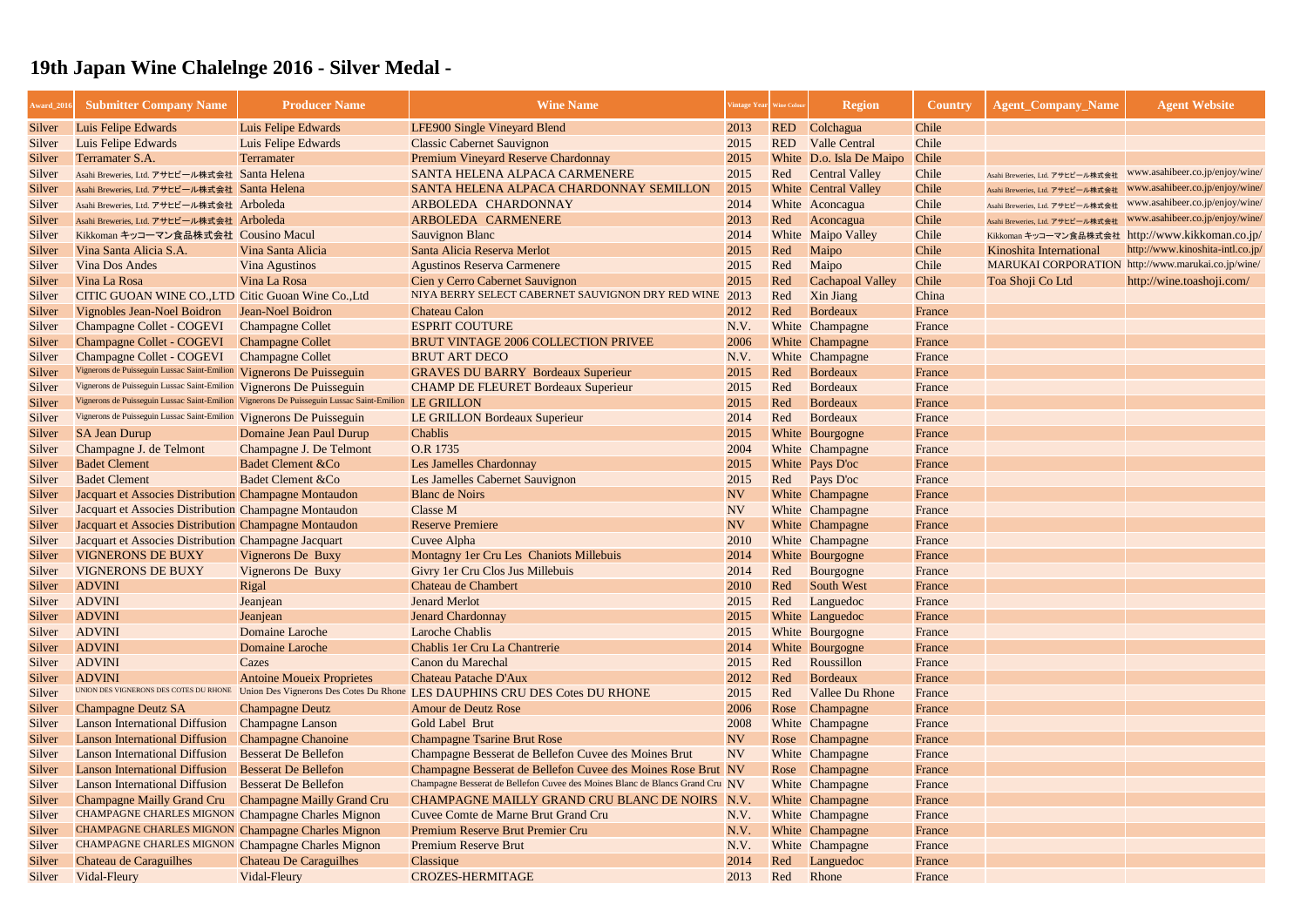| <b>VENTOUX</b><br>Vidal-Fleury<br>Vidal-Fleury<br>2015<br>Red<br>Rhone<br>France<br>Silver<br>Vidal-Fleury<br><b>COTES DU RHONE</b><br>White Rhone<br>Vidal-Fleury<br>2015<br>France<br>Silver<br><b>BBC WINES &amp; SPIRITS</b><br>Red<br><b>Bbc Wines &amp; Spirits</b><br><b>DE VANNY</b><br>2015<br>Bordeaux<br>France<br>Silver<br>Château Larose Trintaudon S.A. Chateau Larose Trintaudon<br>2010<br>Red<br>Bordeaux<br><b>Chateau Larose Perganson</b><br>France<br>Silver<br><b>Barton &amp; Guestier</b><br><b>Barton &amp; Guestier</b><br><b>Chateau Magnol</b><br>2014<br>Red<br>Bordeaux<br>France<br>Silver<br><b>Barton &amp; Guestier</b><br>Barton & Guestier<br><b>B&amp;G</b> Reserve Cabernet Sauvignon<br>Red<br>Languedoc<br>2015<br>France<br>Silver<br>Barton & Guestier<br><b>Barton &amp; Guestier</b><br>Barton & Guestier Passeport Margaux<br>2014<br>Red<br>Bordeaux<br>France<br>Silver<br>Simonnet-Febvre<br>Simonnet-Febvre<br><b>CHABLIS</b><br>White Bourgogne<br>2015<br>France<br>Silver<br><b>Maison Albert Bichot</b><br><b>Maison Albert Bichot</b><br><b>COTEAUX BOURGUIGNONS</b><br>2014<br>Red<br>Burgundy<br>France<br>Silver<br>Boisset La Famille des Grands Vins Jean-Claude Boisset<br>Red<br><b>Chambolle-Musigny</b><br>2014<br>Bourgogne<br>France<br>Silver<br>Boisset La Famille des Grands Vins Bouchard Aine & Fils<br>Grand Conseiller - Pinot Noir Vin de France<br>2015<br>Red<br>Bourgogne<br>France<br>Silver<br>Boisset La Famille des Grands Vins Antonin Rodet<br>2014<br><b>Bourgogne Pinot Noir</b><br>Red<br>Bourgogne<br>Silver<br>France<br>Boisset La Famille des Grands Vins Mommessin<br>Beaujolais Villages - Chateau de Montmelas<br>2015<br>Red<br>Rhone<br>France<br>Silver<br>Red<br><b>PLAIMONT Producteurs</b><br><b>Plaimont Producteurs</b><br>2003<br>South-West<br>Monastere<br>France<br>Silver<br><b>PLAIMONT Producteurs</b><br><b>Plaimont Producteurs</b><br>Echo Indigo Merlot-Tannat<br>2015<br>Red<br>South-West<br>France<br>Silver<br><b>PLAIMONT Producteurs</b><br><b>Plaimont Producteurs</b><br>2015<br>White South-West<br>Echo Indigo Colombard-Sauvignon<br>France<br>Silver<br>Maison Schroder & Schyler<br><b>MARGAUX PRIVATE RESERVE</b><br>Red<br>Bordeaux<br>Schroder & Schyler<br>2013<br>France<br>Silver<br>Vidal-Fleury<br>Vidal-Fleury<br><b>CHATEAUNEUF DU PAPE</b><br>Red<br>Rhone<br>2011<br>France<br>Silver<br><b>Hobnob Cellars</b><br>2013<br>Les Vins Georges Duboeuf<br>PINOT NOIR HOBNOB<br>Red<br>Languedoc-Roussillon France<br>Silver<br><b>PLAIMONT Producteurs</b><br><b>Plaimont Producteurs</b><br>2012<br>White South-West<br><b>L'Empreinte</b><br>France<br>Silver<br><b>Patrice Moreux</b><br><b>Pouilly-Fume La Loge Aux Moines</b><br><b>SARL PATRICE MOREUX</b><br>2014<br>White Loire Valley<br>France<br>Silver<br><b>VIN DE FRANCE SYRAH</b><br>Paul Jaboulet Aîné<br>Paul Jaboulet Aîné<br>2013<br><b>Rhone Valley</b><br>Red<br>France<br>Silver<br><b>COTES DU RHONE PARALLELE 45</b><br><b>White</b> Rhone Valley<br>Paul Jaboulet Aîné<br>Paul Jaboulet Aîné<br>2015<br>France<br>Silver<br><b>ADVINI</b><br>Provence<br>Villa Baulieu<br><b>VILLA BAULIEU</b><br>2012<br>Red<br>France<br>Silver<br>Villa Baulieu<br><b>VILLA BAULIEU</b><br><b>ADVINI</b><br>2012<br>White Provence<br>France<br>Silver<br>Bordeaux<br><b>ADVINI</b><br><b>Grande Reserve Jules Lebegue 1828</b><br>Red<br>France<br><b>Jules Lebegue</b><br>2015<br>Silver<br>Ogier<br><b>ADVINI</b><br><b>Rhone Valley</b><br>Artesis<br>2015<br>Red<br>France<br>Silver<br>White Languedoc Roussillon France<br><b>Les Domaines Paul Mas</b><br><b>Domaine Astruc</b><br>dA Blanquette de Limoux<br>2015<br>Silver<br><b>Paul Valmont</b><br>White Languedoc Roussillon France<br><b>Les Domaines Paul Mas</b><br>Vignes de Paul Valmont Blanc<br>2015<br>Silver<br>dA Cabernet Sauvignon classique<br>Languedoc Roussillon France<br><b>Les Domaines Paul Mas</b><br><b>Domaine Astruc</b><br>2015<br>Red<br>Silver<br>Vinus Classique - Viognier<br>2015<br>White Languedoc Roussillon France<br><b>Les Domaines Paul Mas</b><br><b>Vinus</b><br>Silver<br>Red<br><b>Les Domaines Paul Mas</b><br><b>Vinus</b><br>2015<br>Languedoc Roussillon France<br>Vinus Classique - Cabernet Sauvignon<br>Silver<br>2015<br>Red<br><b>Languedoc Roussillon France</b><br><b>Les Domaines Paul Mas</b><br>La Forge Estate<br>La Forge Estate Cabernet Sauvignon<br>Silver<br><b>Languedoc Roussillon France</b><br><b>Les Domaines Paul Mas</b><br>Vinus<br>Vinus Classique - Syrah<br>2015<br>Silver<br>2015<br><b>Les Domaines Paul Mas</b><br>La Forge Estate Chardonnay<br>Languedoc Roussillon France<br>La Forge Estate<br>Silver<br><b>Languedoc Roussillon France</b><br><b>Les Domaines Paul Mas</b><br>La Forge Estate<br>La Forge Estate Viognier<br>2015<br>Silver<br>www.asahibeer.co.jp/enjoy/wine/<br>NICOLAS PERRIN COTES DU RHONE ROUGE<br>2013<br>Asahi Breweries, Ltd. アサヒビール株式会社 Nicolas Perrin<br>Red<br>Rhone<br>Silver<br>France<br>Asahi Breweries, Ltd. アサヒビール株式会社<br>http://belluna-gourmet.com/wine/<br><b>Bijou Brillant Reserve Corbieres</b><br>2010<br>Silver<br>Red<br>BELLUNA CO., Ltd. International Dept. Qwi<br>Languedoc<br>France<br>BELLUNA CO., Ltd. International Dept<br>http://www.freixenet.co.jp/menu.html<br><b>NV</b><br><b>Freixenet Japan</b><br><b>CHAMPAGNE BRUT HENRI ABELE</b><br>White Champagne<br>Freixenet Japan Inc.<br>Silver<br>France<br>http://www.freixenet.co.jp/menu.html<br><b>CHATEAU DU VAL D OR</b><br>2012<br><b>Bordeaux</b><br>Freixenet Japan Inc.<br><b>Freixenet Japan</b><br>red<br>Silver<br>France<br>http://liquors.kokubu.co.jp/?/p/wine/<br><b>Chateau Boyd Cantenac</b><br>Jacques Boyd<br>2012<br>Red<br>Margaux<br>Kokubu Group<br><b>Freixenet Japan</b><br>Silver<br>France<br><b>Mikuni Wines</b><br><b>Mikuni Wines</b><br><b>Domaine Alain Brumont</b><br><b>Gascogne Blanc</b><br>2015<br>White Sud -Ouest<br>France<br>Silver<br>www.mikuniwine.co.jp<br><b>Mikuni Wines</b><br>Mikuni Wines<br><b>Maison Joseph Drouhin</b><br><b>LAFORET Bourgogne Pinot Noir</b><br>2013<br>Red<br>Bourgogne<br>France<br>www.mikuniwine.co.jp<br>Silver<br>White Languedoc-Roussillon France<br><b>Mottox</b> Inc<br><b>Mottox</b> Inc<br><b>Domaines Paul Mas</b><br>Ile La Forge Viognier<br>2015<br>Silver<br>www.mottox-wine.jp<br><b>Domaines Paul Mas</b><br>Languedoc-Roussillon France<br>Ile La Forge Cabernet Sauvignon<br>2015<br><b>Mottox</b> Inc<br>Red<br><b>Mottox</b> Inc<br>Silver<br>www.mottox-wine.jp<br>White Languedoc-Roussillon France<br><b>Mottox</b> Inc<br><b>Domaines Paul Mas</b><br>Les Tannes en Occitanie Chardonnay<br>2015<br>Mottox Inc<br>Silver<br>www.mottox-wine.jp<br>Languedoc-Roussillon France<br><b>Domaines Paul Mas</b><br>Les Tannes en Occitanie Merlot<br>2015<br><b>Mottox</b> Inc<br><b>Mottox</b> Inc<br>Red<br>www.mottox-wine.jp<br>Silver<br>White Languedoc-Roussillon France<br>Mottox Inc<br><b>Domaines Paul Mas</b><br><b>Arrogant Frog Classic Sauvignon Blanc</b><br>2015<br><b>Mottox Inc</b><br>www.mottox-wine.jp<br>Silver | Award_201 | <b>Submitter Company Name</b> | <b>Producer Name</b> | <b>Wine Name</b> | Vintage Year Wine Colou | <b>Region</b> | <b>Country</b> | <b>Agent_Company_Name</b> | <b>Agent Website</b> |
|------------------------------------------------------------------------------------------------------------------------------------------------------------------------------------------------------------------------------------------------------------------------------------------------------------------------------------------------------------------------------------------------------------------------------------------------------------------------------------------------------------------------------------------------------------------------------------------------------------------------------------------------------------------------------------------------------------------------------------------------------------------------------------------------------------------------------------------------------------------------------------------------------------------------------------------------------------------------------------------------------------------------------------------------------------------------------------------------------------------------------------------------------------------------------------------------------------------------------------------------------------------------------------------------------------------------------------------------------------------------------------------------------------------------------------------------------------------------------------------------------------------------------------------------------------------------------------------------------------------------------------------------------------------------------------------------------------------------------------------------------------------------------------------------------------------------------------------------------------------------------------------------------------------------------------------------------------------------------------------------------------------------------------------------------------------------------------------------------------------------------------------------------------------------------------------------------------------------------------------------------------------------------------------------------------------------------------------------------------------------------------------------------------------------------------------------------------------------------------------------------------------------------------------------------------------------------------------------------------------------------------------------------------------------------------------------------------------------------------------------------------------------------------------------------------------------------------------------------------------------------------------------------------------------------------------------------------------------------------------------------------------------------------------------------------------------------------------------------------------------------------------------------------------------------------------------------------------------------------------------------------------------------------------------------------------------------------------------------------------------------------------------------------------------------------------------------------------------------------------------------------------------------------------------------------------------------------------------------------------------------------------------------------------------------------------------------------------------------------------------------------------------------------------------------------------------------------------------------------------------------------------------------------------------------------------------------------------------------------------------------------------------------------------------------------------------------------------------------------------------------------------------------------------------------------------------------------------------------------------------------------------------------------------------------------------------------------------------------------------------------------------------------------------------------------------------------------------------------------------------------------------------------------------------------------------------------------------------------------------------------------------------------------------------------------------------------------------------------------------------------------------------------------------------------------------------------------------------------------------------------------------------------------------------------------------------------------------------------------------------------------------------------------------------------------------------------------------------------------------------------------------------------------------------------------------------------------------------------------------------------------------------------------------------------------------------------------------------------------------------------------------------------------------------------------------------------------------------------------------------------------------------------------------------------------------------------------------------------------------------------------------------------------------------------------------------------------------------------------------------------------------------------------------------------------------------------------------------------------------------------------------------------------------------------------------------------------------------------------------------------------------------------------------------------------------------------------------------------------------------------------------------------------------------------------------------------------------------------------------------------------------------------------------------------------------------------------------------------------------------------------------------------------------------------------------------------------------------------------------------------------------------------------------------------------------------------------------------------------------------------------------------------------------------------------------------------------------------------------------------------------------------------------------------------------------------------------------------------------------------------------------------------------------------------------------------------------------------------------------------------------------------------------------------------------------------------------------------------------------------------------------------------------------------------------------|-----------|-------------------------------|----------------------|------------------|-------------------------|---------------|----------------|---------------------------|----------------------|
|                                                                                                                                                                                                                                                                                                                                                                                                                                                                                                                                                                                                                                                                                                                                                                                                                                                                                                                                                                                                                                                                                                                                                                                                                                                                                                                                                                                                                                                                                                                                                                                                                                                                                                                                                                                                                                                                                                                                                                                                                                                                                                                                                                                                                                                                                                                                                                                                                                                                                                                                                                                                                                                                                                                                                                                                                                                                                                                                                                                                                                                                                                                                                                                                                                                                                                                                                                                                                                                                                                                                                                                                                                                                                                                                                                                                                                                                                                                                                                                                                                                                                                                                                                                                                                                                                                                                                                                                                                                                                                                                                                                                                                                                                                                                                                                                                                                                                                                                                                                                                                                                                                                                                                                                                                                                                                                                                                                                                                                                                                                                                                                                                                                                                                                                                                                                                                                                                                                                                                                                                                                                                                                                                                                                                                                                                                                                                                                                                                                                                                                                                                                                                                                                                                                                                                                                                                                                                                                                                                                                                                                                                                                                                                                          |           |                               |                      |                  |                         |               |                |                           |                      |
|                                                                                                                                                                                                                                                                                                                                                                                                                                                                                                                                                                                                                                                                                                                                                                                                                                                                                                                                                                                                                                                                                                                                                                                                                                                                                                                                                                                                                                                                                                                                                                                                                                                                                                                                                                                                                                                                                                                                                                                                                                                                                                                                                                                                                                                                                                                                                                                                                                                                                                                                                                                                                                                                                                                                                                                                                                                                                                                                                                                                                                                                                                                                                                                                                                                                                                                                                                                                                                                                                                                                                                                                                                                                                                                                                                                                                                                                                                                                                                                                                                                                                                                                                                                                                                                                                                                                                                                                                                                                                                                                                                                                                                                                                                                                                                                                                                                                                                                                                                                                                                                                                                                                                                                                                                                                                                                                                                                                                                                                                                                                                                                                                                                                                                                                                                                                                                                                                                                                                                                                                                                                                                                                                                                                                                                                                                                                                                                                                                                                                                                                                                                                                                                                                                                                                                                                                                                                                                                                                                                                                                                                                                                                                                                          |           |                               |                      |                  |                         |               |                |                           |                      |
|                                                                                                                                                                                                                                                                                                                                                                                                                                                                                                                                                                                                                                                                                                                                                                                                                                                                                                                                                                                                                                                                                                                                                                                                                                                                                                                                                                                                                                                                                                                                                                                                                                                                                                                                                                                                                                                                                                                                                                                                                                                                                                                                                                                                                                                                                                                                                                                                                                                                                                                                                                                                                                                                                                                                                                                                                                                                                                                                                                                                                                                                                                                                                                                                                                                                                                                                                                                                                                                                                                                                                                                                                                                                                                                                                                                                                                                                                                                                                                                                                                                                                                                                                                                                                                                                                                                                                                                                                                                                                                                                                                                                                                                                                                                                                                                                                                                                                                                                                                                                                                                                                                                                                                                                                                                                                                                                                                                                                                                                                                                                                                                                                                                                                                                                                                                                                                                                                                                                                                                                                                                                                                                                                                                                                                                                                                                                                                                                                                                                                                                                                                                                                                                                                                                                                                                                                                                                                                                                                                                                                                                                                                                                                                                          |           |                               |                      |                  |                         |               |                |                           |                      |
|                                                                                                                                                                                                                                                                                                                                                                                                                                                                                                                                                                                                                                                                                                                                                                                                                                                                                                                                                                                                                                                                                                                                                                                                                                                                                                                                                                                                                                                                                                                                                                                                                                                                                                                                                                                                                                                                                                                                                                                                                                                                                                                                                                                                                                                                                                                                                                                                                                                                                                                                                                                                                                                                                                                                                                                                                                                                                                                                                                                                                                                                                                                                                                                                                                                                                                                                                                                                                                                                                                                                                                                                                                                                                                                                                                                                                                                                                                                                                                                                                                                                                                                                                                                                                                                                                                                                                                                                                                                                                                                                                                                                                                                                                                                                                                                                                                                                                                                                                                                                                                                                                                                                                                                                                                                                                                                                                                                                                                                                                                                                                                                                                                                                                                                                                                                                                                                                                                                                                                                                                                                                                                                                                                                                                                                                                                                                                                                                                                                                                                                                                                                                                                                                                                                                                                                                                                                                                                                                                                                                                                                                                                                                                                                          |           |                               |                      |                  |                         |               |                |                           |                      |
|                                                                                                                                                                                                                                                                                                                                                                                                                                                                                                                                                                                                                                                                                                                                                                                                                                                                                                                                                                                                                                                                                                                                                                                                                                                                                                                                                                                                                                                                                                                                                                                                                                                                                                                                                                                                                                                                                                                                                                                                                                                                                                                                                                                                                                                                                                                                                                                                                                                                                                                                                                                                                                                                                                                                                                                                                                                                                                                                                                                                                                                                                                                                                                                                                                                                                                                                                                                                                                                                                                                                                                                                                                                                                                                                                                                                                                                                                                                                                                                                                                                                                                                                                                                                                                                                                                                                                                                                                                                                                                                                                                                                                                                                                                                                                                                                                                                                                                                                                                                                                                                                                                                                                                                                                                                                                                                                                                                                                                                                                                                                                                                                                                                                                                                                                                                                                                                                                                                                                                                                                                                                                                                                                                                                                                                                                                                                                                                                                                                                                                                                                                                                                                                                                                                                                                                                                                                                                                                                                                                                                                                                                                                                                                                          |           |                               |                      |                  |                         |               |                |                           |                      |
|                                                                                                                                                                                                                                                                                                                                                                                                                                                                                                                                                                                                                                                                                                                                                                                                                                                                                                                                                                                                                                                                                                                                                                                                                                                                                                                                                                                                                                                                                                                                                                                                                                                                                                                                                                                                                                                                                                                                                                                                                                                                                                                                                                                                                                                                                                                                                                                                                                                                                                                                                                                                                                                                                                                                                                                                                                                                                                                                                                                                                                                                                                                                                                                                                                                                                                                                                                                                                                                                                                                                                                                                                                                                                                                                                                                                                                                                                                                                                                                                                                                                                                                                                                                                                                                                                                                                                                                                                                                                                                                                                                                                                                                                                                                                                                                                                                                                                                                                                                                                                                                                                                                                                                                                                                                                                                                                                                                                                                                                                                                                                                                                                                                                                                                                                                                                                                                                                                                                                                                                                                                                                                                                                                                                                                                                                                                                                                                                                                                                                                                                                                                                                                                                                                                                                                                                                                                                                                                                                                                                                                                                                                                                                                                          |           |                               |                      |                  |                         |               |                |                           |                      |
|                                                                                                                                                                                                                                                                                                                                                                                                                                                                                                                                                                                                                                                                                                                                                                                                                                                                                                                                                                                                                                                                                                                                                                                                                                                                                                                                                                                                                                                                                                                                                                                                                                                                                                                                                                                                                                                                                                                                                                                                                                                                                                                                                                                                                                                                                                                                                                                                                                                                                                                                                                                                                                                                                                                                                                                                                                                                                                                                                                                                                                                                                                                                                                                                                                                                                                                                                                                                                                                                                                                                                                                                                                                                                                                                                                                                                                                                                                                                                                                                                                                                                                                                                                                                                                                                                                                                                                                                                                                                                                                                                                                                                                                                                                                                                                                                                                                                                                                                                                                                                                                                                                                                                                                                                                                                                                                                                                                                                                                                                                                                                                                                                                                                                                                                                                                                                                                                                                                                                                                                                                                                                                                                                                                                                                                                                                                                                                                                                                                                                                                                                                                                                                                                                                                                                                                                                                                                                                                                                                                                                                                                                                                                                                                          |           |                               |                      |                  |                         |               |                |                           |                      |
|                                                                                                                                                                                                                                                                                                                                                                                                                                                                                                                                                                                                                                                                                                                                                                                                                                                                                                                                                                                                                                                                                                                                                                                                                                                                                                                                                                                                                                                                                                                                                                                                                                                                                                                                                                                                                                                                                                                                                                                                                                                                                                                                                                                                                                                                                                                                                                                                                                                                                                                                                                                                                                                                                                                                                                                                                                                                                                                                                                                                                                                                                                                                                                                                                                                                                                                                                                                                                                                                                                                                                                                                                                                                                                                                                                                                                                                                                                                                                                                                                                                                                                                                                                                                                                                                                                                                                                                                                                                                                                                                                                                                                                                                                                                                                                                                                                                                                                                                                                                                                                                                                                                                                                                                                                                                                                                                                                                                                                                                                                                                                                                                                                                                                                                                                                                                                                                                                                                                                                                                                                                                                                                                                                                                                                                                                                                                                                                                                                                                                                                                                                                                                                                                                                                                                                                                                                                                                                                                                                                                                                                                                                                                                                                          |           |                               |                      |                  |                         |               |                |                           |                      |
|                                                                                                                                                                                                                                                                                                                                                                                                                                                                                                                                                                                                                                                                                                                                                                                                                                                                                                                                                                                                                                                                                                                                                                                                                                                                                                                                                                                                                                                                                                                                                                                                                                                                                                                                                                                                                                                                                                                                                                                                                                                                                                                                                                                                                                                                                                                                                                                                                                                                                                                                                                                                                                                                                                                                                                                                                                                                                                                                                                                                                                                                                                                                                                                                                                                                                                                                                                                                                                                                                                                                                                                                                                                                                                                                                                                                                                                                                                                                                                                                                                                                                                                                                                                                                                                                                                                                                                                                                                                                                                                                                                                                                                                                                                                                                                                                                                                                                                                                                                                                                                                                                                                                                                                                                                                                                                                                                                                                                                                                                                                                                                                                                                                                                                                                                                                                                                                                                                                                                                                                                                                                                                                                                                                                                                                                                                                                                                                                                                                                                                                                                                                                                                                                                                                                                                                                                                                                                                                                                                                                                                                                                                                                                                                          |           |                               |                      |                  |                         |               |                |                           |                      |
|                                                                                                                                                                                                                                                                                                                                                                                                                                                                                                                                                                                                                                                                                                                                                                                                                                                                                                                                                                                                                                                                                                                                                                                                                                                                                                                                                                                                                                                                                                                                                                                                                                                                                                                                                                                                                                                                                                                                                                                                                                                                                                                                                                                                                                                                                                                                                                                                                                                                                                                                                                                                                                                                                                                                                                                                                                                                                                                                                                                                                                                                                                                                                                                                                                                                                                                                                                                                                                                                                                                                                                                                                                                                                                                                                                                                                                                                                                                                                                                                                                                                                                                                                                                                                                                                                                                                                                                                                                                                                                                                                                                                                                                                                                                                                                                                                                                                                                                                                                                                                                                                                                                                                                                                                                                                                                                                                                                                                                                                                                                                                                                                                                                                                                                                                                                                                                                                                                                                                                                                                                                                                                                                                                                                                                                                                                                                                                                                                                                                                                                                                                                                                                                                                                                                                                                                                                                                                                                                                                                                                                                                                                                                                                                          |           |                               |                      |                  |                         |               |                |                           |                      |
|                                                                                                                                                                                                                                                                                                                                                                                                                                                                                                                                                                                                                                                                                                                                                                                                                                                                                                                                                                                                                                                                                                                                                                                                                                                                                                                                                                                                                                                                                                                                                                                                                                                                                                                                                                                                                                                                                                                                                                                                                                                                                                                                                                                                                                                                                                                                                                                                                                                                                                                                                                                                                                                                                                                                                                                                                                                                                                                                                                                                                                                                                                                                                                                                                                                                                                                                                                                                                                                                                                                                                                                                                                                                                                                                                                                                                                                                                                                                                                                                                                                                                                                                                                                                                                                                                                                                                                                                                                                                                                                                                                                                                                                                                                                                                                                                                                                                                                                                                                                                                                                                                                                                                                                                                                                                                                                                                                                                                                                                                                                                                                                                                                                                                                                                                                                                                                                                                                                                                                                                                                                                                                                                                                                                                                                                                                                                                                                                                                                                                                                                                                                                                                                                                                                                                                                                                                                                                                                                                                                                                                                                                                                                                                                          |           |                               |                      |                  |                         |               |                |                           |                      |
|                                                                                                                                                                                                                                                                                                                                                                                                                                                                                                                                                                                                                                                                                                                                                                                                                                                                                                                                                                                                                                                                                                                                                                                                                                                                                                                                                                                                                                                                                                                                                                                                                                                                                                                                                                                                                                                                                                                                                                                                                                                                                                                                                                                                                                                                                                                                                                                                                                                                                                                                                                                                                                                                                                                                                                                                                                                                                                                                                                                                                                                                                                                                                                                                                                                                                                                                                                                                                                                                                                                                                                                                                                                                                                                                                                                                                                                                                                                                                                                                                                                                                                                                                                                                                                                                                                                                                                                                                                                                                                                                                                                                                                                                                                                                                                                                                                                                                                                                                                                                                                                                                                                                                                                                                                                                                                                                                                                                                                                                                                                                                                                                                                                                                                                                                                                                                                                                                                                                                                                                                                                                                                                                                                                                                                                                                                                                                                                                                                                                                                                                                                                                                                                                                                                                                                                                                                                                                                                                                                                                                                                                                                                                                                                          |           |                               |                      |                  |                         |               |                |                           |                      |
|                                                                                                                                                                                                                                                                                                                                                                                                                                                                                                                                                                                                                                                                                                                                                                                                                                                                                                                                                                                                                                                                                                                                                                                                                                                                                                                                                                                                                                                                                                                                                                                                                                                                                                                                                                                                                                                                                                                                                                                                                                                                                                                                                                                                                                                                                                                                                                                                                                                                                                                                                                                                                                                                                                                                                                                                                                                                                                                                                                                                                                                                                                                                                                                                                                                                                                                                                                                                                                                                                                                                                                                                                                                                                                                                                                                                                                                                                                                                                                                                                                                                                                                                                                                                                                                                                                                                                                                                                                                                                                                                                                                                                                                                                                                                                                                                                                                                                                                                                                                                                                                                                                                                                                                                                                                                                                                                                                                                                                                                                                                                                                                                                                                                                                                                                                                                                                                                                                                                                                                                                                                                                                                                                                                                                                                                                                                                                                                                                                                                                                                                                                                                                                                                                                                                                                                                                                                                                                                                                                                                                                                                                                                                                                                          |           |                               |                      |                  |                         |               |                |                           |                      |
|                                                                                                                                                                                                                                                                                                                                                                                                                                                                                                                                                                                                                                                                                                                                                                                                                                                                                                                                                                                                                                                                                                                                                                                                                                                                                                                                                                                                                                                                                                                                                                                                                                                                                                                                                                                                                                                                                                                                                                                                                                                                                                                                                                                                                                                                                                                                                                                                                                                                                                                                                                                                                                                                                                                                                                                                                                                                                                                                                                                                                                                                                                                                                                                                                                                                                                                                                                                                                                                                                                                                                                                                                                                                                                                                                                                                                                                                                                                                                                                                                                                                                                                                                                                                                                                                                                                                                                                                                                                                                                                                                                                                                                                                                                                                                                                                                                                                                                                                                                                                                                                                                                                                                                                                                                                                                                                                                                                                                                                                                                                                                                                                                                                                                                                                                                                                                                                                                                                                                                                                                                                                                                                                                                                                                                                                                                                                                                                                                                                                                                                                                                                                                                                                                                                                                                                                                                                                                                                                                                                                                                                                                                                                                                                          |           |                               |                      |                  |                         |               |                |                           |                      |
|                                                                                                                                                                                                                                                                                                                                                                                                                                                                                                                                                                                                                                                                                                                                                                                                                                                                                                                                                                                                                                                                                                                                                                                                                                                                                                                                                                                                                                                                                                                                                                                                                                                                                                                                                                                                                                                                                                                                                                                                                                                                                                                                                                                                                                                                                                                                                                                                                                                                                                                                                                                                                                                                                                                                                                                                                                                                                                                                                                                                                                                                                                                                                                                                                                                                                                                                                                                                                                                                                                                                                                                                                                                                                                                                                                                                                                                                                                                                                                                                                                                                                                                                                                                                                                                                                                                                                                                                                                                                                                                                                                                                                                                                                                                                                                                                                                                                                                                                                                                                                                                                                                                                                                                                                                                                                                                                                                                                                                                                                                                                                                                                                                                                                                                                                                                                                                                                                                                                                                                                                                                                                                                                                                                                                                                                                                                                                                                                                                                                                                                                                                                                                                                                                                                                                                                                                                                                                                                                                                                                                                                                                                                                                                                          |           |                               |                      |                  |                         |               |                |                           |                      |
|                                                                                                                                                                                                                                                                                                                                                                                                                                                                                                                                                                                                                                                                                                                                                                                                                                                                                                                                                                                                                                                                                                                                                                                                                                                                                                                                                                                                                                                                                                                                                                                                                                                                                                                                                                                                                                                                                                                                                                                                                                                                                                                                                                                                                                                                                                                                                                                                                                                                                                                                                                                                                                                                                                                                                                                                                                                                                                                                                                                                                                                                                                                                                                                                                                                                                                                                                                                                                                                                                                                                                                                                                                                                                                                                                                                                                                                                                                                                                                                                                                                                                                                                                                                                                                                                                                                                                                                                                                                                                                                                                                                                                                                                                                                                                                                                                                                                                                                                                                                                                                                                                                                                                                                                                                                                                                                                                                                                                                                                                                                                                                                                                                                                                                                                                                                                                                                                                                                                                                                                                                                                                                                                                                                                                                                                                                                                                                                                                                                                                                                                                                                                                                                                                                                                                                                                                                                                                                                                                                                                                                                                                                                                                                                          |           |                               |                      |                  |                         |               |                |                           |                      |
|                                                                                                                                                                                                                                                                                                                                                                                                                                                                                                                                                                                                                                                                                                                                                                                                                                                                                                                                                                                                                                                                                                                                                                                                                                                                                                                                                                                                                                                                                                                                                                                                                                                                                                                                                                                                                                                                                                                                                                                                                                                                                                                                                                                                                                                                                                                                                                                                                                                                                                                                                                                                                                                                                                                                                                                                                                                                                                                                                                                                                                                                                                                                                                                                                                                                                                                                                                                                                                                                                                                                                                                                                                                                                                                                                                                                                                                                                                                                                                                                                                                                                                                                                                                                                                                                                                                                                                                                                                                                                                                                                                                                                                                                                                                                                                                                                                                                                                                                                                                                                                                                                                                                                                                                                                                                                                                                                                                                                                                                                                                                                                                                                                                                                                                                                                                                                                                                                                                                                                                                                                                                                                                                                                                                                                                                                                                                                                                                                                                                                                                                                                                                                                                                                                                                                                                                                                                                                                                                                                                                                                                                                                                                                                                          |           |                               |                      |                  |                         |               |                |                           |                      |
|                                                                                                                                                                                                                                                                                                                                                                                                                                                                                                                                                                                                                                                                                                                                                                                                                                                                                                                                                                                                                                                                                                                                                                                                                                                                                                                                                                                                                                                                                                                                                                                                                                                                                                                                                                                                                                                                                                                                                                                                                                                                                                                                                                                                                                                                                                                                                                                                                                                                                                                                                                                                                                                                                                                                                                                                                                                                                                                                                                                                                                                                                                                                                                                                                                                                                                                                                                                                                                                                                                                                                                                                                                                                                                                                                                                                                                                                                                                                                                                                                                                                                                                                                                                                                                                                                                                                                                                                                                                                                                                                                                                                                                                                                                                                                                                                                                                                                                                                                                                                                                                                                                                                                                                                                                                                                                                                                                                                                                                                                                                                                                                                                                                                                                                                                                                                                                                                                                                                                                                                                                                                                                                                                                                                                                                                                                                                                                                                                                                                                                                                                                                                                                                                                                                                                                                                                                                                                                                                                                                                                                                                                                                                                                                          |           |                               |                      |                  |                         |               |                |                           |                      |
|                                                                                                                                                                                                                                                                                                                                                                                                                                                                                                                                                                                                                                                                                                                                                                                                                                                                                                                                                                                                                                                                                                                                                                                                                                                                                                                                                                                                                                                                                                                                                                                                                                                                                                                                                                                                                                                                                                                                                                                                                                                                                                                                                                                                                                                                                                                                                                                                                                                                                                                                                                                                                                                                                                                                                                                                                                                                                                                                                                                                                                                                                                                                                                                                                                                                                                                                                                                                                                                                                                                                                                                                                                                                                                                                                                                                                                                                                                                                                                                                                                                                                                                                                                                                                                                                                                                                                                                                                                                                                                                                                                                                                                                                                                                                                                                                                                                                                                                                                                                                                                                                                                                                                                                                                                                                                                                                                                                                                                                                                                                                                                                                                                                                                                                                                                                                                                                                                                                                                                                                                                                                                                                                                                                                                                                                                                                                                                                                                                                                                                                                                                                                                                                                                                                                                                                                                                                                                                                                                                                                                                                                                                                                                                                          |           |                               |                      |                  |                         |               |                |                           |                      |
|                                                                                                                                                                                                                                                                                                                                                                                                                                                                                                                                                                                                                                                                                                                                                                                                                                                                                                                                                                                                                                                                                                                                                                                                                                                                                                                                                                                                                                                                                                                                                                                                                                                                                                                                                                                                                                                                                                                                                                                                                                                                                                                                                                                                                                                                                                                                                                                                                                                                                                                                                                                                                                                                                                                                                                                                                                                                                                                                                                                                                                                                                                                                                                                                                                                                                                                                                                                                                                                                                                                                                                                                                                                                                                                                                                                                                                                                                                                                                                                                                                                                                                                                                                                                                                                                                                                                                                                                                                                                                                                                                                                                                                                                                                                                                                                                                                                                                                                                                                                                                                                                                                                                                                                                                                                                                                                                                                                                                                                                                                                                                                                                                                                                                                                                                                                                                                                                                                                                                                                                                                                                                                                                                                                                                                                                                                                                                                                                                                                                                                                                                                                                                                                                                                                                                                                                                                                                                                                                                                                                                                                                                                                                                                                          |           |                               |                      |                  |                         |               |                |                           |                      |
|                                                                                                                                                                                                                                                                                                                                                                                                                                                                                                                                                                                                                                                                                                                                                                                                                                                                                                                                                                                                                                                                                                                                                                                                                                                                                                                                                                                                                                                                                                                                                                                                                                                                                                                                                                                                                                                                                                                                                                                                                                                                                                                                                                                                                                                                                                                                                                                                                                                                                                                                                                                                                                                                                                                                                                                                                                                                                                                                                                                                                                                                                                                                                                                                                                                                                                                                                                                                                                                                                                                                                                                                                                                                                                                                                                                                                                                                                                                                                                                                                                                                                                                                                                                                                                                                                                                                                                                                                                                                                                                                                                                                                                                                                                                                                                                                                                                                                                                                                                                                                                                                                                                                                                                                                                                                                                                                                                                                                                                                                                                                                                                                                                                                                                                                                                                                                                                                                                                                                                                                                                                                                                                                                                                                                                                                                                                                                                                                                                                                                                                                                                                                                                                                                                                                                                                                                                                                                                                                                                                                                                                                                                                                                                                          |           |                               |                      |                  |                         |               |                |                           |                      |
|                                                                                                                                                                                                                                                                                                                                                                                                                                                                                                                                                                                                                                                                                                                                                                                                                                                                                                                                                                                                                                                                                                                                                                                                                                                                                                                                                                                                                                                                                                                                                                                                                                                                                                                                                                                                                                                                                                                                                                                                                                                                                                                                                                                                                                                                                                                                                                                                                                                                                                                                                                                                                                                                                                                                                                                                                                                                                                                                                                                                                                                                                                                                                                                                                                                                                                                                                                                                                                                                                                                                                                                                                                                                                                                                                                                                                                                                                                                                                                                                                                                                                                                                                                                                                                                                                                                                                                                                                                                                                                                                                                                                                                                                                                                                                                                                                                                                                                                                                                                                                                                                                                                                                                                                                                                                                                                                                                                                                                                                                                                                                                                                                                                                                                                                                                                                                                                                                                                                                                                                                                                                                                                                                                                                                                                                                                                                                                                                                                                                                                                                                                                                                                                                                                                                                                                                                                                                                                                                                                                                                                                                                                                                                                                          |           |                               |                      |                  |                         |               |                |                           |                      |
|                                                                                                                                                                                                                                                                                                                                                                                                                                                                                                                                                                                                                                                                                                                                                                                                                                                                                                                                                                                                                                                                                                                                                                                                                                                                                                                                                                                                                                                                                                                                                                                                                                                                                                                                                                                                                                                                                                                                                                                                                                                                                                                                                                                                                                                                                                                                                                                                                                                                                                                                                                                                                                                                                                                                                                                                                                                                                                                                                                                                                                                                                                                                                                                                                                                                                                                                                                                                                                                                                                                                                                                                                                                                                                                                                                                                                                                                                                                                                                                                                                                                                                                                                                                                                                                                                                                                                                                                                                                                                                                                                                                                                                                                                                                                                                                                                                                                                                                                                                                                                                                                                                                                                                                                                                                                                                                                                                                                                                                                                                                                                                                                                                                                                                                                                                                                                                                                                                                                                                                                                                                                                                                                                                                                                                                                                                                                                                                                                                                                                                                                                                                                                                                                                                                                                                                                                                                                                                                                                                                                                                                                                                                                                                                          |           |                               |                      |                  |                         |               |                |                           |                      |
|                                                                                                                                                                                                                                                                                                                                                                                                                                                                                                                                                                                                                                                                                                                                                                                                                                                                                                                                                                                                                                                                                                                                                                                                                                                                                                                                                                                                                                                                                                                                                                                                                                                                                                                                                                                                                                                                                                                                                                                                                                                                                                                                                                                                                                                                                                                                                                                                                                                                                                                                                                                                                                                                                                                                                                                                                                                                                                                                                                                                                                                                                                                                                                                                                                                                                                                                                                                                                                                                                                                                                                                                                                                                                                                                                                                                                                                                                                                                                                                                                                                                                                                                                                                                                                                                                                                                                                                                                                                                                                                                                                                                                                                                                                                                                                                                                                                                                                                                                                                                                                                                                                                                                                                                                                                                                                                                                                                                                                                                                                                                                                                                                                                                                                                                                                                                                                                                                                                                                                                                                                                                                                                                                                                                                                                                                                                                                                                                                                                                                                                                                                                                                                                                                                                                                                                                                                                                                                                                                                                                                                                                                                                                                                                          |           |                               |                      |                  |                         |               |                |                           |                      |
|                                                                                                                                                                                                                                                                                                                                                                                                                                                                                                                                                                                                                                                                                                                                                                                                                                                                                                                                                                                                                                                                                                                                                                                                                                                                                                                                                                                                                                                                                                                                                                                                                                                                                                                                                                                                                                                                                                                                                                                                                                                                                                                                                                                                                                                                                                                                                                                                                                                                                                                                                                                                                                                                                                                                                                                                                                                                                                                                                                                                                                                                                                                                                                                                                                                                                                                                                                                                                                                                                                                                                                                                                                                                                                                                                                                                                                                                                                                                                                                                                                                                                                                                                                                                                                                                                                                                                                                                                                                                                                                                                                                                                                                                                                                                                                                                                                                                                                                                                                                                                                                                                                                                                                                                                                                                                                                                                                                                                                                                                                                                                                                                                                                                                                                                                                                                                                                                                                                                                                                                                                                                                                                                                                                                                                                                                                                                                                                                                                                                                                                                                                                                                                                                                                                                                                                                                                                                                                                                                                                                                                                                                                                                                                                          |           |                               |                      |                  |                         |               |                |                           |                      |
|                                                                                                                                                                                                                                                                                                                                                                                                                                                                                                                                                                                                                                                                                                                                                                                                                                                                                                                                                                                                                                                                                                                                                                                                                                                                                                                                                                                                                                                                                                                                                                                                                                                                                                                                                                                                                                                                                                                                                                                                                                                                                                                                                                                                                                                                                                                                                                                                                                                                                                                                                                                                                                                                                                                                                                                                                                                                                                                                                                                                                                                                                                                                                                                                                                                                                                                                                                                                                                                                                                                                                                                                                                                                                                                                                                                                                                                                                                                                                                                                                                                                                                                                                                                                                                                                                                                                                                                                                                                                                                                                                                                                                                                                                                                                                                                                                                                                                                                                                                                                                                                                                                                                                                                                                                                                                                                                                                                                                                                                                                                                                                                                                                                                                                                                                                                                                                                                                                                                                                                                                                                                                                                                                                                                                                                                                                                                                                                                                                                                                                                                                                                                                                                                                                                                                                                                                                                                                                                                                                                                                                                                                                                                                                                          |           |                               |                      |                  |                         |               |                |                           |                      |
|                                                                                                                                                                                                                                                                                                                                                                                                                                                                                                                                                                                                                                                                                                                                                                                                                                                                                                                                                                                                                                                                                                                                                                                                                                                                                                                                                                                                                                                                                                                                                                                                                                                                                                                                                                                                                                                                                                                                                                                                                                                                                                                                                                                                                                                                                                                                                                                                                                                                                                                                                                                                                                                                                                                                                                                                                                                                                                                                                                                                                                                                                                                                                                                                                                                                                                                                                                                                                                                                                                                                                                                                                                                                                                                                                                                                                                                                                                                                                                                                                                                                                                                                                                                                                                                                                                                                                                                                                                                                                                                                                                                                                                                                                                                                                                                                                                                                                                                                                                                                                                                                                                                                                                                                                                                                                                                                                                                                                                                                                                                                                                                                                                                                                                                                                                                                                                                                                                                                                                                                                                                                                                                                                                                                                                                                                                                                                                                                                                                                                                                                                                                                                                                                                                                                                                                                                                                                                                                                                                                                                                                                                                                                                                                          |           |                               |                      |                  |                         |               |                |                           |                      |
|                                                                                                                                                                                                                                                                                                                                                                                                                                                                                                                                                                                                                                                                                                                                                                                                                                                                                                                                                                                                                                                                                                                                                                                                                                                                                                                                                                                                                                                                                                                                                                                                                                                                                                                                                                                                                                                                                                                                                                                                                                                                                                                                                                                                                                                                                                                                                                                                                                                                                                                                                                                                                                                                                                                                                                                                                                                                                                                                                                                                                                                                                                                                                                                                                                                                                                                                                                                                                                                                                                                                                                                                                                                                                                                                                                                                                                                                                                                                                                                                                                                                                                                                                                                                                                                                                                                                                                                                                                                                                                                                                                                                                                                                                                                                                                                                                                                                                                                                                                                                                                                                                                                                                                                                                                                                                                                                                                                                                                                                                                                                                                                                                                                                                                                                                                                                                                                                                                                                                                                                                                                                                                                                                                                                                                                                                                                                                                                                                                                                                                                                                                                                                                                                                                                                                                                                                                                                                                                                                                                                                                                                                                                                                                                          |           |                               |                      |                  |                         |               |                |                           |                      |
|                                                                                                                                                                                                                                                                                                                                                                                                                                                                                                                                                                                                                                                                                                                                                                                                                                                                                                                                                                                                                                                                                                                                                                                                                                                                                                                                                                                                                                                                                                                                                                                                                                                                                                                                                                                                                                                                                                                                                                                                                                                                                                                                                                                                                                                                                                                                                                                                                                                                                                                                                                                                                                                                                                                                                                                                                                                                                                                                                                                                                                                                                                                                                                                                                                                                                                                                                                                                                                                                                                                                                                                                                                                                                                                                                                                                                                                                                                                                                                                                                                                                                                                                                                                                                                                                                                                                                                                                                                                                                                                                                                                                                                                                                                                                                                                                                                                                                                                                                                                                                                                                                                                                                                                                                                                                                                                                                                                                                                                                                                                                                                                                                                                                                                                                                                                                                                                                                                                                                                                                                                                                                                                                                                                                                                                                                                                                                                                                                                                                                                                                                                                                                                                                                                                                                                                                                                                                                                                                                                                                                                                                                                                                                                                          |           |                               |                      |                  |                         |               |                |                           |                      |
|                                                                                                                                                                                                                                                                                                                                                                                                                                                                                                                                                                                                                                                                                                                                                                                                                                                                                                                                                                                                                                                                                                                                                                                                                                                                                                                                                                                                                                                                                                                                                                                                                                                                                                                                                                                                                                                                                                                                                                                                                                                                                                                                                                                                                                                                                                                                                                                                                                                                                                                                                                                                                                                                                                                                                                                                                                                                                                                                                                                                                                                                                                                                                                                                                                                                                                                                                                                                                                                                                                                                                                                                                                                                                                                                                                                                                                                                                                                                                                                                                                                                                                                                                                                                                                                                                                                                                                                                                                                                                                                                                                                                                                                                                                                                                                                                                                                                                                                                                                                                                                                                                                                                                                                                                                                                                                                                                                                                                                                                                                                                                                                                                                                                                                                                                                                                                                                                                                                                                                                                                                                                                                                                                                                                                                                                                                                                                                                                                                                                                                                                                                                                                                                                                                                                                                                                                                                                                                                                                                                                                                                                                                                                                                                          |           |                               |                      |                  |                         |               |                |                           |                      |
|                                                                                                                                                                                                                                                                                                                                                                                                                                                                                                                                                                                                                                                                                                                                                                                                                                                                                                                                                                                                                                                                                                                                                                                                                                                                                                                                                                                                                                                                                                                                                                                                                                                                                                                                                                                                                                                                                                                                                                                                                                                                                                                                                                                                                                                                                                                                                                                                                                                                                                                                                                                                                                                                                                                                                                                                                                                                                                                                                                                                                                                                                                                                                                                                                                                                                                                                                                                                                                                                                                                                                                                                                                                                                                                                                                                                                                                                                                                                                                                                                                                                                                                                                                                                                                                                                                                                                                                                                                                                                                                                                                                                                                                                                                                                                                                                                                                                                                                                                                                                                                                                                                                                                                                                                                                                                                                                                                                                                                                                                                                                                                                                                                                                                                                                                                                                                                                                                                                                                                                                                                                                                                                                                                                                                                                                                                                                                                                                                                                                                                                                                                                                                                                                                                                                                                                                                                                                                                                                                                                                                                                                                                                                                                                          |           |                               |                      |                  |                         |               |                |                           |                      |
|                                                                                                                                                                                                                                                                                                                                                                                                                                                                                                                                                                                                                                                                                                                                                                                                                                                                                                                                                                                                                                                                                                                                                                                                                                                                                                                                                                                                                                                                                                                                                                                                                                                                                                                                                                                                                                                                                                                                                                                                                                                                                                                                                                                                                                                                                                                                                                                                                                                                                                                                                                                                                                                                                                                                                                                                                                                                                                                                                                                                                                                                                                                                                                                                                                                                                                                                                                                                                                                                                                                                                                                                                                                                                                                                                                                                                                                                                                                                                                                                                                                                                                                                                                                                                                                                                                                                                                                                                                                                                                                                                                                                                                                                                                                                                                                                                                                                                                                                                                                                                                                                                                                                                                                                                                                                                                                                                                                                                                                                                                                                                                                                                                                                                                                                                                                                                                                                                                                                                                                                                                                                                                                                                                                                                                                                                                                                                                                                                                                                                                                                                                                                                                                                                                                                                                                                                                                                                                                                                                                                                                                                                                                                                                                          |           |                               |                      |                  |                         |               |                |                           |                      |
|                                                                                                                                                                                                                                                                                                                                                                                                                                                                                                                                                                                                                                                                                                                                                                                                                                                                                                                                                                                                                                                                                                                                                                                                                                                                                                                                                                                                                                                                                                                                                                                                                                                                                                                                                                                                                                                                                                                                                                                                                                                                                                                                                                                                                                                                                                                                                                                                                                                                                                                                                                                                                                                                                                                                                                                                                                                                                                                                                                                                                                                                                                                                                                                                                                                                                                                                                                                                                                                                                                                                                                                                                                                                                                                                                                                                                                                                                                                                                                                                                                                                                                                                                                                                                                                                                                                                                                                                                                                                                                                                                                                                                                                                                                                                                                                                                                                                                                                                                                                                                                                                                                                                                                                                                                                                                                                                                                                                                                                                                                                                                                                                                                                                                                                                                                                                                                                                                                                                                                                                                                                                                                                                                                                                                                                                                                                                                                                                                                                                                                                                                                                                                                                                                                                                                                                                                                                                                                                                                                                                                                                                                                                                                                                          |           |                               |                      |                  |                         |               |                |                           |                      |
|                                                                                                                                                                                                                                                                                                                                                                                                                                                                                                                                                                                                                                                                                                                                                                                                                                                                                                                                                                                                                                                                                                                                                                                                                                                                                                                                                                                                                                                                                                                                                                                                                                                                                                                                                                                                                                                                                                                                                                                                                                                                                                                                                                                                                                                                                                                                                                                                                                                                                                                                                                                                                                                                                                                                                                                                                                                                                                                                                                                                                                                                                                                                                                                                                                                                                                                                                                                                                                                                                                                                                                                                                                                                                                                                                                                                                                                                                                                                                                                                                                                                                                                                                                                                                                                                                                                                                                                                                                                                                                                                                                                                                                                                                                                                                                                                                                                                                                                                                                                                                                                                                                                                                                                                                                                                                                                                                                                                                                                                                                                                                                                                                                                                                                                                                                                                                                                                                                                                                                                                                                                                                                                                                                                                                                                                                                                                                                                                                                                                                                                                                                                                                                                                                                                                                                                                                                                                                                                                                                                                                                                                                                                                                                                          |           |                               |                      |                  |                         |               |                |                           |                      |
|                                                                                                                                                                                                                                                                                                                                                                                                                                                                                                                                                                                                                                                                                                                                                                                                                                                                                                                                                                                                                                                                                                                                                                                                                                                                                                                                                                                                                                                                                                                                                                                                                                                                                                                                                                                                                                                                                                                                                                                                                                                                                                                                                                                                                                                                                                                                                                                                                                                                                                                                                                                                                                                                                                                                                                                                                                                                                                                                                                                                                                                                                                                                                                                                                                                                                                                                                                                                                                                                                                                                                                                                                                                                                                                                                                                                                                                                                                                                                                                                                                                                                                                                                                                                                                                                                                                                                                                                                                                                                                                                                                                                                                                                                                                                                                                                                                                                                                                                                                                                                                                                                                                                                                                                                                                                                                                                                                                                                                                                                                                                                                                                                                                                                                                                                                                                                                                                                                                                                                                                                                                                                                                                                                                                                                                                                                                                                                                                                                                                                                                                                                                                                                                                                                                                                                                                                                                                                                                                                                                                                                                                                                                                                                                          |           |                               |                      |                  |                         |               |                |                           |                      |
|                                                                                                                                                                                                                                                                                                                                                                                                                                                                                                                                                                                                                                                                                                                                                                                                                                                                                                                                                                                                                                                                                                                                                                                                                                                                                                                                                                                                                                                                                                                                                                                                                                                                                                                                                                                                                                                                                                                                                                                                                                                                                                                                                                                                                                                                                                                                                                                                                                                                                                                                                                                                                                                                                                                                                                                                                                                                                                                                                                                                                                                                                                                                                                                                                                                                                                                                                                                                                                                                                                                                                                                                                                                                                                                                                                                                                                                                                                                                                                                                                                                                                                                                                                                                                                                                                                                                                                                                                                                                                                                                                                                                                                                                                                                                                                                                                                                                                                                                                                                                                                                                                                                                                                                                                                                                                                                                                                                                                                                                                                                                                                                                                                                                                                                                                                                                                                                                                                                                                                                                                                                                                                                                                                                                                                                                                                                                                                                                                                                                                                                                                                                                                                                                                                                                                                                                                                                                                                                                                                                                                                                                                                                                                                                          |           |                               |                      |                  |                         |               |                |                           |                      |
|                                                                                                                                                                                                                                                                                                                                                                                                                                                                                                                                                                                                                                                                                                                                                                                                                                                                                                                                                                                                                                                                                                                                                                                                                                                                                                                                                                                                                                                                                                                                                                                                                                                                                                                                                                                                                                                                                                                                                                                                                                                                                                                                                                                                                                                                                                                                                                                                                                                                                                                                                                                                                                                                                                                                                                                                                                                                                                                                                                                                                                                                                                                                                                                                                                                                                                                                                                                                                                                                                                                                                                                                                                                                                                                                                                                                                                                                                                                                                                                                                                                                                                                                                                                                                                                                                                                                                                                                                                                                                                                                                                                                                                                                                                                                                                                                                                                                                                                                                                                                                                                                                                                                                                                                                                                                                                                                                                                                                                                                                                                                                                                                                                                                                                                                                                                                                                                                                                                                                                                                                                                                                                                                                                                                                                                                                                                                                                                                                                                                                                                                                                                                                                                                                                                                                                                                                                                                                                                                                                                                                                                                                                                                                                                          |           |                               |                      |                  |                         |               |                |                           |                      |
|                                                                                                                                                                                                                                                                                                                                                                                                                                                                                                                                                                                                                                                                                                                                                                                                                                                                                                                                                                                                                                                                                                                                                                                                                                                                                                                                                                                                                                                                                                                                                                                                                                                                                                                                                                                                                                                                                                                                                                                                                                                                                                                                                                                                                                                                                                                                                                                                                                                                                                                                                                                                                                                                                                                                                                                                                                                                                                                                                                                                                                                                                                                                                                                                                                                                                                                                                                                                                                                                                                                                                                                                                                                                                                                                                                                                                                                                                                                                                                                                                                                                                                                                                                                                                                                                                                                                                                                                                                                                                                                                                                                                                                                                                                                                                                                                                                                                                                                                                                                                                                                                                                                                                                                                                                                                                                                                                                                                                                                                                                                                                                                                                                                                                                                                                                                                                                                                                                                                                                                                                                                                                                                                                                                                                                                                                                                                                                                                                                                                                                                                                                                                                                                                                                                                                                                                                                                                                                                                                                                                                                                                                                                                                                                          |           |                               |                      |                  |                         |               |                |                           |                      |
|                                                                                                                                                                                                                                                                                                                                                                                                                                                                                                                                                                                                                                                                                                                                                                                                                                                                                                                                                                                                                                                                                                                                                                                                                                                                                                                                                                                                                                                                                                                                                                                                                                                                                                                                                                                                                                                                                                                                                                                                                                                                                                                                                                                                                                                                                                                                                                                                                                                                                                                                                                                                                                                                                                                                                                                                                                                                                                                                                                                                                                                                                                                                                                                                                                                                                                                                                                                                                                                                                                                                                                                                                                                                                                                                                                                                                                                                                                                                                                                                                                                                                                                                                                                                                                                                                                                                                                                                                                                                                                                                                                                                                                                                                                                                                                                                                                                                                                                                                                                                                                                                                                                                                                                                                                                                                                                                                                                                                                                                                                                                                                                                                                                                                                                                                                                                                                                                                                                                                                                                                                                                                                                                                                                                                                                                                                                                                                                                                                                                                                                                                                                                                                                                                                                                                                                                                                                                                                                                                                                                                                                                                                                                                                                          |           |                               |                      |                  |                         |               |                |                           |                      |
|                                                                                                                                                                                                                                                                                                                                                                                                                                                                                                                                                                                                                                                                                                                                                                                                                                                                                                                                                                                                                                                                                                                                                                                                                                                                                                                                                                                                                                                                                                                                                                                                                                                                                                                                                                                                                                                                                                                                                                                                                                                                                                                                                                                                                                                                                                                                                                                                                                                                                                                                                                                                                                                                                                                                                                                                                                                                                                                                                                                                                                                                                                                                                                                                                                                                                                                                                                                                                                                                                                                                                                                                                                                                                                                                                                                                                                                                                                                                                                                                                                                                                                                                                                                                                                                                                                                                                                                                                                                                                                                                                                                                                                                                                                                                                                                                                                                                                                                                                                                                                                                                                                                                                                                                                                                                                                                                                                                                                                                                                                                                                                                                                                                                                                                                                                                                                                                                                                                                                                                                                                                                                                                                                                                                                                                                                                                                                                                                                                                                                                                                                                                                                                                                                                                                                                                                                                                                                                                                                                                                                                                                                                                                                                                          |           |                               |                      |                  |                         |               |                |                           |                      |
|                                                                                                                                                                                                                                                                                                                                                                                                                                                                                                                                                                                                                                                                                                                                                                                                                                                                                                                                                                                                                                                                                                                                                                                                                                                                                                                                                                                                                                                                                                                                                                                                                                                                                                                                                                                                                                                                                                                                                                                                                                                                                                                                                                                                                                                                                                                                                                                                                                                                                                                                                                                                                                                                                                                                                                                                                                                                                                                                                                                                                                                                                                                                                                                                                                                                                                                                                                                                                                                                                                                                                                                                                                                                                                                                                                                                                                                                                                                                                                                                                                                                                                                                                                                                                                                                                                                                                                                                                                                                                                                                                                                                                                                                                                                                                                                                                                                                                                                                                                                                                                                                                                                                                                                                                                                                                                                                                                                                                                                                                                                                                                                                                                                                                                                                                                                                                                                                                                                                                                                                                                                                                                                                                                                                                                                                                                                                                                                                                                                                                                                                                                                                                                                                                                                                                                                                                                                                                                                                                                                                                                                                                                                                                                                          |           |                               |                      |                  |                         |               |                |                           |                      |
|                                                                                                                                                                                                                                                                                                                                                                                                                                                                                                                                                                                                                                                                                                                                                                                                                                                                                                                                                                                                                                                                                                                                                                                                                                                                                                                                                                                                                                                                                                                                                                                                                                                                                                                                                                                                                                                                                                                                                                                                                                                                                                                                                                                                                                                                                                                                                                                                                                                                                                                                                                                                                                                                                                                                                                                                                                                                                                                                                                                                                                                                                                                                                                                                                                                                                                                                                                                                                                                                                                                                                                                                                                                                                                                                                                                                                                                                                                                                                                                                                                                                                                                                                                                                                                                                                                                                                                                                                                                                                                                                                                                                                                                                                                                                                                                                                                                                                                                                                                                                                                                                                                                                                                                                                                                                                                                                                                                                                                                                                                                                                                                                                                                                                                                                                                                                                                                                                                                                                                                                                                                                                                                                                                                                                                                                                                                                                                                                                                                                                                                                                                                                                                                                                                                                                                                                                                                                                                                                                                                                                                                                                                                                                                                          |           |                               |                      |                  |                         |               |                |                           |                      |
|                                                                                                                                                                                                                                                                                                                                                                                                                                                                                                                                                                                                                                                                                                                                                                                                                                                                                                                                                                                                                                                                                                                                                                                                                                                                                                                                                                                                                                                                                                                                                                                                                                                                                                                                                                                                                                                                                                                                                                                                                                                                                                                                                                                                                                                                                                                                                                                                                                                                                                                                                                                                                                                                                                                                                                                                                                                                                                                                                                                                                                                                                                                                                                                                                                                                                                                                                                                                                                                                                                                                                                                                                                                                                                                                                                                                                                                                                                                                                                                                                                                                                                                                                                                                                                                                                                                                                                                                                                                                                                                                                                                                                                                                                                                                                                                                                                                                                                                                                                                                                                                                                                                                                                                                                                                                                                                                                                                                                                                                                                                                                                                                                                                                                                                                                                                                                                                                                                                                                                                                                                                                                                                                                                                                                                                                                                                                                                                                                                                                                                                                                                                                                                                                                                                                                                                                                                                                                                                                                                                                                                                                                                                                                                                          |           |                               |                      |                  |                         |               |                |                           |                      |
|                                                                                                                                                                                                                                                                                                                                                                                                                                                                                                                                                                                                                                                                                                                                                                                                                                                                                                                                                                                                                                                                                                                                                                                                                                                                                                                                                                                                                                                                                                                                                                                                                                                                                                                                                                                                                                                                                                                                                                                                                                                                                                                                                                                                                                                                                                                                                                                                                                                                                                                                                                                                                                                                                                                                                                                                                                                                                                                                                                                                                                                                                                                                                                                                                                                                                                                                                                                                                                                                                                                                                                                                                                                                                                                                                                                                                                                                                                                                                                                                                                                                                                                                                                                                                                                                                                                                                                                                                                                                                                                                                                                                                                                                                                                                                                                                                                                                                                                                                                                                                                                                                                                                                                                                                                                                                                                                                                                                                                                                                                                                                                                                                                                                                                                                                                                                                                                                                                                                                                                                                                                                                                                                                                                                                                                                                                                                                                                                                                                                                                                                                                                                                                                                                                                                                                                                                                                                                                                                                                                                                                                                                                                                                                                          |           |                               |                      |                  |                         |               |                |                           |                      |
|                                                                                                                                                                                                                                                                                                                                                                                                                                                                                                                                                                                                                                                                                                                                                                                                                                                                                                                                                                                                                                                                                                                                                                                                                                                                                                                                                                                                                                                                                                                                                                                                                                                                                                                                                                                                                                                                                                                                                                                                                                                                                                                                                                                                                                                                                                                                                                                                                                                                                                                                                                                                                                                                                                                                                                                                                                                                                                                                                                                                                                                                                                                                                                                                                                                                                                                                                                                                                                                                                                                                                                                                                                                                                                                                                                                                                                                                                                                                                                                                                                                                                                                                                                                                                                                                                                                                                                                                                                                                                                                                                                                                                                                                                                                                                                                                                                                                                                                                                                                                                                                                                                                                                                                                                                                                                                                                                                                                                                                                                                                                                                                                                                                                                                                                                                                                                                                                                                                                                                                                                                                                                                                                                                                                                                                                                                                                                                                                                                                                                                                                                                                                                                                                                                                                                                                                                                                                                                                                                                                                                                                                                                                                                                                          |           |                               |                      |                  |                         |               |                |                           |                      |
|                                                                                                                                                                                                                                                                                                                                                                                                                                                                                                                                                                                                                                                                                                                                                                                                                                                                                                                                                                                                                                                                                                                                                                                                                                                                                                                                                                                                                                                                                                                                                                                                                                                                                                                                                                                                                                                                                                                                                                                                                                                                                                                                                                                                                                                                                                                                                                                                                                                                                                                                                                                                                                                                                                                                                                                                                                                                                                                                                                                                                                                                                                                                                                                                                                                                                                                                                                                                                                                                                                                                                                                                                                                                                                                                                                                                                                                                                                                                                                                                                                                                                                                                                                                                                                                                                                                                                                                                                                                                                                                                                                                                                                                                                                                                                                                                                                                                                                                                                                                                                                                                                                                                                                                                                                                                                                                                                                                                                                                                                                                                                                                                                                                                                                                                                                                                                                                                                                                                                                                                                                                                                                                                                                                                                                                                                                                                                                                                                                                                                                                                                                                                                                                                                                                                                                                                                                                                                                                                                                                                                                                                                                                                                                                          |           |                               |                      |                  |                         |               |                |                           |                      |
|                                                                                                                                                                                                                                                                                                                                                                                                                                                                                                                                                                                                                                                                                                                                                                                                                                                                                                                                                                                                                                                                                                                                                                                                                                                                                                                                                                                                                                                                                                                                                                                                                                                                                                                                                                                                                                                                                                                                                                                                                                                                                                                                                                                                                                                                                                                                                                                                                                                                                                                                                                                                                                                                                                                                                                                                                                                                                                                                                                                                                                                                                                                                                                                                                                                                                                                                                                                                                                                                                                                                                                                                                                                                                                                                                                                                                                                                                                                                                                                                                                                                                                                                                                                                                                                                                                                                                                                                                                                                                                                                                                                                                                                                                                                                                                                                                                                                                                                                                                                                                                                                                                                                                                                                                                                                                                                                                                                                                                                                                                                                                                                                                                                                                                                                                                                                                                                                                                                                                                                                                                                                                                                                                                                                                                                                                                                                                                                                                                                                                                                                                                                                                                                                                                                                                                                                                                                                                                                                                                                                                                                                                                                                                                                          |           |                               |                      |                  |                         |               |                |                           |                      |
|                                                                                                                                                                                                                                                                                                                                                                                                                                                                                                                                                                                                                                                                                                                                                                                                                                                                                                                                                                                                                                                                                                                                                                                                                                                                                                                                                                                                                                                                                                                                                                                                                                                                                                                                                                                                                                                                                                                                                                                                                                                                                                                                                                                                                                                                                                                                                                                                                                                                                                                                                                                                                                                                                                                                                                                                                                                                                                                                                                                                                                                                                                                                                                                                                                                                                                                                                                                                                                                                                                                                                                                                                                                                                                                                                                                                                                                                                                                                                                                                                                                                                                                                                                                                                                                                                                                                                                                                                                                                                                                                                                                                                                                                                                                                                                                                                                                                                                                                                                                                                                                                                                                                                                                                                                                                                                                                                                                                                                                                                                                                                                                                                                                                                                                                                                                                                                                                                                                                                                                                                                                                                                                                                                                                                                                                                                                                                                                                                                                                                                                                                                                                                                                                                                                                                                                                                                                                                                                                                                                                                                                                                                                                                                                          |           |                               |                      |                  |                         |               |                |                           |                      |
| <b>Domaines Paul Mas</b><br><b>Arrogant Frog Classic Chardonnay Viognier</b><br>White Languedoc-Roussillon France<br><b>Mottox</b> Inc<br>2015<br>Mottox Inc<br>www.mottox-wine.jp<br>Silver                                                                                                                                                                                                                                                                                                                                                                                                                                                                                                                                                                                                                                                                                                                                                                                                                                                                                                                                                                                                                                                                                                                                                                                                                                                                                                                                                                                                                                                                                                                                                                                                                                                                                                                                                                                                                                                                                                                                                                                                                                                                                                                                                                                                                                                                                                                                                                                                                                                                                                                                                                                                                                                                                                                                                                                                                                                                                                                                                                                                                                                                                                                                                                                                                                                                                                                                                                                                                                                                                                                                                                                                                                                                                                                                                                                                                                                                                                                                                                                                                                                                                                                                                                                                                                                                                                                                                                                                                                                                                                                                                                                                                                                                                                                                                                                                                                                                                                                                                                                                                                                                                                                                                                                                                                                                                                                                                                                                                                                                                                                                                                                                                                                                                                                                                                                                                                                                                                                                                                                                                                                                                                                                                                                                                                                                                                                                                                                                                                                                                                                                                                                                                                                                                                                                                                                                                                                                                                                                                                                             |           |                               |                      |                  |                         |               |                |                           |                      |
| White Sud Ouest<br>Mottox Inc<br>Bellefontaine Cotes de Gascogne Blanc<br>2014<br><b>Boutinot Ltd.</b><br>Mottox Inc<br>Silver<br>France<br>www.mottox-wine.jp                                                                                                                                                                                                                                                                                                                                                                                                                                                                                                                                                                                                                                                                                                                                                                                                                                                                                                                                                                                                                                                                                                                                                                                                                                                                                                                                                                                                                                                                                                                                                                                                                                                                                                                                                                                                                                                                                                                                                                                                                                                                                                                                                                                                                                                                                                                                                                                                                                                                                                                                                                                                                                                                                                                                                                                                                                                                                                                                                                                                                                                                                                                                                                                                                                                                                                                                                                                                                                                                                                                                                                                                                                                                                                                                                                                                                                                                                                                                                                                                                                                                                                                                                                                                                                                                                                                                                                                                                                                                                                                                                                                                                                                                                                                                                                                                                                                                                                                                                                                                                                                                                                                                                                                                                                                                                                                                                                                                                                                                                                                                                                                                                                                                                                                                                                                                                                                                                                                                                                                                                                                                                                                                                                                                                                                                                                                                                                                                                                                                                                                                                                                                                                                                                                                                                                                                                                                                                                                                                                                                                           |           |                               |                      |                  |                         |               |                |                           |                      |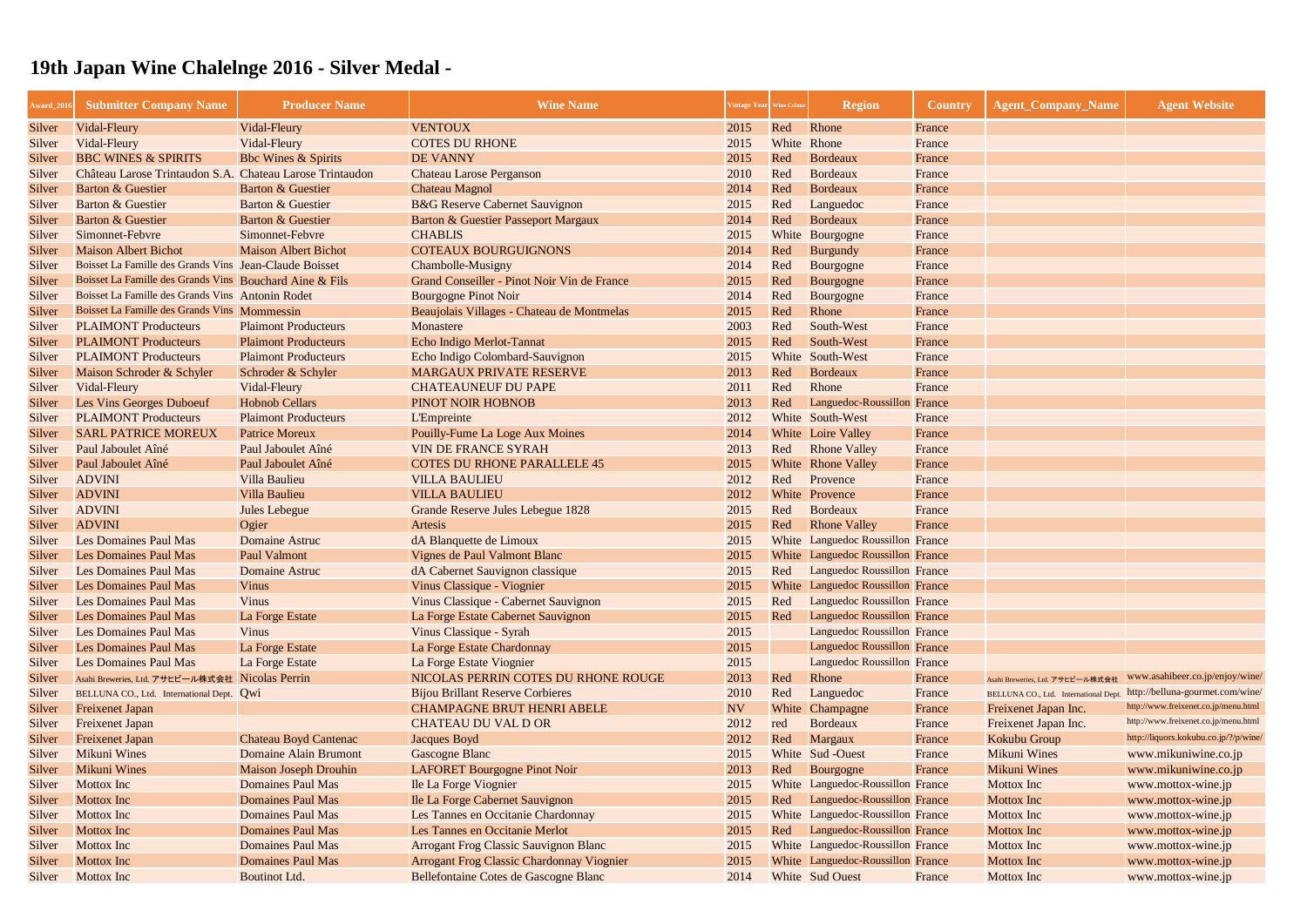| Champagne Beaumont Des Crayères Champagne Beaumont Des Crayeres FLEUR NOIRE<br>2006<br>White Champagne<br>Mottox Inc.<br>Silver<br>France<br>www.mottox-wine.jp<br>Champagne Beaumont Des Crayères Champagne Beaumont Des Crayeres FLEUR BLANCHE<br>2008<br>White Champagne<br>Mottox Inc.<br>www.mottox-wine.jp<br>Silver<br>France<br>UNION DES VIGNERONS DES COTES DU RHONE<br>Union Des Vignerons Des Cotes Du Rhone TASSEE MAISON CHARDONNAY<br>TAKASE BUSSAN CO., LTD http://www.takasebussan.co.jp/<br>2015<br>White Vallee Du Rhone<br>Silver<br>France<br>Kakheti<br><b>BADAGONI LLC</b><br><b>ALAVERDI TRADITION</b><br>2013<br>Red<br>Badagoni Georgia<br>Silver<br>Georgia<br><b>BADAGONI LLC</b><br>Badagoni Georgia<br><b>ALAVERDI TRADITION</b><br>2013<br>White Kakheti<br>Georgia<br>Silver<br>Kir-Yianni<br>Ramnista<br>2012<br>Red<br><b>Northern Greece</b><br><b>Mottox</b> Inc<br><b>Mottox</b> Inc<br>Silver<br>Greece<br>www.mottox-wine.jp<br>Nostimia Co Ltd<br>Peloponesse<br>Lafazanis<br>2012<br>Red<br>Nostimia Co Ltd<br>Nemea<br>Greece<br>www.nostimia.com<br>Silver<br>Nostimia Co Ltd<br><b>Avantis Estate</b><br><b>Avantis Syrah Collection</b><br>2010<br>Red<br><b>Central Greece</b><br>Nostimia Co Ltd<br>www.nostimia.com<br>Silver<br>Greece<br><b>Lyrarakis Wines</b><br>White Crete<br>Nostimia Co Ltd<br><b>Vilana Paravolikes</b><br>2014<br>Nostimia Co Ltd<br>www.nostimia.com<br>Silver<br>Greece<br>Csanyi Pinceszet Zrt.<br>Chateau Teleki Villanyi Franc<br>2012<br>Red<br>Csányi Pincészet Zrt.<br>Villany<br>Silver<br><b>Hungary</b><br><b>Rich Fuchelli</b><br>Ya-Yin<br>2015<br>Red<br>yA-yin Shiraz<br><b>Upper Galilee</b><br>Silver<br><b>Israel</b><br>Santero Fratelli e C IVASS Spa<br>Santero S.p.a.<br><b>ROSSO DEGLI ANGELI</b><br>N.V.<br>Red<br>Piedmont<br>Italy<br>Silver<br><b>TENUTE UGOLINI</b><br>Red<br>Tenute Ugolini<br><b>VALPOLICELLA RIPASSO</b><br>2012<br>Veneto<br>Silver<br>Italy<br><b>TENUTE UGOLINI</b><br>Veneto<br>Tenute Ugolini<br>VALPOLICELLA CLASSICO POZZETTO<br>2015<br>Red<br>Silver<br>Italy<br>Verdicchio dei Castelli di Jesi DOC Classico<br>2015<br>White Marche<br>Terre Verdi srl<br><b>Terre Verdi</b><br>Silver<br>Italy<br>VALDOBBIADENE PROSECCO SUPERIORE DOCG BRUT MILLESIMATO 2015<br>Villa Sandi Srl<br>White Veneto<br>La Gioiosa SPA<br>Silver<br>Italy<br>Caruso & Minini<br>Caruso & Minini<br>Corte Ferro Zibibbo<br>White Sicily<br>2015<br>Silver<br>Italy<br>Caruso & Minini<br>Caruso & Minini<br>Sachia Perricone<br>2014<br>Red<br>Sicily<br>Silver<br>Italy<br>Caruso & Minini<br>Caruso & Minini<br>Terre di Giumara Inzolia<br>2015<br>White Sicily<br>Silver<br>Italy<br>Caruso & Minini<br>Caruso & Minini<br>Terre di Giumara Nero d'Avola<br>2015<br>Red<br>Sicily<br>Silver<br>Italy<br>AZIENDA PIANCANELLI DI SILVIO LAIOLO<br>Silver<br>Piancanelli Di Silvio Laiolo<br><b>BARBERA D'ASTI SOMNIUM</b><br>2015<br>Red<br>Piedmont<br>Italy<br>White Marche<br>Velenosi Vini<br>Velenosi Srl<br>OFFIDA PECORINO DOCG VILLA ANGLEA<br>2015<br>Silver<br>Italy<br>2015<br>Farnese Vini srl<br>Vigneti Del Salento<br>Zolla Primitivo di Manduria DOP<br>Apulia<br>Red<br>Italy<br>Silver<br>White Veneto<br><b>VILLA DEGLI OLMI SPA</b><br>Villa Degli Olmi Spa<br>MOSCATO SPUMANTE DOLCE<br>N.V.<br>Italy<br>2015<br>White Veneto<br><b>COTTINI SPA</b><br>Cottini Spa<br>VILLA ANNABERTA - JAIRO BIANCO<br>Silver<br>Italy<br>Cottini Spa<br>VILLA ANNABERTA - CANAJA ROSEO VERONESE IGT<br>2012<br>Red<br>Veneto<br><b>COTTINI SPA</b><br>Silver<br>Italy<br>CODICE CITRA Consorzio Cooperatve Riunite d Abruzzo s<br><b>Codice Citra</b><br>White Abruzzo<br>Ferzo Pecorino Superiore Abruzzo DOP<br>2015<br>Silver<br>Italy<br>PROSECCO 18 K<br>Sensi Vigne E Vini S.R.L.<br>White Veneto<br>Sensi<br>2015<br>Italy<br>Sensi<br><b>BOLGHERI SABBIATO</b><br>2014<br>Red<br>Sensi Vigne E Vini S.R.L.<br>Tuscany<br>Silver<br>Italy<br><b>Cantine San Marzano</b><br>Domodo Montepulciano d'Abruzzo DOP<br>2014<br>Abruzzo<br>O.s.m.<br>Red<br>Silver<br>Italy<br>2013<br>Red<br><b>Cantine San Marzano</b><br>Sessantanni Primitivo di Manduria DOP<br><b>Cantine San Marzano</b><br>Puglia<br>Italy<br>Silver<br><b>Cantine San Marzano</b><br><b>Cantine San Marzano</b><br>Collezione Cinquanta Vino Rosso d'Italia + 1<br>Silver<br>N.V.<br>Red<br>Puglia<br>Italy<br>White Puglia<br><b>Cantine San Marzano</b><br><b>Cantine San Marzano</b><br><b>Edda Bianco Salento IGP</b><br>2015<br>Italy<br>Silver<br>Tal? Primitivo di Manduria DOP<br><b>Cantine San Marzano</b><br><b>Cantine San Marzano</b><br>2014<br>Red<br>Puglia<br>Silver<br>Italy<br><b>Cantine San Marzano</b><br><b>Cantine San Marzano</b><br>Estella Fiano Salento IGP<br>White Puglia<br>2015<br>Silver<br>Italy<br><b>Cantine San Marzano</b><br><b>Cantine San Marzano</b><br>Il Pumo Primitivo Salento IGP<br>2015<br>Red<br>Puglia<br>Silver<br>Italy<br>Otello Nero di Lambrusco 1813<br><b>CANTINE CECI SPA</b><br>Cantine Ceci Spa<br>N.V.<br>Emilia Romagna<br>Red<br>Italy<br>Silver<br>Santa Sofia srl<br>Santa Sofia<br>Gioe Amarone della Valpolicella DOCG Classico<br>2011<br>Red<br>Veneto<br>Silver<br>Italy<br><b>CAVIRO SCA</b><br>Caviro<br>ROMIO - Romagna Albana DOCG secco<br>White Emilia Romagna<br>2015<br>Silver<br>Italy<br><b>CAVIRO SCA</b><br><b>ROMIO - Chianti DOCG</b><br>Caviro<br>2014<br>Red<br>Tuscany<br>Italy<br><b>CAVIRO SCA</b><br>Caviro<br><b>TAVERNELLO - Pignoletto DOC</b><br>White Emilia Romagna<br>2015<br>Silver<br>Italy<br>Valdobbiadene Superiore Di Cartizze<br>Bisol Vitivinicoltori in Valdobbiadene Bisol<br>White<br>Cartizze<br>2015<br>Italy<br>Silver<br>Gerardo Cesari SPA<br>Amarone della Valpolicella Classico IL BOSCO<br>2010<br>Cesari<br>Red<br>Veneto<br>Silver<br>Italy<br>Gerardo Cesari SPA<br>Valpolicella Ripasso Mara Superiore<br>Red<br>Veneto<br>Cesari<br>2014<br>Silver<br>Italy<br>Cesari<br>Lugana Cento Filari<br>Gerardo Cesari SPA<br>2015<br>White Lombardia<br>Silver<br>Italy<br>Tenuta Di Lilliano<br>Tenuta Di Lilliano<br><b>LILLIANO RISERVA</b><br>2013<br>Silver<br>Red<br>Tuscany<br>Italy<br>Tenuta Di Lilliano<br>Tenuta Di Lilliano<br><b>LILLIANO GRAN SELEZIONE</b><br>2013<br>Red<br>Tuscany<br>Italy<br>Silver<br>Kellerei Kaltern - Caldaro<br>Kellerei Kaltern<br>Alto Adige Pinot Grigio<br>2015<br>White Alto Adige<br>Silver<br>Italy | Award_201 | <b>Submitter Company Name</b> | <b>Producer Name</b> | <b>Wine Name</b>           | Vintage Year Wine Colour |     | <b>Region</b> | <b>Country</b> | <b>Agent Company Name</b> | <b>Agent Website</b> |
|------------------------------------------------------------------------------------------------------------------------------------------------------------------------------------------------------------------------------------------------------------------------------------------------------------------------------------------------------------------------------------------------------------------------------------------------------------------------------------------------------------------------------------------------------------------------------------------------------------------------------------------------------------------------------------------------------------------------------------------------------------------------------------------------------------------------------------------------------------------------------------------------------------------------------------------------------------------------------------------------------------------------------------------------------------------------------------------------------------------------------------------------------------------------------------------------------------------------------------------------------------------------------------------------------------------------------------------------------------------------------------------------------------------------------------------------------------------------------------------------------------------------------------------------------------------------------------------------------------------------------------------------------------------------------------------------------------------------------------------------------------------------------------------------------------------------------------------------------------------------------------------------------------------------------------------------------------------------------------------------------------------------------------------------------------------------------------------------------------------------------------------------------------------------------------------------------------------------------------------------------------------------------------------------------------------------------------------------------------------------------------------------------------------------------------------------------------------------------------------------------------------------------------------------------------------------------------------------------------------------------------------------------------------------------------------------------------------------------------------------------------------------------------------------------------------------------------------------------------------------------------------------------------------------------------------------------------------------------------------------------------------------------------------------------------------------------------------------------------------------------------------------------------------------------------------------------------------------------------------------------------------------------------------------------------------------------------------------------------------------------------------------------------------------------------------------------------------------------------------------------------------------------------------------------------------------------------------------------------------------------------------------------------------------------------------------------------------------------------------------------------------------------------------------------------------------------------------------------------------------------------------------------------------------------------------------------------------------------------------------------------------------------------------------------------------------------------------------------------------------------------------------------------------------------------------------------------------------------------------------------------------------------------------------------------------------------------------------------------------------------------------------------------------------------------------------------------------------------------------------------------------------------------------------------------------------------------------------------------------------------------------------------------------------------------------------------------------------------------------------------------------------------------------------------------------------------------------------------------------------------------------------------------------------------------------------------------------------------------------------------------------------------------------------------------------------------------------------------------------------------------------------------------------------------------------------------------------------------------------------------------------------------------------------------------------------------------------------------------------------------------------------------------------------------------------------------------------------------------------------------------------------------------------------------------------------------------------------------------------------------------------------------------------------------------------------------------------------------------------------------------------------------------------------------------------------------------------------------------------------------------------------------------------------------------------------------------------------------------------------------------------------------------------------------------------------------------------------------------------------------------------------------------------------------------------------------------------------------------------------------------------------------------------------------------------------------------------------------------------------------------------------------------------------------------------------------------------------|-----------|-------------------------------|----------------------|----------------------------|--------------------------|-----|---------------|----------------|---------------------------|----------------------|
|                                                                                                                                                                                                                                                                                                                                                                                                                                                                                                                                                                                                                                                                                                                                                                                                                                                                                                                                                                                                                                                                                                                                                                                                                                                                                                                                                                                                                                                                                                                                                                                                                                                                                                                                                                                                                                                                                                                                                                                                                                                                                                                                                                                                                                                                                                                                                                                                                                                                                                                                                                                                                                                                                                                                                                                                                                                                                                                                                                                                                                                                                                                                                                                                                                                                                                                                                                                                                                                                                                                                                                                                                                                                                                                                                                                                                                                                                                                                                                                                                                                                                                                                                                                                                                                                                                                                                                                                                                                                                                                                                                                                                                                                                                                                                                                                                                                                                                                                                                                                                                                                                                                                                                                                                                                                                                                                                                                                                                                                                                                                                                                                                                                                                                                                                                                                                                                                                                                                                                                                                                                                                                                                                                                                                                                                                                                                                                                                                                                                        |           |                               |                      |                            |                          |     |               |                |                           |                      |
|                                                                                                                                                                                                                                                                                                                                                                                                                                                                                                                                                                                                                                                                                                                                                                                                                                                                                                                                                                                                                                                                                                                                                                                                                                                                                                                                                                                                                                                                                                                                                                                                                                                                                                                                                                                                                                                                                                                                                                                                                                                                                                                                                                                                                                                                                                                                                                                                                                                                                                                                                                                                                                                                                                                                                                                                                                                                                                                                                                                                                                                                                                                                                                                                                                                                                                                                                                                                                                                                                                                                                                                                                                                                                                                                                                                                                                                                                                                                                                                                                                                                                                                                                                                                                                                                                                                                                                                                                                                                                                                                                                                                                                                                                                                                                                                                                                                                                                                                                                                                                                                                                                                                                                                                                                                                                                                                                                                                                                                                                                                                                                                                                                                                                                                                                                                                                                                                                                                                                                                                                                                                                                                                                                                                                                                                                                                                                                                                                                                                        |           |                               |                      |                            |                          |     |               |                |                           |                      |
|                                                                                                                                                                                                                                                                                                                                                                                                                                                                                                                                                                                                                                                                                                                                                                                                                                                                                                                                                                                                                                                                                                                                                                                                                                                                                                                                                                                                                                                                                                                                                                                                                                                                                                                                                                                                                                                                                                                                                                                                                                                                                                                                                                                                                                                                                                                                                                                                                                                                                                                                                                                                                                                                                                                                                                                                                                                                                                                                                                                                                                                                                                                                                                                                                                                                                                                                                                                                                                                                                                                                                                                                                                                                                                                                                                                                                                                                                                                                                                                                                                                                                                                                                                                                                                                                                                                                                                                                                                                                                                                                                                                                                                                                                                                                                                                                                                                                                                                                                                                                                                                                                                                                                                                                                                                                                                                                                                                                                                                                                                                                                                                                                                                                                                                                                                                                                                                                                                                                                                                                                                                                                                                                                                                                                                                                                                                                                                                                                                                                        |           |                               |                      |                            |                          |     |               |                |                           |                      |
|                                                                                                                                                                                                                                                                                                                                                                                                                                                                                                                                                                                                                                                                                                                                                                                                                                                                                                                                                                                                                                                                                                                                                                                                                                                                                                                                                                                                                                                                                                                                                                                                                                                                                                                                                                                                                                                                                                                                                                                                                                                                                                                                                                                                                                                                                                                                                                                                                                                                                                                                                                                                                                                                                                                                                                                                                                                                                                                                                                                                                                                                                                                                                                                                                                                                                                                                                                                                                                                                                                                                                                                                                                                                                                                                                                                                                                                                                                                                                                                                                                                                                                                                                                                                                                                                                                                                                                                                                                                                                                                                                                                                                                                                                                                                                                                                                                                                                                                                                                                                                                                                                                                                                                                                                                                                                                                                                                                                                                                                                                                                                                                                                                                                                                                                                                                                                                                                                                                                                                                                                                                                                                                                                                                                                                                                                                                                                                                                                                                                        |           |                               |                      |                            |                          |     |               |                |                           |                      |
|                                                                                                                                                                                                                                                                                                                                                                                                                                                                                                                                                                                                                                                                                                                                                                                                                                                                                                                                                                                                                                                                                                                                                                                                                                                                                                                                                                                                                                                                                                                                                                                                                                                                                                                                                                                                                                                                                                                                                                                                                                                                                                                                                                                                                                                                                                                                                                                                                                                                                                                                                                                                                                                                                                                                                                                                                                                                                                                                                                                                                                                                                                                                                                                                                                                                                                                                                                                                                                                                                                                                                                                                                                                                                                                                                                                                                                                                                                                                                                                                                                                                                                                                                                                                                                                                                                                                                                                                                                                                                                                                                                                                                                                                                                                                                                                                                                                                                                                                                                                                                                                                                                                                                                                                                                                                                                                                                                                                                                                                                                                                                                                                                                                                                                                                                                                                                                                                                                                                                                                                                                                                                                                                                                                                                                                                                                                                                                                                                                                                        |           |                               |                      |                            |                          |     |               |                |                           |                      |
|                                                                                                                                                                                                                                                                                                                                                                                                                                                                                                                                                                                                                                                                                                                                                                                                                                                                                                                                                                                                                                                                                                                                                                                                                                                                                                                                                                                                                                                                                                                                                                                                                                                                                                                                                                                                                                                                                                                                                                                                                                                                                                                                                                                                                                                                                                                                                                                                                                                                                                                                                                                                                                                                                                                                                                                                                                                                                                                                                                                                                                                                                                                                                                                                                                                                                                                                                                                                                                                                                                                                                                                                                                                                                                                                                                                                                                                                                                                                                                                                                                                                                                                                                                                                                                                                                                                                                                                                                                                                                                                                                                                                                                                                                                                                                                                                                                                                                                                                                                                                                                                                                                                                                                                                                                                                                                                                                                                                                                                                                                                                                                                                                                                                                                                                                                                                                                                                                                                                                                                                                                                                                                                                                                                                                                                                                                                                                                                                                                                                        |           |                               |                      |                            |                          |     |               |                |                           |                      |
|                                                                                                                                                                                                                                                                                                                                                                                                                                                                                                                                                                                                                                                                                                                                                                                                                                                                                                                                                                                                                                                                                                                                                                                                                                                                                                                                                                                                                                                                                                                                                                                                                                                                                                                                                                                                                                                                                                                                                                                                                                                                                                                                                                                                                                                                                                                                                                                                                                                                                                                                                                                                                                                                                                                                                                                                                                                                                                                                                                                                                                                                                                                                                                                                                                                                                                                                                                                                                                                                                                                                                                                                                                                                                                                                                                                                                                                                                                                                                                                                                                                                                                                                                                                                                                                                                                                                                                                                                                                                                                                                                                                                                                                                                                                                                                                                                                                                                                                                                                                                                                                                                                                                                                                                                                                                                                                                                                                                                                                                                                                                                                                                                                                                                                                                                                                                                                                                                                                                                                                                                                                                                                                                                                                                                                                                                                                                                                                                                                                                        |           |                               |                      |                            |                          |     |               |                |                           |                      |
|                                                                                                                                                                                                                                                                                                                                                                                                                                                                                                                                                                                                                                                                                                                                                                                                                                                                                                                                                                                                                                                                                                                                                                                                                                                                                                                                                                                                                                                                                                                                                                                                                                                                                                                                                                                                                                                                                                                                                                                                                                                                                                                                                                                                                                                                                                                                                                                                                                                                                                                                                                                                                                                                                                                                                                                                                                                                                                                                                                                                                                                                                                                                                                                                                                                                                                                                                                                                                                                                                                                                                                                                                                                                                                                                                                                                                                                                                                                                                                                                                                                                                                                                                                                                                                                                                                                                                                                                                                                                                                                                                                                                                                                                                                                                                                                                                                                                                                                                                                                                                                                                                                                                                                                                                                                                                                                                                                                                                                                                                                                                                                                                                                                                                                                                                                                                                                                                                                                                                                                                                                                                                                                                                                                                                                                                                                                                                                                                                                                                        |           |                               |                      |                            |                          |     |               |                |                           |                      |
|                                                                                                                                                                                                                                                                                                                                                                                                                                                                                                                                                                                                                                                                                                                                                                                                                                                                                                                                                                                                                                                                                                                                                                                                                                                                                                                                                                                                                                                                                                                                                                                                                                                                                                                                                                                                                                                                                                                                                                                                                                                                                                                                                                                                                                                                                                                                                                                                                                                                                                                                                                                                                                                                                                                                                                                                                                                                                                                                                                                                                                                                                                                                                                                                                                                                                                                                                                                                                                                                                                                                                                                                                                                                                                                                                                                                                                                                                                                                                                                                                                                                                                                                                                                                                                                                                                                                                                                                                                                                                                                                                                                                                                                                                                                                                                                                                                                                                                                                                                                                                                                                                                                                                                                                                                                                                                                                                                                                                                                                                                                                                                                                                                                                                                                                                                                                                                                                                                                                                                                                                                                                                                                                                                                                                                                                                                                                                                                                                                                                        |           |                               |                      |                            |                          |     |               |                |                           |                      |
|                                                                                                                                                                                                                                                                                                                                                                                                                                                                                                                                                                                                                                                                                                                                                                                                                                                                                                                                                                                                                                                                                                                                                                                                                                                                                                                                                                                                                                                                                                                                                                                                                                                                                                                                                                                                                                                                                                                                                                                                                                                                                                                                                                                                                                                                                                                                                                                                                                                                                                                                                                                                                                                                                                                                                                                                                                                                                                                                                                                                                                                                                                                                                                                                                                                                                                                                                                                                                                                                                                                                                                                                                                                                                                                                                                                                                                                                                                                                                                                                                                                                                                                                                                                                                                                                                                                                                                                                                                                                                                                                                                                                                                                                                                                                                                                                                                                                                                                                                                                                                                                                                                                                                                                                                                                                                                                                                                                                                                                                                                                                                                                                                                                                                                                                                                                                                                                                                                                                                                                                                                                                                                                                                                                                                                                                                                                                                                                                                                                                        |           |                               |                      |                            |                          |     |               |                |                           |                      |
|                                                                                                                                                                                                                                                                                                                                                                                                                                                                                                                                                                                                                                                                                                                                                                                                                                                                                                                                                                                                                                                                                                                                                                                                                                                                                                                                                                                                                                                                                                                                                                                                                                                                                                                                                                                                                                                                                                                                                                                                                                                                                                                                                                                                                                                                                                                                                                                                                                                                                                                                                                                                                                                                                                                                                                                                                                                                                                                                                                                                                                                                                                                                                                                                                                                                                                                                                                                                                                                                                                                                                                                                                                                                                                                                                                                                                                                                                                                                                                                                                                                                                                                                                                                                                                                                                                                                                                                                                                                                                                                                                                                                                                                                                                                                                                                                                                                                                                                                                                                                                                                                                                                                                                                                                                                                                                                                                                                                                                                                                                                                                                                                                                                                                                                                                                                                                                                                                                                                                                                                                                                                                                                                                                                                                                                                                                                                                                                                                                                                        |           |                               |                      |                            |                          |     |               |                |                           |                      |
|                                                                                                                                                                                                                                                                                                                                                                                                                                                                                                                                                                                                                                                                                                                                                                                                                                                                                                                                                                                                                                                                                                                                                                                                                                                                                                                                                                                                                                                                                                                                                                                                                                                                                                                                                                                                                                                                                                                                                                                                                                                                                                                                                                                                                                                                                                                                                                                                                                                                                                                                                                                                                                                                                                                                                                                                                                                                                                                                                                                                                                                                                                                                                                                                                                                                                                                                                                                                                                                                                                                                                                                                                                                                                                                                                                                                                                                                                                                                                                                                                                                                                                                                                                                                                                                                                                                                                                                                                                                                                                                                                                                                                                                                                                                                                                                                                                                                                                                                                                                                                                                                                                                                                                                                                                                                                                                                                                                                                                                                                                                                                                                                                                                                                                                                                                                                                                                                                                                                                                                                                                                                                                                                                                                                                                                                                                                                                                                                                                                                        |           |                               |                      |                            |                          |     |               |                |                           |                      |
|                                                                                                                                                                                                                                                                                                                                                                                                                                                                                                                                                                                                                                                                                                                                                                                                                                                                                                                                                                                                                                                                                                                                                                                                                                                                                                                                                                                                                                                                                                                                                                                                                                                                                                                                                                                                                                                                                                                                                                                                                                                                                                                                                                                                                                                                                                                                                                                                                                                                                                                                                                                                                                                                                                                                                                                                                                                                                                                                                                                                                                                                                                                                                                                                                                                                                                                                                                                                                                                                                                                                                                                                                                                                                                                                                                                                                                                                                                                                                                                                                                                                                                                                                                                                                                                                                                                                                                                                                                                                                                                                                                                                                                                                                                                                                                                                                                                                                                                                                                                                                                                                                                                                                                                                                                                                                                                                                                                                                                                                                                                                                                                                                                                                                                                                                                                                                                                                                                                                                                                                                                                                                                                                                                                                                                                                                                                                                                                                                                                                        |           |                               |                      |                            |                          |     |               |                |                           |                      |
|                                                                                                                                                                                                                                                                                                                                                                                                                                                                                                                                                                                                                                                                                                                                                                                                                                                                                                                                                                                                                                                                                                                                                                                                                                                                                                                                                                                                                                                                                                                                                                                                                                                                                                                                                                                                                                                                                                                                                                                                                                                                                                                                                                                                                                                                                                                                                                                                                                                                                                                                                                                                                                                                                                                                                                                                                                                                                                                                                                                                                                                                                                                                                                                                                                                                                                                                                                                                                                                                                                                                                                                                                                                                                                                                                                                                                                                                                                                                                                                                                                                                                                                                                                                                                                                                                                                                                                                                                                                                                                                                                                                                                                                                                                                                                                                                                                                                                                                                                                                                                                                                                                                                                                                                                                                                                                                                                                                                                                                                                                                                                                                                                                                                                                                                                                                                                                                                                                                                                                                                                                                                                                                                                                                                                                                                                                                                                                                                                                                                        |           |                               |                      |                            |                          |     |               |                |                           |                      |
|                                                                                                                                                                                                                                                                                                                                                                                                                                                                                                                                                                                                                                                                                                                                                                                                                                                                                                                                                                                                                                                                                                                                                                                                                                                                                                                                                                                                                                                                                                                                                                                                                                                                                                                                                                                                                                                                                                                                                                                                                                                                                                                                                                                                                                                                                                                                                                                                                                                                                                                                                                                                                                                                                                                                                                                                                                                                                                                                                                                                                                                                                                                                                                                                                                                                                                                                                                                                                                                                                                                                                                                                                                                                                                                                                                                                                                                                                                                                                                                                                                                                                                                                                                                                                                                                                                                                                                                                                                                                                                                                                                                                                                                                                                                                                                                                                                                                                                                                                                                                                                                                                                                                                                                                                                                                                                                                                                                                                                                                                                                                                                                                                                                                                                                                                                                                                                                                                                                                                                                                                                                                                                                                                                                                                                                                                                                                                                                                                                                                        |           |                               |                      |                            |                          |     |               |                |                           |                      |
|                                                                                                                                                                                                                                                                                                                                                                                                                                                                                                                                                                                                                                                                                                                                                                                                                                                                                                                                                                                                                                                                                                                                                                                                                                                                                                                                                                                                                                                                                                                                                                                                                                                                                                                                                                                                                                                                                                                                                                                                                                                                                                                                                                                                                                                                                                                                                                                                                                                                                                                                                                                                                                                                                                                                                                                                                                                                                                                                                                                                                                                                                                                                                                                                                                                                                                                                                                                                                                                                                                                                                                                                                                                                                                                                                                                                                                                                                                                                                                                                                                                                                                                                                                                                                                                                                                                                                                                                                                                                                                                                                                                                                                                                                                                                                                                                                                                                                                                                                                                                                                                                                                                                                                                                                                                                                                                                                                                                                                                                                                                                                                                                                                                                                                                                                                                                                                                                                                                                                                                                                                                                                                                                                                                                                                                                                                                                                                                                                                                                        |           |                               |                      |                            |                          |     |               |                |                           |                      |
|                                                                                                                                                                                                                                                                                                                                                                                                                                                                                                                                                                                                                                                                                                                                                                                                                                                                                                                                                                                                                                                                                                                                                                                                                                                                                                                                                                                                                                                                                                                                                                                                                                                                                                                                                                                                                                                                                                                                                                                                                                                                                                                                                                                                                                                                                                                                                                                                                                                                                                                                                                                                                                                                                                                                                                                                                                                                                                                                                                                                                                                                                                                                                                                                                                                                                                                                                                                                                                                                                                                                                                                                                                                                                                                                                                                                                                                                                                                                                                                                                                                                                                                                                                                                                                                                                                                                                                                                                                                                                                                                                                                                                                                                                                                                                                                                                                                                                                                                                                                                                                                                                                                                                                                                                                                                                                                                                                                                                                                                                                                                                                                                                                                                                                                                                                                                                                                                                                                                                                                                                                                                                                                                                                                                                                                                                                                                                                                                                                                                        |           |                               |                      |                            |                          |     |               |                |                           |                      |
|                                                                                                                                                                                                                                                                                                                                                                                                                                                                                                                                                                                                                                                                                                                                                                                                                                                                                                                                                                                                                                                                                                                                                                                                                                                                                                                                                                                                                                                                                                                                                                                                                                                                                                                                                                                                                                                                                                                                                                                                                                                                                                                                                                                                                                                                                                                                                                                                                                                                                                                                                                                                                                                                                                                                                                                                                                                                                                                                                                                                                                                                                                                                                                                                                                                                                                                                                                                                                                                                                                                                                                                                                                                                                                                                                                                                                                                                                                                                                                                                                                                                                                                                                                                                                                                                                                                                                                                                                                                                                                                                                                                                                                                                                                                                                                                                                                                                                                                                                                                                                                                                                                                                                                                                                                                                                                                                                                                                                                                                                                                                                                                                                                                                                                                                                                                                                                                                                                                                                                                                                                                                                                                                                                                                                                                                                                                                                                                                                                                                        |           |                               |                      |                            |                          |     |               |                |                           |                      |
| Silver<br>Silver<br>Silver                                                                                                                                                                                                                                                                                                                                                                                                                                                                                                                                                                                                                                                                                                                                                                                                                                                                                                                                                                                                                                                                                                                                                                                                                                                                                                                                                                                                                                                                                                                                                                                                                                                                                                                                                                                                                                                                                                                                                                                                                                                                                                                                                                                                                                                                                                                                                                                                                                                                                                                                                                                                                                                                                                                                                                                                                                                                                                                                                                                                                                                                                                                                                                                                                                                                                                                                                                                                                                                                                                                                                                                                                                                                                                                                                                                                                                                                                                                                                                                                                                                                                                                                                                                                                                                                                                                                                                                                                                                                                                                                                                                                                                                                                                                                                                                                                                                                                                                                                                                                                                                                                                                                                                                                                                                                                                                                                                                                                                                                                                                                                                                                                                                                                                                                                                                                                                                                                                                                                                                                                                                                                                                                                                                                                                                                                                                                                                                                                                             |           |                               |                      |                            |                          |     |               |                |                           |                      |
|                                                                                                                                                                                                                                                                                                                                                                                                                                                                                                                                                                                                                                                                                                                                                                                                                                                                                                                                                                                                                                                                                                                                                                                                                                                                                                                                                                                                                                                                                                                                                                                                                                                                                                                                                                                                                                                                                                                                                                                                                                                                                                                                                                                                                                                                                                                                                                                                                                                                                                                                                                                                                                                                                                                                                                                                                                                                                                                                                                                                                                                                                                                                                                                                                                                                                                                                                                                                                                                                                                                                                                                                                                                                                                                                                                                                                                                                                                                                                                                                                                                                                                                                                                                                                                                                                                                                                                                                                                                                                                                                                                                                                                                                                                                                                                                                                                                                                                                                                                                                                                                                                                                                                                                                                                                                                                                                                                                                                                                                                                                                                                                                                                                                                                                                                                                                                                                                                                                                                                                                                                                                                                                                                                                                                                                                                                                                                                                                                                                                        |           |                               |                      |                            |                          |     |               |                |                           |                      |
|                                                                                                                                                                                                                                                                                                                                                                                                                                                                                                                                                                                                                                                                                                                                                                                                                                                                                                                                                                                                                                                                                                                                                                                                                                                                                                                                                                                                                                                                                                                                                                                                                                                                                                                                                                                                                                                                                                                                                                                                                                                                                                                                                                                                                                                                                                                                                                                                                                                                                                                                                                                                                                                                                                                                                                                                                                                                                                                                                                                                                                                                                                                                                                                                                                                                                                                                                                                                                                                                                                                                                                                                                                                                                                                                                                                                                                                                                                                                                                                                                                                                                                                                                                                                                                                                                                                                                                                                                                                                                                                                                                                                                                                                                                                                                                                                                                                                                                                                                                                                                                                                                                                                                                                                                                                                                                                                                                                                                                                                                                                                                                                                                                                                                                                                                                                                                                                                                                                                                                                                                                                                                                                                                                                                                                                                                                                                                                                                                                                                        |           |                               |                      |                            |                          |     |               |                |                           |                      |
|                                                                                                                                                                                                                                                                                                                                                                                                                                                                                                                                                                                                                                                                                                                                                                                                                                                                                                                                                                                                                                                                                                                                                                                                                                                                                                                                                                                                                                                                                                                                                                                                                                                                                                                                                                                                                                                                                                                                                                                                                                                                                                                                                                                                                                                                                                                                                                                                                                                                                                                                                                                                                                                                                                                                                                                                                                                                                                                                                                                                                                                                                                                                                                                                                                                                                                                                                                                                                                                                                                                                                                                                                                                                                                                                                                                                                                                                                                                                                                                                                                                                                                                                                                                                                                                                                                                                                                                                                                                                                                                                                                                                                                                                                                                                                                                                                                                                                                                                                                                                                                                                                                                                                                                                                                                                                                                                                                                                                                                                                                                                                                                                                                                                                                                                                                                                                                                                                                                                                                                                                                                                                                                                                                                                                                                                                                                                                                                                                                                                        |           |                               |                      |                            |                          |     |               |                |                           |                      |
|                                                                                                                                                                                                                                                                                                                                                                                                                                                                                                                                                                                                                                                                                                                                                                                                                                                                                                                                                                                                                                                                                                                                                                                                                                                                                                                                                                                                                                                                                                                                                                                                                                                                                                                                                                                                                                                                                                                                                                                                                                                                                                                                                                                                                                                                                                                                                                                                                                                                                                                                                                                                                                                                                                                                                                                                                                                                                                                                                                                                                                                                                                                                                                                                                                                                                                                                                                                                                                                                                                                                                                                                                                                                                                                                                                                                                                                                                                                                                                                                                                                                                                                                                                                                                                                                                                                                                                                                                                                                                                                                                                                                                                                                                                                                                                                                                                                                                                                                                                                                                                                                                                                                                                                                                                                                                                                                                                                                                                                                                                                                                                                                                                                                                                                                                                                                                                                                                                                                                                                                                                                                                                                                                                                                                                                                                                                                                                                                                                                                        |           |                               |                      |                            |                          |     |               |                |                           |                      |
|                                                                                                                                                                                                                                                                                                                                                                                                                                                                                                                                                                                                                                                                                                                                                                                                                                                                                                                                                                                                                                                                                                                                                                                                                                                                                                                                                                                                                                                                                                                                                                                                                                                                                                                                                                                                                                                                                                                                                                                                                                                                                                                                                                                                                                                                                                                                                                                                                                                                                                                                                                                                                                                                                                                                                                                                                                                                                                                                                                                                                                                                                                                                                                                                                                                                                                                                                                                                                                                                                                                                                                                                                                                                                                                                                                                                                                                                                                                                                                                                                                                                                                                                                                                                                                                                                                                                                                                                                                                                                                                                                                                                                                                                                                                                                                                                                                                                                                                                                                                                                                                                                                                                                                                                                                                                                                                                                                                                                                                                                                                                                                                                                                                                                                                                                                                                                                                                                                                                                                                                                                                                                                                                                                                                                                                                                                                                                                                                                                                                        |           |                               |                      |                            |                          |     |               |                |                           |                      |
|                                                                                                                                                                                                                                                                                                                                                                                                                                                                                                                                                                                                                                                                                                                                                                                                                                                                                                                                                                                                                                                                                                                                                                                                                                                                                                                                                                                                                                                                                                                                                                                                                                                                                                                                                                                                                                                                                                                                                                                                                                                                                                                                                                                                                                                                                                                                                                                                                                                                                                                                                                                                                                                                                                                                                                                                                                                                                                                                                                                                                                                                                                                                                                                                                                                                                                                                                                                                                                                                                                                                                                                                                                                                                                                                                                                                                                                                                                                                                                                                                                                                                                                                                                                                                                                                                                                                                                                                                                                                                                                                                                                                                                                                                                                                                                                                                                                                                                                                                                                                                                                                                                                                                                                                                                                                                                                                                                                                                                                                                                                                                                                                                                                                                                                                                                                                                                                                                                                                                                                                                                                                                                                                                                                                                                                                                                                                                                                                                                                                        |           |                               |                      |                            |                          |     |               |                |                           |                      |
|                                                                                                                                                                                                                                                                                                                                                                                                                                                                                                                                                                                                                                                                                                                                                                                                                                                                                                                                                                                                                                                                                                                                                                                                                                                                                                                                                                                                                                                                                                                                                                                                                                                                                                                                                                                                                                                                                                                                                                                                                                                                                                                                                                                                                                                                                                                                                                                                                                                                                                                                                                                                                                                                                                                                                                                                                                                                                                                                                                                                                                                                                                                                                                                                                                                                                                                                                                                                                                                                                                                                                                                                                                                                                                                                                                                                                                                                                                                                                                                                                                                                                                                                                                                                                                                                                                                                                                                                                                                                                                                                                                                                                                                                                                                                                                                                                                                                                                                                                                                                                                                                                                                                                                                                                                                                                                                                                                                                                                                                                                                                                                                                                                                                                                                                                                                                                                                                                                                                                                                                                                                                                                                                                                                                                                                                                                                                                                                                                                                                        |           |                               |                      |                            |                          |     |               |                |                           |                      |
|                                                                                                                                                                                                                                                                                                                                                                                                                                                                                                                                                                                                                                                                                                                                                                                                                                                                                                                                                                                                                                                                                                                                                                                                                                                                                                                                                                                                                                                                                                                                                                                                                                                                                                                                                                                                                                                                                                                                                                                                                                                                                                                                                                                                                                                                                                                                                                                                                                                                                                                                                                                                                                                                                                                                                                                                                                                                                                                                                                                                                                                                                                                                                                                                                                                                                                                                                                                                                                                                                                                                                                                                                                                                                                                                                                                                                                                                                                                                                                                                                                                                                                                                                                                                                                                                                                                                                                                                                                                                                                                                                                                                                                                                                                                                                                                                                                                                                                                                                                                                                                                                                                                                                                                                                                                                                                                                                                                                                                                                                                                                                                                                                                                                                                                                                                                                                                                                                                                                                                                                                                                                                                                                                                                                                                                                                                                                                                                                                                                                        |           |                               |                      |                            |                          |     |               |                |                           |                      |
|                                                                                                                                                                                                                                                                                                                                                                                                                                                                                                                                                                                                                                                                                                                                                                                                                                                                                                                                                                                                                                                                                                                                                                                                                                                                                                                                                                                                                                                                                                                                                                                                                                                                                                                                                                                                                                                                                                                                                                                                                                                                                                                                                                                                                                                                                                                                                                                                                                                                                                                                                                                                                                                                                                                                                                                                                                                                                                                                                                                                                                                                                                                                                                                                                                                                                                                                                                                                                                                                                                                                                                                                                                                                                                                                                                                                                                                                                                                                                                                                                                                                                                                                                                                                                                                                                                                                                                                                                                                                                                                                                                                                                                                                                                                                                                                                                                                                                                                                                                                                                                                                                                                                                                                                                                                                                                                                                                                                                                                                                                                                                                                                                                                                                                                                                                                                                                                                                                                                                                                                                                                                                                                                                                                                                                                                                                                                                                                                                                                                        |           |                               |                      |                            |                          |     |               |                |                           |                      |
|                                                                                                                                                                                                                                                                                                                                                                                                                                                                                                                                                                                                                                                                                                                                                                                                                                                                                                                                                                                                                                                                                                                                                                                                                                                                                                                                                                                                                                                                                                                                                                                                                                                                                                                                                                                                                                                                                                                                                                                                                                                                                                                                                                                                                                                                                                                                                                                                                                                                                                                                                                                                                                                                                                                                                                                                                                                                                                                                                                                                                                                                                                                                                                                                                                                                                                                                                                                                                                                                                                                                                                                                                                                                                                                                                                                                                                                                                                                                                                                                                                                                                                                                                                                                                                                                                                                                                                                                                                                                                                                                                                                                                                                                                                                                                                                                                                                                                                                                                                                                                                                                                                                                                                                                                                                                                                                                                                                                                                                                                                                                                                                                                                                                                                                                                                                                                                                                                                                                                                                                                                                                                                                                                                                                                                                                                                                                                                                                                                                                        |           |                               |                      |                            |                          |     |               |                |                           |                      |
|                                                                                                                                                                                                                                                                                                                                                                                                                                                                                                                                                                                                                                                                                                                                                                                                                                                                                                                                                                                                                                                                                                                                                                                                                                                                                                                                                                                                                                                                                                                                                                                                                                                                                                                                                                                                                                                                                                                                                                                                                                                                                                                                                                                                                                                                                                                                                                                                                                                                                                                                                                                                                                                                                                                                                                                                                                                                                                                                                                                                                                                                                                                                                                                                                                                                                                                                                                                                                                                                                                                                                                                                                                                                                                                                                                                                                                                                                                                                                                                                                                                                                                                                                                                                                                                                                                                                                                                                                                                                                                                                                                                                                                                                                                                                                                                                                                                                                                                                                                                                                                                                                                                                                                                                                                                                                                                                                                                                                                                                                                                                                                                                                                                                                                                                                                                                                                                                                                                                                                                                                                                                                                                                                                                                                                                                                                                                                                                                                                                                        |           |                               |                      |                            |                          |     |               |                |                           |                      |
|                                                                                                                                                                                                                                                                                                                                                                                                                                                                                                                                                                                                                                                                                                                                                                                                                                                                                                                                                                                                                                                                                                                                                                                                                                                                                                                                                                                                                                                                                                                                                                                                                                                                                                                                                                                                                                                                                                                                                                                                                                                                                                                                                                                                                                                                                                                                                                                                                                                                                                                                                                                                                                                                                                                                                                                                                                                                                                                                                                                                                                                                                                                                                                                                                                                                                                                                                                                                                                                                                                                                                                                                                                                                                                                                                                                                                                                                                                                                                                                                                                                                                                                                                                                                                                                                                                                                                                                                                                                                                                                                                                                                                                                                                                                                                                                                                                                                                                                                                                                                                                                                                                                                                                                                                                                                                                                                                                                                                                                                                                                                                                                                                                                                                                                                                                                                                                                                                                                                                                                                                                                                                                                                                                                                                                                                                                                                                                                                                                                                        |           |                               |                      |                            |                          |     |               |                |                           |                      |
|                                                                                                                                                                                                                                                                                                                                                                                                                                                                                                                                                                                                                                                                                                                                                                                                                                                                                                                                                                                                                                                                                                                                                                                                                                                                                                                                                                                                                                                                                                                                                                                                                                                                                                                                                                                                                                                                                                                                                                                                                                                                                                                                                                                                                                                                                                                                                                                                                                                                                                                                                                                                                                                                                                                                                                                                                                                                                                                                                                                                                                                                                                                                                                                                                                                                                                                                                                                                                                                                                                                                                                                                                                                                                                                                                                                                                                                                                                                                                                                                                                                                                                                                                                                                                                                                                                                                                                                                                                                                                                                                                                                                                                                                                                                                                                                                                                                                                                                                                                                                                                                                                                                                                                                                                                                                                                                                                                                                                                                                                                                                                                                                                                                                                                                                                                                                                                                                                                                                                                                                                                                                                                                                                                                                                                                                                                                                                                                                                                                                        |           |                               |                      |                            |                          |     |               |                |                           |                      |
|                                                                                                                                                                                                                                                                                                                                                                                                                                                                                                                                                                                                                                                                                                                                                                                                                                                                                                                                                                                                                                                                                                                                                                                                                                                                                                                                                                                                                                                                                                                                                                                                                                                                                                                                                                                                                                                                                                                                                                                                                                                                                                                                                                                                                                                                                                                                                                                                                                                                                                                                                                                                                                                                                                                                                                                                                                                                                                                                                                                                                                                                                                                                                                                                                                                                                                                                                                                                                                                                                                                                                                                                                                                                                                                                                                                                                                                                                                                                                                                                                                                                                                                                                                                                                                                                                                                                                                                                                                                                                                                                                                                                                                                                                                                                                                                                                                                                                                                                                                                                                                                                                                                                                                                                                                                                                                                                                                                                                                                                                                                                                                                                                                                                                                                                                                                                                                                                                                                                                                                                                                                                                                                                                                                                                                                                                                                                                                                                                                                                        |           |                               |                      |                            |                          |     |               |                |                           |                      |
|                                                                                                                                                                                                                                                                                                                                                                                                                                                                                                                                                                                                                                                                                                                                                                                                                                                                                                                                                                                                                                                                                                                                                                                                                                                                                                                                                                                                                                                                                                                                                                                                                                                                                                                                                                                                                                                                                                                                                                                                                                                                                                                                                                                                                                                                                                                                                                                                                                                                                                                                                                                                                                                                                                                                                                                                                                                                                                                                                                                                                                                                                                                                                                                                                                                                                                                                                                                                                                                                                                                                                                                                                                                                                                                                                                                                                                                                                                                                                                                                                                                                                                                                                                                                                                                                                                                                                                                                                                                                                                                                                                                                                                                                                                                                                                                                                                                                                                                                                                                                                                                                                                                                                                                                                                                                                                                                                                                                                                                                                                                                                                                                                                                                                                                                                                                                                                                                                                                                                                                                                                                                                                                                                                                                                                                                                                                                                                                                                                                                        |           |                               |                      |                            |                          |     |               |                |                           |                      |
|                                                                                                                                                                                                                                                                                                                                                                                                                                                                                                                                                                                                                                                                                                                                                                                                                                                                                                                                                                                                                                                                                                                                                                                                                                                                                                                                                                                                                                                                                                                                                                                                                                                                                                                                                                                                                                                                                                                                                                                                                                                                                                                                                                                                                                                                                                                                                                                                                                                                                                                                                                                                                                                                                                                                                                                                                                                                                                                                                                                                                                                                                                                                                                                                                                                                                                                                                                                                                                                                                                                                                                                                                                                                                                                                                                                                                                                                                                                                                                                                                                                                                                                                                                                                                                                                                                                                                                                                                                                                                                                                                                                                                                                                                                                                                                                                                                                                                                                                                                                                                                                                                                                                                                                                                                                                                                                                                                                                                                                                                                                                                                                                                                                                                                                                                                                                                                                                                                                                                                                                                                                                                                                                                                                                                                                                                                                                                                                                                                                                        |           |                               |                      |                            |                          |     |               |                |                           |                      |
|                                                                                                                                                                                                                                                                                                                                                                                                                                                                                                                                                                                                                                                                                                                                                                                                                                                                                                                                                                                                                                                                                                                                                                                                                                                                                                                                                                                                                                                                                                                                                                                                                                                                                                                                                                                                                                                                                                                                                                                                                                                                                                                                                                                                                                                                                                                                                                                                                                                                                                                                                                                                                                                                                                                                                                                                                                                                                                                                                                                                                                                                                                                                                                                                                                                                                                                                                                                                                                                                                                                                                                                                                                                                                                                                                                                                                                                                                                                                                                                                                                                                                                                                                                                                                                                                                                                                                                                                                                                                                                                                                                                                                                                                                                                                                                                                                                                                                                                                                                                                                                                                                                                                                                                                                                                                                                                                                                                                                                                                                                                                                                                                                                                                                                                                                                                                                                                                                                                                                                                                                                                                                                                                                                                                                                                                                                                                                                                                                                                                        |           |                               |                      |                            |                          |     |               |                |                           |                      |
|                                                                                                                                                                                                                                                                                                                                                                                                                                                                                                                                                                                                                                                                                                                                                                                                                                                                                                                                                                                                                                                                                                                                                                                                                                                                                                                                                                                                                                                                                                                                                                                                                                                                                                                                                                                                                                                                                                                                                                                                                                                                                                                                                                                                                                                                                                                                                                                                                                                                                                                                                                                                                                                                                                                                                                                                                                                                                                                                                                                                                                                                                                                                                                                                                                                                                                                                                                                                                                                                                                                                                                                                                                                                                                                                                                                                                                                                                                                                                                                                                                                                                                                                                                                                                                                                                                                                                                                                                                                                                                                                                                                                                                                                                                                                                                                                                                                                                                                                                                                                                                                                                                                                                                                                                                                                                                                                                                                                                                                                                                                                                                                                                                                                                                                                                                                                                                                                                                                                                                                                                                                                                                                                                                                                                                                                                                                                                                                                                                                                        |           |                               |                      |                            |                          |     |               |                |                           |                      |
|                                                                                                                                                                                                                                                                                                                                                                                                                                                                                                                                                                                                                                                                                                                                                                                                                                                                                                                                                                                                                                                                                                                                                                                                                                                                                                                                                                                                                                                                                                                                                                                                                                                                                                                                                                                                                                                                                                                                                                                                                                                                                                                                                                                                                                                                                                                                                                                                                                                                                                                                                                                                                                                                                                                                                                                                                                                                                                                                                                                                                                                                                                                                                                                                                                                                                                                                                                                                                                                                                                                                                                                                                                                                                                                                                                                                                                                                                                                                                                                                                                                                                                                                                                                                                                                                                                                                                                                                                                                                                                                                                                                                                                                                                                                                                                                                                                                                                                                                                                                                                                                                                                                                                                                                                                                                                                                                                                                                                                                                                                                                                                                                                                                                                                                                                                                                                                                                                                                                                                                                                                                                                                                                                                                                                                                                                                                                                                                                                                                                        |           |                               |                      |                            |                          |     |               |                |                           |                      |
|                                                                                                                                                                                                                                                                                                                                                                                                                                                                                                                                                                                                                                                                                                                                                                                                                                                                                                                                                                                                                                                                                                                                                                                                                                                                                                                                                                                                                                                                                                                                                                                                                                                                                                                                                                                                                                                                                                                                                                                                                                                                                                                                                                                                                                                                                                                                                                                                                                                                                                                                                                                                                                                                                                                                                                                                                                                                                                                                                                                                                                                                                                                                                                                                                                                                                                                                                                                                                                                                                                                                                                                                                                                                                                                                                                                                                                                                                                                                                                                                                                                                                                                                                                                                                                                                                                                                                                                                                                                                                                                                                                                                                                                                                                                                                                                                                                                                                                                                                                                                                                                                                                                                                                                                                                                                                                                                                                                                                                                                                                                                                                                                                                                                                                                                                                                                                                                                                                                                                                                                                                                                                                                                                                                                                                                                                                                                                                                                                                                                        |           |                               |                      |                            |                          |     |               |                |                           |                      |
|                                                                                                                                                                                                                                                                                                                                                                                                                                                                                                                                                                                                                                                                                                                                                                                                                                                                                                                                                                                                                                                                                                                                                                                                                                                                                                                                                                                                                                                                                                                                                                                                                                                                                                                                                                                                                                                                                                                                                                                                                                                                                                                                                                                                                                                                                                                                                                                                                                                                                                                                                                                                                                                                                                                                                                                                                                                                                                                                                                                                                                                                                                                                                                                                                                                                                                                                                                                                                                                                                                                                                                                                                                                                                                                                                                                                                                                                                                                                                                                                                                                                                                                                                                                                                                                                                                                                                                                                                                                                                                                                                                                                                                                                                                                                                                                                                                                                                                                                                                                                                                                                                                                                                                                                                                                                                                                                                                                                                                                                                                                                                                                                                                                                                                                                                                                                                                                                                                                                                                                                                                                                                                                                                                                                                                                                                                                                                                                                                                                                        |           |                               |                      |                            |                          |     |               |                |                           |                      |
|                                                                                                                                                                                                                                                                                                                                                                                                                                                                                                                                                                                                                                                                                                                                                                                                                                                                                                                                                                                                                                                                                                                                                                                                                                                                                                                                                                                                                                                                                                                                                                                                                                                                                                                                                                                                                                                                                                                                                                                                                                                                                                                                                                                                                                                                                                                                                                                                                                                                                                                                                                                                                                                                                                                                                                                                                                                                                                                                                                                                                                                                                                                                                                                                                                                                                                                                                                                                                                                                                                                                                                                                                                                                                                                                                                                                                                                                                                                                                                                                                                                                                                                                                                                                                                                                                                                                                                                                                                                                                                                                                                                                                                                                                                                                                                                                                                                                                                                                                                                                                                                                                                                                                                                                                                                                                                                                                                                                                                                                                                                                                                                                                                                                                                                                                                                                                                                                                                                                                                                                                                                                                                                                                                                                                                                                                                                                                                                                                                                                        |           |                               |                      |                            |                          |     |               |                |                           |                      |
|                                                                                                                                                                                                                                                                                                                                                                                                                                                                                                                                                                                                                                                                                                                                                                                                                                                                                                                                                                                                                                                                                                                                                                                                                                                                                                                                                                                                                                                                                                                                                                                                                                                                                                                                                                                                                                                                                                                                                                                                                                                                                                                                                                                                                                                                                                                                                                                                                                                                                                                                                                                                                                                                                                                                                                                                                                                                                                                                                                                                                                                                                                                                                                                                                                                                                                                                                                                                                                                                                                                                                                                                                                                                                                                                                                                                                                                                                                                                                                                                                                                                                                                                                                                                                                                                                                                                                                                                                                                                                                                                                                                                                                                                                                                                                                                                                                                                                                                                                                                                                                                                                                                                                                                                                                                                                                                                                                                                                                                                                                                                                                                                                                                                                                                                                                                                                                                                                                                                                                                                                                                                                                                                                                                                                                                                                                                                                                                                                                                                        |           |                               |                      |                            |                          |     |               |                |                           |                      |
|                                                                                                                                                                                                                                                                                                                                                                                                                                                                                                                                                                                                                                                                                                                                                                                                                                                                                                                                                                                                                                                                                                                                                                                                                                                                                                                                                                                                                                                                                                                                                                                                                                                                                                                                                                                                                                                                                                                                                                                                                                                                                                                                                                                                                                                                                                                                                                                                                                                                                                                                                                                                                                                                                                                                                                                                                                                                                                                                                                                                                                                                                                                                                                                                                                                                                                                                                                                                                                                                                                                                                                                                                                                                                                                                                                                                                                                                                                                                                                                                                                                                                                                                                                                                                                                                                                                                                                                                                                                                                                                                                                                                                                                                                                                                                                                                                                                                                                                                                                                                                                                                                                                                                                                                                                                                                                                                                                                                                                                                                                                                                                                                                                                                                                                                                                                                                                                                                                                                                                                                                                                                                                                                                                                                                                                                                                                                                                                                                                                                        |           |                               |                      |                            |                          |     |               |                |                           |                      |
|                                                                                                                                                                                                                                                                                                                                                                                                                                                                                                                                                                                                                                                                                                                                                                                                                                                                                                                                                                                                                                                                                                                                                                                                                                                                                                                                                                                                                                                                                                                                                                                                                                                                                                                                                                                                                                                                                                                                                                                                                                                                                                                                                                                                                                                                                                                                                                                                                                                                                                                                                                                                                                                                                                                                                                                                                                                                                                                                                                                                                                                                                                                                                                                                                                                                                                                                                                                                                                                                                                                                                                                                                                                                                                                                                                                                                                                                                                                                                                                                                                                                                                                                                                                                                                                                                                                                                                                                                                                                                                                                                                                                                                                                                                                                                                                                                                                                                                                                                                                                                                                                                                                                                                                                                                                                                                                                                                                                                                                                                                                                                                                                                                                                                                                                                                                                                                                                                                                                                                                                                                                                                                                                                                                                                                                                                                                                                                                                                                                                        |           |                               |                      |                            |                          |     |               |                |                           |                      |
|                                                                                                                                                                                                                                                                                                                                                                                                                                                                                                                                                                                                                                                                                                                                                                                                                                                                                                                                                                                                                                                                                                                                                                                                                                                                                                                                                                                                                                                                                                                                                                                                                                                                                                                                                                                                                                                                                                                                                                                                                                                                                                                                                                                                                                                                                                                                                                                                                                                                                                                                                                                                                                                                                                                                                                                                                                                                                                                                                                                                                                                                                                                                                                                                                                                                                                                                                                                                                                                                                                                                                                                                                                                                                                                                                                                                                                                                                                                                                                                                                                                                                                                                                                                                                                                                                                                                                                                                                                                                                                                                                                                                                                                                                                                                                                                                                                                                                                                                                                                                                                                                                                                                                                                                                                                                                                                                                                                                                                                                                                                                                                                                                                                                                                                                                                                                                                                                                                                                                                                                                                                                                                                                                                                                                                                                                                                                                                                                                                                                        |           |                               |                      |                            |                          |     |               |                |                           |                      |
|                                                                                                                                                                                                                                                                                                                                                                                                                                                                                                                                                                                                                                                                                                                                                                                                                                                                                                                                                                                                                                                                                                                                                                                                                                                                                                                                                                                                                                                                                                                                                                                                                                                                                                                                                                                                                                                                                                                                                                                                                                                                                                                                                                                                                                                                                                                                                                                                                                                                                                                                                                                                                                                                                                                                                                                                                                                                                                                                                                                                                                                                                                                                                                                                                                                                                                                                                                                                                                                                                                                                                                                                                                                                                                                                                                                                                                                                                                                                                                                                                                                                                                                                                                                                                                                                                                                                                                                                                                                                                                                                                                                                                                                                                                                                                                                                                                                                                                                                                                                                                                                                                                                                                                                                                                                                                                                                                                                                                                                                                                                                                                                                                                                                                                                                                                                                                                                                                                                                                                                                                                                                                                                                                                                                                                                                                                                                                                                                                                                                        |           |                               |                      |                            |                          |     |               |                |                           |                      |
|                                                                                                                                                                                                                                                                                                                                                                                                                                                                                                                                                                                                                                                                                                                                                                                                                                                                                                                                                                                                                                                                                                                                                                                                                                                                                                                                                                                                                                                                                                                                                                                                                                                                                                                                                                                                                                                                                                                                                                                                                                                                                                                                                                                                                                                                                                                                                                                                                                                                                                                                                                                                                                                                                                                                                                                                                                                                                                                                                                                                                                                                                                                                                                                                                                                                                                                                                                                                                                                                                                                                                                                                                                                                                                                                                                                                                                                                                                                                                                                                                                                                                                                                                                                                                                                                                                                                                                                                                                                                                                                                                                                                                                                                                                                                                                                                                                                                                                                                                                                                                                                                                                                                                                                                                                                                                                                                                                                                                                                                                                                                                                                                                                                                                                                                                                                                                                                                                                                                                                                                                                                                                                                                                                                                                                                                                                                                                                                                                                                                        |           |                               |                      |                            |                          |     |               |                |                           |                      |
|                                                                                                                                                                                                                                                                                                                                                                                                                                                                                                                                                                                                                                                                                                                                                                                                                                                                                                                                                                                                                                                                                                                                                                                                                                                                                                                                                                                                                                                                                                                                                                                                                                                                                                                                                                                                                                                                                                                                                                                                                                                                                                                                                                                                                                                                                                                                                                                                                                                                                                                                                                                                                                                                                                                                                                                                                                                                                                                                                                                                                                                                                                                                                                                                                                                                                                                                                                                                                                                                                                                                                                                                                                                                                                                                                                                                                                                                                                                                                                                                                                                                                                                                                                                                                                                                                                                                                                                                                                                                                                                                                                                                                                                                                                                                                                                                                                                                                                                                                                                                                                                                                                                                                                                                                                                                                                                                                                                                                                                                                                                                                                                                                                                                                                                                                                                                                                                                                                                                                                                                                                                                                                                                                                                                                                                                                                                                                                                                                                                                        |           |                               |                      |                            |                          |     |               |                |                           |                      |
| Casa Vinicola Natale Verga SPA Casa Vinicola Natale Verga Spa                                                                                                                                                                                                                                                                                                                                                                                                                                                                                                                                                                                                                                                                                                                                                                                                                                                                                                                                                                                                                                                                                                                                                                                                                                                                                                                                                                                                                                                                                                                                                                                                                                                                                                                                                                                                                                                                                                                                                                                                                                                                                                                                                                                                                                                                                                                                                                                                                                                                                                                                                                                                                                                                                                                                                                                                                                                                                                                                                                                                                                                                                                                                                                                                                                                                                                                                                                                                                                                                                                                                                                                                                                                                                                                                                                                                                                                                                                                                                                                                                                                                                                                                                                                                                                                                                                                                                                                                                                                                                                                                                                                                                                                                                                                                                                                                                                                                                                                                                                                                                                                                                                                                                                                                                                                                                                                                                                                                                                                                                                                                                                                                                                                                                                                                                                                                                                                                                                                                                                                                                                                                                                                                                                                                                                                                                                                                                                                                          | Silver    |                               |                      | <b>Rosso Beneto Antale</b> |                          | Red |               | Italy          |                           |                      |
| White Abruzzo<br>Casa Vinicola Botter<br>Caleo<br><b>TERRE DI CHIETI IGT PECORINO</b><br>2015<br>Italy<br>Silver                                                                                                                                                                                                                                                                                                                                                                                                                                                                                                                                                                                                                                                                                                                                                                                                                                                                                                                                                                                                                                                                                                                                                                                                                                                                                                                                                                                                                                                                                                                                                                                                                                                                                                                                                                                                                                                                                                                                                                                                                                                                                                                                                                                                                                                                                                                                                                                                                                                                                                                                                                                                                                                                                                                                                                                                                                                                                                                                                                                                                                                                                                                                                                                                                                                                                                                                                                                                                                                                                                                                                                                                                                                                                                                                                                                                                                                                                                                                                                                                                                                                                                                                                                                                                                                                                                                                                                                                                                                                                                                                                                                                                                                                                                                                                                                                                                                                                                                                                                                                                                                                                                                                                                                                                                                                                                                                                                                                                                                                                                                                                                                                                                                                                                                                                                                                                                                                                                                                                                                                                                                                                                                                                                                                                                                                                                                                                       |           |                               |                      |                            |                          |     |               |                |                           |                      |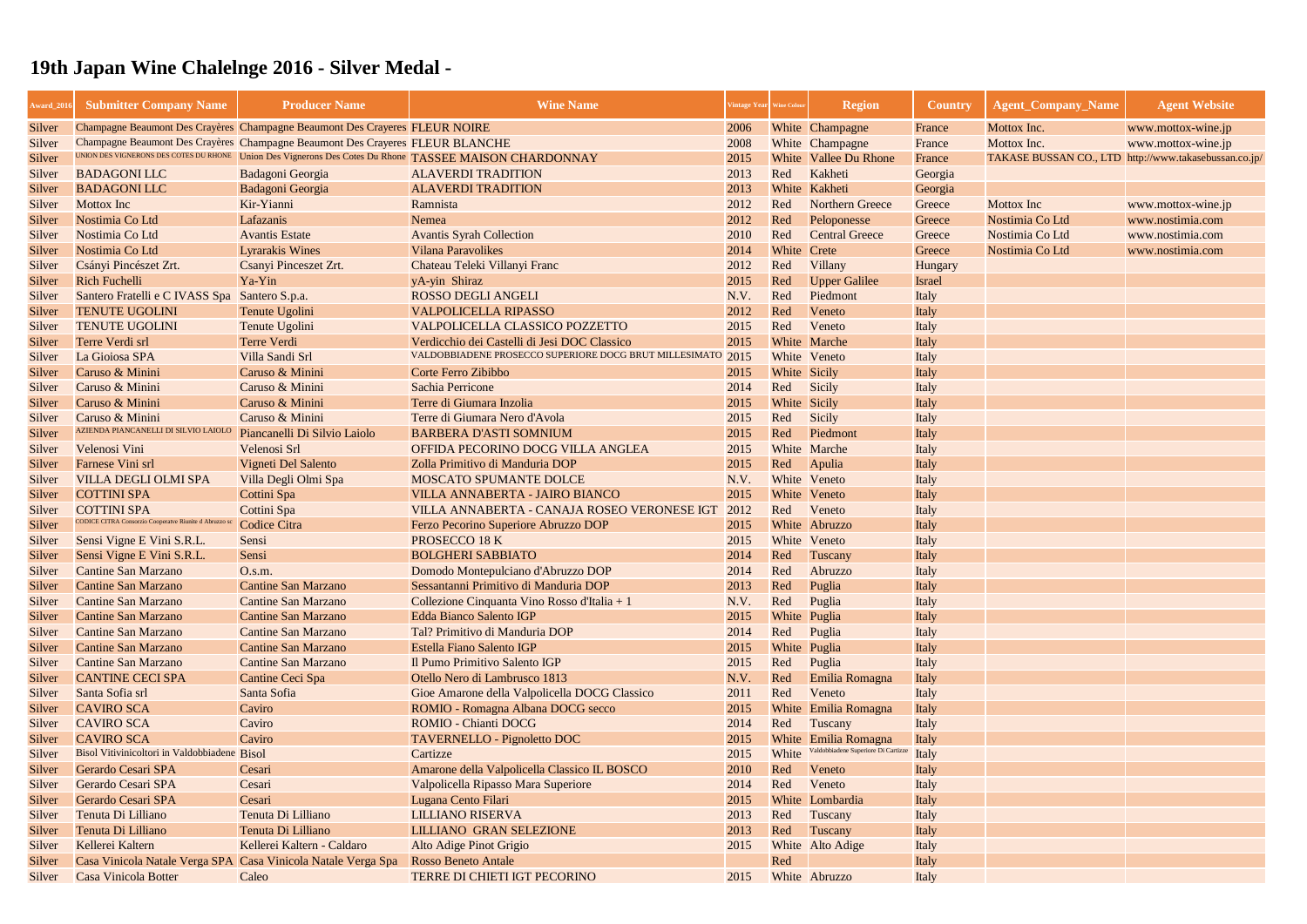| Award_201 | <b>Submitter Company Name</b>                                | <b>Producer Name</b>                                                                 | <b>Wine Name</b>                                                                                                                | Vintage Year   Wine Colou |              | <b>Region</b>   | <b>Country</b> | <b>Agent_Company_Name</b>                                              | <b>Agent Website</b>            |
|-----------|--------------------------------------------------------------|--------------------------------------------------------------------------------------|---------------------------------------------------------------------------------------------------------------------------------|---------------------------|--------------|-----------------|----------------|------------------------------------------------------------------------|---------------------------------|
| Silver    | <b>Casa Vinicola Botter</b>                                  | Bertoldi                                                                             | <b>MERLOT BARRIQUE IGT VENETO</b>                                                                                               | 2015                      | Red          | Veneto          | Italy          |                                                                        |                                 |
| Silver    | Casa Vinicola Botter                                         | Italia Bio - Botter                                                                  | <b>Spumante Extra Dry Bio</b>                                                                                                   | <b>NV</b>                 |              | White Veneto    | Italy          |                                                                        |                                 |
| Silver    | <b>Casa Vinicola Botter</b>                                  | Vinistella                                                                           | Rosso Vino Passito IGT Puglia - Bio                                                                                             | 2014                      | Red          | Puglia          | Italy          |                                                                        |                                 |
| Silver    | <b>Casa Vinicola Botter</b>                                  | Casa Vinironia                                                                       | Prosecco DOC Spumante - Bio                                                                                                     |                           | White        | Veneto          | Italy          |                                                                        |                                 |
| Silver    | <b>Casa Vinicola Botter</b>                                  | Casa Vinironia                                                                       | Appassimento Rosso IGT Puglia                                                                                                   | 2015                      | Red          | Puglia          | Italy          |                                                                        |                                 |
| Silver    | Zonin1821                                                    | Zonin                                                                                | <b>VALPOLICELLA DOC</b>                                                                                                         | 2015                      | Red          | Veneto          | Italy          | Asahi Breweries, Ltd. アサヒビール株式会社                                       | www.asahibeer.co.jp/enjoy/wine/ |
| Silver    | Zonin1821                                                    | Zonin                                                                                | MONTEPULCIANO D'ABRUZZO DOC                                                                                                     | 2014                      | Red          | Abruzzo         | Italy          | Asahi Breweries, Ltd. アサヒビール株式会社                                       | www.asahibeer.co.jp/enjoy/wine/ |
| Silver    | Zonin1821                                                    | Zonin                                                                                | AMARONE DELLA VALPOLICELLA DOCG                                                                                                 | 2012                      | Red          | Veneto          | Italy          | Asahi Breweries, Ltd. アサヒビール株式会社                                       | www.asahibeer.co.jp/enjoy/wine/ |
| Silver    | Asahi Breweries, Ltd. アサヒビール株式会社 Gancia                      |                                                                                      | <b>GANCIA ASTI SPUMANTE</b>                                                                                                     | <b>NV</b>                 |              | White Piemonte  | Italy          | Asahi Breweries, Ltd. アサヒビール株式会社                                       | www.asahibeer.co.jp/enjoy/wine/ |
| Silver    | Asahi Breweries, Ltd. アサヒビール株式会社 Gancia                      |                                                                                      | <b>GANCIA MOSCATO ROSE</b>                                                                                                      | <b>NV</b>                 | <b>ROSE</b>  |                 | Italy          | Asahi Breweries, Ltd. アサヒビール株式会社                                       | www.asahibeer.co.jp/enjoy/wine/ |
| Silver    | Asahi Breweries, Ltd. アサヒビール株式会社 Gancia                      |                                                                                      | <b>GANCIA PROSECCO SPUMANTE</b>                                                                                                 | <b>NV</b>                 |              | White Veneto    | Italy          | Asahi Breweries, Ltd. アサヒビール株式会社                                       | www.asahibeer.co.jp/enjoy/wine/ |
| Silver    | Asahi Breweries, Ltd. アサヒビール株式会社 Gancia                      |                                                                                      | <b>GANCIA ROSE SPUMANTE</b>                                                                                                     | <b>NV</b>                 | <b>ROSE</b>  |                 | Italy          | Asahi Breweries, Ltd. アサヒビール株式会社                                       | www.asahibeer.co.jp/enjoy/wine/ |
| Silver    | <b>Atsuyama Holdings</b>                                     | <b>Feudo Di Santa Croce</b>                                                          | Tinazzi Feudo di Santa Croce Megale Negroamaro                                                                                  | 2015                      | Red          | Salento Puglia  | Italy          | <b>Atsuyama Holdings</b>                                               |                                 |
| Silver    | BELLUNA CO., Ltd. International Dept. Rocca                  |                                                                                      | Rosso Publia Villa Ducali ロッソ・プーリア・ヴィラ・デュカリ                                                                                     | 2015                      | Red          | Puglia          | Italy          | BELLUNA CO., Ltd. International Dept. http://belluna-gourmet.com/wine/ |                                 |
| Silver    | BELLUNA CO., Ltd. International Dept. Salvadori              |                                                                                      | Chianti Riserva Conte di Postale                                                                                                | 2012                      | Red          | Toscan          | Italy          | BELLUNA CO., Ltd. International Dept. http://belluna-gourmet.com/wine/ |                                 |
| Silver    | <b>Casal Thaulero SRL</b>                                    | C.ta. Srl                                                                            | I Musici Pecorino Superiore d'Abruzzo DOP                                                                                       | 2015                      |              | White Abruzzo   | Italy          | Fudo Japan                                                             |                                 |
| Silver    | <b>Terre Cortesi Moncaro</b>                                 | Moncaro                                                                              | <b>CIMERIO Conero DOCG Riserva</b>                                                                                              | 2013                      | Red          | Marche          | Italy          | <b>IIDA CO.,LTD</b>                                                    | www.iidawine.com/               |
| Silver    | Kikkoman キッコーマン食品株式会社 Valdo Spumanti Srl                     |                                                                                      | Valdo Extra Dry                                                                                                                 | <b>NV</b>                 | White Italy  |                 | Italy          | Kikkoman キッコーマン食品株式会社                                                  | http://www.kikkoman.co.jp/      |
| Silver    | <b>Mottox Inc</b>                                            | Casa Vinicola Sartori Spa                                                            | <b>Pinot Grigio Organic</b>                                                                                                     | 2015                      |              | White Veneto    | Italy          | <b>Mottox Inc</b>                                                      | www.mottox-wine.jp              |
| Silver    | <b>Mottox Inc</b>                                            | Cantina Di Gambellara S.c.a.                                                         | <b>Prime Brume Soave Classico</b>                                                                                               | 2015                      |              | White Veneto    | Italy          | <b>Mottox Inc</b>                                                      | www.mottox-wine.jp              |
| Silver    | Zonin1821                                                    | Tenuta Ca' Bolani                                                                    | PROSECCO DOC SPUMANTE BRUT                                                                                                      | N.V.                      | White Friuli |                 | Italy          | <b>TI TRADING CO LTD</b>                                               | http://www.ti-trd.com           |
| Silver    | Zonin1821                                                    | Zonin                                                                                | PROSECCO DOC CUVEE' 1821 BRUT                                                                                                   | N.V.                      |              | White Veneto    | Italy          | <b>TI TRADING CO LTD</b>                                               | http://www.ti-trd.com           |
| Silver    | Zonin1821                                                    | Feudio Principi Di Butera                                                            | <b>SURYA ROSSO TERRE SICILIANE IGT</b>                                                                                          | 2014                      | Red          | Sicilia         | Italy          | <b>TI TRADING CO LTD</b>                                               | http://www.ti-trd.com           |
| Silver    |                                                              | ALPS WINE Company Limited Alps Wine Co., Ltd. アルプスワイン株式会社 Platinum Collection Merlot |                                                                                                                                 | 2013                      | Red          | Yamanashi       | Japan          | ALPS WINE Company Limited www.wine.or.jp/alps/                         |                                 |
| Silver    | Asahi Breweries, Ltd. アサヒビール株式会社 Sainte Neige Wine Co., Ltd. |                                                                                      | SAINTE NEIGE EXCELLENTE KAMINOYAMA WATANABE CABERNET SAUVIGNON                                                                  | 2013                      | Red          | Yamagata        | Japan          | Asahi Breweries, Ltd. アサヒビール株式会社                                       | www.asahibeer.co.jp/enjoy/wine/ |
| Silver    | Chateau Jun シャトージュン株式会社 Chateau Jun シャトージュン                  |                                                                                      | Chateau Jun Koshu シャトージュン 甲州                                                                                                    | 2015                      |              | White Yamanashi | Japan          | Chateau Jun シャトージュン株式会社 http://www.chateaujun.com                      |                                 |
| Silver    | Chateau Katsunuma co., Ltd.                                  |                                                                                      | Chateau Katsunuma Co.,Ltd. 株式会社シャトー勝沼 GI YAMANASHI Barrel Fermented Sparkling Koshu 樽熟スパークリング甲州 2013                            |                           |              | White Yamanashi | Japan          | Chateau Katsunuma co., Ltd. chateauk.co.jp                             |                                 |
| Silver    | Chateraise BELLE FORET Winery CO., Ltd                       |                                                                                      | <sub>Chaerais Belle Form Winey Go.Jad #st会社シャレーゼベルフォークイナリー Katsunuma Chardonnay Sparkling 勝沼シャルドネスパークリング NV</sub>               |                           |              | White Yamanashi | Japan          | Chateraise BELLE FORET Winery CO., Ltd www.chateraise.co.jp            |                                 |
| Silver    | Chateraise BELLE FORET Winery CO., Ltd                       | Chateraise Belle Foret Winery Co.,Ltd 株式会社シャトレーゼベルフォーレワイナリー 勝沼ワイナリー                  | Kai Noir Barrel Aged 甲斐ノワール樽貯蔵                                                                                                  | 2014                      | Red          | Yamanashi       | Japan          | Chateraise BELLE FORET Winery CO.,Ltd www.chateraise.co.jp             |                                 |
| Silver    |                                                              |                                                                                      | Chuo Budoshu Co., Ltd. (Grace Wine) 中央葡萄酒株式会社 Grace Wine Co., Ltd. Koshu Toriibira Vineyard Private Reserve 甲州鳥居平畑 プライベートリザーブ   | 2015                      |              | White Yamanashi | Japan          | Chuo Budoshu Co., Ltd. (Grace Wine) www.grace-wine.com                 |                                 |
| Silver    |                                                              |                                                                                      | Chuo Budoshu Co., Ltd. (Grace Wine) 中央葡萄酒株式会社 Grace Wine Co., Ltd. Grace Gris De Koshu グレイス グリド甲州                               | 2015                      |              | White Yamanashi | Japan          | Chuo Budoshu Co., Ltd. (Grace Wine) www.grace-wine.com                 |                                 |
| Silver    | <b>EDEL WEIN Co Ltd</b>                                      |                                                                                      | Edel Wein Co.,Ltd. 株式会社エーデルワイン SILVER CHARDONNAY シルバー シャルドネ                                                                     | 2014                      | White Iwate  |                 | Japan          | <b>EDEL WEIN Co Ltd</b>                                                | www.edelwein.co.jp              |
| Silver    | <b>EDEL WEIN Co Ltd</b>                                      | Edel Wein Co.,Ltd. 株式会社エーデルワイン SILVER ROESLER                                        |                                                                                                                                 | 2015                      | Red          | Iwate           | Japan          | <b>EDEL WEIN Co Ltd</b>                                                | www.edelwein.co.jp              |
| Silver    | <b>EDEL WEIN Co Ltd</b>                                      |                                                                                      | Edel Wein Co.,Ltd. 株式会社エーデルワイン HAYACHINE KAGURA WAIN RED 早池峰神楽ワイン 赤 NV                                                          |                           | Red          | Iwate           | Japan          | <b>EDEL WEIN Co Ltd</b>                                                | www.edelwein.co.jp              |
| Silver    | <b>EDEL WEIN Co Ltd</b>                                      |                                                                                      | Edel Wein Co.,Ltd. 株式会社エーデルワイン SILVER ZWEIGELTREBE シルバー ツヴァイゲルトレーベ 2013                                                         |                           | Red          | Iwate           | Japan          | <b>EDEL WEIN Co Ltd</b>                                                | www.edelwein.co.jp              |
| Silver    |                                                              |                                                                                      | Haramo Wine 原茂ワイン株式会社 原茂ワイン株式会社 Haramo Wine Haramo Vintage Koshu Oak Fermented ハラモヴィンテージ甲州樽熟成 2014                              |                           |              | White Yamanashi | Japan          | Haramo Wine 原茂ワイン株式会社 www.haramo.com                                   |                                 |
| Silver    | Hiroshima Miyoshi Winery Co. LTD. Hiroshima Miyoshi Winery   |                                                                                      | TOMOE Shokoshi (Little Lord Fauntleroy) Muscat Bailey A 小公子 マスカット・ベーリーA 2014                                                    |                           | Red          | Hiroshima       | Japan          | Hiroshima Miyoshi Winery Co. LTD.                                      | http://www.miyoshi-winery.co.jp |
| Silver    | <b>Hiruzen Winery</b>                                        | Hiruzen Wine Co., Ltd.                                                               | Pione Cryo Extraction                                                                                                           | 2015                      | Rose         | <b>Okayama</b>  | Japan          | <b>Hiruzen Winery</b>                                                  | http://www.hiruzenwine.com/     |
| Silver    | <b>Hiruzen Winery</b>                                        | Hiruzen Wine Co., Ltd.                                                               | <b>VITIS COIGNETIAE RED</b>                                                                                                     | 2014                      | Red          | Okayama         | Japan          | <b>Hiruzen Winery</b>                                                  | http://www.hiruzenwine.com/     |
| Silver    | Hombou Shuzo Co., Ltd.                                       |                                                                                      | Hombou Shuzo Co., Lud. 本坊酒造株式会社 マルス山梨ワイナリー Chateau Mars Prestige Koshu Barrel Fermented シャトーマルス・プレステージ 甲州樽発酵                    | 2015                      |              | White Yamanashi | Japan          | Hombou Shuzo Co., Ltd.                                                 | www.hombo.co.jp                 |
| Silver    | KINOSHITA SHOJI CO.LTD CHATEAU SAKAORI WINERY                |                                                                                      | Kinoshita Shoji Co.ltd Chateau Sakaori Winery 木下商事株式会社シャトー酒折ワイナリー Kisvin & Estate Syrah キスヴィン&エステート シラー                         | 2012                      | Red          | Yamanashi       | Japan          | <b>INOSHITA SHOJI CO.LTD CHATEAU SAKAORI WINER</b>                     | www.sakaoriwine.com             |
| Silver    |                                                              |                                                                                      | Kobe Minori Public Corporation Kobe Minori Public Corporation -般財団法人神戸みのりの公社 Kobe Inji Shinano Riesling 神戸印路シナノリースリング           | 2015                      | White Kobe   |                 | Japan          | Kobe Minori Public Corporation http://www.kobewine.co.jp               |                                 |
| Silver    |                                                              |                                                                                      | Komano JA 巨摩野農業協同組合 Suntory Wine International サントリーフインターナショナル※ Minami-Alpus Harashichigou 南アルプス原七郷                             | 2015                      |              | White Yamanashi | Japan          | Komano JA 巨摩野農業協同組合 http://www.ja-komano.or.jp                         |                                 |
| Silver    | MARQUIS WINERY まるき葡萄酒株式会社 Marquis Winery                     |                                                                                      | LA FEUILLE TARU BAILEY-A                                                                                                        | 2014                      | Red          | Yamanashi       | Japan          | MARQUIS WINERY まるき葡萄酒株式会社 http://www.marukiwine.co.jp/                 |                                 |
| Silver    | MARQUIS WINERY まるき葡萄酒株式会社 Marquis Winery                     |                                                                                      | <b>IRO BAILEY-A</b>                                                                                                             | 2015                      | Red          | Yamanashi       | Japan          | MARQUIS WINERY まるき葡萄酒株式会社 http://www.marukiwine.co.jp/                 |                                 |
| Silver    | MARQUIS WINERY まるき葡萄酒株式会社 Marquis Winery                     |                                                                                      | <b>IRO GRAND KOSHU</b>                                                                                                          | 2015                      |              | White Yamanashi | Japan          | MARQUIS WINERY まるき葡萄酒株式会社 http://www.marukiwine.co.jp/                 |                                 |
| Silver    | <b>Monde Shuzou</b>                                          | Monde Shuzou モンデ酒造株式会社 Koshu Dry 甲州 辛口                                               |                                                                                                                                 | N.V.                      |              | White Yamanashi | Japan          | <b>Monde Shuzou</b>                                                    | www.mondewine.co.jp             |
| Silver    |                                                              |                                                                                      | Sanwa Shurui Co., Lud 三和酒類株式会社 安心院葡萄酒工房 Sanwa Shurui Co., Lud 三和酒類株式会社 安心院葡萄酒工房 Ajimu Sparkling wine Rose 安心院スパークリングワイン ロゼ 2012 |                           | Rose Oita    |                 | Japan          | Sanwa Shurui Co., Ltd 三和酒類株式会社 安心院葡萄酒工房 WWW.ajimu-winery.co.jp         |                                 |
| Silver    |                                                              | Sanyo Wine 三養釀造株式会社 Sanyo Wine 三養釀造株式会社 Neko Koshu 猫甲州                               |                                                                                                                                 | 2015                      |              | White Yamanashi | Japan          | Sanyo Wine 三養釀造株式会社 http://sanyowine.fruits.jp/                        |                                 |
| Silver    |                                                              |                                                                                      | Soryu Winery Co., Ltd. 蒼龍葡萄酒株式会社 Soryu Winery Co., Ltd. 蒼龍葡萄酒株式会社 Premium Merlot & Cabernet プレミアム メルロ&カベルネ                      | 2014                      |              | Red Yamanashi   | Japan          | Soryu Winery Co., Ltd. 蒼龍葡萄酒株式会社 http://www.wine.or.jp/soryu/          |                                 |
|           |                                                              |                                                                                      |                                                                                                                                 |                           |              |                 |                |                                                                        |                                 |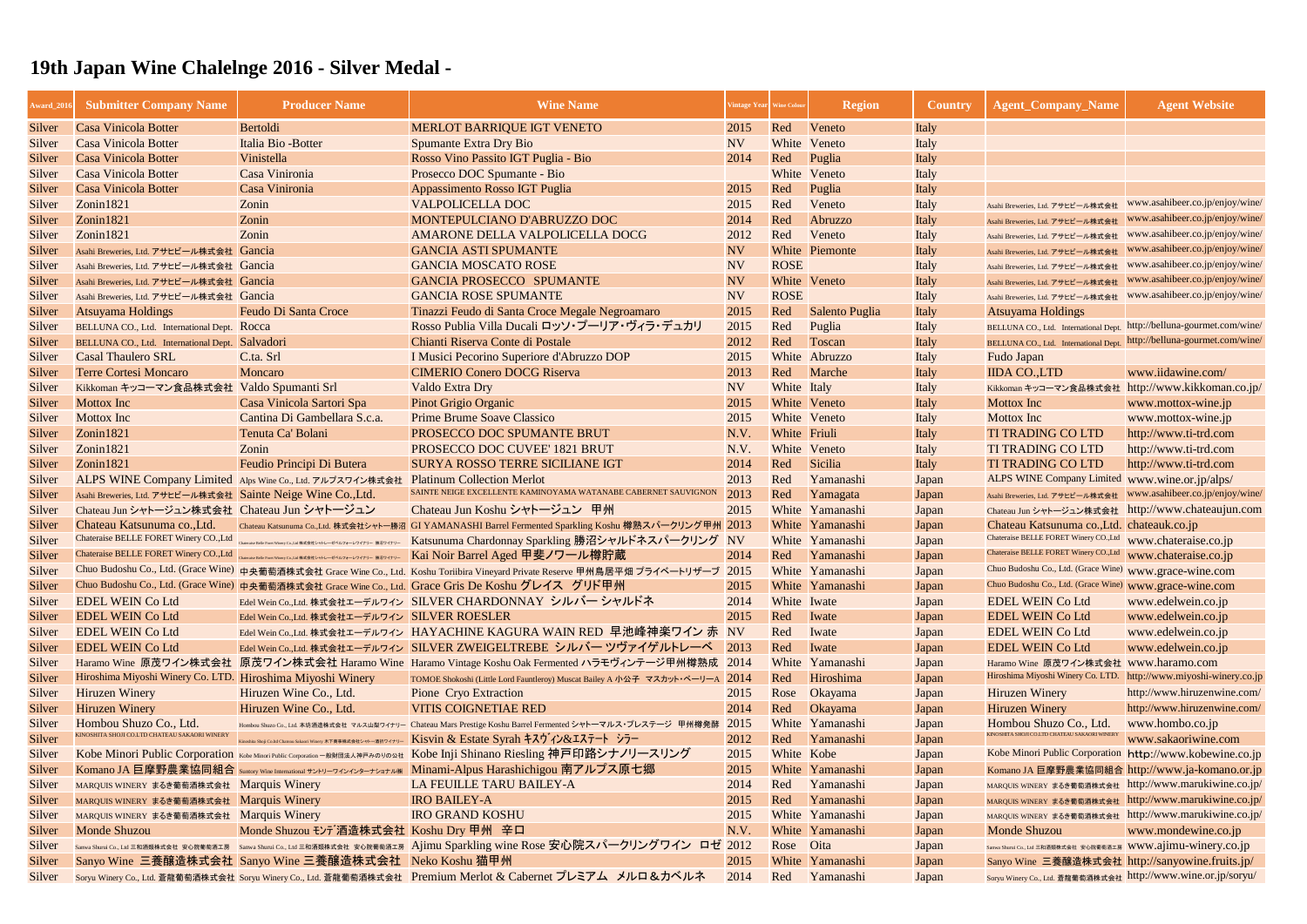| Award_201 | <b>Submitter Company Name</b>                                                                     | <b>Producer Name</b>                                                                                                    | <b>Wine Name</b>                                                                                                        | intage Year | <b>Wine Colou</b> | <b>Region</b>                       | <b>Country</b>         | <b>Agent_Company_Name</b>                                               | <b>Agent Website</b>             |
|-----------|---------------------------------------------------------------------------------------------------|-------------------------------------------------------------------------------------------------------------------------|-------------------------------------------------------------------------------------------------------------------------|-------------|-------------------|-------------------------------------|------------------------|-------------------------------------------------------------------------|----------------------------------|
| Silver    |                                                                                                   |                                                                                                                         | Soryu Winery Co., Ltd. 蒼龍葡萄酒株式会社 Soryu Winery Co., Ltd. 蒼龍葡萄酒株式会社 Traditional Rich Taste Koshu トラディショナル リッチ テイスト甲州 2015 |             |                   | White Yamanashi                     | Japan                  | Soryu Winery Co., Ltd. 蒼龍葡萄酒株式会社 http://www.wine.or.jp/soryu/           |                                  |
| Silver    | Takahata Wine Co.Ltd.                                                                             |                                                                                                                         | Takahata Wine Co.ltd. 高畠ワイン株式会社 TAKAHATA WINERY Japanesque Bailey's Blend                                               | 2014        | Red               | Yamanashi                           | Japan                  | Takahata Wine Co.Ltd.                                                   | www.takahata-wine.co.jp          |
| Silver    | Takahata Wine Co.Ltd.                                                                             |                                                                                                                         | Takahata Wine Co.ltd. 高畠ワイン株式会社 TAKAHATA WINERY Classique Chardonnay                                                    | 2015        |                   | White Yamanashi                     | Japan                  | Takahata Wine Co.Ltd.                                                   | www.takahata-wine.co.jp          |
| Silver    |                                                                                                   |                                                                                                                         | Uchina Farm 株式会社うちなーファーム 株式会社うちなーファーム Uchina Farm Shekwasha (Citrus depressa) Wine シークワーサーワイン                           | <b>NV</b>   |                   | White Okinawa                       | Japan                  | Uchina Farm 株式会社うちなーファーム uchina-farm.jp                                 |                                  |
| Silver    |                                                                                                   | Uchina Farm 株式会社うちなーファーム 株式会社うちなーファーム Uchina Farm Acerola Wine アセロラワイン                                                  |                                                                                                                         | <b>NV</b>   | Rose              | Okinawa                             | Japan                  | Uchina Farm 株式会社うちなーファーム uchina-farm.jp                                 |                                  |
| Silver    | 株式会社 サドヤ Sadoya et Cie 株式会社サドヤ Sadoya Et Cie                                                      |                                                                                                                         | <b>ORIUE</b>                                                                                                            | 2015        |                   | White Yamanashi                     | Japan                  | 株式会社 サドヤ Sadoya et Cie www.sadoya.co.jp/                                |                                  |
| Silver    | 株式会社 サドヤ Sadoya et Cie 株式会社サドヤ Sadoya Et Cie                                                      |                                                                                                                         | <b>HORLOGE Red</b>                                                                                                      | 2014        | Red               | Yamanashi                           | Japan                  | 株式会社 サドヤ Sadoya et Cie   www.sadoya.co.jp/                              |                                  |
| Silver    | 江井ケ嶋酒造株式会社 山梨ワイナリー Charmant Wine Yamanashi Winery Eigashima Shuzo Yamanashi Winery 江井ヶ嶋酒造㈱山梨ワイナリー |                                                                                                                         | Chateau Charman Cabernet Franc Ojira Unfiltered シャトーシャルマン カベルネ・フラン尾白 無濾                                                 | 2013        | Red               | Yamanashi                           | Japan                  | 江井ケ嶋酒造株式会社 山梨ワイナリー Charmant Wine Yamanashi Winery WWW.Charmant-wine.com |                                  |
| Silver    | Eagle Distilleries company                                                                        | <b>Eagle Distilleries Company</b>                                                                                       | Jordan River Limited Edition Cabernet Sauvignon                                                                         | 2008        | Red               | Mafraq                              | Jordan                 |                                                                         |                                  |
| Silver    | <b>Eagle Distilleries company</b>                                                                 | <b>Eagle Distilleries Company</b>                                                                                       | Jordan River Reserve Shiraz                                                                                             | 2013        | Red               | Mafraq                              | Jordan                 |                                                                         |                                  |
| Silver    | Vinicola L.A. Cetto, S.A.                                                                         | L. A. Cetto Sauvignon Blanc                                                                                             | L. A. CETTO SAUVIGNON BLANC                                                                                             | 2015        |                   | White Valle De Guadalupe            | <b>MEXICO</b>          |                                                                         |                                  |
| Silver    | Vinícola San Lorenzo, S.A. de C.V. Casa Madero                                                    |                                                                                                                         | <b>Casa Madero Chardonnay</b>                                                                                           | 2015        |                   | <b>White</b> Valle De Parras        | Mexico                 | Sapporo Breweries Ltd                                                   | www.sapporobeer.jp/wine/         |
| Silver    | Vinícola San Lorenzo, S.A. de C.V. Casa Madero                                                    |                                                                                                                         | Casa Madero Cabernet Sauvignon                                                                                          | 2014        | Red               | <b>Valle De Parras</b>              | Mexico                 | Sapporo Breweries Ltd                                                   | www.sapporobeer.jp/wine/         |
| Silver    | Vinícola San Lorenzo, S.A. de C.V. Casa Madero                                                    |                                                                                                                         | <b>Casa Madero Merlot</b>                                                                                               | 2014        | Red               | <b>Valle De Parras</b>              | Mexico                 | Sapporo Breweries Ltd                                                   | www.sapporobeer.jp/wine/         |
| Silver    | Vinícola San Lorenzo, S.A. de C.V. Casa Madero                                                    |                                                                                                                         | <b>Casa Madero Malbec</b>                                                                                               | 2014        | Red               | <b>Valle De Parras</b>              | Mexico                 | Sapporo Breweries Ltd                                                   | www.sapporobeer.jp/wine/         |
| Silver    | <b>Yealands Wine Group</b>                                                                        | <b>Crossroads Winery</b>                                                                                                | <b>Crossroads Milestone Series Marlborough Pinot Noir</b>                                                               | 2014        | Red               | Marlborough                         | <b>New Zealand</b>     |                                                                         |                                  |
| Silver    | <b>Yealands Wine Group</b>                                                                        | <b>Crossroads Winery</b>                                                                                                | <b>Crossroads Milestone Series Marlborough Sauvignon Blanc</b>                                                          | 2015        |                   | White Marlborough                   | <b>New Zealand</b>     |                                                                         |                                  |
| Silver    | <b>Yealands Wine Group</b>                                                                        | <b>Yealands Family Wines</b>                                                                                            | Peter Yealands Sauvignon Blanc                                                                                          | 2015        |                   | White Marlborough                   | <b>New Zealand</b>     |                                                                         |                                  |
| Silver    | <b>Yealands Wine Group</b>                                                                        | <b>Yealands Family Wines</b>                                                                                            | <b>Peter Yealands Pinot Noir</b>                                                                                        | 2014        | Red               | Marlborough                         | <b>New Zealand</b>     |                                                                         |                                  |
| Silver    | <b>Babich Wines Ltd</b>                                                                           | <b>Babich Wines Ltd</b>                                                                                                 | Babich Family Estates Headwaters Organic Sauvignon Blanc                                                                | 2015        |                   | White Marlborough                   | <b>New Zealand</b>     |                                                                         |                                  |
| Silver    | <b>Pinnacle Drinks</b>                                                                            | <b>Pinnacle Drinks</b>                                                                                                  | CAPE CAMPBELL MARLBOROUGH SAUVIGNON BLANC 2015                                                                          |             |                   | <b>White</b> New Zealand            | <b>New Zealand</b>     |                                                                         |                                  |
| Silver    | <b>Invivo Wines</b>                                                                               | <b>Invivo Wines</b>                                                                                                     | <b>Invivo Sauvignon Blanc</b>                                                                                           | 2016        |                   | White Marlborough                   | <b>New Zealand</b>     |                                                                         |                                  |
| Silver    | <b>Ohau Wines</b>                                                                                 | <b>Ohau Wines Limited</b>                                                                                               | <b>Woven Stone Pinot Noir</b>                                                                                           | 2014        | Red               | North Island                        | <b>New Zealand</b>     |                                                                         |                                  |
| Silver    | <b>Saint Clair Family Estate</b>                                                                  | <b>Saint Clair Family Estate</b>                                                                                        | SAINT CLAIR MARLBOROUGH PREMIUM RIESLING                                                                                | 2014        |                   | White Marlborough                   | <b>New Zealand</b>     |                                                                         |                                  |
| Silver    | <b>Saint Clair Family Estate</b>                                                                  | <b>Saint Clair Family Estate</b>                                                                                        | SAINT CLAIR MARLBOROUGH PREMIUM PINOT NOIR 2014                                                                         |             | Red               | Marlborough                         | <b>New Zealand</b>     |                                                                         |                                  |
| Silver    | <b>Saint Clair Family Estate</b>                                                                  | <b>Saint Clair Family Estate</b>                                                                                        | SAINT CLAIR PIONEER BLOCK 5 BULL BLOCK PINOT NOIR 2014                                                                  |             | Red               | Marlborough                         | <b>New Zealand</b>     |                                                                         |                                  |
| Silver    | <b>Crown Range Cellar</b>                                                                         | <b>Crown Range Cellar</b>                                                                                               | Crown Range Cellar Signature Selection Grant Taylor Pinot Noir 2015                                                     |             | Red               | <b>Central Otago</b>                | <b>New Zealand</b>     |                                                                         |                                  |
| Silver    | Mottox Inc                                                                                        | <b>Tinpot Hut Wines</b>                                                                                                 | <b>Tinpot Hut Hawkes Bay Syrah</b>                                                                                      | 2013        | Red               | North Island                        | New Zealand Mottox Inc |                                                                         | www.mottox-wine.jp               |
| Silver    | Cooperativa Agricola Santo Isidro de Pegoes, C.R.L.                                               |                                                                                                                         | Cooperativa Agricola Sto.isidro De Pegoes Crl Fontanario de Pegoes Red Reserve                                          | 2012        | Red               | Palmela                             | Portugal               |                                                                         |                                  |
| Silver    | Cooperativa Agricola Santo Isidro de Pegoes, C.R.L.                                               | Cooperativa Agricola Sto.isidro De Pegoes Crl                                                                           | Adega de Pegoes Alicant Boucshet                                                                                        | 2012        | Red               | Peninsula De Setubal Portugal       |                        |                                                                         |                                  |
| Silver    | Cooperativa Agricola Santo Isidro de Pegoes, C.R.L.                                               | Cooperativa Agricola Sto.isidro De Pegoes Crl                                                                           | Adega de Pegoes Touriga nacional                                                                                        | 2013        | Red               | Peninsula De Setubal Portugal       |                        |                                                                         |                                  |
| Silver    |                                                                                                   | Cooperativa Agricola Santo Isidro de Pegoes, C.R.L. Cooperativa Agricola Sto.isidro De Pegoes Crl Adega de Pegoes Syrah |                                                                                                                         | 2013        | Red               | Peninsula De Setubal Portugal       |                        |                                                                         |                                  |
| Silver    |                                                                                                   | Cooperativa Agricola Santo Isidro de Pegoes, C.R.L. Cooperativa Agricola Sto.isidro De Pegoes Crl                       | Adega de Pegoes Colheita Seleccionada                                                                                   | 2013        | Red               | Peninsula De Set?Bal Portugal       |                        |                                                                         |                                  |
| Silver    |                                                                                                   | Cooperativa Agricola Santo Isidro de Pegoes, C.R.L. Cooperativa Agricola Sto.isidro De Pegoes Crl                       | Adega de Pegoes Selected harvest white                                                                                  | 2015        |                   | White Peninusla De Setubal Portugal |                        |                                                                         |                                  |
| Silver    |                                                                                                   |                                                                                                                         | Casa Agricola Alexandre Relvas, Lda Casa Agricola Alexandre Relvas, Lda Herdade Sao Miguel Colheita Seleccionada        | 2015        | Red               | Alentejo                            | Portugal               |                                                                         |                                  |
| Silver    |                                                                                                   |                                                                                                                         | Adega Cooperativa de Cantanhede, CRL Adega Cooperativa De Cantanhede, Crl Marques de Marialva - Blanc de Blancs Bruto   | <b>NV</b>   |                   | White Beira Atlantico               | Portugal               |                                                                         |                                  |
| Silver    | Casa Santos Lima - Companhia das Vinhas, SA                                                       | Casa Santos Lima                                                                                                        | <b>Espanta Pardal, Red</b>                                                                                              | 2014        | Red               | Alentejo                            | Portugal               |                                                                         |                                  |
| Silver    | Casa Santos Lima - Companhia das Vinhas, SA                                                       | Casa Santos Lima                                                                                                        | Feiticeira, Rose                                                                                                        | 2015        | Rose              | Lisboa                              | Portugal               |                                                                         |                                  |
| Silver    | Casa Santos Lima - Companhia das Vinhas, SA                                                       | Casa Santos Lima                                                                                                        | Colossal Reserva, Red                                                                                                   | 2014        | Red               | Lisboa                              | Portugal               |                                                                         |                                  |
| Silver    | Sociedade dos Vinhos Borges                                                                       | Sociedade Dos Vinhos Borges                                                                                             | Douro Lello white                                                                                                       | 2015        | White Douro       |                                     | Portugal               |                                                                         |                                  |
| Silver    | Sociedade dos Vinhos Borges                                                                       | Sociedade Dos Vinhos Borges                                                                                             | <b>Borges Porto White</b>                                                                                               | N.V.        | Red               | Douro                               | Portugal               |                                                                         |                                  |
| Silver    | Quinta Vale d'Aldeia, SA                                                                          | Quinta Vale D'Aldeia                                                                                                    | Quinta Vale d'Aldeia Alvarinho                                                                                          | 2015        | White Douro       |                                     | Portugal               |                                                                         |                                  |
| Silver    | <b>DFJ Vinhos SA</b>                                                                              | Dfj                                                                                                                     | <b>ESCADA Touriga Nacional</b>                                                                                          | 2015        | Red               | Lisboa                              | Portugal               |                                                                         |                                  |
| Silver    | <b>DFJ Vinhos SA</b>                                                                              | Dfj                                                                                                                     | <b>POMAR Red</b>                                                                                                        | 2015        | Red               | Lisboa                              | Portugal               |                                                                         |                                  |
| Silver    | <b>DFJ Vinhos SA</b>                                                                              | Dfj                                                                                                                     | <b>PORTADA Winemaker's Selection Red</b>                                                                                | 2015        | Red               | Lisboa                              | Portugal               |                                                                         |                                  |
| Silver    | <b>DFJ Vinhos SA</b>                                                                              | Dfj                                                                                                                     | <b>Alta Corte</b>                                                                                                       | 2013        |                   | Lisboa                              | Portugal               |                                                                         |                                  |
| Silver    | Esporão Vendas & Marketing                                                                        | <b>Esporao</b>                                                                                                          | Quinta dos Murcas Reserva                                                                                               | 2011        | Red               | Douro                               | Portugal               | Kinoshita International                                                 | http://www.kinoshita-intl.co.jp/ |
| Silver    | Esporão Vendas & Marketing                                                                        | <b>Esporao</b>                                                                                                          | <b>Assobio Tinto</b>                                                                                                    | 2014        | Red               | Douro                               | Portugal               | <b>Kinoshita International</b>                                          | http://www.kinoshita-intl.co.jp/ |
| Silver    | Esporão Vendas & Marketing                                                                        | <b>Esporao</b>                                                                                                          | <b>Monte Velho Tinto</b>                                                                                                | 2015        | Red               | Alentejo                            | Portugal               | Kinoshita International                                                 | http://www.kinoshita-intl.co.jp/ |
| Silver    |                                                                                                   | Casa Agricola Alexandre Relvas, Lda Casa Agricola Alexandre Relvas, Lda Atlantico Reserva                               |                                                                                                                         | 2015        | Red               | Alentejo                            | Portugal               | <b>Mottox</b> Inc                                                       | www.mottox-wine.jp               |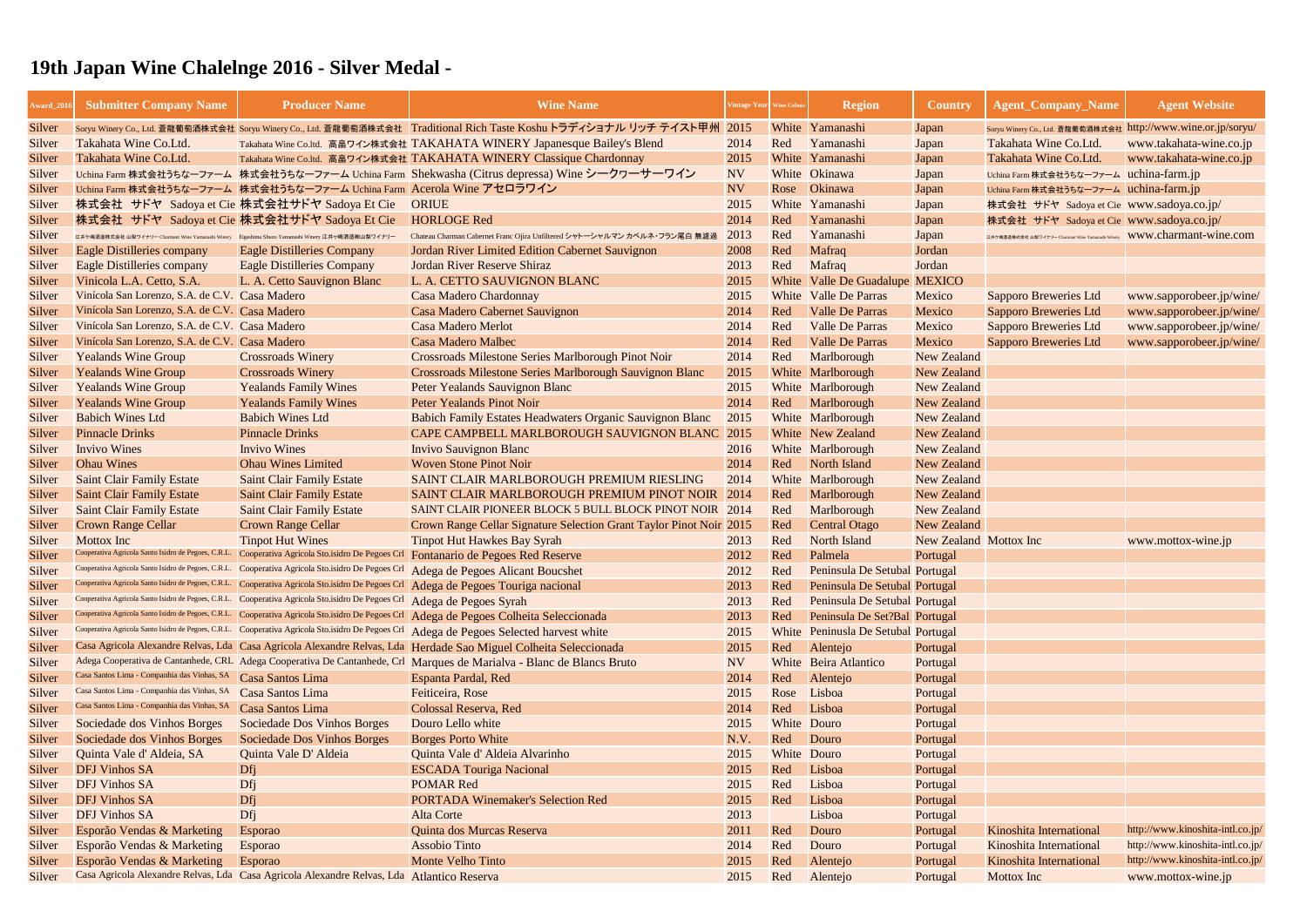| <b>Award_201</b> | <b>Submitter Company Name</b>                         | <b>Producer Name</b>                                                                     | <b>Wine Name</b>                                                                     |           | 'intage Year Wine Colou | <b>Region</b>             | <b>Country</b>      | <b>Agent Company Name</b>            | <b>Agent Website</b>                                      |
|------------------|-------------------------------------------------------|------------------------------------------------------------------------------------------|--------------------------------------------------------------------------------------|-----------|-------------------------|---------------------------|---------------------|--------------------------------------|-----------------------------------------------------------|
| Silver           |                                                       | Casa Agricola Alexandre Relvas, Lda Casa Agricola Alexandre Relvas, Lda Monte dos Amigos |                                                                                      | 2015      | Red                     | Alentejo                  | Portugal            | <b>Royal Liquor of Japan</b>         | royal-liquor.co.jp/                                       |
| Silver           | <b>COTNARI</b>                                        | Cotnari                                                                                  | <b>FETEASCA NEAGRA</b>                                                               | 2013      | Red                     | Cotnari, Iasi             | Romania             |                                      |                                                           |
| Silver           | <b>COTNARI</b>                                        | Cotnari                                                                                  | <b>TAMAIOASA ROMANEASCA</b>                                                          | 2014      |                         | White Cotnari, Iasi       | Romania             |                                      |                                                           |
| Silver           | Asara Wine Estate & Hotel                             | <b>Asara Wine Estate</b>                                                                 | <b>Vineyard Collection Cape Fusion</b>                                               | 2014      | Red                     | Stellenbosch              | <b>South Africa</b> |                                      |                                                           |
| Silver           | DGB (Pty) Ltd                                         | <b>Franschoek Cellar</b>                                                                 | The Churchguard CABERNET SAUVIGNON                                                   | 2015      | Red                     | <b>Western Cape</b>       | South Africa        |                                      |                                                           |
| Silver           | DGB (Pty) Ltd                                         | <b>Franschhoek Cellar</b>                                                                | <b>Club House ROSE</b>                                                               | 2016      |                         | <b>ROSE</b> Western Cape  | <b>South Africa</b> |                                      |                                                           |
| Silver           | DGB (Pty) Ltd                                         | <b>Franschhoek Vineyards</b>                                                             | <b>SHIRAZ</b>                                                                        | 2014      | Red                     | Franschhoek               | <b>South Africa</b> |                                      |                                                           |
| Silver           | DGB (Pty) Ltd                                         | <b>Bellingham</b>                                                                        | <b>Bush Vine Pinotage</b>                                                            | 2014      | Red                     | <b>Coastal Region</b>     | <b>South Africa</b> |                                      |                                                           |
| Silver           | DGB (Pty) Ltd                                         | <b>Boschendal</b>                                                                        | Chardonnay                                                                           | 2015      |                         | <b>White</b> Western Cape | South Africa        |                                      |                                                           |
| Silver           | DGB (Pty) Ltd                                         | <b>Boschendal</b>                                                                        | <b>Elgin Chardonnay</b>                                                              | 2014      | White Elgin             |                           | <b>South Africa</b> |                                      |                                                           |
| Silver           | DGB (Pty) Ltd                                         | <b>Boschendal</b>                                                                        | S & M                                                                                | 2014      | Red                     | <b>Western Cape</b>       | South Africa        |                                      |                                                           |
| Silver           | <b>VIÑEDOS BALMORAL S.L</b>                           | <b>Vinedos Balmoral S.1</b>                                                              | <b>MARAVIDES SYRAH</b>                                                               | 2014      | Red                     | Castilla-La Mancha Spain  |                     |                                      |                                                           |
| Silver           | <b>VIÑEDOS BALMORAL S.L</b>                           | <b>Vinedos Balmoral S.1</b>                                                              | <b>MARAVIDES MEDITERRANEO</b>                                                        | 2014      | Red                     | Castilla-La Mancha Spain  |                     |                                      |                                                           |
| Silver           | <b>Bodegas Murviedro SA</b>                           | Bodegas Murviedro (Re 2337v)                                                             | Murviedro Coleccion Reserva Bobal                                                    | 2012      | Red                     | Dop Utiel-Requena         | Spain               |                                      |                                                           |
| Silver           | Bodegas Príncipe de Viana                             | Bodegas Principe De Viana                                                                | <b>Pleno Selected Harvest</b>                                                        | 2015      | Red                     | D.o.navarra               | Spain               |                                      |                                                           |
| Silver           | Bodegas Príncipe de Viana                             | Rioja Vega                                                                               | Rioja Vega Reserva                                                                   | 2011      | Red                     | D.o.ca. Rioja             | Spain               |                                      |                                                           |
| Silver           | <b>Bodegas Murviedro SA</b>                           | <b>Bodegas Murviedro</b>                                                                 | LUNA DE MURVIEDRO ROSE                                                               | N.V.      | Rose                    | Valencia                  | Spain               |                                      |                                                           |
| Silver           | <b>Bodegas Murviedro SA</b>                           | <b>Bodegas Murviedro</b>                                                                 | <b>MURVIEDRO COLECCION RESERVA</b>                                                   | 2012      | Red                     | Valencia                  | Spain               |                                      |                                                           |
| Silver           | <b>Axial Vinos II</b>                                 | Bodega Pagos Del Moncayo                                                                 | <b>Prados Coleccion Syrah</b>                                                        | 2014      | Red                     | Aragon                    | Spain               |                                      |                                                           |
| Silver           | <b>VALLFORMOSA CAVA</b>                               | Masia Vallformosa                                                                        | <b>GRAN BARON CAVA BRUT</b>                                                          | <b>NV</b> |                         | White Do Cava             | Spain               |                                      |                                                           |
| Silver           | <b>VALLFORMOSA CAVA</b>                               | Masia Vallformosa                                                                        | <b>MVSA DE VALLFORMOSA BRUT ROSE</b>                                                 | <b>NV</b> |                         | Rose Do Cava              | Spain               |                                      |                                                           |
| Silver           | Barcelona Brands S.L.                                 | <b>Barcelona Brands</b>                                                                  | CAVA !HOLA! DESDE BARCELONA BRUT NATURE PINK 2014                                    |           |                         | Rose D.o. Cava            | Spain               |                                      |                                                           |
| Silver           | $1+1=3$ (U MES U FAN TRES, SL) $1+1=3$                |                                                                                          | Cava-sparkling wine $1+1=3$ BRUT                                                     | <b>NV</b> |                         | White Do Cava             | Spain               |                                      |                                                           |
| Silver           | Barcelona Brands S.L.                                 | <b>Barcelona Brands</b>                                                                  | CAVA !HOLA! DESDE BARCELONA BRUT NATURE                                              | 2013      |                         | White Do Cava             | Spain               |                                      |                                                           |
| Silver           | <b>VALLFORMOSA CAVA</b>                               | Masia Vallformosa                                                                        | <b>GALA DE VALLFORMOSA BRUT NATURE RESERVA</b>                                       | <b>NV</b> | White Cava              |                           | Spain               |                                      |                                                           |
| Silver           | <b>VALLFORMOSA CAVA</b>                               | Masia Vallformosa                                                                        | VALLFORMOSA CAVA COL.LECCIO PINOT NOIR                                               | <b>NV</b> | Rose                    | Cava                      | Spain               |                                      |                                                           |
| Silver           | <b>VALLFORMOSA CAVA</b>                               | Masia Vallformosa                                                                        | <b>VALLFORMOSA CAVA ORIGEN BRUT NATURE</b>                                           | <b>NV</b> | White Cava              |                           | Spain               |                                      |                                                           |
| Silver           | <b>Mont Marcal Vinicola SA</b>                        | <b>Mont Marcal</b>                                                                       | AUREUM DE MONT MARCAL NATURE GRAN RESERVA 2010                                       |           | White Cava              |                           | Spain               |                                      |                                                           |
| Silver           | <b>Mont Marcal Vinicola SA</b>                        | <b>Mont Marcal</b>                                                                       | MONT MARCAL BRUT RESERVA                                                             | <b>NV</b> | White Cava              |                           | Spain               |                                      |                                                           |
| Silver           | Félix Solís Avantis SA                                | <b>Felix Solis</b>                                                                       | <b>VINA Albali Crianza</b>                                                           | 2012      | Red                     | Valdepenas                | Spain               |                                      |                                                           |
| Silver           | Félix Solís Avantis SA                                | Pagos Del Rey                                                                            | <b>El Circulo Crianza</b>                                                            | 2013      | Red                     | Rioja                     | Spain               |                                      |                                                           |
| Silver           | Félix Solís Avantis SA                                | <b>Felix Solis</b>                                                                       | Diego de Almagro Reserva                                                             | 2011      | Red                     | Valdepenas                | Spain               |                                      |                                                           |
| Silver           | Gonzalez Byass S.A.                                   | <b>Finca Constancia</b>                                                                  | Parcela 23 Tempranillo Single Vineyard                                               | 2015      | Red                     |                           | Spain               |                                      |                                                           |
| Silver           | Asahi Breweries, Ltd. アサヒビール株式会社 El Coto              |                                                                                          | <b>COTO DE IMAZ RESERVA</b>                                                          | 2010      | Red                     | Rioja                     | Spain               | Asahi Breweries, Ltd. アサヒビール株式会社     | www.asahibeer.co.jp/enjoy/wine/                           |
| Silver           | BELLUNA CO., Ltd. International Dept. Bodegas Altanza |                                                                                          | Raza Vemdimia Seleccionada ラサ・ヴェンディミア・セレクシオナーダ                                       | 2014      | Red                     | Rioja                     | Spain               | BELLUNA CO., Ltd. International Dept | http://belluna-gourmet.com/wine/                          |
| Silver           | BELLUNA CO., Ltd. International Dept. Vallformosa     |                                                                                          | Valdelavia Cava Brut                                                                 | <b>NV</b> |                         | White Penedes             | Spain               | BELLUNA CO., Ltd. International Dept | http://belluna-gourmet.com/wine/                          |
| Silver           | Bodegas Castelo de Medina                             | <b>Bodegas Castelo De Medina</b>                                                         | Castelo de Medina Verdejo                                                            | 2015      |                         | White Castilla Y Leon     | Spain               | Inaba & Co., Ltd.                    | http://www.inaba-wine.co.jp/                              |
| Silver           | <b>Freixenet Japan</b>                                | Cbl S.a.                                                                                 | Don Romero Rose Brut                                                                 | <b>NV</b> |                         | Rose Catalunya            | Spain               | Kokubu Group                         | http://liquors.kokubu.co.jp/?/p/wine/                     |
| Silver           | Gonzalez Byass S.A.                                   | <b>Gonzalez Byass</b>                                                                    | DEL DUQUE AMONTILLADO VORS                                                           | <b>NV</b> |                         | White Do Jerez            | Spain               | <b>MERCIAN</b>                       | www.kirin.co.jp/products/wine/                            |
| Silver           | <b>Mikuni Wines</b>                                   | <b>Roger Goulart</b>                                                                     | Cava Gran Cuvee Josep Valls                                                          | 2008      |                         | White Pened?S             | Spain               | <b>Mikuni Wines</b>                  | www.mikuniwine.co.jp                                      |
| Silver           | <b>Mikuni Wines</b>                                   | C.v.n.e.                                                                                 | Cune Arano Tempranillo                                                               | 2013      | Red                     | Rioja Alta                | Spain               | <b>Mikuni Wines</b>                  | www.mikuniwine.co.jp                                      |
| Silver           | <b>Mikuni Wines</b>                                   | C.v.n.e.                                                                                 | <b>Cune Arano Viura</b>                                                              | 2014      |                         | White Rioja Alta          | Spain               | <b>Mikuni Wines</b>                  | www.mikuniwine.co.jp                                      |
| Silver           | <b>Mikuni Wines</b>                                   | C.v.n.e.                                                                                 | <b>Cune Monopole</b>                                                                 | 2014      |                         | White Rioja Alta          | Spain               | <b>Mikuni Wines</b>                  | www.mikuniwine.co.jp                                      |
| Silver           | <b>Mikuni Wines</b>                                   | C.v.n.e.                                                                                 | <b>Cune Reserva</b>                                                                  | 2011      | Red                     | Rioja Alta                | Spain               | <b>Mikuni Wines</b>                  | www.mikuniwine.co.jp                                      |
| Silver           | <b>Mikuni Wines</b>                                   | <b>Vina Real</b>                                                                         | Vina Real Blanco fermentado en barrica                                               | 2014      |                         | White Rioja Alavesa       | Spain               | <b>Mikuni Wines</b>                  | www.mikuniwine.co.jp                                      |
| Silver           | <b>Freixenet Japan</b>                                | Segura Viudas S.a.                                                                       | Segura Viudas Brut Rosado                                                            | <b>NV</b> |                         | White Catalunya           | Spain               | Mitsubishi Shokuhin                  | http://www.mitsubishi-shokuhin.com/liquor/wine/index.html |
| Silver           | <b>Freixenet Japan</b>                                | Segura Viudas S.a.                                                                       | Segura Viudas Xarello                                                                | 2015      |                         | White Penedes             | Spain               | Mitsubishi Shokuhin                  | http://www.mitsubishi-shokuhin.com/liquor/wine/index.html |
| Silver           | <b>Freixenet Japan</b>                                | <b>Conde De Caralt</b>                                                                   | Conde de Caralt Brut                                                                 | <b>NV</b> |                         | White Catalunya           | Spain               | Nihon Shurui Hambai                  | http://www.nishuhan.co.jp/                                |
| Silver           | <b>Freixenet Japan</b>                                | Ucsa                                                                                     | <b>Lagrima Real Tinto</b>                                                            | <b>NV</b> | Red                     | Catalunya                 | Spain               | Nihon Shurui Hambai                  | http://www.nishuhan.co.jp/                                |
| Silver           |                                                       |                                                                                          | PERELADA COMERCIAL, S.A. Cavas Del Castillo De Perelada S,A. CAVA PERELADA BRUT ROSE | 2013      | Rose                    | Cataluna                  | Spain               | OENON (godo shusei)                  | https://www.oenon.jp/company/group/godo.html              |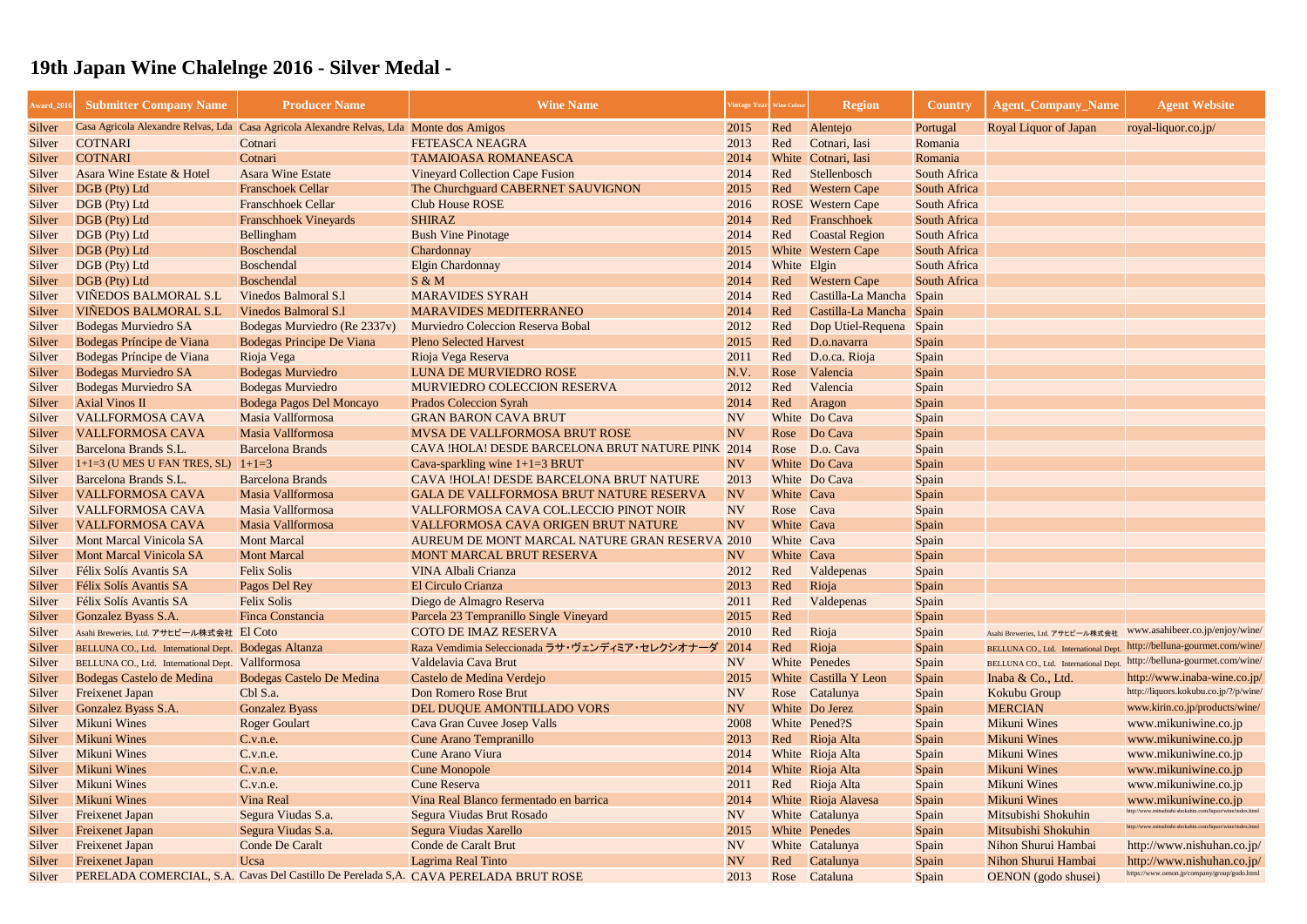| <b>Award_2016</b> | <b>Submitter Company Name</b>                            | <b>Producer Name</b>       | <b>Wine Name</b>                         | Vintage Year Wine Colour |       | <b>Region</b>                       | <b>Country</b> | <b>Agent_Company_Name</b>                                 | <b>Agent Website</b>            |
|-------------------|----------------------------------------------------------|----------------------------|------------------------------------------|--------------------------|-------|-------------------------------------|----------------|-----------------------------------------------------------|---------------------------------|
| Silver            | <b>Freixenet Japan</b>                                   | <b>Bodegas Solar Viejo</b> | Solar Viejo Crianza                      | 2013                     | Red   | Rioja                               | Spain          | Suntory Wine International http://www.suntory.co.jp/wine/ |                                 |
| Silver            | <b>Freixenet Japan</b>                                   | <b>Bodegas Vionta</b>      | Vionta                                   | 2014                     |       | <b>White Rias Baixas</b>            | Spain          | Suntory Wine International http://www.suntory.co.jp/wine/ |                                 |
| Silver            | Gonzalez Byass S.A.                                      | <b>Gonzalez Byass</b>      | <b>APOSTOLES VORS</b>                    | <b>NV</b>                |       | White Do Jerez                      | Spain          | Toa Shoji Co Ltd                                          | http://wine.toashoji.com/       |
| Silver            | Gonzalez Byass S.A.                                      | <b>Gonzalez Byass</b>      | <b>TRES PALMAS</b>                       | <b>NV</b>                |       | White Do Jerez                      | Spain          | Toa Shoji Co Ltd                                          | http://wine.toashoji.com/       |
| Silver            | Sugiyama Shoji 杉山商事株式会社                                  | Jean-Rene Germanier        | Petite Arvine                            | 2013                     |       | White Valais                        | Switzerland    | Sugiyama Shoji 杉山商事株式会社 http://www.sugiyama1904.co.jp/    |                                 |
| Silver            | <b>Blends Wine Estates</b>                               | <b>Bodega Garzon</b>       | Garzon Albarino                          | 2015                     |       | White Garzon                        | Uruguay        |                                                           |                                 |
| Silver            | <b>Heitz Wine Cellars</b>                                | <b>Heitz Wine Cellars</b>  | <b>TRAILSIDE CABERNET SAUVIGNON</b>      | 2010                     | Red   | Rutherford Appletion Napa Valley Ca | <b>USA</b>     |                                                           |                                 |
| Silver            | KIONA VINEYARDS WINERY                                   | Kiona Vineyards Winery     | <b>Estate Red Mountain Reserve</b>       | 2013                     | Red   | <b>Washington State</b>             | <b>USA</b>     |                                                           |                                 |
| Silver            | <b>Round Pond Estate</b>                                 | <b>Round Pond Estate</b>   | <b>Round Pond Estate</b>                 | 2013                     | Red   | Napa                                | <b>USA</b>     |                                                           |                                 |
| Silver            | Raymond Vineyards (Boisset Collection) Raymond Vineyards |                            | Napa Valley Reserve Selection Chardonnay | 2014                     |       | White Napa Valley                   | <b>USA</b>     | Asahi Breweries, Ltd. アサヒビール株式会社                          | www.asahibeer.co.jp/enjoy/wine/ |
| Silver            | Asahi Breweries, Ltd. アサヒビール株式会社 St.supery               |                            | ST.SUPERY SAUVIGNON BLANC                | 2014                     |       | White California                    | <b>USA</b>     | Asahi Breweries, Ltd. アサヒビール株式会社                          | www.asahibeer.co.jp/enjoy/wine/ |
| Silver            | Asahi Breweries, Ltd. アサヒビール株式会社 St.supery               |                            | ST.SUPERY DOLLARHIDE CABERNET SAUVIGNON  | 2012                     | Red   | California                          | <b>USA</b>     | Asahi Breweries, Ltd. アサヒビール株式会社                          | www.asahibeer.co.jp/enjoy/wine/ |
| Silver            | Asahi Breweries, Ltd. アサヒビール株式会社 St.supery               |                            | ST.SUPERY DOLLARHIDE SAUVIGNON BLANC     | 2012                     |       | White California                    | <b>USA</b>     | Asahi Breweries, Ltd. アサヒビール株式会社                          | www.asahibeer.co.jp/enjoy/wine/ |
| Silver            | <b>Freixenet Japan</b>                                   | Gloria Ferrer              | Gloria Ferrer Blanc de Noirs             | <b>NV</b>                |       | White Sonoma                        | <b>USA</b>     | <b>Cordon Vert</b>                                        | http://www.cordonvert.jp/       |
| Silver            | E. & J. Gallo Winery                                     | Louis M. Martini           | Cabernet Sauvignon Napa Valley           | 2013                     | Red   | California                          | <b>USA</b>     | E. & J. Gallo Winery                                      | www.gallo.com/jp/               |
| Silver            | E. & J. Gallo Winery                                     | Dark Horse Wine            | Dark Horse Red Blend                     | N.V                      | Red   | California                          | <b>USA</b>     | E. & J. Gallo Winery                                      | www.gallo.com/jp/               |
| Silver            | E. & J. Gallo Winery                                     | Dark Horse Wine            | Dark Horse Pinot Noir                    | 2014                     | Red   | California                          | <b>USA</b>     | E. & J. Gallo Winery                                      | www.gallo.com/jp/               |
| Silver            | E. & J. Gallo Winery                                     | Apothic                    | <b>Apothic White</b>                     | 2015                     | White | California                          | <b>USA</b>     | E. & J. Gallo Winery                                      | www.gallo.com/jp/               |
| Silver            | E. & J. Gallo Winery                                     | Apothic                    | <b>Apothic Crush</b>                     | 2014                     | Red   | California                          | <b>USA</b>     | E. & J. Gallo Winery                                      | www.gallo.com/jp/               |
| Silver            | Mottox Inc                                               | Efeste                     | <b>Evergreen Riesling</b>                | 2013                     |       | White Washington                    | <b>USA</b>     | Mottox Inc                                                | www.mottox-wine.jp              |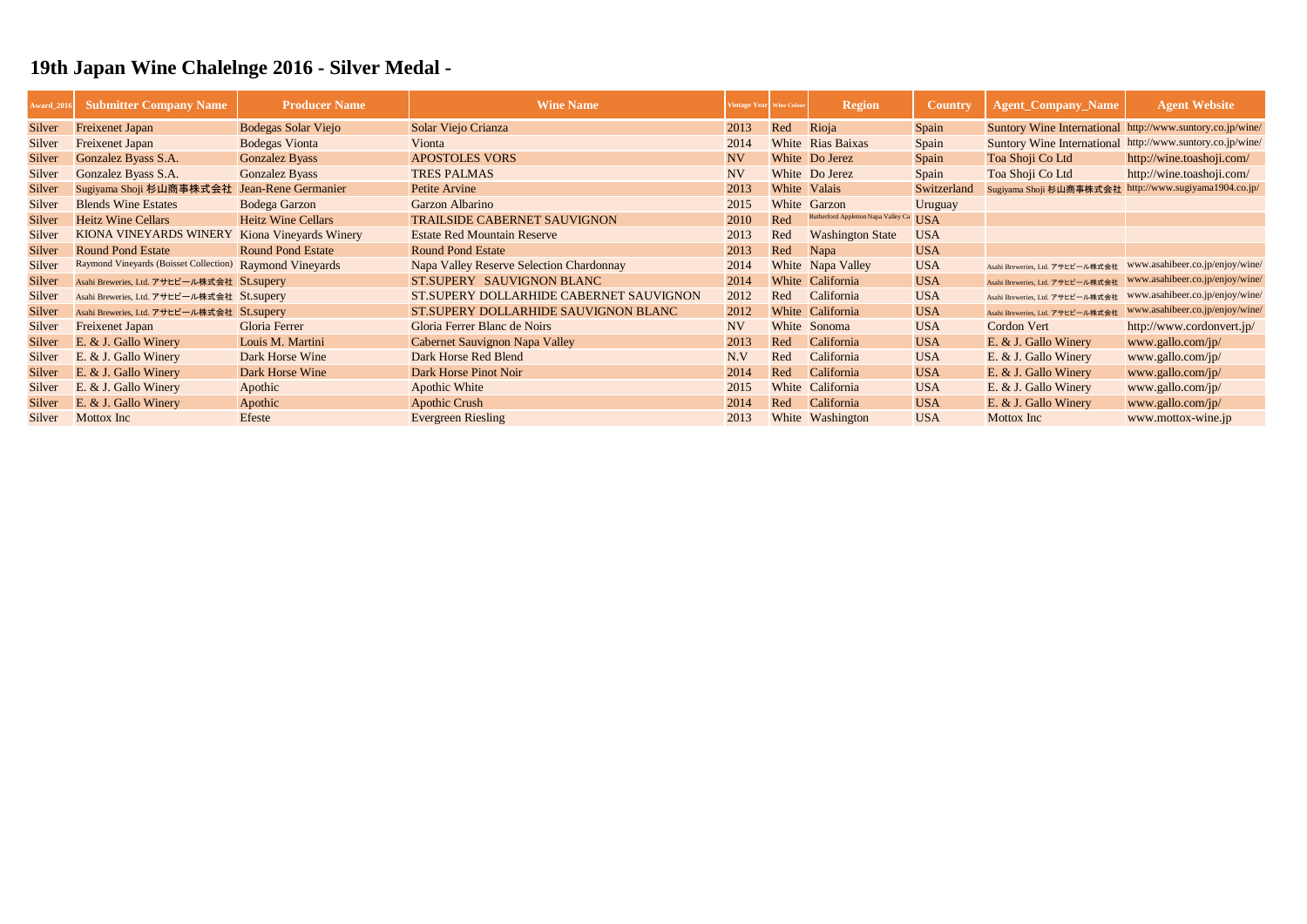| <b>Award_2016</b> | <b>Submitter Company Name</b>                | <b>Producer Name</b>                                                                         | <b>Wine Name</b>                                                                                                |                | Intage Year Wine Colour | <b>Region</b>                           | <b>Country</b>   | <b>Agent_Company_Name</b>                                              | <b>Agent Website</b> |
|-------------------|----------------------------------------------|----------------------------------------------------------------------------------------------|-----------------------------------------------------------------------------------------------------------------|----------------|-------------------------|-----------------------------------------|------------------|------------------------------------------------------------------------|----------------------|
|                   |                                              |                                                                                              | Bronze Trivento Bodegas y Vinedos SA Trivento Bodegas Y Vinedos S.a. Trivento Golden Reserve Cabernet Sauvignon | 2013           | Red                     | Tunuyan                                 | Argentina        |                                                                        |                      |
| Bronze            |                                              | Trivento Bodegas y Vinedos SA Trivento Bodegas Y Vinedos S.a. Trivento Golden Reserve Malbec |                                                                                                                 | 2013           | Red                     | Lujan De Cuyo                           | Argentina        |                                                                        |                      |
| <b>Bronze</b>     | Trivento Bodegas y Vinedos SA El Grill       |                                                                                              | El Grill Food and Wine Malbec                                                                                   | 2015           | Red                     | Maipu                                   | Argentina        |                                                                        |                      |
| <b>Bronze</b>     |                                              | Trivento Bodegas y Vinedos SA Trivento Bodegas Y Vinedos S.a. Trivento Tribu Malbec          |                                                                                                                 | 2015           | Red                     | Maipu                                   | Argentina        |                                                                        |                      |
| <b>Bronze</b>     |                                              | Trivento Bodegas y Vinedos SA Trivento Bodegas Y Vinedos S.a. Trivento Reserve Malbec        |                                                                                                                 | 2015           | Red                     | Lujan De Cuyo                           | Argentina        |                                                                        |                      |
|                   | Bronze M.P. Wines                            | <b>Pyros Wines</b>                                                                           | <b>Pyros Special Blend</b>                                                                                      | 2012           | Red                     | San Juan, Pedernal Valley Argentina     |                  |                                                                        |                      |
|                   | Bronze M.P. Wines                            | <b>Bodegas Salentein</b>                                                                     | <b>Salentein Numina Malbec</b>                                                                                  | 2014           | Red                     | Mendoza, Uco Valley Argentina           |                  |                                                                        |                      |
|                   | <b>Bronze</b> Blends Wine Estates            | Bodega Argento                                                                               | <b>Argento Single Vineyard Malbec</b>                                                                           | 2014           | Red                     | Paraje Altamira, Mendoza Argentina      |                  |                                                                        |                      |
|                   | Bronze Viniterra SA                          | Viniterra                                                                                    | <b>SERIE TERRA - CABERNET SAUVIGNON</b>                                                                         | 2015           | Red                     | Mendoza, Lujan De Cuyo Argentina        |                  |                                                                        |                      |
|                   | Bronze Viniterra SA                          | Viniterra                                                                                    | VINITERRA - SELECT - CARMENERE                                                                                  | 2013           | Red                     | Mendoza, Lujan De Cuyo Argentina        |                  |                                                                        |                      |
|                   | Bronze Viniterra SA                          | Viniterra                                                                                    | <b>VINITERRA - MALBEC</b>                                                                                       | 2014           | Red                     | Mendoza, Lujan De Cuyo Argentina        |                  |                                                                        |                      |
|                   | Bronze Grupo Penaflor SA                     | <b>Mascota Vineyards</b>                                                                     | <b>UNANIME</b>                                                                                                  | 2013           | Red                     | Mendoza                                 | Argentina        |                                                                        |                      |
|                   | <b>Bronze</b> Grupo Penaflor SA              | <b>Mascota Vineyards</b>                                                                     | LA MASCOTA CHARDONNAY                                                                                           | 2015           |                         | White Mendoza                           | Argentina        |                                                                        |                      |
|                   | <b>Bronze</b> Grupo Penaflor SA              | Trapiche                                                                                     | <b>MEDALLA CHARDONNAY</b>                                                                                       | 2015           |                         | White Mendoza                           | Argentina        |                                                                        |                      |
|                   | <b>Bronze</b> Grupo Penaflor SA              | Santa Ana                                                                                    | SANTA ANA RESERVE CABERNET SAUVIGNON                                                                            | 2015           | Red                     | Mendoza                                 | Argentina        |                                                                        |                      |
|                   | Bronze Grupo Penaflor SA                     | <b>Finca Las Moras</b>                                                                       | <b>BLACK LABEL CHARDONNAY</b>                                                                                   | 2014           |                         | White San Juan                          | Argentina        |                                                                        |                      |
|                   | <b>Bronze</b> Grupo Penaflor SA              | <b>Mascota Vineyards</b>                                                                     | <b>OPI MALBEC</b>                                                                                               | 2015           | Red                     | Mendoza                                 | Argentina        |                                                                        |                      |
|                   | Bronze Grupo Penaflor SA                     | <b>Mascota Vineyards</b>                                                                     | <b>GRAN MASCOTA MALBEC</b>                                                                                      | 2013           | Red                     | Mendoza                                 | Argentina        |                                                                        |                      |
|                   | <b>Bronze</b> Grupo Penaflor SA              | Trapiche                                                                                     | OAK CASK CABERNET SAUVIGNON                                                                                     | 2015           | Red                     | Mendoza                                 | Argentina        |                                                                        |                      |
|                   | Bronze Grupo Penaflor SA                     | Trapiche                                                                                     | <b>BROQUEL MALBEC</b>                                                                                           | 2014           | Red                     | Mendoza                                 | Argentina        |                                                                        |                      |
|                   | <b>Bronze</b> Grupo Penaflor SA              | Trapiche                                                                                     | <b>MEDALLA MALBEC</b>                                                                                           | 2013           | Red                     | Mendoza                                 | Argentina        |                                                                        |                      |
|                   | Bronze Grupo Penaflor SA                     | Trapiche                                                                                     | <b>ISCAY SYRAH/VIOGNIER</b>                                                                                     | 2013           | Red                     | Mendoza                                 | Argentina        |                                                                        |                      |
|                   | <b>Bronze</b> Grupo Penaflor SA              | <b>Finca Las Moras</b>                                                                       | <b>BLACK LABEL CAB SAUVIGNON/CAB FRANC</b>                                                                      | 2014           | Red                     | San Juan                                | Argentina        |                                                                        |                      |
|                   | Bronze Grupo Penaflor SA                     | <b>Finca Las Moras</b>                                                                       | <b>MORA NEGRA MALBEC/BONARDA</b>                                                                                | 2012           | Red                     | San Juan                                | Argentina        |                                                                        |                      |
|                   | <b>Bronze</b> Grupo Penaflor SA              | <b>Finca Las Moras</b>                                                                       | <b>GRAN SYRAH</b>                                                                                               | 2013           | Red                     | San Juan                                | Argentina        |                                                                        |                      |
|                   | <b>Bronze</b> Grupo Penaflor SA              | <b>Bodega El Esteco</b>                                                                      | <b>CUMA Organic Biologique Torrontes</b>                                                                        | 2016           | White                   |                                         | Argentina        |                                                                        |                      |
|                   | <b>Bronze</b> Grupo Penaflor SA              | Bodegas Santa Ana                                                                            | <b>Classic Malbec</b>                                                                                           | 2016           | Red                     |                                         | Argentina        |                                                                        |                      |
|                   | Bronze BELLUNA CO., Ltd. International Dept. | Fecovita                                                                                     | Condor Andino Cabernet Sauvignon コンドール・アンディーノ・カベルネ・ソーヴィニョン 2015                                                 |                | Red                     | Mendoza                                 | Argentina        | BELLUNA CO., Ltd. International Dept. http://belluna-gourmet.com/wine/ |                      |
|                   | Bronze Tidswell Wines Pty Ltd                | <b>Tidswell Wines Pty Ltd</b>                                                                | <b>Tidswell Wines Heathfield Cabernet Sauvignon</b>                                                             | 2013           | Red                     | <b>Limestone Coast</b>                  | <b>Australia</b> |                                                                        |                      |
|                   | Bronze Wolf Blass Wines Pty Ltd              | <b>Wolf Blass Wines Pty Ltd</b>                                                              | <b>Wolf Blass Platinum Shiraz</b>                                                                               | 2012           | Red                     | <b>Barossa Valley</b>                   | Australia        |                                                                        |                      |
|                   | <b>Bronze</b> Wolf Blass Wines Pty Ltd       | <b>Wolf Blass Wines Pty Ltd</b>                                                              | <b>Wolf Blass Platinum Shiraz</b>                                                                               | 2010           | Red                     | <b>Barossa Valley</b>                   | Australia        |                                                                        |                      |
|                   | Bronze Wolf Blass Wines Pty Ltd              | <b>Wolf Blass Wines Pty Ltd</b>                                                              | Wolf Blass Gold Label Barossa Shiraz                                                                            | 2014           | Red                     | Barossa                                 | Australia        |                                                                        |                      |
|                   | <b>Bronze</b> Wolf Blass Wines Pty Ltd       | <b>Wolf Blass Wines Pty Ltd</b>                                                              | Wolf Blass Gold Label Eden Valley Riesling                                                                      | 2015           |                         | White Eden Valley                       | Australia        |                                                                        |                      |
| Bronze            | <b>Wolf Blass Wines Pty Ltd</b>              | <b>Wolf Blass Wines Pty Ltd</b>                                                              | Wolf Blass Gold Label Adelaide Hills Pinot Noir Chardonnay Sparkling 2014                                       |                |                         | White Adelaide Hills                    | Australia        |                                                                        |                      |
|                   | <b>Bronze</b> Wolf Blass Wines Pty Ltd       | <b>Wolf Blass Wines Pty Ltd</b>                                                              | Wolf Blass Silver Label Eden Valley Adelaide Hills Chardonnay 2014                                              |                |                         | White Eden Valley, Adelaide Hills       | Australia        |                                                                        |                      |
| Bronze            | <b>Wolf Blass Wines Pty Ltd</b>              | <b>Wolf Blass Wines Pty Ltd</b>                                                              | Wolf Blass Yellow Label Padthaway Adelaide Hills Chardonnay 2015                                                |                |                         | White Padthaway, Adelaide Hills         | Australia        |                                                                        |                      |
|                   | <b>Bronze</b> Taylors Wines                  | <b>Taylors Wines</b>                                                                         | <b>Taylors Cabernet Sauvignon</b>                                                                               | 2015           | Red                     | <b>Clare Valley</b>                     | Australia        |                                                                        |                      |
|                   | <b>Bronze</b> Taylors Wines                  | <b>Taylors Wines</b>                                                                         | Jaraman Shiraz                                                                                                  | 2014           | Red                     | Clare Valley/Mclaren Vale Australia     | Australia        |                                                                        |                      |
|                   | <b>Bronze</b> Taylors Wines                  | <b>Taylors Wines</b>                                                                         | <b>Eighty Acres Shiraz</b>                                                                                      | 2015           | Red                     | South Australia                         | Australia        |                                                                        |                      |
|                   | <b>Bronze</b> Taylors Wines                  | <b>Taylors Wines</b>                                                                         | <b>Taylors Winemakers Project Fiano</b>                                                                         | 2016           |                         | <b>White</b> South Australia            | Australia        |                                                                        |                      |
|                   | <b>Bronze</b> Taylors Wines                  | <b>Taylors Wines</b>                                                                         | <b>The Pioneer Shiraz</b>                                                                                       | 2013           | Red                     | <b>Clare Valley</b>                     | Australia        |                                                                        |                      |
| <b>Bronze</b>     | <b>Cranswick Premium Wines Ltd.</b>          | Cranswick                                                                                    | <b>Cranswick Botrytis Semillon</b>                                                                              | 2010           |                         | White New South Wales                   | Australia        |                                                                        |                      |
|                   | <b>Bronze</b> Warburn Estate                 | <b>Warburn Estate</b>                                                                        | 1164 Merlot                                                                                                     | 2014           | Red                     | Riverina                                | Australia        |                                                                        |                      |
| Bronze            | <b>Warburn Estate</b>                        | <b>Warburn Estate</b>                                                                        | 1164                                                                                                            | 2014           | Red                     | Riverina                                | Australia        |                                                                        |                      |
|                   | <b>Bronze</b> Warburn Estate                 | <b>Warburn Estate</b>                                                                        | <b>GOSSIPS</b>                                                                                                  | 2016           |                         | White South Eastern Australia Australia |                  |                                                                        |                      |
|                   | <b>Bronze</b> Warburn Estate                 | <b>Warburn Estate</b>                                                                        | 1164 VERMENTINO                                                                                                 | 2015           |                         | White New South Wales                   | Australia        |                                                                        |                      |
| <b>Bronze</b>     | <b>Calabria Family Wines</b>                 | <b>Calabria Family Wines</b>                                                                 | Richland Sparkling Cuvee Chardonnay Pinot Noir                                                                  | NV <sub></sub> |                         | White Riverina                          | Australia        |                                                                        |                      |
|                   | Bronze Calabria Family Wines                 | <b>Calabria Family Wines</b>                                                                 | The Iconic Grande Reserve Barossa Valley Shiraz                                                                 | 2013           | Red                     | <b>Barossa Valley</b>                   | Australia        |                                                                        |                      |
| <b>Bronze</b>     | <b>Calabria Family Wines</b>                 | <b>Calabria Family Wines</b>                                                                 | 3 Bridges Durif                                                                                                 | 2014           | Red                     | Riverina                                | Australia        |                                                                        |                      |
|                   | Bronze Calabria Family Wines                 | <b>Calabria Family Wines</b>                                                                 | Calabria Private Bin Montepulciano                                                                              | 2015           | Red                     | Riverina                                | Australia        |                                                                        |                      |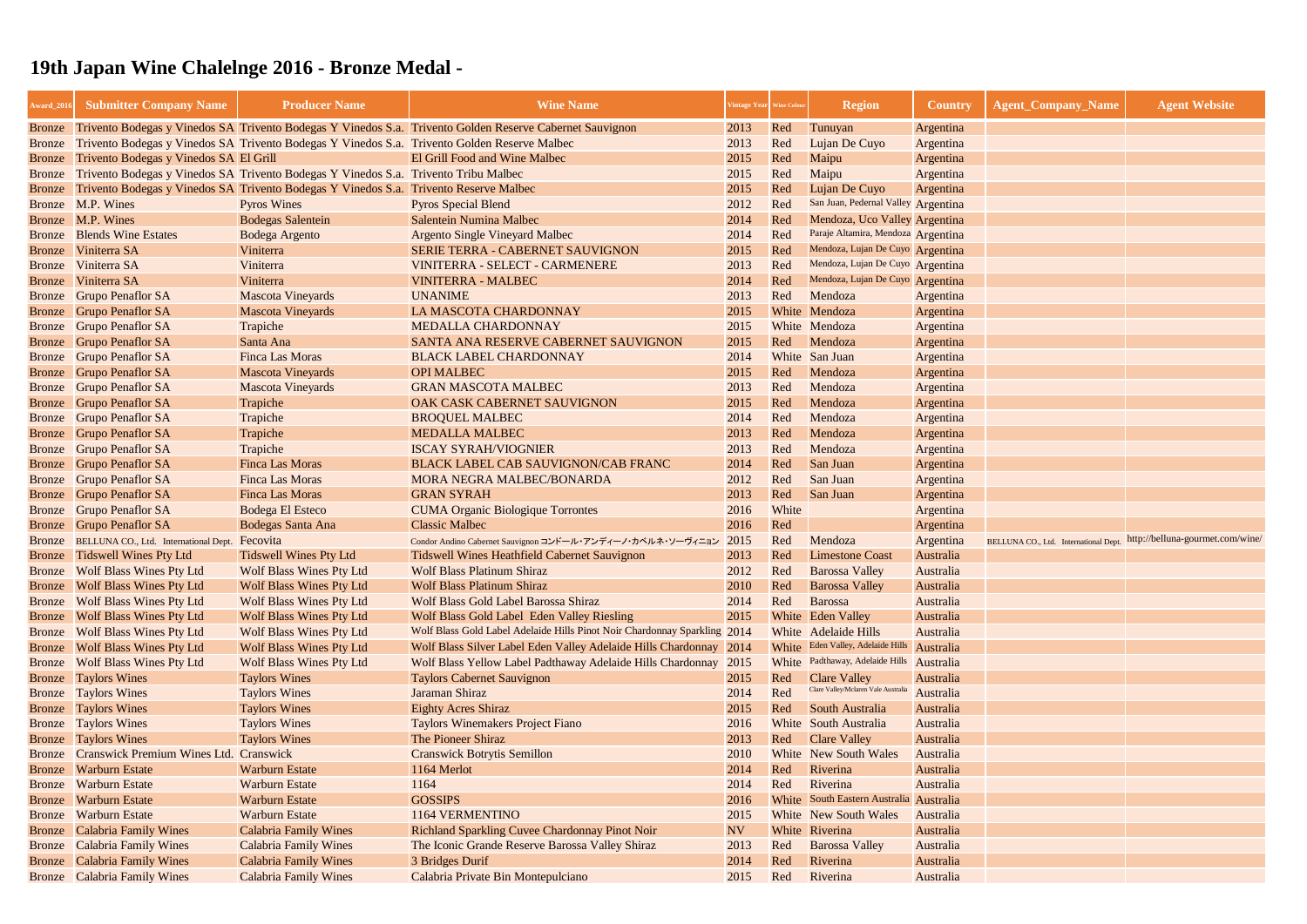| Award_201                      | <b>Submitter Company Name</b>                              | <b>Producer Name</b>                                | <b>Wine Name</b>                                              |              | Vintage Year Wine Colou | <b>Region</b>                           | <b>Country</b>   | <b>Agent_Company_Name</b>        | <b>Agent Website</b>                          |
|--------------------------------|------------------------------------------------------------|-----------------------------------------------------|---------------------------------------------------------------|--------------|-------------------------|-----------------------------------------|------------------|----------------------------------|-----------------------------------------------|
| Bronze                         | <b>Calabria Family Wines</b>                               | <b>Calabria Family Wines</b>                        | <b>Nine Stones Barossa Valley Shiraz</b>                      | 2013         | Red                     | <b>Barossa Valley</b>                   | Australia        |                                  |                                               |
| Bronze                         | <b>Calabria Family Wines</b>                               | <b>Calabria Family Wines</b>                        | The Iconic Grande Reserve Barossa Valley Shiraz               | 2012         | Red                     | <b>Barossa Valley</b>                   | Australia        |                                  |                                               |
| <b>Bronze</b>                  | <b>Pernod Ricard Winemakers</b>                            | George Wyndham                                      | George Wyndham Bin 444 Cabernet Sauvignon                     | 2013         | Red                     | South Eastern Australia Australia       |                  |                                  |                                               |
| <b>Bronze</b>                  | <b>Pernod Ricard Winemakers</b>                            | <b>St Hugo</b>                                      | <b>St Hugo Cabernet Shiraz</b>                                | 2013         | Red                     | South Australia                         | Australia        |                                  |                                               |
| <b>Bronze</b>                  | <b>Pernod Ricard Winemakers</b>                            | <b>Jacob's Creek</b>                                | Jacob's Creek Wah (white)                                     | 2015         | White                   | South Eastern Australia Australia       |                  |                                  |                                               |
| <b>Bronze</b>                  | <b>Pernod Ricard Winemakers</b>                            | <b>Jacob's Creek</b>                                | Jacob's Creek Centenary Hill Shiraz                           | 2012         | Red                     | <b>Barossa Valley</b>                   | Australia        |                                  |                                               |
| <b>Bronze</b>                  | <b>Pernod Ricard Winemakers</b>                            | <b>Jacob's Creek</b>                                | Jacob's Creek Classic Chardonnay                              | 2015         |                         | White South Eastern Australia Australia |                  |                                  |                                               |
| <b>Bronze</b>                  | <b>Pernod Ricard Winemakers</b>                            | <b>Jacob's Creek</b>                                | <b>Jacob's Creek Steingarten Riesling</b>                     | 2014         |                         | White Eden Valley                       | Australia        |                                  |                                               |
| <b>Bronze</b>                  | Glendon Vineyards-Landaire Wines Glendon Vineyards Pty Ltd |                                                     | <b>Landaire Shiraz</b>                                        | 2012         | Red                     | Padthaway                               | Australia        |                                  |                                               |
| <b>Bronze</b>                  | <b>Ulupna Winery</b>                                       | <b>Ulupna Winery</b>                                | <b>Ulupna Chardonnay</b>                                      | 2015         |                         | <b>White</b> Goulburn Valley            | Australia        |                                  |                                               |
| <b>Bronze</b>                  | Chateau Tanunda                                            | Chateau Tanunda                                     | <b>Grand Barossa Chardonnay</b>                               | 2015         |                         | White Barossa                           | Australia        |                                  |                                               |
| <b>Bronze</b>                  | <b>Chateau Tanunda</b>                                     | Chateau Tanunda                                     | The Chateau Cabernet Sauvignon                                | 2014         | Red                     | <b>Barossa Valley</b>                   | Australia        |                                  |                                               |
| <b>Bronze</b>                  | <b>Lincoln Estate Wines</b>                                | <b>Lincoln Estate</b>                               | Sashimi Sauvignon Blanc                                       | 2016         |                         | White Eyre Peninsula                    | Australia        |                                  |                                               |
| <b>Bronze</b>                  | Mr. Riggs Wine Company                                     | Mr Riggs                                            | <b>Watervale Riesling</b>                                     | 2015         |                         | White Clare Valley                      | Australia        |                                  |                                               |
| Bronze                         | Mr. Riggs Wine Company                                     | Mr Riggs                                            | Piebald Adelaide Syrah                                        | 2014         | Red                     | Mclaren Vale                            | Australia        |                                  |                                               |
| <b>Bronze</b>                  | <b>Barossa Valley Estate Pty Ltd</b>                       | <b>Barossa Valley Estate</b>                        | Barossa Valley Estate Grenache Shiraz Mourvedre               | 2015         | Red                     | South Australia                         | Australia        |                                  |                                               |
| Bronze                         | Logan Wines Pty Ltd                                        | Logan                                               | <b>Logan Sauvignon Blanc</b>                                  | 2016         |                         | White Orange                            | Australia        |                                  |                                               |
| <b>Bronze</b>                  | Logan Wines Pty Ltd                                        | Logan                                               | <b>Weemala Shiraz Viognier</b>                                | 2014         | Red                     | <b>Central Ranges</b>                   | Australia        |                                  |                                               |
| <b>Bronze</b>                  | <b>Wingara Wine Group</b>                                  | <b>Katnook Prodigy</b>                              | <b>Katnook Prodigy Shiraz</b>                                 | 2010         | Red                     | South Australia                         | Australia        |                                  |                                               |
| <b>Bronze</b>                  | <b>Wingara Wine Group</b>                                  | Katnook Estate Cabernet Sauvignon                   | Katnook Estate Cabernet Sauvignon                             | 2013         | Red                     | South Australia                         | Australia        |                                  |                                               |
| <b>Bronze</b>                  | <b>Wingara Wine Group</b>                                  | Katnook Founder's Block Cabernet Sauvignon          | Katnook Founder's Block Cabernet Sauvignon                    | 2014         | Red                     | South Australia                         | Australia        |                                  |                                               |
| <b>Bronze</b>                  | <b>Wingara Wine Group</b>                                  | Deakin Estate Chardonnay                            | Deakin Estate Chardonnay                                      | 2016         |                         | White Victoria                          | Australia        |                                  |                                               |
| <b>Bronze</b>                  | <b>Wingara Wine Group</b>                                  | <b>Azahara Sparkling Shiraz</b>                     | <b>Azahara Sparkling Shiraz</b>                               | <b>NV</b>    | Red                     | Victoria                                | Australia        |                                  |                                               |
| <b>Bronze</b>                  | <b>Wingara Wine Group</b>                                  | <b>Katnook Odyssey</b>                              | <b>Katnook Odyssey</b>                                        | 2012         | Red                     | South Australia                         | Australia        |                                  |                                               |
| <b>Bronze</b>                  | Logan Wines Pty Ltd                                        |                                                     | Weemla Merlot                                                 | 2013         | Red                     | <b>Central Ranges</b>                   | Australia        |                                  |                                               |
| <b>Bronze</b>                  | Logan Wines Pty Ltd                                        | Logan                                               | <b>Weemala Pinot Gris</b>                                     | 2015         |                         | White Orange                            | Australia        |                                  |                                               |
| Bronze                         | Logan Wines Pty Ltd                                        | Logan                                               | <b>Apple Tree Flat Cabernet Merlot</b>                        | 2013         | Red                     |                                         | Australia        |                                  |                                               |
| Bronze                         | Asahi Breweries, Ltd. アサヒビール株式会社                           | <b>Wingara Wine Group</b>                           | <b>LONSDALE RIDGE SHIRAZ</b>                                  | 2014         | Red                     | <b>Murrey Darling</b>                   | Australia        | Asahi Breweries, Ltd. アサヒビール株式会社 | www.asahibeer.co.jp/enjoy/wine/               |
| Bronze                         | Taltarni Vineyards                                         | Taltarni                                            | <b>Tache Sparkling Rose</b>                                   | 2012         | Rose                    | <b>Sea</b>                              | Australia        | Jalux Inc                        | http://www.jalux.com/division/div_retail.html |
|                                | <b>Bronze</b> Angove Family Winemakers                     | <b>Angove Family Winemakers</b>                     | Willunga McLaren Vale Shiraz                                  | 2014         | Red                     | <b>Mclaren Vale</b>                     | Australia        | Toa Shoji Co Ltd                 | http://wine.toashoji.com/                     |
|                                | <b>Bronze</b> Angove Family Winemakers                     | <b>Angove Family Winemakers</b>                     | Alternatus Tempranillo                                        | 2015         | Red                     | <b>Mclaren Vale</b>                     | <b>Australia</b> | Toa Shoji Co Ltd                 | http://wine.toashoji.com/                     |
|                                | <b>Bronze</b> Angove Family Winemakers                     | <b>Angove Family Winemakers</b>                     | <b>Long Row Riesling</b>                                      | 2016         |                         | <b>White</b> South Australia            | Australia        | Toa Shoji Co Ltd                 | http://wine.toashoji.com/                     |
| Bronze                         | <b>Angove Family Winemakers</b>                            | <b>Angove Family Winemakers</b>                     | Family Crest McLaren Vale Shiraz<br><b>Pinot Noir Reverve</b> | 2015         | Red<br>Red              | <b>Mclaren Vale</b><br>Canada           | Australia        | Toa Shoji Co Ltd                 | http://wine.toashoji.com/                     |
| <b>Bronze</b><br><b>Bronze</b> | <b>Pelee Island Winery</b><br><b>Peller Estates Winery</b> | <b>Pelee Island Winery</b><br><b>Peller Estates</b> | Andrew Peller Signature Series Cabernet Franc Icewine         | 2013<br>2014 | Red                     | Niagara Peninsula                       | Canada<br>Canada |                                  |                                               |
| <b>Bronze</b>                  | <b>Pillitteri Estates Winery</b>                           | <b>Pillitteri Estates Winery</b>                    | <b>Cabernet Franc</b>                                         | 2013         | Red                     | Niagara-On-The-Lake Canada              |                  |                                  |                                               |
| <b>Bronze</b>                  | <b>Pillitteri Estates Winery</b>                           | <b>Pillitteri Estates Winery</b>                    | <b>Reserve Cabernet Sauvignon Icewine</b>                     | 2013         | Red                     | Niagara-On-The-Lake Canada              |                  |                                  |                                               |
| <b>Bronze</b>                  | <b>Pillitteri Estates Winery</b>                           | <b>Pillitteri Estates Winery</b>                    | <b>Reserve Riesling Icewine</b>                               | 2013         |                         | White Niagara-On-The-Lake Canada        |                  |                                  |                                               |
| <b>Bronze</b>                  | <b>VINA CONO SUR SA</b>                                    | Cono Sur                                            | Reserva Especial Cabernet Sauvignon                           | 2015         | Red                     | Maipo                                   | Chile            |                                  |                                               |
| <b>Bronze</b>                  | <b>VINA CONO SUR SA</b>                                    | Cono Sur                                            | Reserva Especial Gewurtztraminer                              | 2015         |                         | White Casablanca                        | Chile            |                                  |                                               |
| <b>Bronze</b>                  | <b>VINA CONO SUR SA</b>                                    | Cono Sur                                            | <b>Single Vineyard Merlot</b>                                 | 2015         | Red                     | Colchagua Valley                        | Chile            |                                  |                                               |
| <b>Bronze</b>                  | <b>VINA CONO SUR SA</b>                                    | Cono Sur                                            | 20 Barrels Sauvignon Blanc                                    | 2015         |                         | White Casablanca                        | Chile            |                                  |                                               |
| <b>Bronze</b>                  | <b>VINA CONO SUR SA</b>                                    | Cono Sur                                            | <b>Silencio Cabernet Sauvignon</b>                            | 2011         | Red                     | Maipo                                   | Chile            |                                  |                                               |
| <b>Bronze</b>                  | Vina Errazuriz S.A.                                        | Vina Errazuriz                                      | <b>Max Reserva Carmenere</b>                                  | 2014         | Red                     | <b>Aconacagua Valley</b>                | <b>Chile</b>     |                                  |                                               |
| <b>Bronze</b>                  | Vina Errazuriz S.A.                                        | Vina Errazuriz                                      | Max Reserva Syrah                                             | 2014         | Red                     | Aconacagua Valley Chile                 |                  |                                  |                                               |
| <b>Bronze</b>                  | Vina Errazuriz S.A.                                        | Vi?A Errazuriz                                      | Aconcagua Costa Pinot Noir                                    | 2015         | Red                     | Aconacagua Valley                       | Chile            |                                  |                                               |
| <b>Bronze</b>                  | <b>Carolina Wine Brands</b>                                | Vina Ochagavia                                      | Gran Reserva Cabernet Sauvignon                               | 2013         | Red                     | Maipo                                   | Chile            |                                  |                                               |
| <b>Bronze</b>                  | <b>Carolina Wine Brands</b>                                | Vina Ochagavia                                      | <b>Raices Nobles Cabernet Sauvignon</b>                       | 2013         | Red                     | Maipo                                   | Chile            |                                  |                                               |
| Bronze                         | <b>Carolina Wine Brands</b>                                | Santa Carolina                                      | Reserva de Familia Carnenere                                  | 2013         | Red                     | Rapel                                   | Chile            |                                  |                                               |
|                                | <b>Bronze</b> Carolina Wine Brands                         | Santa Carolina                                      | Herencia                                                      | 2011         | Red                     | Peumo                                   | Chile            |                                  |                                               |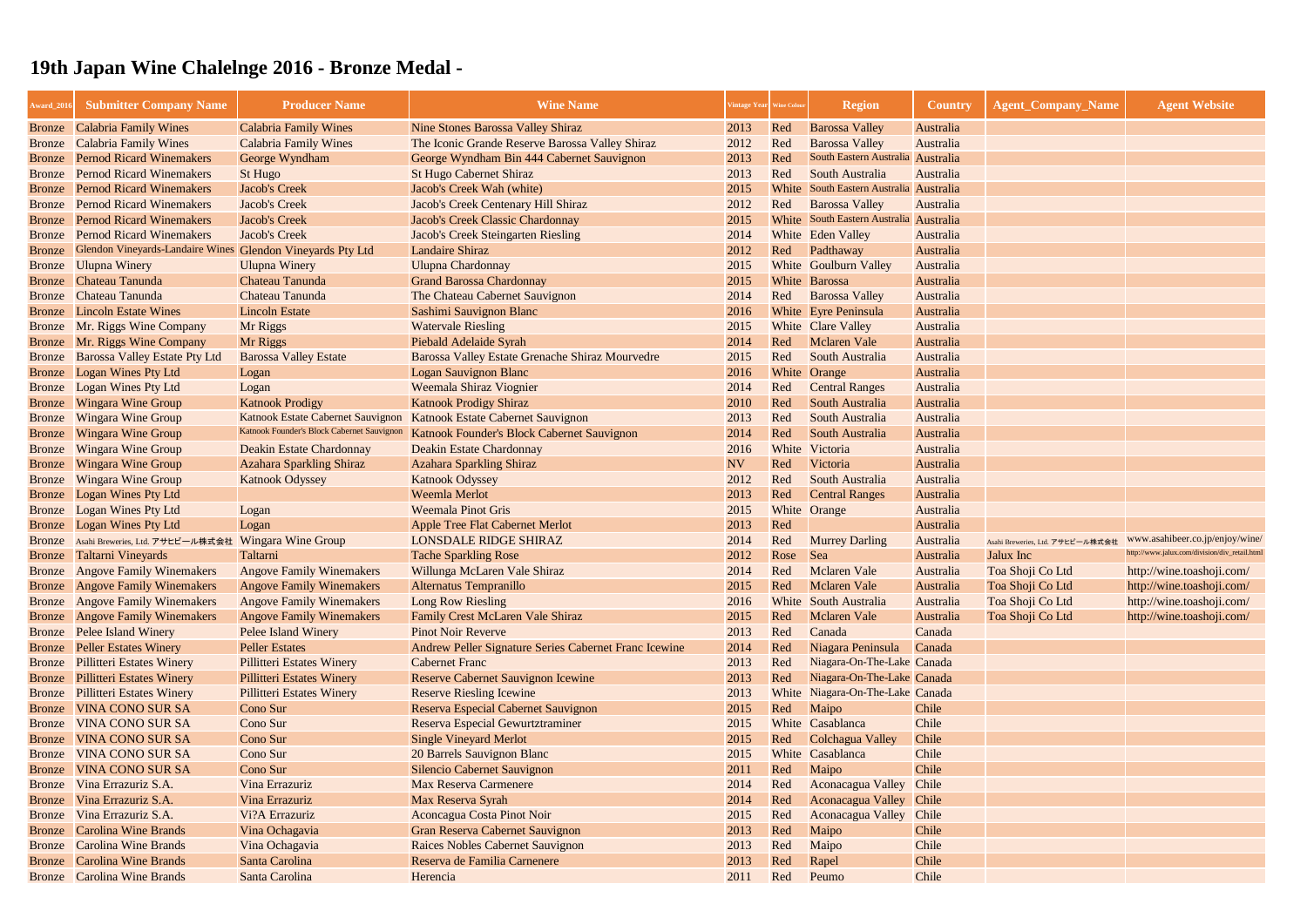| Award_201        | <b>Submitter Company Name</b>                                                      | <b>Producer Name</b>           | <b>Wine Name</b>                                                          | 'intage Year   Wine Colou |             | <b>Region</b>                          | <b>Country</b> | <b>Agent_Company_Name</b> | <b>Agent Website</b> |
|------------------|------------------------------------------------------------------------------------|--------------------------------|---------------------------------------------------------------------------|---------------------------|-------------|----------------------------------------|----------------|---------------------------|----------------------|
| <b>Bronze</b>    | Vitivinicola Cremaschi Barriga S.A. Cremaschi Furlotti                             |                                | Cremaschi Furlotti Limited Edition Carignan                               | 2013                      | Red         | Valle De Loncomilla Chile              |                |                           |                      |
| Bronze           | Viña I Wines SpA                                                                   | I Wines                        | <b>Qu Cabernet Sauvignon</b>                                              | 2014                      | Red         | Valle Del Maipo                        | Chile          |                           |                      |
| <b>Bronze</b>    | Viña I Wines SpA                                                                   | I Wines                        | I Latina Syrah                                                            | 2014                      | Red         | Valle De Curico/ Molina Chile          |                |                           |                      |
| Bronze           | Viña I Wines SpA                                                                   | I Wines                        | <b>I Latina Carmenere</b>                                                 | 2013                      | Red         | Valle De Cachapoal/ Peumo Chile        |                |                           |                      |
| <b>Bronze</b>    | Viu Manent Y CIA. LTDA                                                             | <b>Viu Manent</b>              | <b>Gran Reserva Carmenere</b>                                             | 2015                      | Red         | Colchagua                              | Chile          |                           |                      |
| <b>Bronze</b>    | <b>SIEGEL FAMILY WINES</b>                                                         | Vina Siegel S.a.               | SIEGEL SINGLE VINEYARD LOS LINGUES CARMENERE 2014                         |                           | Red         | Colchagua Valley                       | Chile          |                           |                      |
| Bronze           | <b>SIEGEL FAMILY WINES</b>                                                         | Vina Siegel S.a.               | <b>SIEGEL UNIQUE SELECTION</b>                                            | 2013                      | Red         | <b>Colchagua Valley</b>                | <b>Chile</b>   |                           |                      |
| Bronze           | Vinedos Errazuriz Ovalle S.A.                                                      | <b>Errazuriz Ovalle</b>        | Panul Oak Aged Cabernet Sauvignon                                         | 2015                      | Red         | Colchagua Valley, Chile Chile          |                |                           |                      |
| Bronze           | Vina Casablanca                                                                    | Vina Casablanca                | Cefiro Reserva Cabernet Sauvignon                                         | 2014                      | Red         | <b>Maipo Valley</b>                    | Chile          |                           |                      |
| <b>Bronze</b>    | Hugo Casanova Winery                                                               | Comercial Hugo Casanova Ltda.  | <b>Family Reserve Cabernet Syrah</b>                                      | 2012                      | Red         | <b>Valle Central</b>                   | Chile          |                           |                      |
| <b>Bronze</b>    | <b>VINA TAMAYA</b>                                                                 | Tamaya                         | <b>TAMAYA RESERVA PINOT NOIR</b>                                          | 2015                      | Red         | Limari Valley                          | Chile          |                           |                      |
| <b>Bronze</b>    | <b>VINA TAMAYA</b>                                                                 | Tamaya                         | TAMAYA T LIMITED RELEASE SPARKLING WINE BRUT NATURE BLANC DE BLANCS       | 2012                      |             | <b>White</b> Limari Valley             | Chile          |                           |                      |
| <b>Bronze</b>    | <b>VINA TAMAYA</b>                                                                 | Tamaya                         | TAMAYA T LIMITED RELEASE CHARDONNAY                                       | 2013                      |             | White Limari Valley                    | Chile          |                           |                      |
| Bronze           | <b>VINA TAMAYA</b>                                                                 | Tamaya                         | TAMAYA WINEMAKER'S GRAN RESERVA CHARDONNAY                                | 2014                      |             | <b>White</b> Limari Valley             | Chile          |                           |                      |
| Bronze           | Viña Valdivieso                                                                    | Vina Valdivieso                | <b>Valdivieso Extra Brut Sparkling Wine</b>                               | N.V.                      |             | White Bio Bio, Leyda, Casablanca Chile |                |                           |                      |
| <b>Bronze</b>    | Viña Valdivieso                                                                    | Vina Valdivieso                | <b>Valdivieso Brut Sparkling Wine</b>                                     | N.V.                      |             | Rose Casablanca Y Bio Bio Chile        |                |                           |                      |
| <b>Bronze</b>    | Viña Valdivieso                                                                    | Vina Valdivieso                | <b>Valdivieso Brut Sparkling Wine</b>                                     | N.V.                      |             | White Casablanca Y Bio Bio Chile       |                |                           |                      |
| Bronze           | Viña Valdivieso                                                                    | Vina Valdivieso                | <b>Valdivieso Cabernet Sauvignon</b>                                      | 2014                      | Red         | Central                                | Chile          |                           |                      |
| <b>Bronze</b>    | Viña Valdivieso                                                                    | Vina Valdivieso                | <b>Valdivieso Sauvignon Blanc</b>                                         | 2016                      |             | White Central                          | Chile          |                           |                      |
| <b>Bronze</b>    | Viña Valdivieso                                                                    | Vina Valdivieso                | Valdivieso Gran Reserva Single Valley Lot Sauvignon Blanc                 | 2015                      | White Leyda |                                        | Chile          |                           |                      |
| Bronze           | Viña Valdivieso                                                                    | Vina Valdivieso                | Caballo Loco Grand Cru Maipo                                              | 2012                      | Red         | Maipo                                  | Chile          |                           |                      |
| Bronze           | Viña Valdivieso                                                                    | Vina Valdivieso                | Valdivieso Single Vineyard Pinot Noir, Cauquenes                          | 2011                      | Red         | Cauquenes                              | Chile          |                           |                      |
| <b>Bronze</b>    | Viña Valdivieso                                                                    | Vina Valdivieso                | Valdivieso Single Vineyard Cabernet Franc                                 | 2013                      | Red         | Sagrada Familia                        | Chile          |                           |                      |
| <b>Bronze</b>    | InVina                                                                             | Invina                         | Sierra Batuco Malbec Reserva                                              | 2014                      | Red         | Maule                                  | Chile          |                           |                      |
| <b>Bronze</b>    | HENRIQUEZ HERMANOS LTD. (VIÑA EL AROMO)<br>HENRIQUEZ HERMANOS LTD. (VIÑA EL AROMO) | Vina El Aromo                  | AROMO PRIVATE RESERVE MALBEC                                              | 2015                      | Red         | <b>Maule Valley</b>                    | Chile          |                           |                      |
| <b>Bronze</b>    | HENRIQUEZ HERMANOS LTD. (VIÑA EL AROMO                                             | Vina El Aromo                  | DOGMA PRIME CABERNET SAUVIGNON                                            | 2013                      | Red         | <b>Maule Valley</b>                    | Chile          |                           |                      |
| <b>Bronze</b>    |                                                                                    | Vina El Aromo                  | AROMO BARREL SELECTION CABERNET SAUVIGNON CARMENERE PETIT VERDO           | $\frac{5}{1}$ 2013        | Red         | <b>Maule Valley</b>                    | Chile          |                           |                      |
|                  | <b>Bronze</b> Anun Wines                                                           | Vina Futaleufu Ltda            | Ahu Reserva Especial Carmenere                                            | 2015                      | Red         | <b>Central Valley</b>                  | Chile          |                           |                      |
| Bronze           | Terramater S.A.                                                                    | Terramater                     | <b>Altum Cabernet Sauvignon</b>                                           | 2014                      | Red         | D.o. Isla De Maipo                     | <b>Chile</b>   |                           |                      |
| Bronze           | Terramater S.A.                                                                    | Terramater                     | <b>TerraMater Vineyard Reserve Pinot Noir</b>                             | 2015                      | Red         | Leyda Valley                           | Chile          |                           |                      |
|                  | <b>Bronze</b> Anun Wines                                                           | Vina Futaleufu Ltda            | Ahu Reserva Especial Cabernet Sauvignon                                   | 2015                      | Red         | <b>Central Valley</b>                  | Chile          |                           |                      |
|                  | Bronze Concha y Toro                                                               | Concha Y Toro                  | Terrunyo Sauvignon Blanc                                                  | 2015                      |             | White Casablanca                       | Chile          |                           |                      |
|                  | Bronze Concha y Toro                                                               | Concha Y Toro                  | Terrunyo Cabernet Sauvignon                                               | 2013                      | Red         | Maipo                                  | Chile          |                           |                      |
|                  | Bronze Concha y Toro<br>Concha y Toro                                              | Concha Y Toro<br>Concha Y Toro | Marques de Casa Concha Cabernet Sauvignon<br>Marques de Casa Concha Syrah | 2014<br>2014              | Red<br>Red  | Maipo<br>Maipo                         | Chile<br>Chile |                           |                      |
| Bronze           | Concha y Toro                                                                      | Concha Y Toro                  | Marques de Casa Concha Carmenere                                          | 2014                      | Red         | Cachapoal                              | Chile          |                           |                      |
| Bronze<br>Bronze | Concha y Toro                                                                      | Concha Y Toro                  | Gran Reserva Serie RiberasCabernet Sauvignon                              | 2015                      | Red         | Colchagua                              | Chile          |                           |                      |
| Bronze           | Concha y Toro                                                                      | Concha Y Toro                  | Gran Reserva Serie Riberas Syrah                                          | 2013                      | Red         | Colchagua                              | Chile          |                           |                      |
|                  | Bronze Concha y Toro                                                               | Concha Y Toro                  | <b>Casillero Devil's Brut</b>                                             | 2015                      |             | White Limari                           | Chile          |                           |                      |
|                  | Bronze Concha y Toro                                                               | Concha Y Toro                  | Casillero del Diablo Reserva Privada Cabernet Sauvignon                   | 2015                      | Red         | Maipo                                  | Chile          |                           |                      |
|                  | Bronze Concha y Toro                                                               | Concha Y Toro                  | Casillero del Diablo Shiraz                                               | 2015                      | Red         | <b>Chile</b>                           | Chile          |                           |                      |
| Bronze           | Concha y Toro                                                                      | Concha Y Toro                  | Casillero del Diablo Malbec                                               | 2015                      | Red         | Chile                                  | Chile          |                           |                      |
|                  | Bronze Concha y Toro                                                               | Concha Y Toro                  | Casillero del Diablo Chardonnay                                           | 2015                      | White Chile |                                        | Chile          |                           |                      |
| Bronze           | Concha y Toro                                                                      | Concha Y Toro                  | Casillero del Diablo Sauvignon Blanc                                      | 2016                      | White Chile |                                        | Chile          |                           |                      |
|                  | Bronze Concha y Toro                                                               | Concha Y Toro                  | Casillero del Diablo Devil's White                                        | 2015                      | White Chile |                                        | Chile          |                           |                      |
|                  | Bronze Concha y Toro                                                               | Vina Maipo                     | <b>Vitral Cabernet Sauvignon</b>                                          | 2015                      | Red         | <b>Central Valley</b>                  | Chile          |                           |                      |
|                  | Bronze Concha y Toro                                                               | Vina Maipo                     | <b>Vitral Chardonnay</b>                                                  | 2015                      | White Chile |                                        | Chile          |                           |                      |
|                  | Bronze Concha y Toro                                                               | Vina Palo Alto                 | Reserva II                                                                | 2014                      |             | Red Maule Valley                       | Chile          |                           |                      |
|                  | Bronze Concha y Toro                                                               | Vina Palo Alto                 | <b>Reserva Chardonnay</b>                                                 | 2015                      |             | White Maule Valley                     | Chile          |                           |                      |
|                  | Bronze Concha y Toro                                                               | Vina Palo Alto                 | Reserva Sauvignon Blanc                                                   | 2015                      |             | <b>White Maule Valley</b>              | Chile          |                           |                      |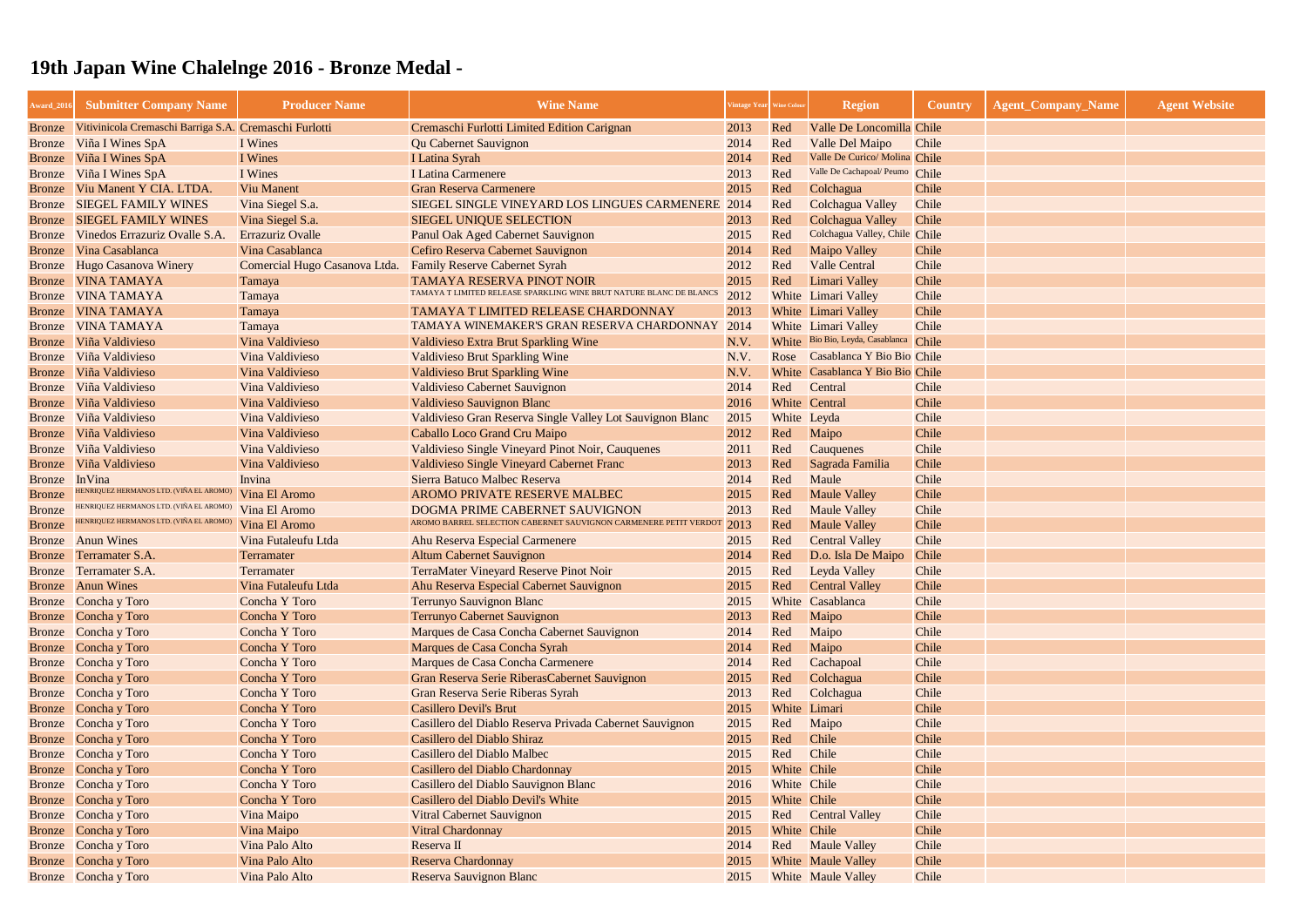| Award_201     | <b>Submitter Company Name</b>                                 | <b>Producer Name</b>        | <b>Wine Name</b>                                      |      | Vintage Year Wine Colour | <b>Region</b>               | <b>Country</b> | <b>Agent_Company_Name</b>                                              | <b>Agent Website</b>             |
|---------------|---------------------------------------------------------------|-----------------------------|-------------------------------------------------------|------|--------------------------|-----------------------------|----------------|------------------------------------------------------------------------|----------------------------------|
|               | Bronze Concha y Toro                                          | Vina Maycas Del Limari      | Quebrada Seca Chardonnay                              | 2014 | White Limari             |                             | Chile          |                                                                        |                                  |
| Bronze        | Concha y Toro                                                 | Vina Maycas Del Limari      | San Julian Pinot Noir                                 | 2014 | Red                      | Limari                      | Chile          |                                                                        |                                  |
| <b>Bronze</b> | Vina y Bodega Estampa                                         | Vina Y Bodega Estampa S.a   | ESTAMPA FINA RESERVA CARMENERE                        | 2014 | Red                      | Colchagua                   | <b>CHILE</b>   |                                                                        |                                  |
| <b>Bronze</b> | Vina y Bodega Estampa                                         | Vina Y Bodega Estampa S.a   | <b>ESTAMPA LACRUZ CARMENERE</b>                       | 2012 | Red                      | Colchagua                   | <b>CHILE</b>   |                                                                        |                                  |
| Bronze        | Luis Felipe Edwards                                           | Luis Felipe Edwards         | <b>CIEN</b> Carignan                                  | 2012 | <b>RED</b>               | Maule                       | Chile          |                                                                        |                                  |
| <b>Bronze</b> | Luis Felipe Edwards                                           | Luis Felipe Edwards         | Reserva Cabernet Sauvignon                            | 2015 | <b>RED</b>               | Colchagua                   | Chile          |                                                                        |                                  |
|               | <b>Bronze</b> Luis Felipe Edwards                             | Luis Felipe Edwards         | <b>Classic Carmenere</b>                              | 2015 | <b>RED</b>               | <b>Valle Central</b>        | Chile          |                                                                        |                                  |
|               | <b>Bronze</b> Luis Felipe Edwards                             | Luis Felipe Edwards         | Gran Reserva Cabernet Sauvignon                       | 2014 | Red                      | Colchagua                   | Chile          |                                                                        |                                  |
| Bronze        | <b>Odfjell Vineyards SA</b>                                   | <b>Odfjell Vineyards</b>    | <b>Armador Estate Selection Carmenere</b>             | 2014 | Red                      | <b>Valle Central</b>        | Chile          |                                                                        |                                  |
| <b>Bronze</b> | Terramater S.A.                                               | Terramater                  | Casa del Sol Exclusivo Para Vinos Yamazaki            | 2015 |                          | White D.o. Valle Central    | Chile          |                                                                        |                                  |
| <b>Bronze</b> | Terramater S.A.                                               | Terramater                  | Premium Vineyard Reserve Sauvignon Blanc              | 2015 |                          | White D.o. Isla De Maipo    | <b>Chile</b>   |                                                                        |                                  |
| <b>Bronze</b> | Terramater S.A.                                               | Terramater                  | <b>Altum Shyraz</b>                                   | 2013 | Red                      | D.o. Isla De Maipo          | Chile          |                                                                        |                                  |
| Bronze        | Viña Valdivieso                                               | Vina Valdivieso             | Single Vineyard La Primavera Field Blend              | 2008 | Red                      |                             | Chile          |                                                                        |                                  |
|               | Bronze Asahi Breweries, Ltd. アサヒビール株式会社 Caliterra             |                             | <b>CALITERRA RESERVA MERLOT</b>                       | 2014 | Red                      | Colchagua Valley            | Chile          | Asahi Breweries, Ltd. アサヒビール株式会社                                       | www.asahibeer.co.jp/enjoy/wine/  |
|               | Bronze Asahi Breweries, Ltd. アサヒビール株式会社 Caliterra             |                             | CALITERRA RESERVA CHARDONNAY                          | 2015 |                          | White Casablanca Valley     | Chile          | Asahi Breweries, Ltd. アサヒビール株式会社                                       | www.asahibeer.co.jp/enjoy/wine/  |
|               | Bronze Asahi Breweries, Ltd. アサヒビール株式会社 Santa Helena          |                             | SANTA HELENA LA PUNTA RESERVA CABERNET SAUVIGNON 2015 |      | Red                      | <b>Central Valley</b>       | Chile          | Asahi Breweries, Ltd. アサヒビール株式会社                                       | www.asahibeer.co.jp/enjoy/wine/  |
|               | Bronze Asahi Breweries, Ltd. アサヒビール株式会社 Santa Helena          |                             | SANTA HELENA LA PUNTA RESERVA CHARDONNAY              | 2015 |                          | <b>White</b> Central Valley | Chile          | Asahi Breweries, Ltd. アサヒビール株式会社                                       | www.asahibeer.co.jp/enjoy/wine/  |
|               | Bronze Asahi Breweries, Ltd. アサヒビール株式会社 Santa Helena          |                             | SANTA HELENA ALPACA CABERNET MERLOT                   | 2015 | Red                      | <b>Central Valley</b>       | Chile          | Asahi Breweries, Ltd. アサヒビール株式会社                                       | www.asahibeer.co.jp/enjoy/wine/  |
|               | Bronze Asahi Breweries, Ltd. アサヒビール株式会社 Santa Helena          |                             | SANTA HELENA ALPACA SAUVIGNON BLANC                   | 2015 |                          | <b>White</b> Central Valley | Chile          | Asahi Breweries, Ltd. アサヒビール株式会社                                       | www.asahibeer.co.jp/enjoy/wine/  |
|               | Bronze Asahi Breweries, Ltd. アサヒビール株式会社 Santa Helena          |                             | <b>SANTA HELENA ALPACA ROSE</b>                       | 2015 |                          | <b>ROSE</b> Central Valley  | Chile          | Asahi Breweries, Ltd. アサヒビール株式会社                                       | www.asahibeer.co.jp/enjoy/wine/  |
|               | Bronze Asahi Breweries, Ltd. アサヒビール株式会社 Arboleda              |                             | ARBOLEDA CABERNET SAUVIGNON                           | 2013 | Red                      | Aconcagua                   | Chile          | Asahi Breweries, Ltd. アサヒビール株式会社                                       | www.asahibeer.co.jp/enjoy/wine/  |
|               | Bronze Asahi Breweries, Ltd. アサヒビール株式会社 Arboleda              |                             | <b>ARBOLEDA PINOT NOIR</b>                            | 2013 | Red                      | Aconcagua                   | Chile          | Asahi Breweries, Ltd. アサヒビール株式会社                                       | www.asahibeer.co.jp/enjoy/wine/  |
|               | Bronze BELLUNA CO., Ltd. International Dept. Vina Maola S.p.a |                             | Las Cenizas Cabernet Sauvignon                        | 2015 | Red                      | Central Vallay              | Chile          | BELLUNA CO., Ltd. International Dept. http://belluna-gourmet.com/wine/ |                                  |
| <b>Bronze</b> | Vina Porta                                                    | Vina Porta                  | <b>Gran Reserva Chardonnay</b>                        | 2015 |                          | White Biob?O                | Chile          | <b>COSTO JAPAN.</b>                                                    |                                  |
|               | Bronze Kikkoman キッコーマン食品株式会社 Cousino Macul                    |                             | Lota                                                  | 2009 | Red                      | <b>Maipo Valley</b>         | Chile          | Kikkoman キッコーマン食品株式会社 http://www.kikkoman.co.jp/                       |                                  |
| Bronze        | Kikkoman キッコーマン食品株式会社 Cousino Macul                           |                             | <b>Finis Terrae</b>                                   | 2011 | Red                      | <b>Maipo Valley</b>         | Chile          | Kikkoman キッコーマン食品株式会社 http://www.kikkoman.co.jp/                       |                                  |
| <b>Bronze</b> | Kikkoman キッコーマン食品株式会社 Cousino Macul                           |                             | Antiguas Reservas Chardonnay                          | 2015 |                          | <b>White Maipo Valley</b>   | Chile          | Kikkoman キッコーマン食品株式会社 http://www.kikkoman.co.jp/                       |                                  |
| Bronze        | Kikkoman キッコーマン食品株式会社 Cousino Macul                           |                             | Antiguas Reservas Cabernet Sauvignon                  | 2013 | Red                      | Maipo Valley                | Chile          | Kikkoman キッコーマン食品株式会社 http://www.kikkoman.co.jp/                       |                                  |
|               | Bronze Kikkoman キッコーマン食品株式会社 Cousino Macul                    |                             | Merlot                                                | 2014 | Red                      | <b>Maipo Valley</b>         | Chile          | Kikkoman キッコーマン食品株式会社 http://www.kikkoman.co.jp/                       |                                  |
|               | Bronze Kikkoman キッコーマン食品株式会社 Cousino Macul                    |                             | Chardonnay                                            | 2015 |                          | White Maipo Valley          | Chile          | Kikkoman キッコーマン食品株式会社 http://www.kikkoman.co.jp/                       |                                  |
|               | Bronze Kikkoman キッコーマン食品株式会社 Cousino Macul                    |                             | <b>Cabernet Sauvignon</b>                             | 2014 | Red                      | <b>Maipo Valley</b>         | Chile          | Kikkoman キッコーマン食品株式会社 http://www.kikkoman.co.jp/                       |                                  |
| Bronze        | Vina Santa Alicia S.A.                                        | Vina Santa Alicia           | Santa Alicia Reserva Pinot Noir                       | 2016 | Red                      | Casablanca                  | Chile          | Kinoshita International                                                | http://www.kinoshita-intl.co.jp/ |
|               | Bronze Vina Santa Alicia S.A.                                 | Vina Santa Alicia           | Santa Alicia Reserva Chardonnay                       | 2015 | White Maipo              |                             | Chile          | Kinoshita International                                                | http://www.kinoshita-intl.co.jp/ |
|               | <b>Bronze</b> Vina Dos Andes                                  | <b>Vina Agustinos</b>       | <b>Agustinos Reserva Chardonnay</b>                   | 2015 |                          | White Biob?O                | Chile          | <b>MARUKAI CORPORATION</b>                                             | http://www.marukai.co.jp/wine/   |
| Bronze        | Mottox Inc                                                    | <b>Clos Des Fous</b>        | Chardonnay Locura 1                                   | 2014 |                          | <b>White</b> Central Valley | Chile          | <b>Mottox Inc</b>                                                      | www.mottox-wine.jp               |
| <b>Bronze</b> | Vina La Rosa                                                  | Vina La Rosa                | Cien y Cerro Carmenere                                | 2015 | Red                      | <b>Cachapoal Valley</b>     | Chile          | Toa Shoji Co Ltd                                                       | http://wine.toashoji.com/        |
| Bronze        | Vina La Rosa                                                  | Vina La Rosa                | La Palma Reserva Cabernet Sauvignon                   | 2014 | Red                      | <b>Cachapoal Valley</b>     | Chile          | Toa Shoji Co Ltd                                                       | http://wine.toashoji.com/        |
| Bronze        | Vina La Rosa                                                  | Vina La Rosa                | La Capitana Cabernet Sauvignon                        | 2014 | Red                      | Cachapoal Valley            | Chile          | Toa Shoji Co Ltd                                                       | http://wine.toashoji.com/        |
| Bronze        | Vina La Rosa                                                  | Vina La Rosa                | La Capitana Carmenere                                 | 2014 | Red                      | Cachapoal Valley            | Chile          | Toa Shoji Co Ltd                                                       | http://wine.toashoji.com/        |
|               | Bronze Vina La Rosa                                           | Vina La Rosa                | Don Reca Cuvee                                        | 2013 | Red                      | Cachapoal Valley            | Chile          | Toa Shoji Co Ltd                                                       | http://wine.toashoji.com/        |
|               | Bronze Vina La Rosa                                           | Vina La Rosa                | La Capitana Estate Grown Barrel Reserve Chardonnay    | 2015 |                          | White Cachapoal Valley      | Chile          | Toa Shoji Co Ltd                                                       | http://wine.toashoji.com/        |
| <b>Bronze</b> | CITIC GUOAN WINE CO., LTD Citic Guoan Wine Co., Ltd           |                             | NIYA WINEMAKER CHARDONNAY DRY WHITE WINE              | 2014 |                          | White Xin Jiang             | China          |                                                                        |                                  |
| Bronze        | Vignobles Jean-Noel Boidron                                   | <b>Jean-Noel Boidron</b>    | <b>Chateau Corbin Michotte</b>                        | 2012 | Red                      | Bordeaux                    | France         |                                                                        |                                  |
| <b>Bronze</b> | Vignobles Jean-Noel Boidron                                   | <b>Jean-Noel Boidron</b>    | <b>Chateau Calon</b>                                  | 2012 | Red                      | Bordeaux                    | France         |                                                                        |                                  |
| Bronze        | Chantovent S.A.                                               | Les Celliers Jean D'alibert | Jean d'Alibert Prestige Chardonnay                    | 2015 |                          | White Languedoc             | France         |                                                                        |                                  |
| <b>Bronze</b> | Chantovent S.A.                                               | Les Celliers Jean D'alibert | Jean d'Alibert Prestige Sauvignon                     | 2015 |                          | White Languedoc             | France         |                                                                        |                                  |
| Bronze        | Chantovent S.A.                                               | Les Celliers Jean D'alibert | Jean d'Alibert Prestige Merlot                        | 2015 | Red                      | Languedoc                   | France         |                                                                        |                                  |
| <b>Bronze</b> | Chantovent S.A.                                               | Les Celliers Jean D'alibert | Jean d'Alibert Prestige Cabernet Sauvignon            | 2015 | Red                      | Languedoc                   | France         |                                                                        |                                  |
| Bronze        | Champagne Collet - COGEVI                                     | <b>Champagne Collet</b>     | <b>MILLESIME 2006</b>                                 | 2006 |                          | White Champagne             | France         |                                                                        |                                  |
|               | <b>Bronze</b> SARL Alain Geoffroy                             | <b>Alain Geoffroy</b>       | <b>CHABLIS PREMIER CRU BEAUROY</b>                    | 2015 |                          | White Burgundy              | France         |                                                                        |                                  |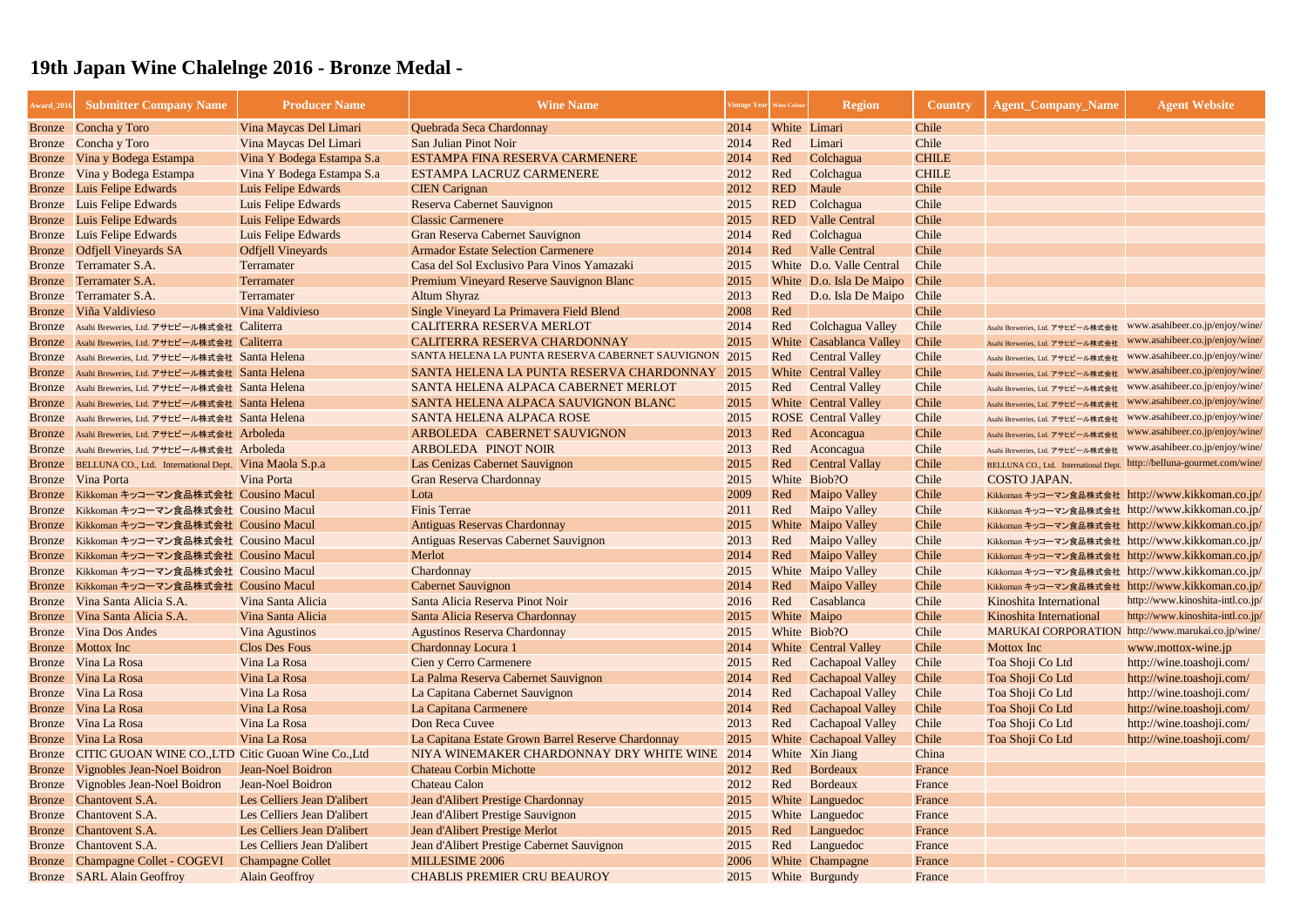| Award_2016    | <b>Submitter Company Name</b>                               | <b>Producer Name</b>              | <b>Wine Name</b>                                                             |           | 'intage Year   Wine Colour | <b>Region</b>                  | <b>Country</b> | <b>Agent_Company_Name</b> | <b>Agent Website</b> |
|---------------|-------------------------------------------------------------|-----------------------------------|------------------------------------------------------------------------------|-----------|----------------------------|--------------------------------|----------------|---------------------------|----------------------|
|               | <b>Bronze</b> SARL Alain Geoffroy                           | <b>Alain Geoffroy</b>             | <b>CHABLIS</b>                                                               | 2015      |                            | White Burgundy                 | France         |                           |                      |
|               | <b>Bronze</b> SARL Alain Geoffroy                           | <b>Alain Geoffroy</b>             | PETIT CHABLIS                                                                | 2015      |                            | White Burgundy                 | France         |                           |                      |
|               | Bronze SA Jean Durup                                        | Domaine Jean Paul Durup           | Chablis 1er Cru fourchaume                                                   | 2014      |                            | White Bourgogne                | France         |                           |                      |
|               | Bronze SA Jean Durup                                        | Domaine Jean Paul Durup           | Chablis 1er Cru Vau de Vey                                                   | 2013      |                            | White Chablis                  | France         |                           |                      |
| <b>Bronze</b> | Champagne J. de Telmont                                     | Champagne J. De Telmont           | <b>Grande Reserve</b>                                                        |           |                            | White Champagne                | France         |                           |                      |
| <b>Bronze</b> | Champagne J. de Telmont                                     | Champagne J. De Telmont           | <b>Grand Rose</b>                                                            |           | Rose                       | Champagne                      | France         |                           |                      |
| Bronze        | <b>Badet Clement</b>                                        | <b>Badet Clement &amp;Co</b>      | <b>Les Jamelles Merlot</b>                                                   | 2015      | Red                        | Pays D'oc                      | France         |                           |                      |
| Bronze        | <b>Badet Clement</b>                                        | <b>Badet Clement &amp;Co</b>      | Les Grands Arbres Vin de France rouge                                        | 2015      | Red                        | France                         | France         |                           |                      |
| Bronze        | Jacquart et Associes Distribution Champagne Montaudon       |                                   | Vintage                                                                      | 2011      |                            | White Champagne                | France         |                           |                      |
| Bronze        | Jacquart et Associes Distribution Champagne Montaudon       |                                   | <b>Grande Rose</b>                                                           | <b>NV</b> |                            | Rose Champagne                 | France         |                           |                      |
|               | Bronze Jacquart et Associes Distribution Champagne Jacquart |                                   | Exra Brut                                                                    | <b>NV</b> |                            | White Champagne                | France         |                           |                      |
| <b>Bronze</b> | Jacquart et Associes Distribution Champagne Jacquart        |                                   | <b>Rose Mosaique</b>                                                         | <b>NV</b> |                            | Rose Champagne                 | France         |                           |                      |
| <b>Bronze</b> | Jacquart et Associes Distribution Champagne Jacquart        |                                   | <b>Brut Mosaique</b>                                                         | <b>NV</b> |                            | White Champagne                | France         |                           |                      |
| <b>Bronze</b> | <b>VIGNERONS DE BUXY</b>                                    | Vignerons De Buxy                 | Bourgogne Cote Chalonnaise Pinot Noir                                        | 2013      | Red                        | Bourgogne                      | France         |                           |                      |
|               | Bronze ADVINI                                               | <b>Chateau Gassier</b>            | Le Pas du Moine                                                              | 2015      | Rose                       | Provence                       | France         |                           |                      |
| Bronze ADVINI |                                                             | Rigal                             | Le Vin Noir                                                                  | 2014      | Red                        | <b>South West</b>              | France         |                           |                      |
| Bronze ADVINI |                                                             | Jeanjean                          | <b>C'est La France</b>                                                       | 2015      | Red                        | Languedoc                      | France         |                           |                      |
| Bronze ADVINI |                                                             | Jeanjean                          | <b>Jenard Cabernet Sauvignon</b>                                             | 2015      | Red                        | Languedoc                      | France         |                           |                      |
|               | Bronze ADVINI                                               | Vignobles Jeanjean                | Causse d'Arboras - La Faille                                                 | 2014      | Red                        | Languedoc                      | France         |                           |                      |
| Bronze ADVINI |                                                             | Vignobles Jeanjean                | <b>FENOUILLET MASOSCHITES</b>                                                | 2014      | Red                        | Languedoc                      | France         |                           |                      |
| Bronze ADVINI |                                                             | Vignobles Jeanjean                | Mas de Lunes                                                                 | 2013      | Red                        | Languedoc                      | France         |                           |                      |
| Bronze ADVINI |                                                             | Domaine Laroche                   | <b>Chablis Saint Martin</b>                                                  | 2015      |                            | White Bourgogne                | France         |                           |                      |
| Bronze ADVINI |                                                             | <b>Antoine Moueix Proprietes</b>  | <b>Chateau Leboscq</b>                                                       | 2012      | Red                        | Bordeaux                       | France         |                           |                      |
| Bronze        | <b>ADVINI</b>                                               | <b>Antoine Moueix Proprietes</b>  | Chateau d'Hanteillan                                                         | 2014      | Red                        | Bordeaux                       | France         |                           |                      |
| Bronze ADVINI |                                                             | <b>Antoine Moueix Proprietes</b>  | <b>Chateau Grand Renom</b>                                                   | 2014      | Red                        | Bordeaux                       | France         |                           |                      |
| <b>Bronze</b> | <b>Champagne Georges Vesselle</b>                           | <b>Champagne Georges Vesselle</b> | <b>Champagne Brut Grand Cru</b>                                              | 2009      |                            | White Champagne Ardenne France |                |                           |                      |
| <b>Bronze</b> | UNION DES VIGNERONS DES COTES DU RHONE                      |                                   | Union Des Vignerons Des Cotes Du Rhone LES DAUPHINS GRANDE RESERVE           | 2015      | Red                        | <b>Vallee Du Rhone</b>         | France         |                           |                      |
| <b>Bronze</b> | UNION DES VIGNERONS DES COTES DU RHONE                      |                                   | Union Des Vignerons Des Cotes Du Rhone CELLIER DES DAUPHINS BALADES EN RHONE | 2015      | Red                        | <b>Vallee Du Rhone</b>         | France         |                           |                      |
| <b>Bronze</b> | <b>Champagne Deutz SA</b>                                   | <b>Champagne Deutz</b>            | <b>William Deutz</b>                                                         | 2006      |                            | White Champagne                | France         |                           |                      |
| <b>Bronze</b> | <b>Champagne Deutz SA</b>                                   | <b>Champagne Deutz</b>            | <b>Deutz Brut Rose</b>                                                       | N.V.      | Rose                       | Champagne                      | France         |                           |                      |
|               | <b>Bronze</b> Vignobles Dugoua                              | <b>Vignobles Dugoua</b>           | Chateau GRAND ABORD GRAVES BLANC                                             | 2015      |                            | <b>White Bordeaux Graves</b>   | France         |                           |                      |
|               | <b>Bronze</b> Lanson International Diffusion                | <b>Champagne Lanson</b>           | <b>Black Label Brut</b>                                                      | <b>NV</b> |                            | White Champagne                | France         |                           |                      |
| Bronze        | <b>Lanson International Diffusion</b>                       | <b>Champagne Lanson</b>           | Extra Age Brut                                                               | <b>NV</b> |                            | White Champagne                | France         |                           |                      |
| Bronze        | <b>Lanson International Diffusion</b>                       | <b>Champagne Chanoine</b>         | <b>Champagne Tsarine Cuvee Premium Brut</b>                                  | <b>NV</b> |                            | White Champagne                | France         |                           |                      |
| <b>Bronze</b> | <b>Lanson International Diffusion</b>                       | <b>Champagne Chanoine</b>         | <b>Champagne Tsarine Brut Premier Cru</b>                                    | <b>NV</b> |                            | White Champagne                | France         |                           |                      |
| <b>Bronze</b> | Champagne Mailly Grand Cru                                  | <b>Champagne Mailly Grand Cru</b> | <b>CHAMPAGNE MAILLY GRAND CRU BRUT RESERVE</b>                               | N.V.      |                            | White Champagne                | France         |                           |                      |
| Bronze        | <b>CHEVAL QUANCARD</b>                                      | Earl Du Meillier                  | <b>CHATEAU DU MEILLIER</b>                                                   | 2015      | Red                        | Bordeaux                       | France         |                           |                      |
| Bronze        | Bardinet S.A.S.                                             | <b>Societe Civile Salvert</b>     | <b>CHATEAU LE CEDRE D'ARTHUS</b>                                             | 2014      | Red                        | Bordeaux                       | France         |                           |                      |
| Bronze        | <b>BBC WINES &amp; SPIRITS</b>                              | <b>Bbc Wines &amp; Spirits</b>    | <b>DE VANNY</b>                                                              | 2015      |                            | White Bordeaux                 | France         |                           |                      |
| <b>Bronze</b> | <b>BBC WINES &amp; SPIRITS</b>                              | <b>Bbc Wines &amp; Spirits</b>    | <b>BALDIK CABERNET SAUIGNON</b>                                              | 2015      | Red                        | Igp Pays D'oc                  | France         |                           |                      |
| <b>Bronze</b> | <b>BBC WINES &amp; SPIRITS</b>                              | <b>Bbc Wines &amp; Spirits</b>    | <b>BALDIK SAUVIGNON BLANC</b>                                                | 2015      |                            | White Igp Pays D'oc            | France         |                           |                      |
| Bronze        | Château Larose Trintaudon S.A. Chateau Larose Trintaudon    |                                   | <b>Chateau Larose Trintaudon</b>                                             | 2014      | Red                        | Bordeaux                       | France         |                           |                      |
| Bronze        | <b>Barton &amp; Guestier</b>                                | <b>Barton &amp; Guestier</b>      | <b>B&amp;G</b> Reserve Chardonnay                                            | 2015      |                            | White Languedoc                | France         |                           |                      |
| <b>Bronze</b> | CAVE LES COTAUX DU RHONE                                    | <b>Cave Les Coteaux Du Rhone</b>  | <b>MAGIE D'UNE TERRE</b>                                                     | 2014      | Red                        | Rhone                          | France         |                           |                      |
| Bronze        | <b>Maison Albert Bichot</b>                                 | <b>Maison Albert Bichot</b>       | Pierre & Remy Gauthier Sauvignon Blanc                                       | 2015      |                            | White South Of France          | France         |                           |                      |
| <b>Bronze</b> | <b>Maison Albert Bichot</b>                                 | <b>Maison Albert Bichot</b>       | Pierre & Remy Gauthier Chardonnay                                            | 2015      |                            | <b>White</b> South Of France   | France         |                           |                      |
| Bronze        | <b>Maison Albert Bichot</b>                                 | <b>Maison Albert Bichot</b>       | Pierre & Remy Gauthier Cabernet Sauvignon                                    | 2015      | Red                        | <b>South Of France</b>         | France         |                           |                      |
| Bronze        | <b>Maison Albert Bichot</b>                                 | <b>Maison Albert Bichot</b>       | <b>BOURGOGNE VIEILLES VIGNES DE PINOT NOIR</b>                               | 2013      | Red                        | Burgundy                       | France         |                           |                      |
| Bronze        | Boisset La Famille des Grands Vins Henri Maire              |                                   | Cremant du Jura                                                              | N.V.      |                            | White Franche-Comte            | France         |                           |                      |
| Bronze        | Boisset La Famille des Grands Vins Bouchard Aine & Fils     |                                   | Bourgogne Hautes-Cotes de Beaune Tastevine                                   | 2014      | Red                        | Bourgogne                      | France         |                           |                      |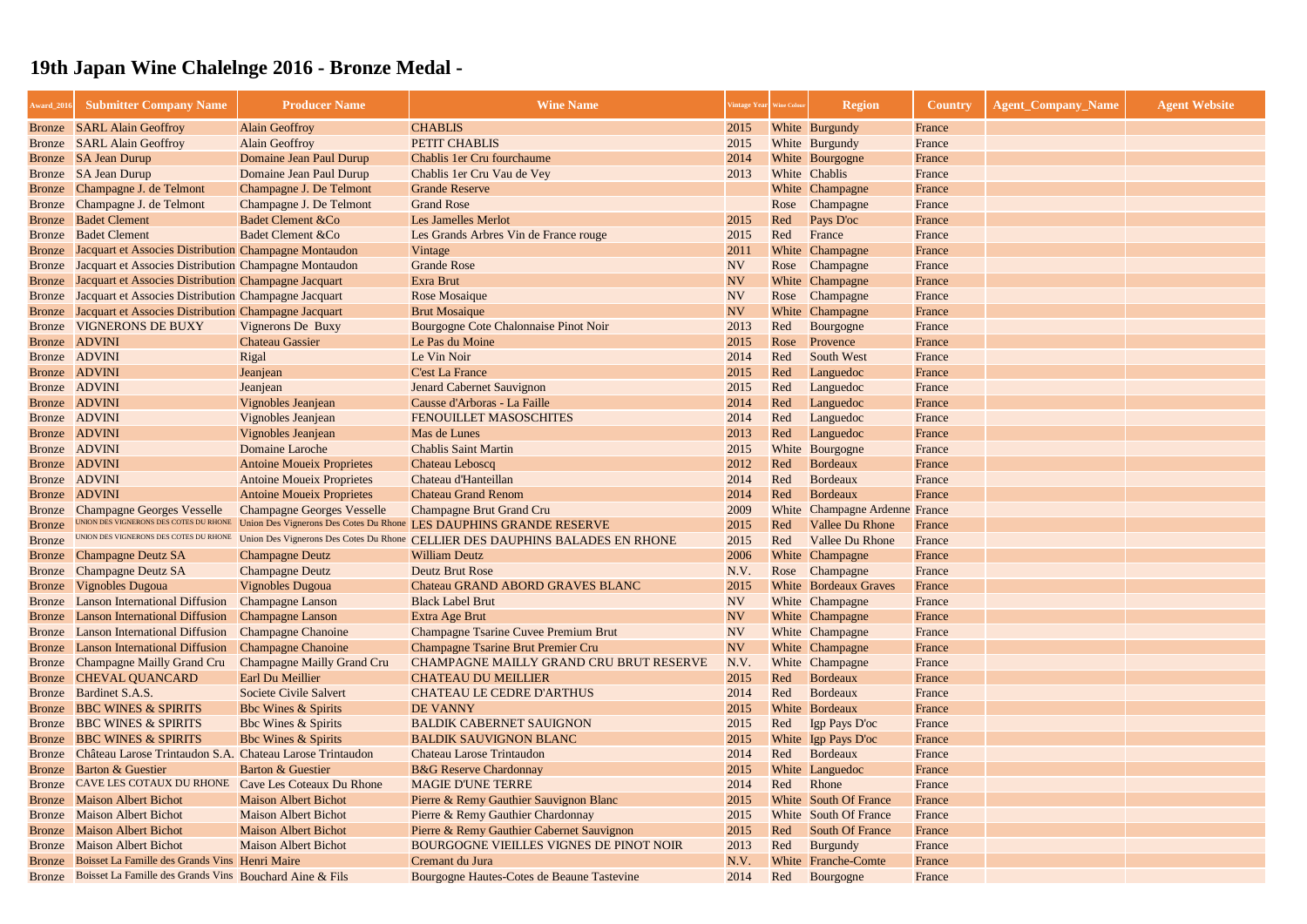| Award_2016              | <b>Submitter Company Name</b>                                | <b>Producer Name</b>                    | <b>Wine Name</b>                                             | Vintage Year Wine Colour |                   | <b>Region</b>                                              | <b>Country</b> | <b>Agent_Company_Name</b>                                              | <b>Agent Website</b>            |
|-------------------------|--------------------------------------------------------------|-----------------------------------------|--------------------------------------------------------------|--------------------------|-------------------|------------------------------------------------------------|----------------|------------------------------------------------------------------------|---------------------------------|
| <b>Bronze</b>           | Boisset La Famille des Grands Vins Louis Bouillot            |                                         | Cremant de Bourgogne - Perle de Vigne                        | N.V.                     |                   | White Bourgogne                                            | France         |                                                                        |                                 |
| <b>Bronze</b>           | Château Doisy-Védrines                                       | Casteja Proprietaire                    | <b>Chateau DOISY-VEDRINES</b>                                | 2013                     |                   | White Sauternes                                            | France         |                                                                        |                                 |
| <b>Bronze</b>           | Boisset La Famille des Grands Vins Fortant                   |                                         | La Grande Nuit - Chardonnay                                  | 2015                     |                   | White Languedoc-Roussillon France                          |                |                                                                        |                                 |
| <b>Bronze</b>           | Boisset La Famille des Grands Vins Fortant De France         |                                         | Terroir des Collines - Merlot                                | 2014                     | Red               | Languedoc-Roussillon France                                |                |                                                                        |                                 |
| <b>Bronze</b>           | <b>PLAIMONT Producteurs</b>                                  | <b>Plaimont Producteurs</b>             | 1907                                                         | 2012                     | Red               | South-West                                                 | France         |                                                                        |                                 |
| Bronze                  | Maison Schroder & Schyler                                    | Schroder & Schyler                      | <b>CHARTRON LA FLEUR</b>                                     | 2014                     |                   | White Bordeaux                                             | France         |                                                                        |                                 |
| Bronze                  | Maison Schroder & Schyler                                    | Schroder & Schyler                      | <b>CHARTRON LA FLEUR</b>                                     | 2012                     | Red               | Bordeaux                                                   | France         |                                                                        |                                 |
| Bronze                  | <b>Maison Albert Bichot</b>                                  | <b>Albert Bichot</b>                    | ROCHEGRES MOULIN-A-VENT Domaine de Rochegres                 | 2014                     | Red               | Beaujolais                                                 | France         |                                                                        |                                 |
| <b>Bronze</b>           | <b>Maison Albert Bichot</b>                                  | <b>Albert Bichot</b>                    | POMMARD CLOS DES URSULINES Domaine du Pavillon               | 2013                     | Red               | Burgundy                                                   | France         |                                                                        |                                 |
| Bronze                  | <b>Maison Albert Bichot</b>                                  | <b>Albert Bichot</b>                    | <b>CHABLIS GRAND CRU LES CLOS Domaine Long Depaquit 2014</b> |                          |                   | White Burgundy                                             | France         |                                                                        |                                 |
| <b>Bronze</b>           | Vidal-Fleury                                                 | Vidal-Fleury                            | <b>COTE-ROTIE BRUNE ET BLONDE</b>                            | 2013                     | Red               | Rhone                                                      | France         |                                                                        |                                 |
| Bronze                  | Vidal-Fleury                                                 | Vidal-Fleury                            | <b>CROZES-HERMITAGE</b>                                      | 2012                     | Red               | Rhone                                                      | France         |                                                                        |                                 |
| Bronze                  | Vidal-Fleury                                                 | Vidal-Fleury                            | <b>MUSCAT DE BEAUMES DE VENISE</b>                           | 2014                     |                   | White Rhone                                                | France         |                                                                        |                                 |
| Bronze                  | Les Vins Georges Duboeuf                                     | <b>Vins Georges Duboeuf</b>             | <b>POUILLY FUISSE</b>                                        | 2012                     |                   | White Bourgogne                                            | France         |                                                                        |                                 |
| Bronze                  | Paul Jaboulet Aîné                                           | Paul Jaboulet Aîné                      | <b>COTES DU RHONE JOEL ROBUCHON</b>                          | 2014                     | Red               | <b>Rhone Valley</b>                                        | France         |                                                                        |                                 |
| Bronze                  | Paul Jaboulet Aîné                                           | Paul Jaboulet Aîné                      | VIN DE FRANCE SAUVIGNON JOEL ROBUCHON                        | 2015                     |                   | <b>White</b> Rhone Valley                                  | France         |                                                                        |                                 |
|                         | Bronze ADVINI                                                | Ogier                                   | Heriatges Cotes du Rhone                                     | 2015                     | Red               | <b>Rhone Valley</b>                                        | France         |                                                                        |                                 |
| Bronze                  | <b>ADVINI</b>                                                | <b>Chateau Beaulieu</b>                 | <b>Chateau Beaulieu Cuvee Provencale</b>                     | 2015                     | Rose              | Provence                                                   | France         |                                                                        |                                 |
| <b>Bronze</b>           | Paul Jaboulet Aîné                                           | <b>Paul Jaboulet Aine</b>               | <b>CROZES HERMITAGE LES JALETS</b>                           | 2015                     |                   | White Rhone Valley                                         | France         |                                                                        |                                 |
| Bronze                  | Paul Jaboulet Aîné                                           | <b>Paul Jaboulet Aine</b>               | <b>CROZES HERMITAGE LES JALETS</b>                           | 2014                     | Red               | <b>Rhone Valley</b>                                        | France         |                                                                        |                                 |
|                         | Bronze Paul Jaboulet Aîné                                    | <b>Paul Jaboulet Aine</b>               | <b>GIGONDAS PIERRE AIGUILLE</b>                              | 2014                     | Red               | <b>Rhone Valley</b>                                        | France         |                                                                        |                                 |
| <b>Bronze</b>           | Paul Jaboulet Aîné                                           | <b>Paul Jaboulet Aine</b>               | <b>CHATEAUNEUF DU PAPE LES CEDRES</b>                        | 2010                     | Red               | <b>Rhone Valley</b>                                        | France         |                                                                        |                                 |
| <b>Bronze</b>           | <b>Les Domaines Paul Mas</b>                                 | Prima Perla                             | Prima Perla Chardonnay                                       | 2015                     |                   | White Languedoc Roussillon                                 | France         |                                                                        |                                 |
| Bronze                  | <b>Les Vins Georges Duboeuf</b>                              | <b>Vins Georges Duboeuf</b>             | <b>BEAUJOLAIS</b>                                            | 2014                     | Red               | Beaujolais                                                 | France         |                                                                        |                                 |
|                         | <b>Bronze</b> Les Vins Georges Duboeuf                       | <b>Vins Georges Duboeuf</b>             | <b>ST AMOUR</b>                                              | 2015                     | Red               | Beaujolais                                                 | France         |                                                                        |                                 |
| Bronze                  | <b>Les Vins Georges Duboeuf</b>                              | <b>Vins Georges Duboeuf</b>             | <b>FLEURIE</b>                                               | 2015                     | Red               | <b>Beaujolais</b>                                          | France         |                                                                        |                                 |
| Bronze                  | <b>Les Vins Georges Duboeuf</b>                              | <b>Vins Georges Duboeuf</b>             | <b>MOULIN A VENT</b>                                         | 2015                     | Red               | Beaujolais                                                 | France         |                                                                        |                                 |
| Bronze                  | <b>SCA Chateau de Belcier</b>                                | <b>Sca Chateau De Belcier</b>           | <b>CHATEAU DE MONRECUEIL</b>                                 | 2014                     | Red               | Bordeaux                                                   | France         |                                                                        |                                 |
| Bronze                  | <b>Les Domaines Paul Mas</b>                                 | Paul Mas                                | Paul Mas Prima Perla Cremant de Limoux Rose                  | 2015                     | Rose              | Languedoc Roussillon France                                |                |                                                                        |                                 |
| Bronze                  | <b>Les Domaines Paul Mas</b>                                 | <b>Mas Des Tannes</b>                   | Mas des Tannes Reserve Rouge                                 | 2015                     | Red               | <b>Languedoc Roussillon France</b>                         |                |                                                                        |                                 |
|                         | <b>Bronze</b> Les Domaines Paul Mas                          | <b>Paul Valmont</b>                     | Vignes de Paul Valmont Rouge Fruite                          | 2015                     | Red               | Languedoc Roussillon France                                |                |                                                                        |                                 |
| Bronze                  | <b>Les Domaines Paul Mas</b>                                 | <b>Chateau Paul Mas</b>                 | <b>Chateau Paul Mas - Clos des Meres</b>                     | 2015                     | Red               | Languedoc Roussillon France                                |                |                                                                        |                                 |
| Bronze                  | <b>Les Domaines Paul Mas</b>                                 | Les Tannes En Occitanie                 | Les Tannes en Occitanie Merlot                               | 2015                     | Red               | Languedoc Roussillon France                                |                |                                                                        |                                 |
| Bronze                  | <b>Les Domaines Paul Mas</b>                                 | Les Tannes En Occitanie                 | Les Tannes en Occitanie Chardonnay                           | 2015                     |                   | White Languedoc Roussillon France                          |                |                                                                        |                                 |
| Bronze                  | Les Vins Georges Duboeuf                                     | <b>Vins Georges Duboeuf</b>             | <b>MACON VILLAGES</b>                                        | 2015                     |                   | White Maconnais                                            | <b>FRANCE</b>  |                                                                        |                                 |
| <b>Bronze</b>           | Les Domaines Paul Mas                                        | La Forge Estate                         | La Forge Estate Syrah                                        | 2015                     | Red               | <b>Languedoc Roussillon France</b>                         |                |                                                                        |                                 |
| <b>Bronze</b>           | <b>Les Domaines Paul Mas</b><br><b>Les Domaines Paul Mas</b> | <b>Domaine Astruc</b><br>Domaine Astruc | dA Syrah classique<br><b>IIIB</b> Auromon Blanc              | 2015<br>2015             | Red               | Languedoc Roussillon France<br>Languedoc Roussillon France |                |                                                                        |                                 |
| <b>Bronze</b>           | <b>Les Domaines Paul Mas</b>                                 | <b>Domaine Astruc</b>                   | dA Limoux Blanc                                              | 2015                     |                   | Languedoc Roussillon France                                |                |                                                                        |                                 |
| <b>Bronze</b>           | <b>Les Domaines Paul Mas</b>                                 | <b>Vinus</b>                            | Vinus Classique - Chardonnay                                 | 2015                     |                   | Languedoc Roussillon France                                |                |                                                                        |                                 |
| Bronze<br><b>Bronze</b> | <b>Les Domaines Paul Mas</b>                                 | <b>Domaine Astruc</b>                   | <b>IIIB</b> Auromon rouge                                    | 2015                     |                   | Languedoc Roussillon France                                |                |                                                                        |                                 |
| <b>Bronze</b>           | SCEA DOMAINE DE LA CABANNE SNZ-CHATEAU LA FAVIERE            | <b>Chateau La Faviere</b>               | <b>Chateau LA FAVIERE</b>                                    | 2011                     | Red               | Gironde                                                    | France         | Asahi Breweries, Ltd. アサヒビール株式会社 WWW.mottox-wine.jp                    |                                 |
|                         | Asahi Breweries, Ltd. アサヒビール株式会社 Remy Pannier                |                                         | <b>BOUQUET D'OR ROSE</b>                                     |                          | <b>ROSE</b> Loire |                                                            | France         | Asahi Breweries, Ltd. アサヒビール株式会社 WWW.asahibeer.co.jp/enjoy/wine/       |                                 |
| <b>Bronze</b><br>Bronze | Asahi Breweries, Ltd. アサヒビール株式会社 Nicolas Perrin              |                                         | NICOLAS PERRIN COTES DU RHONE BLANC                          | 2014                     |                   | White Rhone                                                | France         | Asahi Breweries, Ltd. アサヒビール株式会社                                       | www.asahibeer.co.jp/enjoy/wine/ |
| <b>Bronze</b>           | BELLUNA CO., Ltd. International Dept. Qwi                    |                                         | <b>Bijou Brillant Merlot</b>                                 | 2015                     | Red               | Languedoc                                                  | France         | BELLUNA CO., Ltd. International Dept. http://belluna-gourmet.com/wine/ |                                 |
|                         | Bronze BELLUNA CO., Ltd. International Dept. Qwi             |                                         | <b>Bijou Brillant Reserve Minervois</b>                      | 2011                     | Red               | Languedoc                                                  | France         | BELLUNA CO., Ltd. International Dept. http://belluna-gourmet.com/wine/ |                                 |
|                         | <b>Bronze</b> Delas Freres                                   | <b>Delas Freres</b>                     | Hermitage Rouge Domaine des Tourettes                        | 2012                     | Red               | Rhone                                                      | France         | FIC wine (エフ・アイ・シー・ワイン) www.ficwine.com                                |                                 |
|                         | <b>Bronze</b> Delas Freres                                   | <b>Delas Freres</b>                     | Crozes Hermitage Rouge Domaine des Grands Chemins            | 2013                     | Red               | Rhone                                                      | France         | FIC wine (エフ・アイ・シー・ワイン) www.ficwine.com                                |                                 |
|                         | <b>Bronze</b> Delas Freres                                   | <b>Delas Freres</b>                     | Hermitage Rouge Les Bessards                                 | 2013                     | Red               | Rhone                                                      | France         | FIC wine (エフ・アイ・シー・ワイン) www.ficwine.com                                |                                 |
|                         | <b>Bronze</b> Delas Freres                                   | <b>Delas Freres</b>                     | Cote Rotie Rouge La Landonne                                 | 2013                     | Red               | Rhone                                                      | France         | FIC wine (エフ・アイ・シー・ワイン) www.ficwine.com                                |                                 |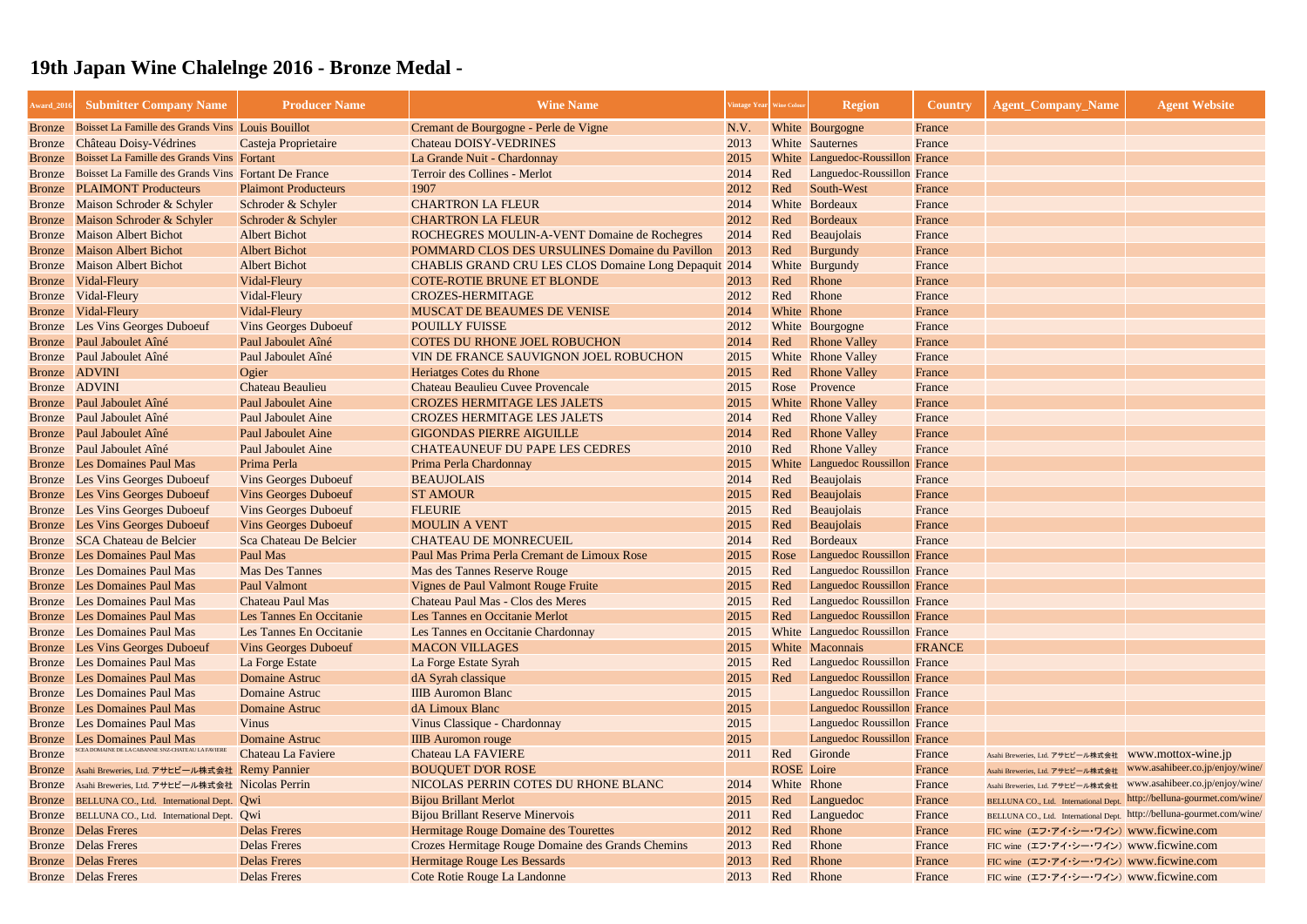| Award_2016    | <b>Submitter Company Name</b>                                 | <b>Producer Name</b>                                                          | <b>Wine Name</b>                                                      | /intage Year   Wine Colou |       | <b>Region</b>                      | <b>Country</b> | <b>Agent_Company_Name</b>                             | <b>Agent Website</b>                    |
|---------------|---------------------------------------------------------------|-------------------------------------------------------------------------------|-----------------------------------------------------------------------|---------------------------|-------|------------------------------------|----------------|-------------------------------------------------------|-----------------------------------------|
|               | <b>Bronze</b> Freixenet Japan                                 |                                                                               | <b>CHAMPAGNE BRUT ROSE HENRI ABELE</b>                                | <b>NV</b>                 | Rose  | Champagne                          | France         | Freixenet Japan Inc.                                  | http://www.freixenet.co.jp/menu.html    |
| Bronze        | <b>Freixenet Japan</b>                                        |                                                                               | <b>CHAMPAGNE Sourire de Reims Brut</b>                                | 2007                      | White | Champagne                          | France         | Freixenet Japan Inc.                                  | http://www.freixenet.co.jp/menu.html    |
| <b>Bronze</b> | <b>Freixenet Japan</b>                                        |                                                                               | <b>CHATEAU GUADET PLAISANCE</b>                                       | 2014                      | red   | <b>Bordeaux</b>                    | France         | Freixenet Japan Inc.                                  | http://www.freixenet.co.jp/menu.html    |
| Bronze        | <b>GCF Japan</b>                                              | Calvet                                                                        | SELECTION DES PRINCES BORDEAUX ROUGE                                  | 2014                      | Red   | <b>Bordeaux</b>                    | France         | <b>GCF Japan</b>                                      | http://www.gcfplanet.com/en/Home-2.html |
| <b>Bronze</b> | <b>GCF Japan</b>                                              | Calvet                                                                        | CALVET RESERVE ORGANIC BORDEAUX ROUGE                                 | 2014                      | Red   | Bordeaux                           | France         | <b>GCF Japan</b>                                      | http://www.gcfplanet.com/en/Home-2.htm  |
| <b>Bronze</b> | Kikkoman キッコーマン食品株式会社 Drouet Freres                           |                                                                               | Muscadet-Sevre et Maine Sur Lie La Sancive                            | 2014                      | White | Muscadet-Sevre Et Maine            | France         | Kikkoman キッコーマン食品株式会社 http://www.kikkoman.co.jp/      |                                         |
| <b>Bronze</b> | Kikkoman キッコーマン食品株式会社 Borie Manoux                            |                                                                               | Le Parc                                                               | 2011                      | Red   | Medoc                              | France         | Kikkoman キッコーマン食品株式会社 http://www.kikkoman.co.jp/      |                                         |
| <b>Bronze</b> | Kikkoman キッコーマン食品株式会社 Borie Manoux                            |                                                                               | Beau Rivage Rouge Premium                                             | 2013                      | Red   | Bordeaux                           | France         | Kikkoman キッコーマン食品株式会社 http://www.kikkoman.co.jp/      |                                         |
| <b>Bronze</b> | <b>Mikuni Wines</b>                                           | <b>Domaine Alain Brumont</b>                                                  | <b>Gascogne Rose</b>                                                  | 2015                      |       | <b>ROSE</b> Sud -Ouest             | France         | <b>Mikuni Wines</b>                                   | www.mikuniwine.co.jp                    |
| Bronze        | <b>Mikuni Wines</b>                                           | <b>Domaine Alain Brumont</b>                                                  | Cirus Madiran                                                         | 2011                      | Red   | Sud -Ouest                         | France         | <b>Mikuni Wines</b>                                   | www.mikuniwine.co.jp                    |
| <b>Bronze</b> | <b>Mikuni Wines</b>                                           | <b>Maison Joseph Drouhin</b>                                                  | <b>LAFORET Bourgogne Chardonnay</b>                                   | 2014                      |       | White Bourgogne                    | France         | <b>Mikuni Wines</b>                                   | www.mikuniwine.co.jp                    |
| <b>Bronze</b> | <b>Mikuni Wines</b>                                           | <b>Maison Joseph Drouhin</b>                                                  | Chablis                                                               | 2014                      |       | White Bourgogne                    | France         | <b>Mikuni Wines</b>                                   | www.mikuniwine.co.jp                    |
| Bronze        | Mottox Inc                                                    | <b>Domaines Paul Mas</b>                                                      | <b>Ile La Forge Chardonnay</b>                                        | 2015                      |       | White Languedoc-Roussillon France  |                | <b>Mottox Inc</b>                                     | www.mottox-wine.jp                      |
|               | Bronze Mottox Inc                                             | <b>Domaines Paul Mas</b>                                                      | <b>Ile La Forge Merlot</b>                                            | 2015                      | Red   | Languedoc-Roussillon France        |                | <b>Mottox Inc</b>                                     | www.mottox-wine.jp                      |
| Bronze        | Mottox Inc                                                    | <b>Domaines Paul Mas</b>                                                      | Ile La Forge Syrah                                                    | 2015                      | Red   | <b>Languedoc-Roussillon France</b> |                | <b>Mottox</b> Inc                                     | www.mottox-wine.jp                      |
| Bronze        | Mottox Inc                                                    | <b>Domaines Paul Mas</b>                                                      | Les Tannes en Occitanie Sauvignon Blanc                               | 2015                      |       | White Languedoc-Roussillon France  |                | <b>Mottox Inc</b>                                     | www.mottox-wine.jp                      |
| Bronze        | Mottox Inc                                                    | <b>Domaines Paul Mas</b>                                                      | Les Tannes en Occitanie Cabernet Sauvignon                            | 2015                      | Red   | Languedoc-Roussillon France        |                | <b>Mottox</b> Inc                                     | www.mottox-wine.jp                      |
| <b>Bronze</b> | Mottox Inc                                                    | <b>Domaines Paul Mas</b>                                                      | <b>Arrogant Frog Classic Syrah Viognier</b>                           | 2015                      | Red   | Languedoc-Roussillon France        |                | <b>Mottox Inc</b>                                     | www.mottox-wine.jp                      |
| <b>Bronze</b> | <b>Mottox</b> Inc                                             | <b>Boutinot Ltd.</b>                                                          | Bellefontaine Pays d'Oc Rouge                                         | 2014                      | Red   | Languedoc-Roussillon France        |                | <b>Mottox Inc</b>                                     | www.mottox-wine.jp                      |
| <b>Bronze</b> |                                                               | Champagne Beaumont Des Crayères Champagne Beaumont Des Crayeres NOSTALGIE     |                                                                       | 2004                      |       | White Champagne                    | France         | Mottox Inc.                                           | www.mottox-wine.jp                      |
| <b>Bronze</b> |                                                               | Champagne Beaumont Des Crayères Champagne Beaumont Des Crayeres GRAND NECTAR  |                                                                       | <b>NV</b>                 |       | White Champagne                    | France         | Mottox Inc.                                           | www.mottox-wine.jp                      |
| <b>Bronze</b> |                                                               | Champagne Beaumont Des Crayères Champagne Beaumont Des Crayeres FLEUR DE ROSE |                                                                       | 2008                      | Rose  | Champagne                          | France         | Mottox Inc.                                           | www.mottox-wine.jp                      |
| <b>Bronze</b> | <b>DOMAINE DE NALYS</b>                                       | <b>Domaine De Nalys</b>                                                       | <b>CUVEE CLASSIQUE</b>                                                | 2015                      |       | <b>White</b> Rhone Valley          | France         | <b>ORVEAUX</b> Inc.                                   | www.orveaux.co.jp/                      |
| <b>Bronze</b> | UNION DES VIGNERONS DES COTES DU RHONE                        |                                                                               | Union Des Vignerons Des Cotes Du Rhone MA FERMETTE CABERNET SAUVIGNON | 2015                      | Red   | <b>Vallee Du Rhone</b>             | France         | TAKASE BUSSAN CO., LTD http://www.takasebussan.co.jp/ |                                         |
| <b>Bronze</b> | UNION DES VIGNERONS DES COTES DU RHONE                        | Union Des Vignerons Des Cotes Du Rhone TASSEE MAISON                          |                                                                       | 2015                      | Red   | <b>Vallee Du Rhone</b>             | France         | TAKASE BUSSAN CO., LTD http://www.takasebussan.co.jp/ |                                         |
| <b>Bronze</b> | <b>BADAGONI LLC</b>                                           | Badagoni Georgia                                                              | <b>TSINANADLI</b>                                                     | 2014                      |       | White Kakheti                      | Georgia        |                                                       |                                         |
| <b>Bronze</b> | <b>BADAGONI LLC</b>                                           | Badagoni Georgia                                                              | <b>MAESTRO SAPERAVI</b>                                               | 2014                      | Red   | Kakheti                            | Georgia        |                                                       |                                         |
| <b>Bronze</b> | <b>BADAGONI LLC</b>                                           | Badagoni Georgia                                                              | <b>BADAGONI BRUT</b>                                                  | 2014                      |       | White Kakheti                      | Georgia        |                                                       |                                         |
| <b>Bronze</b> | BELLUNA CO., Ltd. International Dept.                         | Einig-Zenzen Gmbh & Co. Kg                                                    | "Josef Friederich" WeiBer Burgunder Classic Rheinhessen               | 2014                      |       | White Rheinhessen                  | Germany        | BELLUNA CO., Ltd. International Dept.                 | http://belluna-gourmet.com/wine/        |
| <b>Bronze</b> | <b>Mottox</b> Inc                                             | Kir-Yianni                                                                    | Kali Riza                                                             | 2014                      | Red   | <b>Northern Greece</b>             | Greece         | Mottox Inc                                            | www.mottox-wine.jp                      |
|               | Bronze Nostimia Co Ltd                                        | Lafazanis                                                                     | Malaguzia                                                             | 2015                      |       | White Peloponesse                  | Greece         | Nostimia Co Ltd                                       | www.nostimia.com                        |
|               | Bronze Nostimia Co Ltd                                        | <b>Avantis Estate</b>                                                         | Dolphins Santorini                                                    | 2014                      |       | White Cyclades                     | Greece         | Nostimia Co Ltd                                       | www.nostimia.com                        |
| <b>Bronze</b> | Nostimia Co Ltd                                               | <b>Avantis Estate</b>                                                         | Mavrokoudoura                                                         | 2011                      | Red   | <b>Central Greece</b>              | Greece         | Nostimia Co Ltd                                       | www.nostimia.com                        |
| Bronze        | Nostimia Co Ltd                                               | Papagiannakos Estate                                                          | Savatiano vareli                                                      | 2013                      |       | <b>White</b> Central Greece        | Greece         | Nostimia Co Ltd                                       | www.nostimia.com                        |
| <b>Bronze</b> | Nostimia Co Ltd                                               | Papagiannakos Estate                                                          | Savatiano Papagiannakos Old vines                                     | 2015                      |       | <b>White</b> Central Greece        | Greece         | Nostimia Co Ltd                                       | www.nostimia.com                        |
| Bronze        | Nostimia Co Ltd                                               | <b>Estate Theodorakakos</b>                                                   | Mavroudi                                                              | 2007                      | Red   | Lakonia                            | Greece         | Nostimia Co Ltd                                       | www.nostimia.com                        |
| Bronze        | Nostimia Co Ltd                                               | <b>Estate Theodorakakos</b>                                                   | Kidonitsa                                                             | 2015                      |       | White Lakonia                      | Greece         | Nostimia Co Ltd                                       | www.nostimia.com                        |
| <b>Bronze</b> | Nostimia Co Ltd                                               | <b>George Gavalas</b>                                                         | Nykteri                                                               | 2014                      |       | White Cyclades                     | Greece         | Nostimia Co Ltd                                       | www.nostimia.com                        |
|               | Bronze Nostimia Co Ltd                                        | <b>George Gavalas</b>                                                         | Santorini                                                             | 2015                      |       | White Cyclades                     | Greece         | Nostimia Co Ltd                                       | www.nostimia.com                        |
| Bronze        | Vins d'Olive                                                  | <b>Bizios Estate</b>                                                          | Nemea                                                                 | 2010                      | Red   | Nemea                              | Greece         | Vins d'Olive                                          | www.vinsdolive.com                      |
| Bronze        | Csányi Pincészet Zrt.                                         | Csanyi Pinceszet Zrt.                                                         | Chateau Teleki Villanyi Merlot                                        | 2012                      | Red   | Villany                            | Hungary        |                                                       |                                         |
| Bronze        | Santero Fratelli e C IVASS Spa Santero S.p.a.                 |                                                                               | <b>ASTI DEGLI ANGELI SANTERO</b>                                      | N.V.                      |       | White Piedmont                     | Italy          |                                                       |                                         |
| Bronze        | Santero Fratelli e C IVASS Spa Santero S.p.a.                 |                                                                               | PINOT ROSE VINO SPUMANTE BRUT                                         | N.V.                      | Rose  | Piedmont                           | Italy          |                                                       |                                         |
| <b>Bronze</b> | Santero Fratelli e C IVASS Spa I.v.a.s.s. S.p.a               |                                                                               | 958 SANTERO MOSCATO & PESCA                                           | N.V.                      |       | White Piedmont                     | Italy          |                                                       |                                         |
| <b>Bronze</b> | Cantine Sardus Pater Soc. Coop. Agricola Cantine Sardus Pater |                                                                               | <b>LUGORE</b>                                                         | 2015                      |       | White Sardinia                     | Italy          |                                                       |                                         |
| Bronze        | Cantine Sardus Pater Soc. Coop. Agricola                      | <b>Cantine Sardus Pater</b>                                                   | <b>NUR</b>                                                            | 2013                      | Red   | Sardinia                           | Italy          |                                                       |                                         |
| <b>Bronze</b> | Cantine Sardus Pater Soc. Coop. Agricola                      | <b>Cantine Sardus Pater</b>                                                   | <b>IS ARENAS</b>                                                      | 2011                      | Red   | Sardinia                           | Italy          |                                                       |                                         |
| Bronze        | <b>Etike International Srl</b>                                | <b>Etike International Srl</b>                                                | Orgoglio Chianti DOCG                                                 | 2015                      | Red   | Toscana                            | Italy          |                                                       |                                         |
| Bronze        | <b>Etike International Srl</b>                                | <b>Etike International Srl</b>                                                | Amami Negroamaro Puglia IGP                                           | 2015                      | Red   | Puglia                             | Italy          |                                                       |                                         |
|               | Bronze Etike International Srl                                | <b>Etike International Srl</b>                                                | Luna Passante Nero D'Avola IGP Terre Siciliane                        | 2015                      | Red   | Sicily                             | Italy          |                                                       |                                         |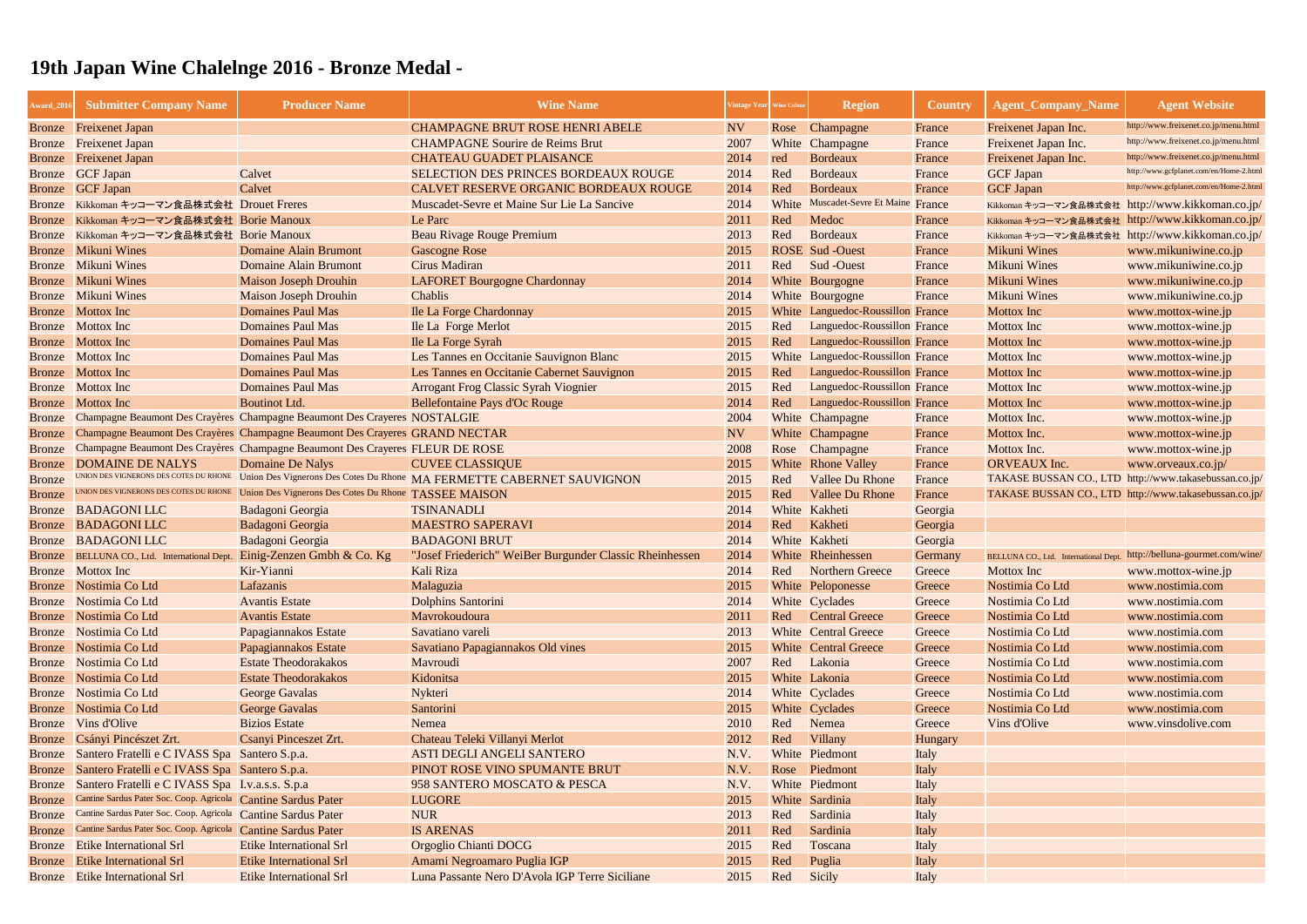| Award_2016    | <b>Submitter Company Name</b>                                                | <b>Producer Name</b>             | <b>Wine Name</b>                                                                     | 'intage Year   Wine Colou |              | <b>Region</b>                     | <b>Country</b> | <b>Agent_Company_Name</b> | <b>Agent Website</b> |
|---------------|------------------------------------------------------------------------------|----------------------------------|--------------------------------------------------------------------------------------|---------------------------|--------------|-----------------------------------|----------------|---------------------------|----------------------|
|               | Bronze Caruso & Minini                                                       | Caruso & Minini                  | Cutaja Nero d'Avola Riserva                                                          | 2013                      | Red          | Sicily                            | Italy          |                           |                      |
| Bronze        | Caruso & Minini                                                              | Caruso & Minini                  | Parva Res Nero d'Avola                                                               | 2015                      | Red          | Sicily                            | Italy          |                           |                      |
| Bronze        | Velenosi Vini                                                                | Velenosi Srl                     | BRECCIAROLO GOLD ROSSO PICENO DOC SUPERIORE                                          | 2014                      | Red          | Marche                            | Italy          |                           |                      |
| <b>Bronze</b> | Velenosi Vini                                                                | Velenosi Srl                     | LACRIMA DI MORRO D'ALBA QUERCIANTICA                                                 | 2015                      | Red          | Marche                            | Italy          |                           |                      |
| <b>Bronze</b> | Velenosi Vini                                                                | Velenosi Srl                     | LUDI OFFIDA ROSSO DOCG                                                               | 2012                      | Red          | Marche                            | Italy          |                           |                      |
| Bronze        | Velenosi Vini                                                                | Velenosi Srl                     | ROGGIO DEL FILARE, ROSSO PICENO DOC SUPERIORE                                        | 2012                      | Red          | Marche                            | Italy          |                           |                      |
|               | <b>Bronze</b> Farnese Vini srl                                               | Vigneti Zabu                     | Il Passo Nerello Mascalese - Nero D'Avola Terre Siciliane IGT 2015                   |                           | Red          | Sicily                            | Italy          |                           |                      |
|               | Bronze Farnese Vini srl                                                      | Vesevo                           | Vesevo Beneventano Falanghina IGT                                                    | 2015                      |              | White Campania                    | Italy          |                           |                      |
|               | Bronze Farnese Vini srl                                                      | Vesevo                           | Vesevo Taurasi DOCG                                                                  | 2009                      | Red          | Campania                          | Italy          |                           |                      |
| <b>Bronze</b> | Farnese Vini srl                                                             | <b>Farnese Vini</b>              | Gran Cuvee ROSE Swarovski                                                            | N.V.                      | Rose         | Basilicata                        | Italy          |                           |                      |
| <b>Bronze</b> | Farnese Vini srl                                                             | <b>Farnese Vini</b>              | <b>EDIZIONE CINQUE AUTOCTONI 16</b>                                                  | N.V.                      | Red          | Abruzzo                           | Italy          |                           |                      |
| <b>Bronze</b> | <b>VILLA DEGLI OLMI SPA</b>                                                  | Villa Degli Olmi Spa             | PROSECCO DOC SPUMANTE EXTRA DRY                                                      | N.V.                      |              | White Veneto                      | Italy          |                           |                      |
| <b>Bronze</b> | <b>VILLA DEGLI OLMI SPA</b>                                                  | Villa Degli Olmi Spa             | PRIMITIVO SALENTO IGT - BAGLIO AL SOLE                                               | 2013                      | Red          | Puglia                            | Italy          |                           |                      |
| <b>Bronze</b> | <b>COTTINI SPA</b>                                                           | Cottini Spa                      | LA SOGARA - VALPOLICELLA DOC                                                         | 2014                      | Red          | Veneto                            | Italy          |                           |                      |
| Bronze        | <b>COTTINI SPA</b>                                                           | Cottini Spa                      | LA SOGARA - BARDOLINO DOC CHIARETTO                                                  | 2015                      | Rose         | Venet                             | Italy          |                           |                      |
| <b>Bronze</b> | <b>COTTINI SPA</b>                                                           | Cottini Spa                      | LA SOGARA - Corvina GARDA DOC                                                        | 2015                      | Red          | Veneto                            | Italy          |                           |                      |
| <b>Bronze</b> | <b>COTTINI SPA</b>                                                           | Cottini Spa                      | LA SOGARA - SOAVE DOC                                                                | 2015                      | White Venet  |                                   | Italy          |                           |                      |
| <b>Bronze</b> | <b>COTTINI SPA</b>                                                           | Cottini Spa                      | VILLA ANNABERTA - JAIRO ROSETO                                                       | 2015                      | Rose         | Veneto                            | Italy          |                           |                      |
| <b>Bronze</b> | <b>COTTINI SPA</b>                                                           | Cottini Spa                      | VILLA ANNABERTA - CANAJA BIANCO DEL VENETO IGT                                       | 2015                      |              | White Veneto                      | Italy          |                           |                      |
| Bronze        | <b>COTTINI SPA</b>                                                           | Cottini Spa                      | VILLA ANNABERTA - RIPASSO DOC SUPERIORE                                              | 2014                      | Red          | Veneto                            | Italy          |                           |                      |
| <b>Bronze</b> | CODICE CITRA Consorzio Cooperatve Riunite d Abruzzo sc                       | Codice Citra                     | Palio Pecorino Terre di Chieti IGP                                                   | 2015                      |              | White Abruzzo                     | Italy          |                           |                      |
| <b>Bronze</b> | CODICE CITRA Consorzio Cooperatve Riunite d Abruzzo sc                       | Codice Citra                     | Ferzo Passerina Superiore Abruzzo DOP                                                | 2015                      |              | White Abruzzo                     | Italy          |                           |                      |
| <b>Bronze</b> | CODICE CITRA Consorzio Cooperatve Riunite d Abruzzo so                       | Codice Citra                     | Bisanzio Trebbiano D'Abruzzo DOP                                                     | 2015                      |              | White Abruzzo                     | Italy          |                           |                      |
| <b>Bronze</b> | CODICE CITRA Consorzio Cooperatve Riunite d Abruzzo sc                       | Codice Citra                     | Ferzo Montepulciano D'Abruzzo DOP                                                    | 2014                      | Red          | Abruzzo                           | Italy          |                           |                      |
| <b>Bronze</b> | CODICE CITRA Consorzio Cooperatve Riunite d Abruzzo s                        | Codice Citra                     | Laus Vitae Montepulciano D'Abruzzo DOP                                               | 2009                      | Red          | Abruzzo                           | Italy          |                           |                      |
| <b>Bronze</b> | CODICE CITRA Consorzio Cooperatve Riunite d Abruzzo :                        | Codice Citra                     | Ferzo Cococciola Abruzzo Superiore DOP                                               | 2015                      |              | White Abruzzo                     | Italy          |                           |                      |
| Bronze        | Cantine San Marzano                                                          | O.s.m.                           | Domodo Trebbiano d'Abruzzo DOP                                                       | 2015                      |              | White Abruzzo                     | Italy          |                           |                      |
| Bronze        | AZIENDA PIANCANELLI DI SILVIO LAIOLO<br>CASA E. DI MIRAFIORE & FONTANAFREDDA |                                  | Az. Vit. Piancanelli Di Silvio Laiolo BARBERA D'ASTI DOCG FILARI DELLE FRAGOLE       | 2014                      | Red          | Piemonte                          | Italy          |                           |                      |
| <b>Bronze</b> |                                                                              | Fontanafredda                    | Serralunga Barolo DOCG                                                               | 2012                      | Red          | Piedmont                          | Italy          |                           |                      |
| Bronze        | Anna Spinato Azienda Vinicola Anna Spinato                                   |                                  | Sauvignon                                                                            | 2015                      | White Friuli |                                   | Italy          |                           |                      |
|               | Bronze Santa Sofia srl                                                       | Santa Sofia                      | Amarone della Valpolicella DOCG Classico                                             | 2011                      | Red          | Veneto                            | Italy          |                           |                      |
|               | Bronze CAVIRO SCA<br>Bronze CAVIRO SCA                                       | Caviro<br>Caviro                 | ROMIO - Romagna DOC Sangiovese Superiore<br>ROMIO - Nero D'Avola Terre Siciliane IGT | 2014<br>2015              | Red<br>Red   | Emilia Romagna<br><b>Sicily</b>   | Italy          |                           |                      |
|               | Bronze CAVIRO SCA                                                            | Caviro                           | ROMIO - Montepulciano D'Abruzzo DOC                                                  |                           | Red          | Abruzzo                           | Italy          |                           |                      |
|               | Bronze CAVIRO SCA                                                            | Caviro                           | <b>ROMIO</b> - Pinot Grigio Friuli Grave DOC                                         | 2015<br>2015              |              | White Friuli Venezia Giulia Italy | Italy          |                           |                      |
|               | Bronze CAVIRO SCA                                                            | Caviro                           | ROMIO - Sauvignon Friuli Grave DOC                                                   | 2015                      |              | White Friuli Venezia Giulia Italy |                |                           |                      |
|               | <b>Bronze</b> CAVIRO SCA                                                     | Caviro                           | TAVERNELLO - Trebbiano Chardonnay Rubicone IGT                                       | 2015                      |              | White Emilia Romagna              | Italy          |                           |                      |
|               | Bronze CAVIRO SCA                                                            | Caviro                           | <b>TAVERNELLO - Sangiovese Rubicone IGT</b>                                          | 2015                      | Red          | Emilia Romagna                    | Italy          |                           |                      |
|               | Bronze CAVIRO SCA                                                            | Caviro                           | <b>TERRE FORTI - Montepulciano D'Abruzzo DOC</b>                                     | 2015                      | Red          | Abruzzo                           | Italy          |                           |                      |
|               | Bronze CAVIRO SCA                                                            | Caviro                           | DUCA DEL VALENTINO - Spumante D'Italia Bianco Dry                                    | <b>NV</b>                 |              | White Emilia Romagna              | Italy          |                           |                      |
| <b>Bronze</b> | <b>CAVIRO SCA</b>                                                            | Caviro                           | TAVERNELLO - Syrah Terre Siciliane IGT Organic                                       | 2015                      | Red          | <b>Sicily</b>                     | Italy          |                           |                      |
| <b>Bronze</b> | Bisol Vitivinicoltori in Valdobbiadene Bisol                                 |                                  | Jeio Brut                                                                            | N.V.                      | White        | Valdobbiadene Prosecco Superiore  | Italy          |                           |                      |
| Bronze        | Bisol Vitivinicoltori in Valdobbiadene Bisol                                 |                                  | Vigneti del Fol                                                                      | 2015                      | White        | Valdobbiadene Prosecco Superiore  | Italy          |                           |                      |
| Bronze        | Gerardo Cesari SPA                                                           | Cesari                           | Amarone della Valpolicella Classico                                                  | 2012                      | Red          | Veneto                            | Italy          |                           |                      |
| <b>Bronze</b> | Gerardo Cesari SPA                                                           | Cesari                           | Valpolicella Ripasso Bosan Superiore                                                 | 2013                      | Red          | Veneto                            | Italy          |                           |                      |
| <b>Bronze</b> | Gerardo Cesari SPA                                                           | Salvalai                         | Amarone della Valpolicella Classico                                                  | 2012                      | Red          | Veneto                            | Italy          |                           |                      |
| <b>Bronze</b> | Gerardo Cesari SPA                                                           | Salvalai                         | Valpolicella Ripasso Monile Superiore                                                | 2014                      | Red          | Veneto                            | Italy          |                           |                      |
|               | Bronze Kellerei Kaltern                                                      | Kellerei Kaltern - Caldaro       | <b>Alto Adige Chardonnay</b>                                                         | 2015                      |              | White Alto Adige                  | Italy          |                           |                      |
| Bronze        | Kellerei Kaltern                                                             | Kellerei Kaltern - Caldaro       | <b>Alto Adige Sauvignon</b>                                                          | 2015                      |              | White Alto Adige                  | Italy          |                           |                      |
| Bronze        | CANTINA BEATO BARTOLOMEO DA BREGANZE                                         | <b>Beato Bartolomeo Breganze</b> | <b>Cabernet Superiore</b>                                                            | 2014                      | Red          | Breganze                          | Italy          |                           |                      |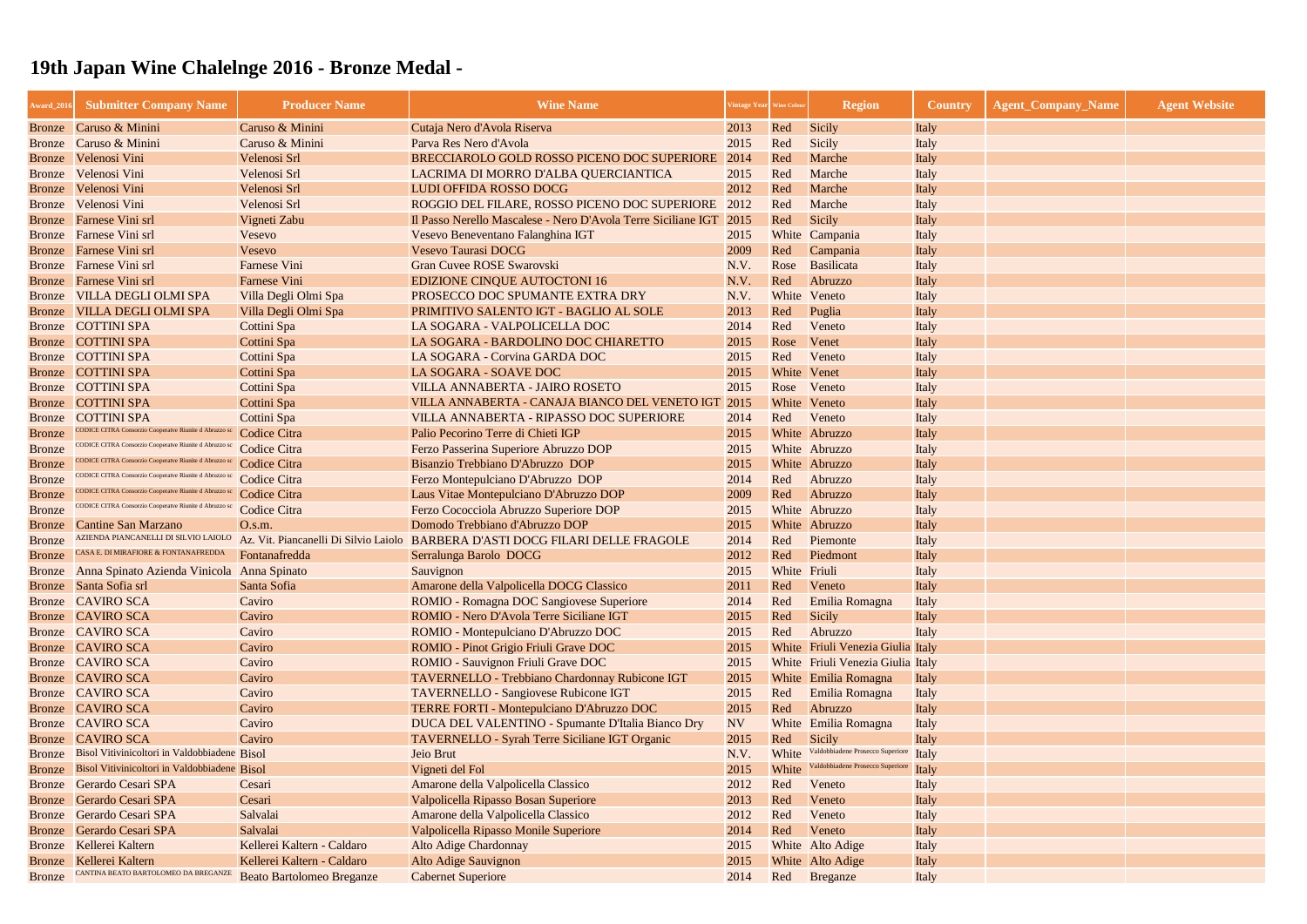| <b>Award_2016</b> | <b>Submitter Company Name</b>                                       | <b>Producer Name</b>                                                                       | <b>Wine Name</b>                                                                                     | Vintage Year   Wine Color |              | <b>Region</b>        | <b>Country</b> | <b>Agent_Company_Name</b>                      | <b>Agent Website</b>             |
|-------------------|---------------------------------------------------------------------|--------------------------------------------------------------------------------------------|------------------------------------------------------------------------------------------------------|---------------------------|--------------|----------------------|----------------|------------------------------------------------|----------------------------------|
|                   |                                                                     | Bronze Casa Vinicola Natale Verga SPA Casa Vinicola Natale Verga Spa                       | Vino Biologico Nero D'Avola Terre Siciliane ORGANIC                                                  |                           | Red          |                      | Italy          |                                                |                                  |
|                   |                                                                     | Bronze Casa Vinicola Natale Verga SPA Casa Vinicola Natale Verga Spa                       | <b>GRILLO Terre Siciliane</b>                                                                        |                           | White        |                      | Italy          |                                                |                                  |
| <b>Bronze</b>     | Casa Vinicola Botter                                                | Lapilli                                                                                    | Fiano di Avellino DOCG                                                                               | 2015                      |              | White Campania       | Italy          |                                                |                                  |
| <b>Bronze</b>     | <b>Casa Vinicola Botter</b>                                         | Divici                                                                                     | Prosecco DOC Spumante Bio                                                                            | <b>NV</b>                 | White        | Veneto               | Italy          |                                                |                                  |
| <b>Bronze</b>     | Casa Vinicola Botter                                                | <b>Torre Rracina</b>                                                                       | Nero D'Avola IGT Terre Siciliane                                                                     | 2015                      | Red          | <b>Sicily</b>        | Italy          |                                                |                                  |
| Bronze            | <b>Casa Vinicola Botter</b>                                         | <b>Antico Fuoco</b>                                                                        | Salice Salentino DOC                                                                                 | 2015                      | Red          | Puglia               | Italy          |                                                |                                  |
| Bronze            | Zonin1821                                                           | Castelao D'albola                                                                          | <b>CHIANTI CLASSICO DOCG RISERVA</b>                                                                 | 2012                      | Red          | Toscana              | Italy          | Asahi Breweries, Ltd. アサヒビール株式会社               | www.asahibeer.co.jp/enjoy/wine/  |
|                   | Bronze Zonin1821                                                    | Castelao D'albola                                                                          | <b>CHIANTI CLASSICO DOCG</b>                                                                         | 2013                      | Red          | Toscana              | Italy          | Asahi Breweries, Ltd. アサヒビール株式会社               | www.asahibeer.co.jp/enjoy/wine/  |
| Bronze            | Zonin1821                                                           | Zonin                                                                                      | PINOT GRIGIO REGIONS                                                                                 | 2015                      |              | White Veneto         | Italy          | Asahi Breweries, Ltd. アサヒビール株式会社               | www.asahibeer.co.jp/enjoy/wine/  |
| Bronze            | Asahi Breweries, Ltd. アサヒビール株式会社 Gancia                             |                                                                                            | <b>GANCIA BRUT SPUMANTE</b>                                                                          | <b>NV</b>                 | White        |                      | Italy          | Asahi Breweries, Ltd. アサヒビール株式会社               | www.asahibeer.co.jp/enjoy/wine/  |
|                   | Bronze Asahi Breweries, Ltd. アサヒビール株式会社 Poliziano                   |                                                                                            | POLIZIANO CHIANTI COLLI SNESI                                                                        | 2014                      | Red          | Chianti              | Italy          | Asahi Breweries, Ltd. アサヒビール株式会社               | www.asahibeer.co.jp/enjoy/wine/  |
| <b>Bronze</b>     | <b>Atsuyama Holdings</b>                                            | Caruso & Minini                                                                            | Tinazzi Feudo di Santa Croce Alea Malvasia Bianca                                                    | 2015                      |              | White Salento Puglia | Italy          | <b>Atsuyama Holdings</b>                       |                                  |
| Bronze            | <b>Atsuyama Holdings</b>                                            | Tinazzi                                                                                    | <b>Campo Delle Rose</b>                                                                              | 2015                      | Rose         | Veneto               | Italy          | <b>Atsuyama Holdings</b>                       |                                  |
|                   | Bronze Atsuyama Holdings                                            | Tinazzi                                                                                    | Valdobbiadene Prosecco Superiore                                                                     | 2012                      |              | White Veneto         | Italy          | <b>Atsuyama Holdings</b>                       |                                  |
|                   | Bronze BELLUNA CO., Ltd. International Dept.                        | Cevico                                                                                     | Esarca Cuvee Brut エザルカ・キュヴェブリュット                                                                     | <b>NV</b>                 |              | White Emilia Romania | Italy          | BELLUNA CO., Ltd. International Dept.          | http://belluna-gourmet.com/wine/ |
|                   | Bronze BELLUNA CO., Ltd. International Dept.                        | Salvadori                                                                                  | Chianti Duca di Pasquale キャンティ・ドゥカ・ディ・パスケール                                                          | 2015                      | Red          | Toscana              | Italy          | BELLUNA CO., Ltd. International Dept.          | http://belluna-gourmet.com/wine/ |
|                   | Bronze E. & J. Gallo Winery                                         | La Marca                                                                                   | La Marca Prosecco                                                                                    | N.V                       | White Vento  |                      | Italy          | E. & J. Gallo Winery                           | www.gallo.com/jp/                |
|                   | Bronze Carpenè Malvolti S.P.A.                                      | 1868 Extra Dry                                                                             | 1868 Extra Dry DOCG                                                                                  | 2015                      |              | White Veneto         | Italy          | <b>Foodliner Limited</b>                       | www.foodliner.co.jp/             |
| Bronze            | Carpenè Malvolti S.P.A.                                             | 1868 Cartizze                                                                              | 1868 Cartizze DOCG                                                                                   | 2014                      |              | White Veneto         | Italy          | <b>Foodliner Limited</b>                       | www.foodliner.co.jp/             |
| Bronze            | <b>Terre Cortesi Moncaro</b>                                        | Moncaro                                                                                    | LE VELE Verdicchio dei Castelli di Jesi DOC Classico                                                 | 2015                      |              | White Marche         | Italy          | <b>IIDA CO., LTD</b>                           | www.iidawine.com/                |
|                   | Bronze Kikkoman キッコーマン食品株式会社 Valdo Spumanti Srl                     |                                                                                            | Marca Oro                                                                                            | <b>NV</b>                 |              | White Valdobbiadene  | Italy          | Kikkoman キッコーマン食品株式会社                          | http://www.kikkoman.co.jp/       |
|                   | <b>Bronze</b> Mottox Inc                                            | San Marzano Vini S.p.a.                                                                    | Il Pumo Sauvignon Malvasia                                                                           | 2015                      | White Puglia |                      | Italy          | <b>Mottox</b> Inc                              | www.mottox-wine.jp               |
|                   | <b>Bronze</b> Mottox Inc                                            | Casa Vinicola Sartori Spa                                                                  | Soave Organic                                                                                        | 2015                      |              | White Veneto         | Italy          | <b>Mottox Inc</b>                              | www.mottox-wine.jp               |
|                   | <b>Bronze</b> Mottox Inc                                            | Azienda Agricola F.lli Grati                                                               | Rosso di Toscana CAVALIERE                                                                           | 2014                      | Red          | Toscana              | Italy          | <b>Mottox</b> Inc                              | www.mottox-wine.jp               |
|                   | <b>Bronze</b> Mottox Inc                                            | Azienda Agricola F.lli Grati                                                               | <b>Chianti CAVALIERE</b>                                                                             | 2014                      | Red          | Toscana              | Italy          | <b>Mottox Inc</b>                              | www.mottox-wine.jp               |
|                   | <b>Bronze</b> Mottox Inc                                            | Azienda Agricola Conti Zecca                                                               | Donna Marzia Aglianico                                                                               | 2014                      | Red          | Puglia               | Italy          | <b>Mottox</b> Inc                              | www.mottox-wine.jp               |
| Bronze            | Zonin1821                                                           | Masseria Altemura                                                                          | <b>SASSEO</b>                                                                                        | 2014                      | Red          | Puglia               | Italy          | <b>TI TRADING CO LTD</b>                       | http://www.ti-trd.com            |
| Bronze            | Zonin1821                                                           | Rocca Di Montemassi                                                                        | <b>SASSABRUNA</b>                                                                                    | 2013                      | Red          | Toscana              | Italy          | <b>TI TRADING CO LTD</b>                       | http://www.ti-trd.com            |
| Bronze            | Zonin1821                                                           | Feudio Principi Di Butera                                                                  | NERO D'AVOLA SICILIA DOC                                                                             | 2014                      | Red          | Sicilia              | Italy          | <b>TI TRADING CO LTD</b>                       | http://www.ti-trd.com            |
| <b>Bronze</b>     |                                                                     | Cantina di Castelnuovo del Garda SCA Cantina Di Castelnuovo Del Garda CUSTOZA DOC CA'VEGAR |                                                                                                      | 2015                      | White        | Veneto               | Italy          | <b>VINTNERS INC.</b>                           | http://www.vintners.co.jp/       |
|                   |                                                                     |                                                                                            | Bronze ALPS WINE Company Limited Alps Wine Co., Ltd. アルプスワイン株式会社 Platinum Collection Muscat Bailey-A | 2013                      | Red          | Yamanashi            | Japan          | ALPS WINE Company Limited www.wine.or.jp/alps/ |                                  |
|                   | Bronze Asahi Breweries, Ltd. アサヒビール株式会社 Sainte Neige Wine Co., Ltd. |                                                                                            | SAINTE NEIGE EXCELLENTE KAMINOYAMA WATANABE CABERNET SAUVIGNON $2014$                                |                           | Red          | Yamagata             | Japan          | Asahi Breweries, Ltd. アサヒビール株式会社               | www.asahibeer.co.jp/enjoy/wine/  |
|                   | Bronze Asahi Breweries, Ltd. アサヒビール株式会社 Sainte Neige Wine Co., Ltd. |                                                                                            | SAINTE NEIGE EXCELLENTE KAMINOYAMA NARASAKI MERLOT 2013                                              |                           | Red          | Yamagata             | Japan          | Asahi Breweries, Ltd. アサヒビール株式会社               | www.asahibeer.co.jp/enjoy/wine/  |
|                   | Bronze Asahi Breweries, Ltd. アサヒビール株式会社 Sainte Neige Wine Co., Ltd. |                                                                                            | SAINTE NEIGE EXCELLENTE KAMINOYAMA NARASAKI MERLOT 2014                                              |                           | Red          | Yamagata             | Japan          | Asahi Breweries, Ltd. アサヒビール株式会社               | www.asahibeer.co.jp/enjoy/wine/  |
|                   | Bronze Asahi Breweries, Ltd. アサヒビール株式会社 Sainte Neige Wine Co., Ltd. |                                                                                            | SAINTE NEIGE EXCELLENTE KAMINOYAMA SATAKE CHARDONNAY 2015                                            |                           |              | White Yamagata       | Japan          | Asahi Breweries, Ltd. アサヒビール株式会社               | www.asahibeer.co.jp/enjoy/wine/  |
|                   | Bronze Asahi Breweries, Ltd. アサヒビール株式会社 Sainte Neige Wine Co., Ltd. |                                                                                            | SAINTE NEIGE EXCELLENTE MAKIOKA KURASHINA CHARDONNAY 2015                                            |                           |              | White Yamagata       | Japan          | Asahi Breweries, Ltd. アサヒビール株式会社               | www.asahibeer.co.jp/enjoy/wine/  |
|                   | Bronze Asahi Breweries, Ltd. アサヒビール株式会社 Sainte Neige Wine Co., Ltd. |                                                                                            | SAINTE NEIGE EXCELLENTE KAMINOYAMA CABERNET SAUVIGNON NV                                             |                           | Red          | Yamagata             | Japan          | Asahi Breweries, Ltd. アサヒビール株式会社               | www.asahibeer.co.jp/enjoy/wine/  |
|                   | Bronze Asahi Breweries, Ltd. アサヒビール株式会社 Sainte Neige Wine Co., Ltd. |                                                                                            | SAINTE NEIGE EXCELLENTE KAMINOYAMA? MERLOT NV                                                        |                           | Red          | Yamagata             | Japan          | Asahi Breweries, Ltd. アサヒビール株式会社               | www.asahibeer.co.jp/enjoy/wine/  |
|                   | Bronze Asahi Breweries, Ltd. アサヒビール株式会社 Sainte Neige Wine Co., Ltd. |                                                                                            | SAINTE NEIGE EXCELLENTE KAMINOYAMA CHARDONNAY NV                                                     |                           |              | White Yamagata       | Japan          | Asahi Breweries, Ltd. アサヒビール株式会社               | www.asahibeer.co.jp/enjoy/wine/  |
|                   | Bronze Asahi Breweries, Ltd. アサヒビール株式会社 Sainte Neige Wine Co., Ltd. |                                                                                            | SAINTE NEIGE EXCELLENTE KAMINOYAMA SPARKLING 2013                                                    |                           |              | White Yamagata       | Japan          | Asahi Breweries, Ltd. アサヒビール株式会社               | www.asahibeer.co.jp/enjoy/wine/  |
|                   | Bronze Asahi Breweries, Ltd. アサヒビール株式会社 Sainte Neige Wine Co., Ltd. |                                                                                            | SAINTE NEIGE EXCELLENTE KAMINOYAMA SPARKLING ROSE 2014                                               |                           |              | ROSE Yamagata        | Japan          | Asahi Breweries, Ltd. アサヒビール株式会社               | www.asahibeer.co.jp/enjoy/wine/  |
| Bronze            | Chateau Katsunuma co., Ltd.                                         |                                                                                            | Chateau Katsunuma Co.,Ltd. 株式会社シャトー勝沼 Sparkling Rose 2015 Harvest スパークリング ロゼ 2015年収穫 2015            |                           |              | Rose Yamanashi       | Japan          | Chateau Katsunuma co., Ltd. chateauk.co.jp     |                                  |
| <b>Bronze</b>     | Chateraise BELLE FORET Winery CO., Ltd                              |                                                                                            | Charaise Balk Foot Winery Co.,Lai #ま会社シャトレーゼルフォークイナリー ねまつイナリー Domaine Chateraise Koshu ドメーヌシャトレーゼ甲州  | 2015                      |              | White Yamanashi      | Japan          | Chateraise BELLE FORET Winery CO., Ltd         | www.chateraise.co.jp             |
| Bronze            |                                                                     |                                                                                            | Chuo Budoshu Co., Ltd. (Grace Wine) 中央葡萄酒株式会社 Grace Wine Co., Ltd. Grace Kayagatake White グレイス茅ヶ岳 白  | 2015                      |              | White Yamanashi      | Japan          | Chuo Budoshu Co., Ltd. (Grace Wine)            | www.grace-wine.com               |
| Bronze            | <b>EDEL WEIN Co Ltd</b>                                             |                                                                                            | Edel Wein Co.,Ltd. 株式会社エーデルワイン SILVER NIGHT HARVEST RIESLING LION シルバーナイトハーヘストリースリング・リオン             | 2015                      | White Iwate  |                      | Japan          | <b>EDEL WEIN Co Ltd</b>                        | www.edelwein.co.jp               |
| Bronze            | <b>EDEL WEIN Co Ltd</b>                                             |                                                                                            | Edel Wein Co.,Ltd. 株式会社エーデルワイン SATUSKIGANAGE BUDOEN WHITE 五月長根葡萄園 白 2015                             |                           | White Iwate  |                      | Japan          | <b>EDEL WEIN Co Ltd</b>                        | www.edelwein.co.jp               |
| <b>Bronze</b>     | <b>EDEL WEIN Co Ltd</b>                                             |                                                                                            | Edel Wein Co.,Ltd. 株式会社エーデルワイン HAYACHINE SEELE MERLOT TARUJUKUSEI ハヤチネゼーレメルロー 樽熟成 2013               |                           | Red          | Iwate                | Japan          | <b>EDEL WEIN Co Ltd</b>                        | www.edelwein.co.jp               |
| Bronze            | <b>EDEL WEIN Co Ltd</b>                                             |                                                                                            | Edel Wein Co.,Ltd. 株式会社エーデルワイン SILVER MERLOT シルバーメルロー                                                | 2013                      | Red          | Iwate                | Japan          | <b>EDEL WEIN Co Ltd</b>                        | www.edelwein.co.jp               |
| <b>Bronze</b>     | <b>EDEL WEIN Co Ltd</b>                                             |                                                                                            | Edel Wein Co.,Ltd. 株式会社エーデルワイン SILVER SHIWA MERLOT シルバー 紫波メルロー                                       | 2012                      | Red          | Iwate                | Japan          | <b>EDEL WEIN Co Ltd</b>                        | www.edelwein.co.jp               |
|                   | Bronze EDEL WEIN Co Ltd                                             |                                                                                            | Edel Wein Co.,Ltd. 株式会社エーデルワイン SILVER SHIWA MERLOT シルバー 紫波メルロー                                       | 2013                      | Red          | Iwate                | Japan          | <b>EDEL WEIN Co Ltd</b>                        | www.edelwein.co.jp               |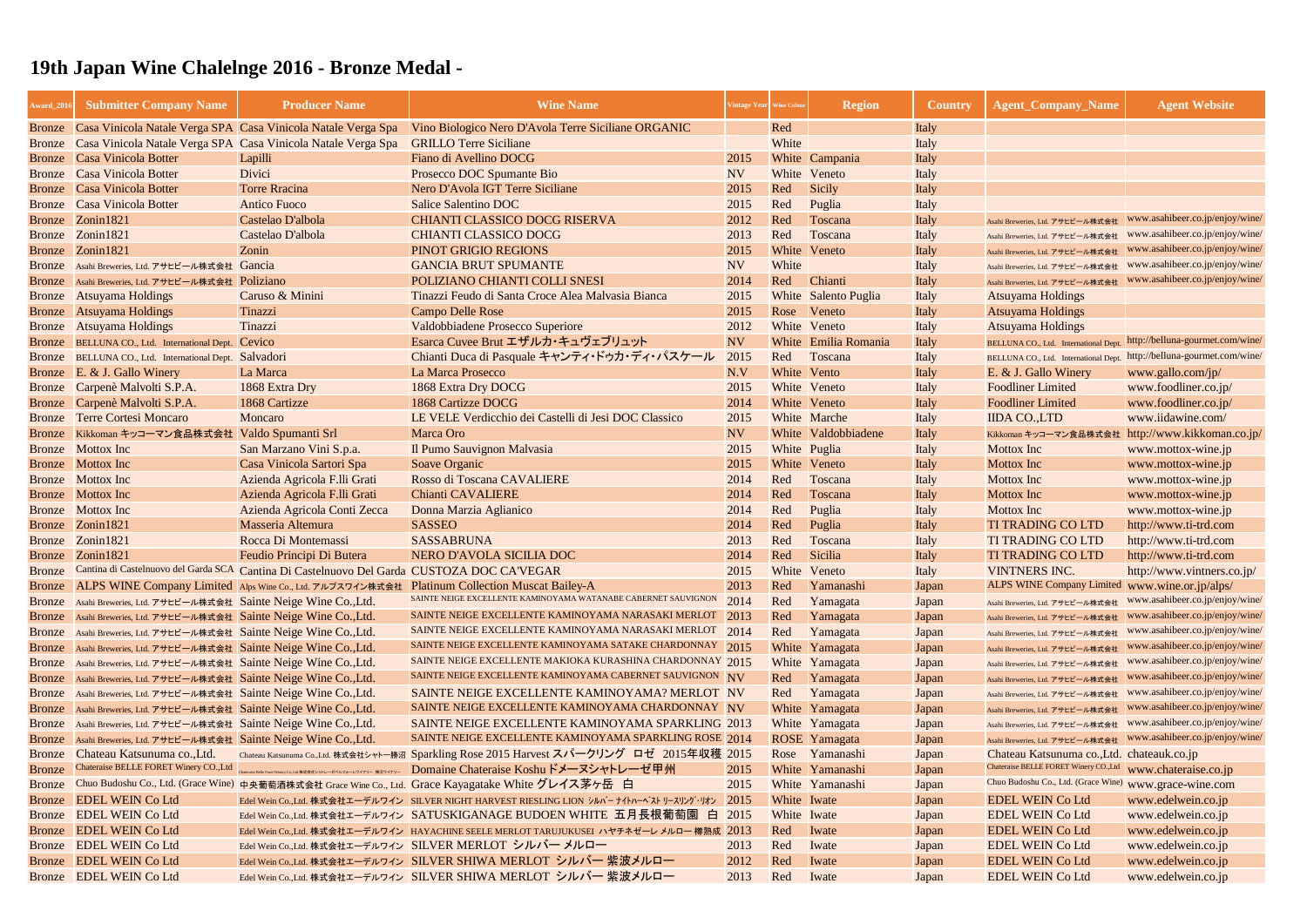| <b>Award_2010</b> | <b>Submitter Company Name</b>                                      | <b>Producer Name</b>                                                  | <b>Wine Name</b>                                                                                                                          |                 | Vintage Year Wine Colour | <b>Region</b>                   | <b>Country</b> | <b>Agent_Company_Name</b>                                                                    | <b>Agent Website</b>            |
|-------------------|--------------------------------------------------------------------|-----------------------------------------------------------------------|-------------------------------------------------------------------------------------------------------------------------------------------|-----------------|--------------------------|---------------------------------|----------------|----------------------------------------------------------------------------------------------|---------------------------------|
|                   | Bronze EDEL WEIN Co Ltd                                            |                                                                       | Edel Wein Co.,Ltd. 株式会社エーデルワイン SILVER CABERNET FRANC シルバー カベルネ・フラン                                                                        | 2012            | Red                      | Iwate                           | Japan          | <b>EDEL WEIN Co Ltd</b>                                                                      | www.edelwein.co.jp              |
|                   | Bronze EDEL WEIN Co Ltd                                            |                                                                       | Edel Wein Co.,Ltd. 株式会社エーデルワイン SILVER CABERNET FRANC シルバー カベルネ・フラン                                                                        | 2013            | Red                      | Iwate                           | Japan          | <b>EDEL WEIN Co Ltd</b>                                                                      | www.edelwein.co.jp              |
| <b>Bronze</b>     |                                                                    |                                                                       | Haramo Wine 原茂ワイン株式会社 原茂ワイン株式会社 Haramo Wine Haramo koshu Sur Lie ハラモ甲州シュールリー                                                              | 2015            |                          | White Yamanashi                 | Japan          | Haramo Wine 原茂ワイン株式会社 www.haramo.com                                                         |                                 |
| <b>Bronze</b>     | Hiroshima Miyoshi Winery Co. LTD. Hiroshima Miyoshi Winery         |                                                                       | TOMOE Muscat Bailey A Blush マスカット・ベーリーA ブラッシュ                                                                                             | 2015            | Red                      | Hiroshima                       | Japan          | Hiroshima Miyoshi Winery Co. LTD.                                                            | http://www.miyoshi-winery.co.jp |
| <b>Bronze</b>     | Hiroshima Miyoshi Winery Co. LTD. Hiroshima Miyoshi Winery         |                                                                       | <b>TOMOE Semillon Cryo-Extraction</b>                                                                                                     | <b>NV</b>       |                          | White Hiroshima                 | Japan          | Hiroshima Miyoshi Winery Co. LTD.                                                            | http://www.miyoshi-winery.co.jp |
| <b>Bronze</b>     | Hiroshima Miyoshi Winery Co. LTD. Hiroshima Miyoshi Winery         |                                                                       | Miyoshi Chardonnay Sparkling 三次 シャルドネ スパークリング                                                                                             | <b>NV</b>       |                          | White Hiroshima                 | Japan          | Hiroshima Miyoshi Winery Co. LTD.                                                            | http://www.miyoshi-winery.co.jp |
| Bronze            | <b>Hiruzen Winery</b>                                              | Hiruzen Wine Co., Ltd.                                                | <b>Hillzen ROSE</b>                                                                                                                       | IN.V.           | Rose                     | <b>Okayama</b>                  | Japan          | <b>Hiruzen Winery</b>                                                                        | http://www.hiruzenwine.com/     |
|                   | <b>Bronze</b> Hiruzen Winery                                       | Hiruzen Wine Co., Ltd.                                                | <b>VITIS COIGNETIAE ROSE</b>                                                                                                              | 2015            | Rose                     | <b>Okayama</b>                  | Japan          | <b>Hiruzen Winery</b>                                                                        | http://www.hiruzenwine.com/     |
|                   | <b>Bronze</b> Hiruzen Winery                                       | Hiruzen Wine Co., Ltd.                                                | <b>Hillzen RED</b>                                                                                                                        | N.V.            | Red                      | Okayama                         | Japan          | <b>Hiruzen Winery</b>                                                                        | http://www.hiruzenwine.com/     |
| Bronze            | Hombou Shuzo Co., Ltd.                                             |                                                                       | Hombou Shuzo Co., Ltd. 本坊酒造株式会社 マルス山梨ワイナリー Koshu Verdino 甲州ヴェルディーニョ                                                                       | 2015            |                          | White Yamanashi                 | Japan          | Hombou Shuzo Co., Ltd.                                                                       | www.hombo.co.jp                 |
| <b>Bronze</b>     | Hombou Shuzo Co., Ltd.                                             |                                                                       | Hombou Shuzo Co., Lud. 本坊酒造株式会社 マルス山梨ワイナリー Chateau Mars Cabernet Bailey-A Hosaka Harvest シャトーマルス カベルネ・ベリーA穂坂収穫 $2015$                     |                 | Red                      | Yamanashi                       | Japan          | Hombou Shuzo Co., Ltd.                                                                       | www.hombo.co.jp                 |
| <b>Bronze</b>     | Hombou Shuzo Co., Ltd.                                             |                                                                       | Hombou Shuzo Co., Ltd. 本坊酒造株式会社 マルス山梨ワイナリー Chateau Mars Prestige Hosaka Sannokura Rougeシャトーマルス・プレステージ 穂坂三之蔵ルージュ                           | <sup>2012</sup> | Red                      | Yamanashi                       | Japan          | Hombou Shuzo Co., Ltd.                                                                       | www.hombo.co.jp                 |
| <b>Bronze</b>     | Hombou Shuzo Co., Ltd.                                             |                                                                       | Hombou Shuzo Co., Ltd. 本坊酒造株式会社 マルス山梨ワイナリー Mars Hosaka Chardonnay & Koshu Sparklingマルス 穂坂シャルドネ&甲州スパークリング                                  | -2014           |                          | White Yamanashi                 | Japan          | Hombou Shuzo Co., Ltd.                                                                       | www.hombo.co.jp                 |
| <b>Bronze</b>     | Hombou Shuzo Co., Ltd.                                             |                                                                       | Hombou Shuzo Co., Lud. 本坊酒造株式会社 マルス山梨ワイナリー Chateau Mars Koshu Hosaka Harvest シャトーマルス 甲州穂坂収穫 2015                                          |                 |                          | White Yamanashi                 | Japan          | Hombou Shuzo Co., Ltd.                                                                       | www.hombo.co.jp                 |
| <b>Bronze</b>     | Hombou Shuzo Co., Ltd.                                             |                                                                       | Hombou Shuzo Co., Lud. 本坊酒造株式会社 マルス山梨ワイナリー Chateau Mars Prestige Viognier & Koshu シャトーマルス・プレステージ ヴィオニエ&甲州 2015                            |                 |                          | White Yamanashi                 | Japan          | Hombou Shuzo Co., Ltd.                                                                       | www.hombo.co.jp                 |
| <b>Bronze</b>     | Hombou Shuzo Co., Ltd.                                             |                                                                       | Hombou Shuzo Co., Ltd. 本坊酒造株式会社 マルス山梨ワイナリー Chateau Mars Prestige Shirane Koshu Sur Lie Cuvee Iino シャトーマルス・プレステージ白根甲州シュール・リー キュベ飯野         | 2015            |                          | White Yamanashi                 | Japan          | Hombou Shuzo Co., Ltd.                                                                       | www.hombo.co.jp                 |
| <b>Bronze</b>     | Hombou Shuzo Co., Ltd.                                             |                                                                       | Hombou Shuzo Co., Ltd. 本坊酒造株式会社 マルス山梨ワイナリー Mars Hosaka Merlot Sparkling Rose マルス 穂坂メルロースパークリング ロゼ 2015                                    |                 |                          | Rose Yamanashi                  | Japan          | Hombou Shuzo Co., Ltd.                                                                       | www.hombo.co.jp                 |
| <b>Bronze</b>     | KINOSHITA SHOJI CO.LTD CHATEAU SAKAORI WINER'                      |                                                                       | Kinoshin Shoji Co.hd Chateau Sakaori Winery ホ下商事株式会社シャー酒折ワイナリー KisVin and Estate Chardonnay キスヴィン&エステート シャルドネ 2012                        |                 |                          | White Yamanashi                 | Japan          | KINOSHITA SHOJI CO.LTD CHATEAU SAKAORI WINERY                                                | www.sakaoriwine.com             |
| <b>Bronze</b>     | KINOSHITA SHOJI CO.LTD CHATEAU SAKAORI WINERY                      |                                                                       | Kinoshita Shoji Co.ltd Chateau Sakaori Winery 木下商事株式会社シャトー酒折ワイナ」 i-vines Koshu アイヴァインズ甲州                                                  | 2015            |                          | White Yamanashi                 | Japan          | <b>CINOSHITA SHOJI CO.LTD CHATEAU SAKAORI WINERY</b>                                         | www.sakaoriwine.com             |
| <b>Bronze</b>     | KINOSHITA SHOJI CO.LTD CHATEAU SAKAORI WINER'                      |                                                                       | Kinoshina Shoji Co.hd Chateau Sakaori Winery ホ下商事株式会社シャトー酒折ワイナリー Muscat Bailey-A Barrel Aged マスカットヘ <sup>*</sup> リーA樽熟成                   | 2013            | Red                      | Yamanashi                       | Japan          | KINOSHITA SHOJI CO.LTD CHATEAU SAKAORI WINERY                                                | www.sakaoriwine.com             |
| <b>Bronze</b>     | KINOSHITA SHOJI CO.LTD CHATEAU SAKAORI WINER'                      |                                                                       | Kinoshita Shoji Co.hd Chateau Sakaon Winery 木下商事株式会社シャトー酒折ワイナリー Muscat Bailey-A Barrel Aged Cuvee Ikegawa マスカットヘ゛リーA樽熟成 キュヴェ・イケガ゛ワ $2013$ |                 | Red                      | Yamanashi                       | Japan          | KINOSHITA SHOJI CO.LTD CHATEAU SAKAORI WINER                                                 | www.sakaoriwine.com             |
| <b>Bronze</b>     | KINOSHITA SHOJI CO.LTD CHATEAU SAKAORI WINERY                      |                                                                       | Kinoshiu. Shoji Co.hd Chuteul Sakaori Winery 木下商事株式会社シャトー酒折ワイナリー Kisvin Muscat Bailey-A キスヴィン マスカットベリーA                                   | 2010            | Red                      | Yamanashi                       | Japan          | KINOSHITA SHOJI CO.LTD CHATEAU SAKAORI WINERY                                                | www.sakaoriwine.com             |
| <b>Bronze</b>     |                                                                    |                                                                       | Kobe Minori Public Corporation Kobe Minori Public Corporation -般財団法人神戸みのりの公社 Kobe Wine Select White Dry 神戸ワイン セレクト 白辛口                    | N.V.            | White Kobe               |                                 | Japan          | Kobe Minori Public Corporation http://www.kobewine.co.jp                                     |                                 |
| <b>Bronze</b>     |                                                                    | KUZUMAKI WINE & FOODS CO., LTD. Kuzumaki Wine & Foods Co., Ltd. HOSHI |                                                                                                                                           | 2015            | White Iwate              |                                 | Japan          | KUZUMAKI WINE & FOODS CO., LTD. www.kuzumakiwine.com                                         |                                 |
| <b>Bronze</b>     | MARQUIS WINERY まるき葡萄酒株式会社 Marquis Winery                           |                                                                       | <b>MARUKI KOSHU</b>                                                                                                                       | 2015            |                          | White Yamanashi                 | Japan          | MARQUIS WINERY まるき葡萄酒株式会社 http://www.marukiwine.co.jp                                        |                                 |
|                   | Bronze MARQUIS WINERY まるき葡萄酒株式会社 Marquis Winery                    |                                                                       | <b>MARUKI BAILEY-A</b>                                                                                                                    | 2015            | Red                      | Yamanashi                       | Japan          | MARQUIS WINERY まるき葡萄酒株式会社 http://www.marukiwine.co.jp                                        |                                 |
|                   | Bronze MARQUIS WINERY まるき葡萄酒株式会社 Marquis Winery                    |                                                                       | <b>IRO DELAWARE</b>                                                                                                                       | 2014            |                          | White Yamanashi                 | Japan          | MARQUIS WINERY まるき葡萄酒株式会社 http://www.marukiwine.co.jp                                        |                                 |
| Bronze            | MARQUIS WINERY まるき葡萄酒株式会社 Marquis Winery                           |                                                                       | LA FEUILLE TRESOR TARU KATSUNUMA KOSHU                                                                                                    | 2015            |                          | White Yamanashi                 | Japan          | MARQUIS WINERY まるき葡萄酒株式会社 http://www.marukiwine.co.jp                                        |                                 |
|                   | Bronze MARQUIS WINERY まるき葡萄酒株式会社 Marquis Winery                    |                                                                       | LA FEUILLE TARU KAI NOIR                                                                                                                  | 2014            | Red                      | Yamanashi                       | Japan          | MARQUIS WINERY まるき葡萄酒株式会社 http://www.marukiwine.co.jp                                        |                                 |
|                   | Bronze MARQUIS WINERY まるき葡萄酒株式会社 Marquis Winery                    |                                                                       | LE COLLIER DE PERLES BAILEY-A                                                                                                             | 2014            | Red                      | Yamanashi                       | Japan          | MARQUIS WINERY まるき葡萄酒株式会社 http://www.marukiwine.co.jp                                        |                                 |
|                   | Bronze MARQUIS WINERY まるき葡萄酒株式会社 Marquis Winery                    |                                                                       | LA FEUILLE TARU KOSHU                                                                                                                     | 2015            |                          | White Yamanashi                 | Japan          | MARQUIS WINERY まるき葡萄酒株式会社 http://www.marukiwine.co.jp.                                       |                                 |
|                   | Bronze MARQUIS WINERY まるき葡萄酒株式会社 Marquis Winery                    |                                                                       | <b>IRO KOSHU KARAKUCHI</b>                                                                                                                | 2015            |                          | White Yamanashi                 | Japan          | MARQUIS WINERY まるき葡萄酒株式会社 http://www.marukiwine.co.jp                                        |                                 |
|                   | Bronze MARQUIS WINERY まるき葡萄酒株式会社 Marquis Winery                    |                                                                       | LE COLLIER DE PERLES BLANC MOUSSEUX                                                                                                       | 2015            |                          | White Yamanashi                 | Japan          | MARQUIS WINERY まるき葡萄酒株式会社 http://www.marukiwine.co.jp                                        |                                 |
|                   | <b>Bronze</b> Monde Shuzou                                         |                                                                       | Monde Shuzou モンデ酒造株式会社 Petit Monteria Route プティモンテリアルージュ                                                                                  | N.V.            |                          | Red Yamanashi                   | Japan          | <b>Monde Shuzou</b>                                                                          | www.mondewine.co.jp             |
|                   | Bronze Morita Koshu Winery Co., Ltd. Morita Koshu Winery Co., Ltd. |                                                                       | Chanmoris Yamanashi / Limited Brewage Koshu Uchida farm harvest                                                                           | 2015            |                          | WHITE Yamanashi                 | Japan          | Morita Koshu Winery Co., Ltd. http://www.chanmoris.co.jp.                                    |                                 |
|                   | Bronze Morita Koshu Winery Co., Ltd. Morita Koshu Winery Co., Ltd. |                                                                       | <b>Grand Chanmoris Barrel Aged Muscat Bailey A</b>                                                                                        | 2015            |                          | RED Yamanashi                   | Japan          | Morita Koshu Winery Co., Ltd. http://www.chanmoris.co.jp                                     |                                 |
| Bronze            |                                                                    |                                                                       | Sanwa Shurui Co., Ltd 三和酒類株式会社 安心院葡萄酒工房 Sanwa Shurui Co., Ltd 三和酒類株式会社 安心院葡萄酒工房 Ajimu Sparkling Wine 安心院スパークリングワイン                        | 2014            | White Oita               |                                 | Japan          | Sanwa Shurui Co., Ltd 三和酒類株式会社 安心院葡萄酒工房 WWW. $a_j$ imu-winery.co.jp                          |                                 |
| Bronze            |                                                                    |                                                                       | Sanwa Shurui Co., Ltd 三和酒類株式会社 安心院葡萄酒工房  Sanwa Shurui Co., Ltd 三和酒類株式会社 安心院葡萄酒工房 Ajimu Wine Niagara 安心院ワイン ナイアガラ                          | <b>NV</b>       | White Oita               |                                 | Japan          | Sanwa Shurui Co., Ltd 三和酒類株式会社 安心院葡萄酒工房 WWW. $\displaystyle{\rm{agimu\text{-}winery.co.jp}}$ |                                 |
| Bronze            |                                                                    |                                                                       | Sanwa Shurui Co., Ltd 三和酒類株式会社 安心院葡萄酒工房 Sanwa Shurui Co., Ltd 三和酒類株式会社 安心院葡萄酒工房 Ajimu Wine Alvarinho 安心院ワイン アルバリーニョ                       | 2015            | White Oita               |                                 | Japan          | Sanwa Shurui Co., Ltd 三和酒類株式会社 安心院葡萄酒工房 WWW.ajimu-winery.co.jp                               |                                 |
|                   |                                                                    |                                                                       | Bronze Satoubudoushu 有限会社佐藤ぶどう酒 Satoubudoushu 有限会社佐藤ぶどう酒 Apple Sweet Selection アップルスイートセレクション                                             | 2015            |                          | White Yamagata                  | Japan          | Satoubudoushu 有限会社佐藤ぶどう酒   WWW.kinkei.net                                                    |                                 |
|                   |                                                                    |                                                                       | Bronze Shida Co. Nakaizu Winery 株式会社志太 Shida Co. Nakaizu Winery 株式会社志太 Shida Symphony Rouge Premium 志太シンフォニールージュプレミアム                     | 2013            | Red                      | Shizuoka                        | Japan          | Shida Co. Nakaizu Winery 株式会社志太 WWW.Shidax.co.jp/winery/                                     |                                 |
| Bronze            |                                                                    |                                                                       | Shida Co. Nakaizu Winery 株式会社志太 Shida Co. Nakaizu Winery 株式会社志太 Shida Shinano Riesling Dry 志太信濃リースリング辛口                                   | 2015            |                          | White Shizuoka                  | Japan          | Shida Co. Nakaizu Winery 株式会社志太 WWW.Shidax.co.jp/winery/                                     |                                 |
| <b>Bronze</b>     |                                                                    |                                                                       | Shida Co. Nakaizu Winery 株式会社志太 Shida Co. Nakaizu Winery 株式会社志太 Shida Shinano Riesling 志太信濃リースリング                                         | 2014            |                          | White Shizuoka                  | Japan          | Shida Co. Nakaizu Winery 株式会社志太 WWW.Shidax.co.jp/winery/                                     |                                 |
| Bronze            | Shirayuri Winery Co Ltd                                            | <b>Shirayuri Winery</b>                                               | L'ORIENT CELLARMASTER MUSCAT BILEY A                                                                                                      | 2015            | Red                      | Yamanashi                       | Japan          | Shirayuri Winery Co Ltd                                                                      | http://www.wine.or.jp/shirayuri |
| <b>Bronze</b>     | Shirayuri Winery Co Ltd                                            | Shirayuri Winery                                                      | L'orient Katsunuma Koshu                                                                                                                  | 2015            |                          | White Yamanashi Katsunuma Japan |                | Shirayuri Winery Co Ltd                                                                      | http://www.wine.or.jp/shirayuri |
| Bronze            |                                                                    |                                                                       | Soryu Winery Co., Ltd. 蒼龍葡萄酒株式会社 Soryu Winery Co., Ltd. 蒼龍葡萄酒株式会社 Katsunuma no Koshu Dry Barrel Fermented                                 | 2015            |                          | White Yamanashi                 | Japan          | Soryu Winery Co., Ltd. 蒼龍葡萄酒株式会社 http://www.wine.or.jp/soryu/                                |                                 |
| Bronze            |                                                                    |                                                                       | Soryu Winery Co., Ltd. 蒼龍葡萄酒株式会社 Soryu Winery Co., Ltd. 蒼龍葡萄酒株式会社 Yamanashi no Bailey-A Barrel Fermented                                  | 2015            | Red                      | Yamanashi                       | Japan          | Soryu Winery Co., Ltd. 蒼龍葡萄酒株式会社 http://www.wine.or.jp/soryu/                                |                                 |
|                   | Bronze Takahata Wine Co.Ltd.                                       |                                                                       | Takahata Wine Co.ltd. 高畠ワイン株式会社 TAKAHATA WINERY Yoshi Sparkling Pinot'n'Chardonnay                                                        | 2015            | Rose                     | Yamanashi                       | Japan          | Takahata Wine Co.Ltd.                                                                        | www.takahata-wine.co.jp         |
| <b>Bronze</b>     | Takahata Wine Co.Ltd.                                              |                                                                       | Takahata Wine Co.ltd. 高畠ワイン株式会社 TAKAHATA WINERY Classique Muscat Bailey A Blush                                                           | 2015            | Rose                     | Yamanashi                       | Japan          | Takahata Wine Co.Ltd.                                                                        | www.takahata-wine.co.jp         |
|                   | Bronze Takahata Wine Co.Ltd.                                       |                                                                       | Takahata Wine Co.ltd. 高畠ワイン株式会社 TAKAHATA WINERY Classique Muscat Bailey A                                                                 | 2014            | Red                      | Yamanashi                       | Japan          | Takahata Wine Co.Ltd.                                                                        | www.takahata-wine.co.jp         |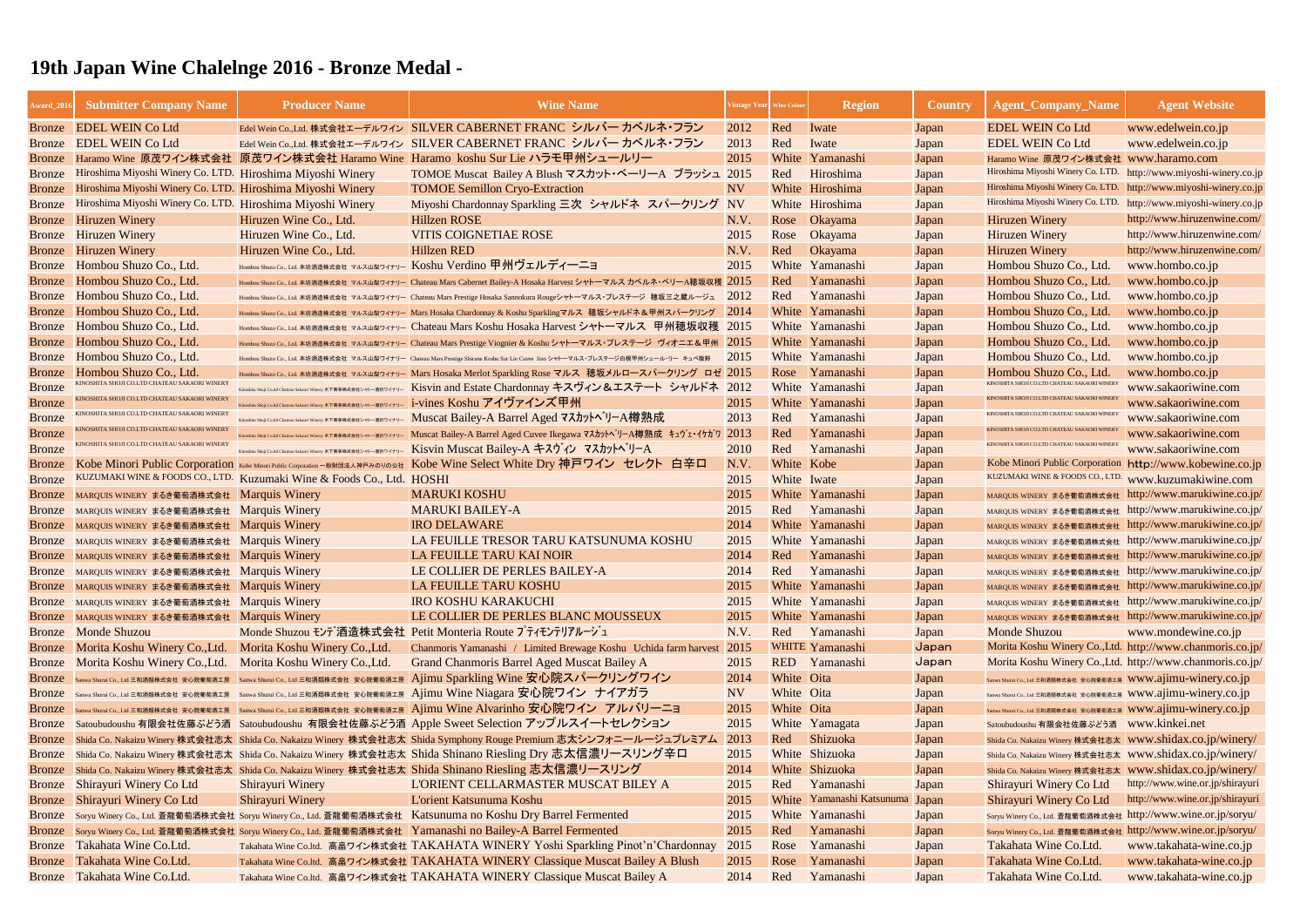| Award_201     | <b>Submitter Company Name</b>                          | <b>Producer Name</b>                                                                              | <b>Wine Name</b>                                                                                                | intage Year Wine Colour |      | <b>Region</b>                       | <b>Country</b>     | <b>Agent_Company_Name</b>                        | <b>Agent Website</b>     |
|---------------|--------------------------------------------------------|---------------------------------------------------------------------------------------------------|-----------------------------------------------------------------------------------------------------------------|-------------------------|------|-------------------------------------|--------------------|--------------------------------------------------|--------------------------|
| Bronze        | Takahata Wine Co.Ltd.                                  |                                                                                                   | Takahata Wine Co.ltd. 高畠ワイン株式会社 TAKAHATA WINERY La Cloture Electrique en Kamiwada Chardonnay 2014               |                         |      | White Yamanashi                     | Japan              | Takahata Wine Co.Ltd.                            | www.takahata-wine.co.jp  |
| Bronze        | Takahata Wine Co.Ltd.                                  |                                                                                                   | Takahata Wine Co.ltd. 高畠ワイン株式会社 TAKAHATA WINERY Yoshi Sparkling Chardonnay                                      | N/A                     |      | White Yamanashi                     | Japan              | Takahata Wine Co.Ltd.                            | www.takahata-wine.co.jp  |
|               | Bronze Tsuno Wine Miyazaki 有限会社 都農ワイン Tsuno Wine       |                                                                                                   | Hyakuzi Extar sec                                                                                               | <b>NV</b>               |      | White Miyazaki                      | Japan              | Tsuno Wine Miyazaki 有限会社 都農ワイン WWW.tsunOwine.com |                          |
|               | Bronze Tsuno Wine Miyazaki 有限会社 都農ワイン Tsuno Wine       |                                                                                                   | <b>CHARDONNAY Unfilterd</b>                                                                                     | 2015                    |      | White Miyazaki                      | Japan              | Tsuno Wine Miyazaki 有限会社 都農ワイン WWW.tsunowine.com |                          |
|               |                                                        |                                                                                                   | Bronze Uchina Farm 株式会社うちなーファーム 株式会社うちなーファーム Uchina Farm Passion Fruit Wine パッションフルーツワイン                        | <b>NV</b>               |      | White Okinawa                       | Japan              | Uchina Farm 株式会社うちなーファーム uchina-farm.jp          |                          |
| <b>Bronze</b> | 株式会社 サドヤ Sadoya et Cie 株式会社サドヤ Sadoya Et Cie           |                                                                                                   | Koshu Kamoshi Smoke                                                                                             | 2015                    |      | White Yamanashi                     | Japan              | 株式会社 サドヤ Sadoya et Cie www.sadoya.co.jp/         |                          |
| <b>Bronze</b> | 株式会社 サドヤ Sadoya et Cie 株式会社サドヤ Sadoya Et Cie           |                                                                                                   | <b>HORLOGE White</b>                                                                                            | 2015                    |      | White Yamanashi                     | Japan              | 株式会社 サドヤ Sadoya et Cie   www.sadoya.co.jp/       |                          |
| <b>Bronze</b> | 株式会社 サドヤ Sadoya et Cie 株式会社サドヤ Sadoya Et Cie           |                                                                                                   | <b>SADOYA Rose Sparkling</b>                                                                                    | 2015                    |      | Rose Yamanashi                      | Japan              | 株式会社 サドヤ Sadoya et Cie www.sadoya.co.jp/         |                          |
| <b>Bronze</b> | 株式会社 サドヤ Sadoya et Cie 株式会社サドヤ Sadoya Et Cie           |                                                                                                   | <b>Chateau Brillant White</b>                                                                                   | 2014                    |      | White Yamanashi                     | Japan              | 株式会社 サドヤ Sadoya et Cie www.sadoya.co.jp/         |                          |
| <b>Bronze</b> | 株式会社 サドヤ Sadoya et Cie 株式会社サドヤ Sadoya Et Cie           |                                                                                                   | <b>Chateau Brillant Red</b>                                                                                     | 2012                    | Red  | Yamanashi                           | Japan              | 株式会社 サドヤ Sadoya et Cie www.sadoya.co.jp/         |                          |
| <b>Bronze</b> | 株式会社 サドヤ Sadoya et Cie Sadoya Et Cie                   |                                                                                                   | <b>SADOYA Kosyu Sur Lie Green</b>                                                                               | 2015                    |      | White Yamanashi                     | Japan              | 株式会社 サドヤ Sadoya et Cie www.sadoya.co.jp/         |                          |
| <b>Bronze</b> | <b>Eagle Distilleries company</b>                      | <b>Eagle Distilleries Company</b>                                                                 | <b>Jordan River Reserve Merlot</b>                                                                              | 2013                    | Red  | Mafraq                              | Jordan             |                                                  |                          |
| <b>Bronze</b> | <b>Eagle Distilleries company</b>                      | <b>Eagle Distilleries Company</b>                                                                 | Jordan River Reserve Cabernet Sauvignon                                                                         | 2013                    | Red  | Mafraq                              | Jordan             |                                                  |                          |
| <b>Bronze</b> | <b>Eagle Distilleries company</b>                      | <b>Eagle Distilleries Company</b>                                                                 | Jordan River Classic Sauvignon Blanc                                                                            | 2014                    |      | White Mafraq                        | Jordan             |                                                  |                          |
| Bronze        | <b>Eagle Distilleries company</b>                      | <b>Eagle Distilleries Company</b>                                                                 | Jordan River Classic Shiraz                                                                                     | 2015                    | Red  | Mafraq                              | Jordan             |                                                  |                          |
| <b>Bronze</b> | Vinicola L.A. Cetto, S.A.                              | L. A. Cetto Chenin Blanc                                                                          | L. A. CETTO CHENIN BLANC                                                                                        | 2015                    |      | White Valle De Guadalupe MEXICO     |                    |                                                  |                          |
| <b>Bronze</b> | Vinicola L.A. Cetto, S.A.                              | L. A. Cetto Petite Sirah                                                                          | L. A. CETTO PETITE SIRAH                                                                                        | 2014                    | Red  | <b>Valle De Guadalupe MEXICO</b>    |                    |                                                  |                          |
| Bronze        | Vinícola San Lorenzo, S.A. de C.V. Casa Madero         |                                                                                                   | <b>Casa Madero Chenin Blanc</b>                                                                                 | 2015                    |      | White Valle De Parras               | Mexico             | <b>Sapporo Breweries Ltd</b>                     | www.sapporobeer.jp/wine/ |
| <b>Bronze</b> | Vinícola San Lorenzo, S.A. de C.V. Casa Grande         |                                                                                                   | Casa Grande Cabernet Sauvignon                                                                                  | 2012                    | Red  | <b>Valle De Parras</b>              | Mexico             | Sapporo Breweries Ltd                            | www.sapporobeer.jp/wine/ |
| <b>Bronze</b> | <b>Yealands Wine Group</b>                             | <b>Yealands Estate</b>                                                                            | <b>Babydoll Sauvignon Blanc</b>                                                                                 | 2015                    |      | White Marlborough                   | <b>New Zealand</b> |                                                  |                          |
| <b>Bronze</b> | <b>Yealands Wine Group</b>                             | <b>Yealands Family Wines</b>                                                                      | <b>Peter Yealands Pinot Gris</b>                                                                                | 2015                    |      | White Marlborough                   | <b>New Zealand</b> |                                                  |                          |
| Bronze        | <b>Babich Wines Ltd</b>                                | <b>Babich Wines Ltd</b>                                                                           | <b>Babich Family Estates Headwaters Organic Pinot Noir</b>                                                      | 2014                    | Red  | Marlborough                         | <b>New Zealand</b> |                                                  |                          |
| Bronze        | <b>Babich Wines Ltd</b>                                | <b>Babich Wines Ltd</b>                                                                           | <b>Babich Irongate Cabernet Merlot Franc</b>                                                                    | 2014                    | Red  | Hawke's Bay - Gimblett Gravels      | <b>New Zealand</b> |                                                  |                          |
| Bronze        | <b>Babich Wines Ltd</b>                                | <b>Babich Wines Ltd</b>                                                                           | <b>Babich The Patriarch</b>                                                                                     | 2013                    | Red  | Hawke's Bay - Gimblett Gravels      | <b>New Zealand</b> |                                                  |                          |
| <b>Bronze</b> | <b>Babich Wines Ltd</b>                                | <b>Babich Wines Ltd</b>                                                                           | <b>Babich Family Reserve Sauvignon Blanc</b>                                                                    | 2015                    |      | White Marlborough                   | <b>New Zealand</b> |                                                  |                          |
|               | <b>Bronze</b> Seifried Estate                          | <b>Seifried Estate</b>                                                                            | <b>Split Rock Nelson Sauvignon Blanc</b>                                                                        | 2016                    |      | White Nelson                        | <b>New Zealand</b> |                                                  |                          |
|               | <b>Bronze</b> Seifried Estate                          | <b>Seifried Estate</b>                                                                            | Old Coach Road Nelson Sauvignon Blanc                                                                           | 2016                    |      | White Nelson                        | <b>New Zealand</b> |                                                  |                          |
| Bronze        | Seifried Estate                                        | <b>Seifried Estate</b>                                                                            | <b>Seifried Nelson Pinot Noir</b>                                                                               | 2015                    | Red  | Nelson                              | <b>New Zealand</b> |                                                  |                          |
|               | <b>Bronze</b> Invivo Wines                             | <b>Invivo Wines</b>                                                                               | <b>Invivo Sparkling Sauvignon Blanc</b>                                                                         | N.V.                    |      | White Marlborough                   | <b>New Zealand</b> |                                                  |                          |
|               | <b>Bronze</b> Bald Hills Wines                         | <b>Bald Hills Wines</b>                                                                           | <b>Bald Hills Single Vineyard Pinot Noir</b>                                                                    | 2013                    | Red  | <b>Central Otago</b>                | <b>New Zealand</b> |                                                  |                          |
|               | <b>Bronze</b> Bald Hills Wines                         | <b>Bald Hills Wines</b>                                                                           | <b>Bald Hills Pinot Gris</b>                                                                                    | 2015                    |      | <b>White</b> Central Otago          | New Zealand        |                                                  |                          |
|               | <b>Bronze</b> Bald Hills Wines                         | <b>Bald Hills Wines</b>                                                                           | <b>Bald Hills Riesling</b>                                                                                      | 2015                    |      | White Central Otago                 | <b>New Zealand</b> |                                                  |                          |
| <b>Bronze</b> | <b>Crown Range Cellar</b>                              | <b>Crown Range Cellar</b>                                                                         | Crown Range Cellar Drowsy Fish Sauvignon Blanc                                                                  | 2015                    |      | White Nelson                        | New Zealand        |                                                  |                          |
| Bronze        | <b>Crown Range Cellar</b>                              | <b>Crown Range Cellar</b>                                                                         | Crown Range Cellar China Girl Pinot Noir                                                                        | 2014                    | Red  | Central                             | New Zealand        |                                                  |                          |
| <b>Bronze</b> | <b>Oyster Bay Wines</b>                                | <b>Oyster Bay Wines</b>                                                                           | <b>Oyster Bay Marlborough Pinot Noir</b>                                                                        | 2015                    | Red  | Marlborough                         | <b>New Zealand</b> |                                                  |                          |
| <b>Bronze</b> | <b>Oyster Bay Wines</b>                                | <b>Oyster Bay Wines</b>                                                                           | <b>Oyster Bay Marlborough Sauvignon Blanc</b>                                                                   | 2016                    |      | White Marlborough                   | <b>New Zealand</b> |                                                  |                          |
| <b>Bronze</b> | Cooperativa Agricola Santo Isidro de Pegoes, C.R.L.    | Cooperativa Agricola Sto.isidro De Pegoes Crl Fontanario de Pegoes tinto                          |                                                                                                                 | 2014                    | Red  | Palmela                             | Portugal           |                                                  |                          |
| <b>Bronze</b> | Cooperativa Agricola Santo Isidro de Pegoes, C.R.L.    | Cooperativa Agricola Sto.isidro De Pegoes Crl                                                     | Fonte do Nico Ligeiro branco                                                                                    | 2015                    |      | White Peninsula De Setubal Portugal |                    |                                                  |                          |
| <b>Bronze</b> | Cooperativa Agricola Santo Isidro de Pegoes, C.R.L.    | Cooperativa Agricola Sto.isidro De Pegoes Crl                                                     | Adega de Pegoes Verdelho                                                                                        | 2015                    |      | White Peninsula De Setubal Portugal |                    |                                                  |                          |
| <b>Bronze</b> |                                                        | Cooperativa Agricola Santo Isidro de Pegoes, C.R.L. Cooperativa Agricola Sto.isidro De Pegoes Crl | Adega de Pegoes Cabernet Sauvignon                                                                              | 2013                    | Red  | Peninsula De Setubal Portugal       |                    |                                                  |                          |
| <b>Bronze</b> |                                                        |                                                                                                   | Adega Cooperativa de Cantanhede, CRL Adega Cooperativa De Cantanhede, Crl Marques de Marialva - Baga Rose Bruto | NV <sub>1</sub>         | Rose | Beira Atlantico                     | Portugal           |                                                  |                          |
| <b>Bronze</b> |                                                        |                                                                                                   | Adega Cooperativa de Cantanhede, CRL Adega Cooperativa De Cantanhede, Crl Marques de Marialva Baga Reserve      | 2011                    | Red  | Bairrada                            | Portugal           |                                                  |                          |
| <b>Bronze</b> |                                                        |                                                                                                   | Adega Cooperativa de Cantanhede, CRL Adega Cooperativa De Cantanhede, Crl Praca Palacio dos Marqueses Seleccao  | 2015                    |      | White Beira Atlantico               | Portugal           |                                                  |                          |
| <b>Bronze</b> | Casa Santos Lima - Companhia das Vinhas, SA            | Casa Santos Lima                                                                                  | Portas de Lisboa, Red                                                                                           | 2015                    | Red  | Lisboa                              | Portugal           |                                                  |                          |
| <b>Bronze</b> | Casa Santos Lima - Companhia das Vinhas, SA            | Casa Santos Lima                                                                                  | Colinas de Lisboa, Red                                                                                          | 2015                    | Red  | Lisboa                              | Portugal           |                                                  |                          |
| <b>Bronze</b> | Casa Santos Lima - Companhia das Vinhas, SA            | Casa Santos Lima                                                                                  | Confidencial, Red                                                                                               | 2014                    | Red  | Lisboa                              | Portugal           |                                                  |                          |
| <b>Bronze</b> | Casa Santos Lima - Companhia das Vinhas, SA            | Casa Santos Lima                                                                                  | Feiticeira, White                                                                                               | 2015                    |      | White Lisboa                        | Portugal           |                                                  |                          |
| <b>Bronze</b> | Sociedade Agrícola Quinta do Conde, SA Quinta Do Conde |                                                                                                   | Cais das Colunas, White                                                                                         | 2015                    |      | White Lisboa                        | Portugal           |                                                  |                          |
| <b>Bronze</b> | Sociedade Agrícola Quinta do Conde, SA Quinta Do Conde |                                                                                                   | Galodoro, White                                                                                                 | 2015                    |      | White Lisboa                        | Portugal           |                                                  |                          |
| <b>Bronze</b> | Sociedade Agrícola Quinta do Conde, SA Quinta Do Conde |                                                                                                   | Galodoro Reserva, Red                                                                                           | 2012                    | Red  | Lisboa                              | Portugal           |                                                  |                          |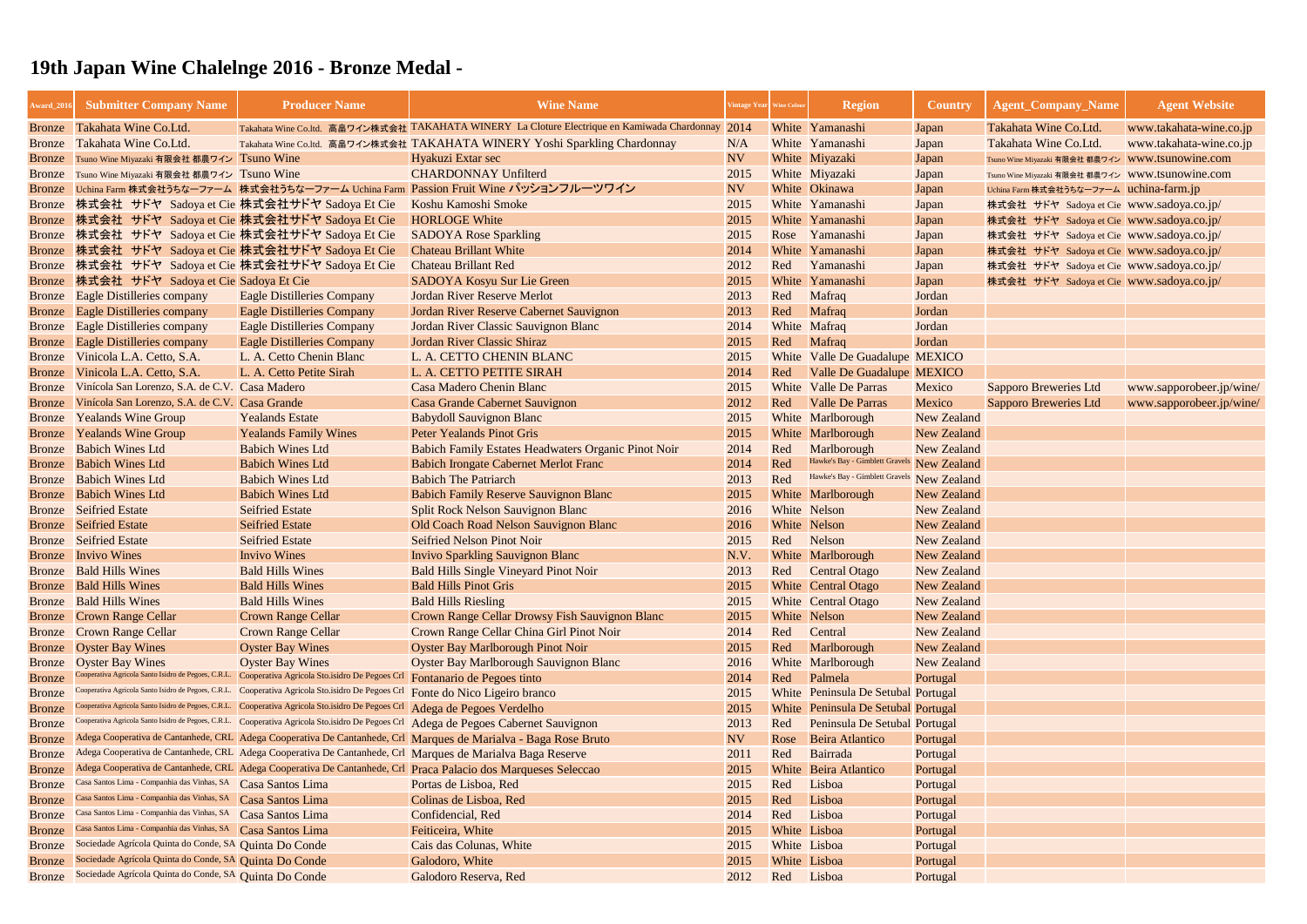| Award_201     | <b>Submitter Company Name</b>                          | <b>Producer Name</b>                                                                               | <b>Wine Name</b>                           | <b>Tintage Year</b> | <b>Vine Colou</b> | <b>Region</b>                  | <b>Country</b>          | <b>Agent_Company_Name</b>     | <b>Agent Website</b>             |
|---------------|--------------------------------------------------------|----------------------------------------------------------------------------------------------------|--------------------------------------------|---------------------|-------------------|--------------------------------|-------------------------|-------------------------------|----------------------------------|
| <b>Bronze</b> | Sociedade Agrícola Quinta do Conde, SA Quinta Do Conde |                                                                                                    | Galodoro, Red                              | 2015                | Red               | Lisboa                         | Portugal                |                               |                                  |
| <b>Bronze</b> | Sociedade dos Vinhos Borges                            | <b>Sociedade Dos Vinhos Borges</b>                                                                 | Douro Lello red                            | 2014                | Red               | Douro                          | Portugal                |                               |                                  |
| <b>Bronze</b> | Sociedade dos Vinhos Borges                            | <b>Sociedade Dos Vinhos Borges</b>                                                                 | Gatao Rose                                 | N.V.                | Rose              | <b>Several Regions</b>         | Portugal                |                               |                                  |
| Bronze        | Sociedade dos Vinhos Borges                            | Sociedade Dos Vinhos Borges                                                                        | Gatao white                                | N.V.                |                   | White Vinhos Verdes            | Portugal                |                               |                                  |
| <b>Bronze</b> | Sociedade dos Vinhos Borges                            | Sociedade Dos Vinhos Borges                                                                        | Dao Meia Encosta white                     | 2015                | White D?O         |                                | Portugal                |                               |                                  |
| Bronze        | <b>DFJ Vinhos SA</b>                                   | Dfj                                                                                                | <b>Grand 'Arte Chardonnay</b>              | 2015                |                   | White Lisboa                   | Portugal                |                               |                                  |
| Bronze        | <b>DFJ Vinhos SA</b>                                   | Dfj                                                                                                | <b>CORETO</b> branco                       | 2015                |                   | White Lisboa                   | Portugal                |                               |                                  |
| Bronze        | <b>DFJ Vinhos SA</b>                                   | Dfi                                                                                                | <b>PORTADA Winemaker's Selection White</b> | 2015                |                   | White Lisboa                   | Portugal                |                               |                                  |
| <b>Bronze</b> | <b>DFJ Vinhos SA</b>                                   | Dfj                                                                                                | <b>CORETO</b> rose                         | 2015                | Rose              | Lisboa                         | Portugal                |                               |                                  |
| Bronze        | <b>DFJ Vinhos SA</b>                                   | Dfj                                                                                                | <b>PORTADA Winemaker's Selection Rose</b>  | 2015                | Rose              | Lisboa                         | Portugal                |                               |                                  |
| Bronze        | <b>DFJ Vinhos SA</b>                                   | Dfj                                                                                                | <b>ALUADO Alicante Bouschet</b>            | 2015                | Red               | Lisboa                         | Portugal                |                               |                                  |
|               | Bronze DFJ Vinhos SA                                   | Dfj                                                                                                | <b>GRAND 'ARTE Pinot Noir</b>              | 2013                | Red               | Lisboa                         | Portugal                |                               |                                  |
| <b>Bronze</b> | <b>DFJ Vinhos SA</b>                                   | Dfj                                                                                                | <b>SEGADA Vinho Branco</b>                 | 2015                |                   | White Lisboa                   | Portugal                |                               |                                  |
| Bronze        | <b>DFJ Vinhos SA</b>                                   | Dfi                                                                                                | <b>SEGADA Rose</b>                         | 2015                | Rose              | Lisboa                         | Portugal                |                               |                                  |
| <b>Bronze</b> | <b>DFJ Vinhos SA</b>                                   | Dfj                                                                                                | <b>POMAR Rose</b>                          |                     | Rose              | Lisboa                         | Portugal                |                               |                                  |
| <b>Bronze</b> | Esporão Vendas & Marketing                             | <b>Esporao</b>                                                                                     | Esporao Reserva Branco                     | 2015                |                   | White Alentejo                 | Portugal                | Kinoshita International       | http://www.kinoshita-intl.co.jp/ |
| <b>Bronze</b> | Esporão Vendas & Marketing                             | Esporao                                                                                            | <b>Monte Velho Branco</b>                  | 2015                |                   | White Alentejo                 | Portugal                | Kinoshita International       | http://www.kinoshita-intl.co.jp/ |
| <b>Bronze</b> |                                                        | Casa Agricola Alexandre Relvas, Lda Casa Agricola Alexandre Relvas, Lda Atlantico White            |                                            | 2015                |                   | White Alentejo                 | Portugal                | <b>Mottox</b> Inc             | www.mottox-wine.jp               |
| <b>Bronze</b> |                                                        | Casa Agricola Alexandre Relvas, Lda Casa Agricola Alexandre Relvas, Lda Atlantico                  |                                            | 2015                | Red               | Alentejo                       | Portugal                | <b>Mottox Inc</b>             | www.mottox-wine.jp               |
| <b>Bronze</b> |                                                        | Casa Agricola Alexandre Relvas, Lda Casa Agricola Alexandre Relvas, Lda Art. Terra Amphora         |                                            | 2015                | Red               | Alentejo                       | Portugal                | Mottox Inc                    | www.mottox-wine.jp               |
| <b>Bronze</b> | Mottox Inc                                             | Santos & Santos                                                                                    | Adega Do Moleiro Tinto                     | <b>NV</b>           | Red               | Risboa                         | Portugal                | Mottox Inc                    | www.mottox-wine.jp               |
| Bronze        | <b>Mottox</b> Inc                                      | Luis Duarte Vinhos Lda                                                                             | Rapariga da Quinta Tinto                   | 2014                | Red               | Alentejo                       | Portugal                | Mottox Inc                    | www.mottox-wine.jp               |
| <b>Bronze</b> | <b>Mottox</b> Inc                                      | Luis Duarte Vinhos Lda                                                                             | Rapariga da Quinta Branco                  | 2015                |                   | White Alentejo                 | Portugal                | <b>Mottox Inc</b>             | www.mottox-wine.jp               |
| <b>Bronze</b> |                                                        | Casa Agricola Alexandre Relvas, Lda Casa Agricola Alexandre Relvas, Lda Herdade da Pimenta         |                                            | 2014                | Red               | Alenejo                        | Portugal                | Royal Liquor of Japan         | royal-liquor.co.jp/              |
| <b>Bronze</b> |                                                        | Casa Agricola Alexandre Relvas, Lda Casa Agricola Alexandre Relvas, Lda Vinhas do Ocidente Reserva |                                            | 2015                | Red               | Alentejo                       | Portugal                | Royal Liquor of Japan         | royal-liquor.co.jp/              |
| <b>Bronze</b> |                                                        | Casa Agricola Alexandre Relvas, Lda Casa Agricola Alexandre Relvas, Lda Ciconia                    |                                            | 2015                | Red               | Alentejo                       | Portugal                | Tokuoka                       | www.tokuoka.co.jp/               |
| <b>Bronze</b> | <b>COTNARI</b>                                         | Cotnari                                                                                            | <b>GRASA DE COTNARI</b>                    |                     |                   | OLD WINE White Cotnari, Iasi   | Romania                 |                               |                                  |
| <b>Bronze</b> | Vinska Klet "Goriska Brda"                             | Klet Brda                                                                                          | <b>REBULA VILLA BRICI</b>                  | 2015                | White Brda        |                                | Slovenia                |                               |                                  |
| <b>Bronze</b> | Vinska Klet "Goriska Brda"                             | Klet Brda                                                                                          | PENECA REBULA                              | 2015                | White             | Brda                           | Slovenia                |                               |                                  |
| Bronze        | Vinska Klet "Goriska Brda"                             | Klet Brda                                                                                          | <b>SAUVIGNON BLANC QUERCUS</b>             | 2015                | White Brda        |                                | Slovenia                |                               |                                  |
|               | Bronze Vinska Klet "Goriska Brda"                      | Klet Brda                                                                                          | <b>MERLOT BAGUERI SUPERIOR</b>             | 2012                |                   | Red Brda                       | Slovenia                |                               |                                  |
|               | <b>Bronze</b> Diemersfontein Wines                     | <b>Diemersfontein Wines</b>                                                                        | <b>Carpe Diem Pinotage</b>                 | 2014                |                   | Red Wellington                 | South Africa            |                               |                                  |
|               | Bronze DGB (Pty) Ltd                                   | The Beach House                                                                                    | <b>SAUVIGNON BLANC</b>                     | 2016                |                   | <b>White Western Cape</b>      | South Africa            |                               |                                  |
|               | Bronze DGB (Pty) Ltd                                   | The Beach House                                                                                    | <b>RED BLEND</b>                           | 2015                | Red               | <b>Western Cape</b>            | South Africa            |                               |                                  |
|               | Bronze DGB (Pty) Ltd                                   | <b>Franschhoek Cellar</b>                                                                          | La Cotte Mill CHENIN BLANC                 | 2016                |                   | <b>White</b> Western Cape      | South Africa            |                               |                                  |
|               | Bronze DGB (Pty) Ltd                                   | <b>Franschhoek Cellar</b>                                                                          | Statue de Femme SAUVIGNON BLANC            | 2016                |                   | <b>White</b> Western Cape      | South Africa            |                               |                                  |
|               | Bronze DGB (Pty) Ltd                                   | <b>Franschhoek Cellar</b>                                                                          | <b>Baker Station SHIRAZ</b>                | 2015                | Red               | <b>Western Cape</b>            | South Africa            |                               |                                  |
|               | Bronze DGB (Pty) Ltd                                   | <b>Franschhoek Cellar</b>                                                                          | The Old Museum MERLOT                      | 2015                | Red               | <b>Western Cape</b>            | South Africa            |                               |                                  |
|               | Bronze DGB (Pty) Ltd                                   | Bellingham                                                                                         | <b>Whole Bunch Roussanne</b>               | 2015                | White Paarl       |                                | South Africa            |                               |                                  |
|               | Bronze DGB (Pty) Ltd                                   | Bellingham                                                                                         | <b>Old Vine Chenin Blanc</b>               | 2015                |                   | <b>White</b> Coastal Region    | South Africa            |                               |                                  |
|               | Bronze DGB (Pty) Ltd                                   | The Pavillion                                                                                      | <b>Shiraz Cabernet Sauvignon</b>           | 2015                |                   | <b>Western Cape</b>            | South Africa            |                               |                                  |
|               | Bronze DGB (Pty) Ltd                                   | The Pavillion                                                                                      | <b>Chenin Blanc</b>                        | 2015                |                   | White Western Cape             | South Africa            |                               |                                  |
|               | Bronze DGB (Pty) Ltd                                   | <b>Boschendal Lanoy</b>                                                                            | <b>Cabernet Sauvignon Merlot</b>           | 2014                | Red               | <b>Western Cape</b>            | South Africa            |                               |                                  |
|               | Bronze DGB (Pty) Ltd                                   | Bscehendal 1685                                                                                    | <b>Sauvignon Blanc</b>                     | 2016                |                   | <b>White</b> Coastal Region    | South Africa            |                               |                                  |
|               | Bronze DGB (Pty) Ltd                                   | <b>Boschendal</b>                                                                                  | <b>Elgin Sauvignon Blanc</b>               | 2015                | White Elgin       |                                | South Africa            |                               |                                  |
|               | Bronze DGB (Pty) Ltd                                   | Boschendal                                                                                         | <b>Brut Rose</b>                           | <b>NV</b>           |                   | <b>Rose Coastal Region</b>     | South Africa            |                               |                                  |
| Bronze        | Diemersfontein Wines                                   | <b>Diemersfontein Wines</b>                                                                        | <b>Carpe Diem Chenin Blanc Reserve</b>     | 2015                |                   | White Wellington               | South Africa            |                               |                                  |
| Bronze        | Asara Wine Estate & Hotel                              | <b>Asara Wine Estate</b>                                                                           | <b>Vineyard Collection Sauvignon Blanc</b> | 2016                |                   | White Stellenbosch             |                         | South Africa KOTO Corporation | http://kotobiz.com/              |
|               | <b>Bronze</b> Mottox Inc                               | <b>Graham Beck Wines</b>                                                                           | Graham Beck Brut Blanc de Blancs           | 2012                |                   | White Western Cape             | South Africa Mottox Inc |                               | www.mottox-wine.jp               |
|               | Bronze VIÑEDOS BALMORAL S.L                            | Vinedos Balmoral S.1                                                                               | <b>MARAVIDES CHARDONNAY</b>                | 2015                |                   | White Castilla-La Mancha Spain |                         |                               |                                  |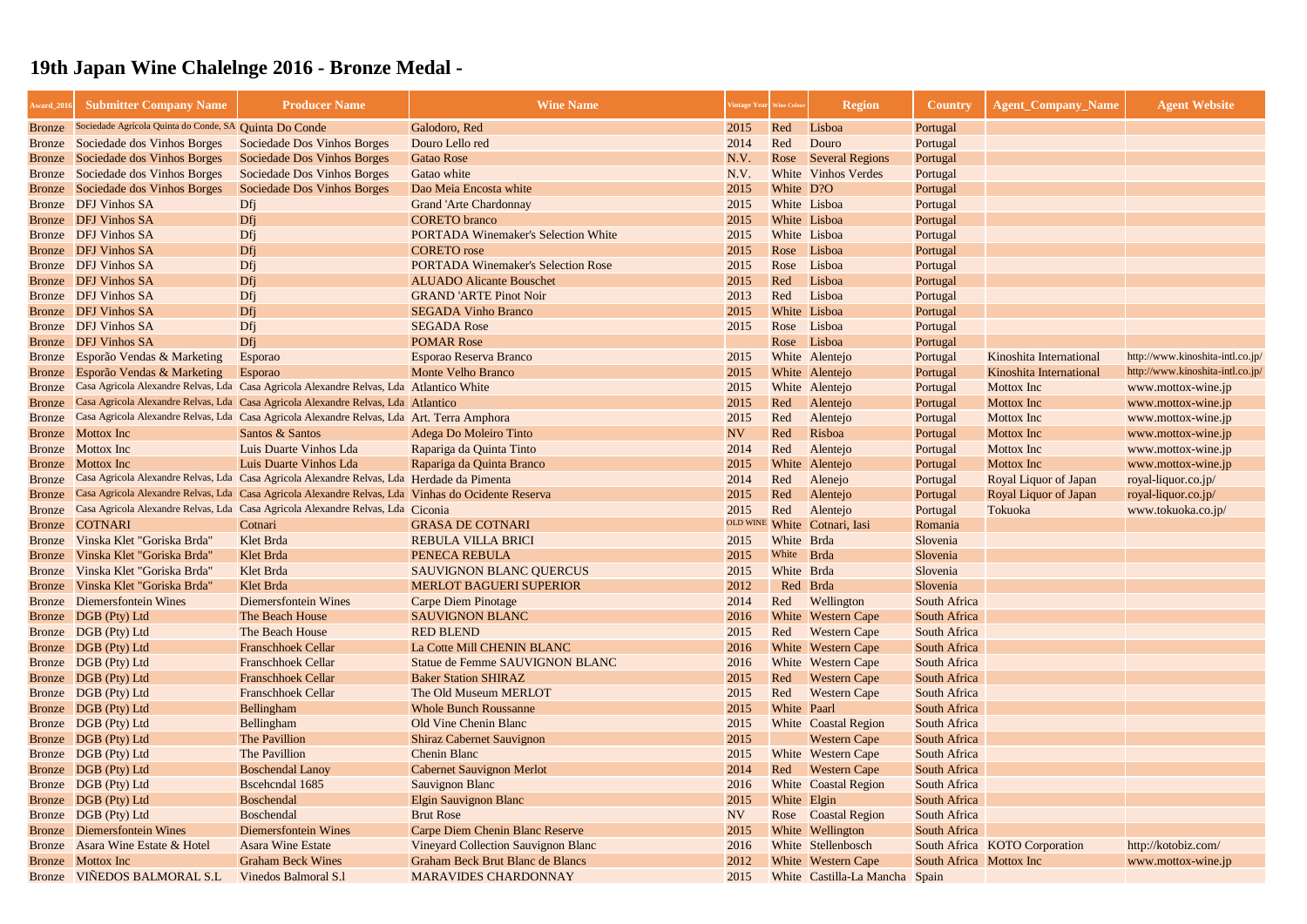| Award_201        | <b>Submitter Company Name</b>                                                                          | <b>Producer Name</b>                                  | <b>Wine Name</b>                                                          |              | /intage Year   Wine Colou | <b>Region</b>            | <b>Country</b> | <b>Agent_Company_Name</b>                                                                                                                        | <b>Agent Website</b>                                               |
|------------------|--------------------------------------------------------------------------------------------------------|-------------------------------------------------------|---------------------------------------------------------------------------|--------------|---------------------------|--------------------------|----------------|--------------------------------------------------------------------------------------------------------------------------------------------------|--------------------------------------------------------------------|
| <b>Bronze</b>    | <b>VIÑEDOS BALMORAL S.L</b>                                                                            | Vinedos Balmoral S.1                                  | <b>MARAVIDES 12 MESES</b>                                                 | 2013         | Red                       | Castilla-La Mancha Spain |                |                                                                                                                                                  |                                                                    |
| <b>Bronze</b>    | <b>Bodegas Murviedro SA</b>                                                                            |                                                       | Bodegas Murviedro (Re 2337 V) Luna de Murviedro Sparkling Sauvignon Blanc | N.V.         |                           | White Varietal Wine      | Spain          |                                                                                                                                                  |                                                                    |
| <b>Bronze</b>    | <b>Bodegas Murviedro SA</b>                                                                            | Clasicos Del Mediterraneo (Re 2337v) Vox Populi Bobal |                                                                           | 2013         | Red                       | Dop Utiel-Requena        | Spain          |                                                                                                                                                  |                                                                    |
| <b>Bronze</b>    | <b>Bodegas Murviedro SA</b>                                                                            | Bodegas Murviedro (Re 2337 V)                         | <b>DNA Murviedro Fashion Alma Mistica</b>                                 | 2015         |                           | White Dop Valencia       | Spain          |                                                                                                                                                  |                                                                    |
| <b>Bronze</b>    | Bodegas Príncipe de Viana                                                                              | Bodegas Principe De Viana                             | Principe de Viana Edicion Limitada                                        | 2012         | Red                       | D.o.navarra              | Spain          |                                                                                                                                                  |                                                                    |
| <b>Bronze</b>    | Bodegas Príncipe de Viana                                                                              | Rioja Vega                                            | Pleno Vina Vega Crianza                                                   | 2012         | Red                       | D.o.ca. Rioja            | Spain          |                                                                                                                                                  |                                                                    |
| <b>Bronze</b>    | <b>Bodegas Murviedro SA</b>                                                                            | <b>Bodegas Murviedro</b>                              | LUNA DE MURVIEDRO BRUT                                                    | N.V.         |                           | White Valencia           | Spain          |                                                                                                                                                  |                                                                    |
| <b>Bronze</b>    | <b>Bodegas Murviedro SA</b>                                                                            | <b>Bodegas Murviedro</b>                              | <b>MURVIEDRO COLECCION CRIANZA</b>                                        | 2013         | Red                       | Valencia                 | Spain          |                                                                                                                                                  |                                                                    |
| <b>Bronze</b>    | <b>Bodegas Murviedro SA</b>                                                                            | <b>Bodegas Murviedro</b>                              | <b>CUEVA DE LA CULPA</b>                                                  | 2012         | Red                       | Valencia                 | Spain          |                                                                                                                                                  |                                                                    |
| <b>Bronze</b>    | <b>Axial Vinos II</b>                                                                                  | Bodega Pagos Del Moncayo                              | Prados Fusion Garnacha Syrah                                              | 2015         | Red                       | Aragon                   | Spain          |                                                                                                                                                  |                                                                    |
| <b>Bronze</b>    | Bodegas Piedemonte S. Coop.                                                                            | Bodegas Piedemonte S. C.                              | <b>Piedemonte Moscatel</b>                                                | 2013         |                           | White Navarra            | Spain          |                                                                                                                                                  |                                                                    |
| <b>Bronze</b>    | Bodegas Piedemonte S. Coop.                                                                            | Bodegas Piedemonte S.c                                | Piedemonte Gamma Tinto                                                    | 2015         | Red                       | Navarra                  | Spain          |                                                                                                                                                  |                                                                    |
| <b>Bronze</b>    | <b>VALLFORMOSA CAVA</b>                                                                                | Masia Vallformosa                                     | <b>GRAN BARON CAVA BRUT ROSE</b>                                          | <b>NV</b>    | Rose                      | Do Cava                  | Spain          |                                                                                                                                                  |                                                                    |
| <b>Bronze</b>    | <b>VALLFORMOSA CAVA</b>                                                                                | Masia Vallformosa                                     | <b>GRAN BARON CAVA BRUT NATURE</b>                                        | <b>NV</b>    |                           | White Do Cava            | Spain          |                                                                                                                                                  |                                                                    |
| <b>Bronze</b>    | <b>VALLFORMOSA CAVA</b>                                                                                | Masia Vallformosa                                     | <b>VALLFORMOSA CAVA ORIGEN BRUT</b>                                       | <b>NV</b>    |                           | White Do Cava            | Spain          |                                                                                                                                                  |                                                                    |
| <b>Bronze</b>    | <b>VALLFORMOSA CAVA</b>                                                                                | Masia Vallformosa                                     | VALLFORMOSA CAVA CLASSIC BRUT NATURE                                      | <b>NV</b>    |                           | White Do Cava            | Spain          |                                                                                                                                                  |                                                                    |
| <b>Bronze</b>    | <b>VALLFORMOSA CAVA</b>                                                                                | Masia Vallformosa                                     | <b>MVSA DE VALLFORMOSA BRUT NATURE</b>                                    | <b>NV</b>    |                           | White Do Cava            | Spain          |                                                                                                                                                  |                                                                    |
| <b>Bronze</b>    | <b>VALLFORMOSA CAVA</b>                                                                                | Masia Vallformosa                                     | <b>MVSA DE VALLFORMOSA BRUT</b>                                           | <b>NV</b>    |                           | White Do Cava            | Spain          |                                                                                                                                                  |                                                                    |
| <b>Bronze</b>    | <b>VALLFORMOSA CAVA</b>                                                                                | Masia Vallformosa                                     | MISTINGUETT CAVA BRUT RESERVA                                             | <b>NV</b>    |                           | White Do Cava            | Spain          |                                                                                                                                                  |                                                                    |
| <b>Bronze</b>    | <b>VALLFORMOSA CAVA</b>                                                                                | Masia Vallformosa                                     | MISTINGUETT CAVA BRUT ROSE                                                | <b>NV</b>    | Rose                      | Do Cava                  | Spain          |                                                                                                                                                  |                                                                    |
| <b>Bronze</b>    | <b>VALLFORMOSA CAVA</b>                                                                                | Masia Vallformosa                                     | MISTINGUETT CAVA BRUT NATURE                                              | <b>NV</b>    |                           | White Do Cava            | Spain          |                                                                                                                                                  |                                                                    |
| <b>Bronze</b>    | <b>VALLFORMOSA CAVA</b>                                                                                | Masia Vallformosa                                     | <b>MISTINGUETT CAVA BRUT</b>                                              | <b>NV</b>    |                           | White Do Cava            | Spain          |                                                                                                                                                  |                                                                    |
| <b>Bronze</b>    | <b>Bodegas Valdemar</b>                                                                                | <b>Bodegas Del Mundo</b>                              | Valdemoreda Tinto                                                         | 2014         | Red                       | La Rioja                 | Spain          |                                                                                                                                                  |                                                                    |
| Bronze           | <b>Bodegas Valdemar</b>                                                                                | Bodegas Finca Del Marquesado                          | Finca del Marquesado Reserva                                              | 2009         | Red                       | Rioja                    | Spain          |                                                                                                                                                  |                                                                    |
| <b>Bronze</b>    | <b>Bodegas Valdemar</b>                                                                                | <b>Bodegas Valdemar</b>                               | <b>Conde Valdemar Crianza</b>                                             | 2012         | Red                       | Rioja                    | Spain          |                                                                                                                                                  |                                                                    |
| <b>Bronze</b>    | <b>BODEGAS CASA DE LA ERMITA</b>                                                                       | Bodegas Casa De La Ermita, S.l.                       | <b>CASA DE LA ERMITA CRIANZA</b>                                          | 2013         | Red                       | Jumilla                  | Spain          |                                                                                                                                                  |                                                                    |
| <b>Bronze</b>    | <b>BODEGAS HACIENDA DEL CARCHE</b>                                                                     | Bodegas Hacienda Del Carche                           | HACIENDA DEL CARCHE CEPAS VIEJAS                                          | 2013         | Red                       | Jumilla                  | Spain          |                                                                                                                                                  |                                                                    |
| <b>Bronze</b>    | <b>VALLFORMOSA CAVA</b>                                                                                | Masia Vallformosa                                     | <b>VALLFORMOSA CAVA ORIGEN ROSE</b>                                       | <b>NV</b>    | Rose                      | Cava                     | Spain          |                                                                                                                                                  |                                                                    |
| <b>Bronze</b>    | <b>Mont Marcal Vinicola SA</b>                                                                         | <b>Mont Marcal</b>                                    | MONT MARCAL BRUT ROSADO                                                   | <b>NV</b>    | Rose                      | Cava                     | Spain          |                                                                                                                                                  |                                                                    |
| <b>Bronze</b>    | Cooperativa del Vino de Yecla La Purísima S.C.I                                                        | La Purisima Bodegas                                   | <b>Old Hands Roble</b>                                                    | 2014         | Red                       | Yecla                    | Spain          |                                                                                                                                                  |                                                                    |
|                  | Bronze Félix Solís Avantis SA                                                                          | Pagos Del Rey                                         | El Circulo Tempranillo                                                    | 2015         | Red                       | Rioja                    | Spain          |                                                                                                                                                  |                                                                    |
|                  | Bronze Félix Solís Avantis SA                                                                          | <b>Felix Solis</b>                                    | <b>VINA Albali Reserva</b>                                                | 201          | Red                       | Valdepenas               | Spain          |                                                                                                                                                  |                                                                    |
| <b>Bronze</b>    | Félix Solís Avantis SA                                                                                 | <b>Felix Solis</b>                                    | Los Molinos tinto                                                         | 2015         | Red                       | Valdepenas               | Spain          |                                                                                                                                                  |                                                                    |
| <b>Bronze</b>    | Félix Solís Avantis SA                                                                                 | <b>Felix Solis</b>                                    | Los Molinos blanco                                                        | 2015         |                           | White Valdepenas         | Spain          |                                                                                                                                                  |                                                                    |
| Bronze           | Gonzalez Byass S.A.                                                                                    | Vilarnau                                              | Cava Brut Reserva                                                         | <b>NV</b>    | White                     |                          | Spain          |                                                                                                                                                  |                                                                    |
| <b>Bronze</b>    | Gonzalez Byass S.A.                                                                                    | <b>Vinas Del Vero</b>                                 | Somontano Gewurztraminer                                                  | 2015         | White                     |                          | Spain          |                                                                                                                                                  |                                                                    |
| <b>Bronze</b>    | Gonzalez Byass S.A.                                                                                    | <b>Vinas Del Vero</b>                                 | Luces Chardonnay Macabeo Sauvignon Blanc                                  | 2015         | White                     |                          | Spain          |                                                                                                                                                  |                                                                    |
| Bronze           | Gonzalez Byass S.A.                                                                                    | <b>Finca Constancia</b>                               | Entre Lunas Organic Wine TempranilloSingle Vineyard                       | 2013         | Red                       |                          | Spain          |                                                                                                                                                  |                                                                    |
| <b>Bronze</b>    | Gonzalez Byass S.A.                                                                                    | Vilarnau                                              | Cava Brut Nature Vintage Reserva                                          | 2013         | White                     |                          | Spain          |                                                                                                                                                  |                                                                    |
| <b>Bronze</b>    | Asahi Breweries, Ltd. アサヒビール株式会社 El Coto                                                               |                                                       | <b>EL COTO TINTO</b>                                                      | 2013         | Red                       | Rioja                    | Spain          | Asahi Breweries, Ltd. アサヒビール株式会社                                                                                                                 | www.asahibeer.co.jp/enjoy/wine/<br>www.asahibeer.co.jp/enjoy/wine/ |
| <b>Bronze</b>    | Asahi Breweries, Ltd. アサヒビール株式会社 Felix Solis                                                           |                                                       | <b>VINA ALBALI CRIANZA</b>                                                | 2011         | Red                       | Valdepenas               | Spain          | Asahi Breweries, Ltd. アサヒビール株式会社                                                                                                                 | www.asahibeer.co.jp/enjoy/wine/                                    |
| Bronze           | Asahi Breweries, Ltd. アサヒビール株式会社 Felix Solis                                                           |                                                       | <b>VINA ALBALI TEMPRANILLO</b>                                            | 2014         | Red                       | Valdepenas               | Spain          | Asahi Breweries, Ltd. アサヒビール株式会社                                                                                                                 | http://belluna-gourmet.com/wine/                                   |
|                  | Bronze BELLUNA CO., Ltd. International Dept. Bodegas Altanza                                           |                                                       | Razaa Reserva Seleccion ラサ・レセルバ・セレクション                                    | 2010         | Red                       | Rioja                    | Spain          | BELLUNA CO., Ltd. International Dept.                                                                                                            |                                                                    |
| Bronze           | BELLUNA CO., Ltd. International Dept. Bodegas Altanza                                                  |                                                       | Raza Reserva ラサ・レセルバ                                                      | 2010         | Red                       | Rioja                    | Spain          | BELLUNA CO., Ltd. International Dept. http://belluna-gourmet.com/wine/<br>BELLUNA CO., Ltd. International Dept. http://belluna-gourmet.com/wine/ |                                                                    |
| <b>Bronze</b>    | BELLUNA CO., Ltd. International Dept. Bodegas Altanza<br>CGC Japan 株式会社シジシージャパン Cherbino Valsangiacomo |                                                       | Raza Templanillo ラサ・テンプラニーリョ<br>Bobal de Sanjuan                          | 2014<br>2014 | Red<br>Red                | Rioja<br>Utiel-Requena   | Spain          |                                                                                                                                                  |                                                                    |
| Bronze<br>Bronze | <b>Freixenet Japan</b>                                                                                 | <b>Torre Del Gall</b>                                 | Torre del Gall Cava Brut Reserva                                          | 2013         |                           | White Catalunya          | Spain<br>Spain | CGC Japan 株式会社シジシージャパン http://www.cgcjapan.co.jp<br><b>FWines</b>                                                                                | http://www.fwines.co.jp/                                           |
| <b>Bronze</b>    | Bodegas Castelo de Medina                                                                              | <b>Bodegas Castelo De Medina</b>                      | Castelo de Medina Verdejo Vendimia Seleccionada                           | 2015         |                           | White Castilla Y Leon    | Spain          | Inaba & Co., Ltd.                                                                                                                                | http://www.inaba-wine.co.jp/                                       |
| Bronze           | <b>Freixenet Japan</b>                                                                                 | Cbl S.a.                                              | Don Romero Brut                                                           | <b>NV</b>    |                           | White Catalunya          | Spain          | Kokubu Group                                                                                                                                     | http://liquors.kokubu.co.jp/?/p/wine/                              |
|                  | Bronze Mikuni Wines                                                                                    | <b>Roger Goulart</b>                                  | <b>Cava Rose Brut</b>                                                     | 2012         |                           | <b>ROSE</b> Pened?S      | Spain          | <b>Mikuni Wines</b>                                                                                                                              | www.mikuniwine.co.jp                                               |
|                  |                                                                                                        |                                                       |                                                                           |              |                           |                          |                |                                                                                                                                                  |                                                                    |